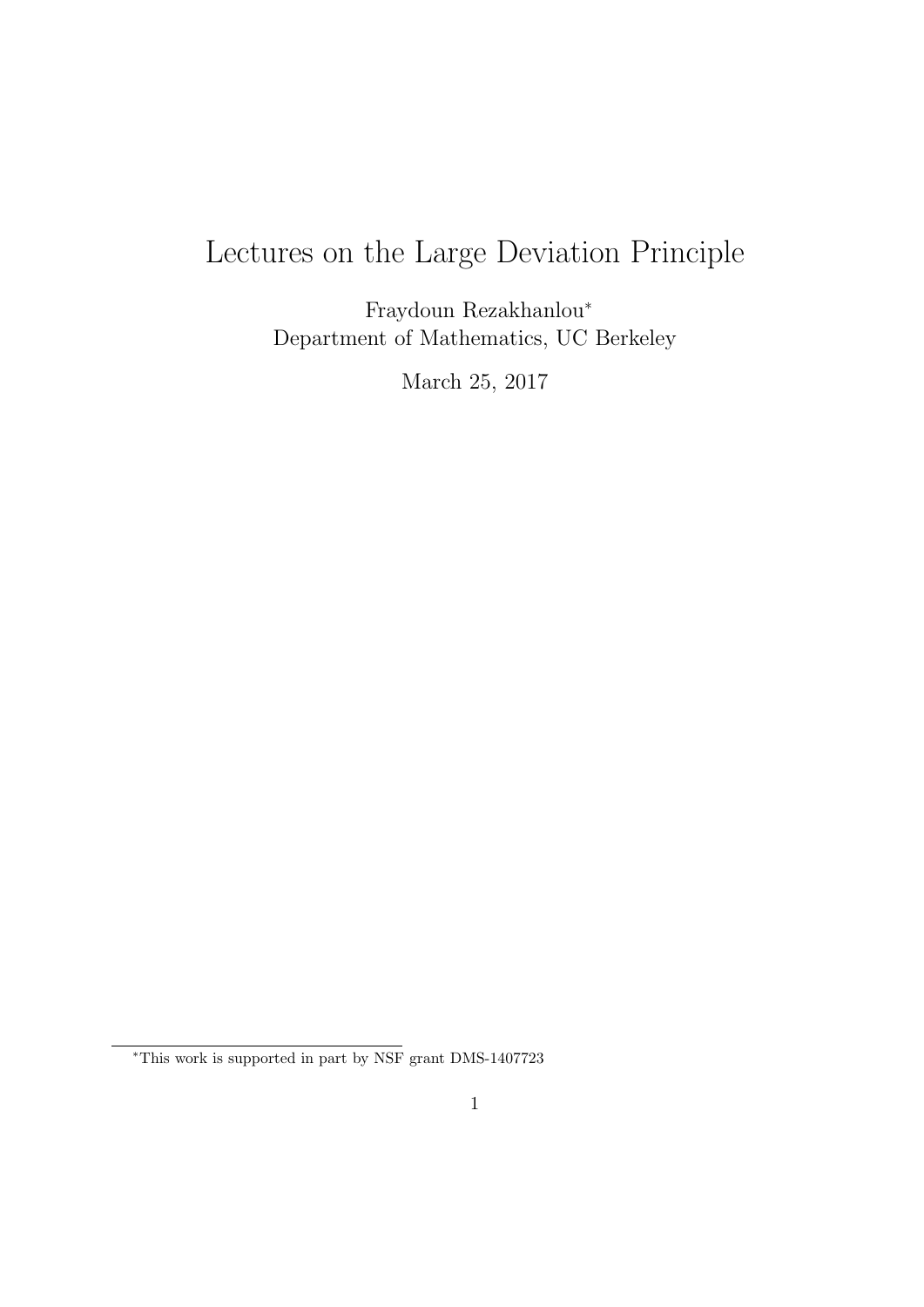Chapter 1: Introduction

- Chapter 2: A General Strategy
- Chapter 3: Cramér and Sanov Large Deviation Principles
- Chapter 4: Donsker-Varadhan Theory
- Chapter 5: Large Deviation Principles for Markov Chains
- Chapter 6: Wentzell-Freidlin Problem
- Chapter 7: Stochastic Calculus and Martingale Problem
- Chapter 8: Miscellaneous
- Appendix A: Probability Measures on Polish Spaces
- Appendix B: Conditional Measures
- Appendix C: Ergodic Theorem
- Appendix D: Minimax Principle
- Appendix E: Optimal Transport Problem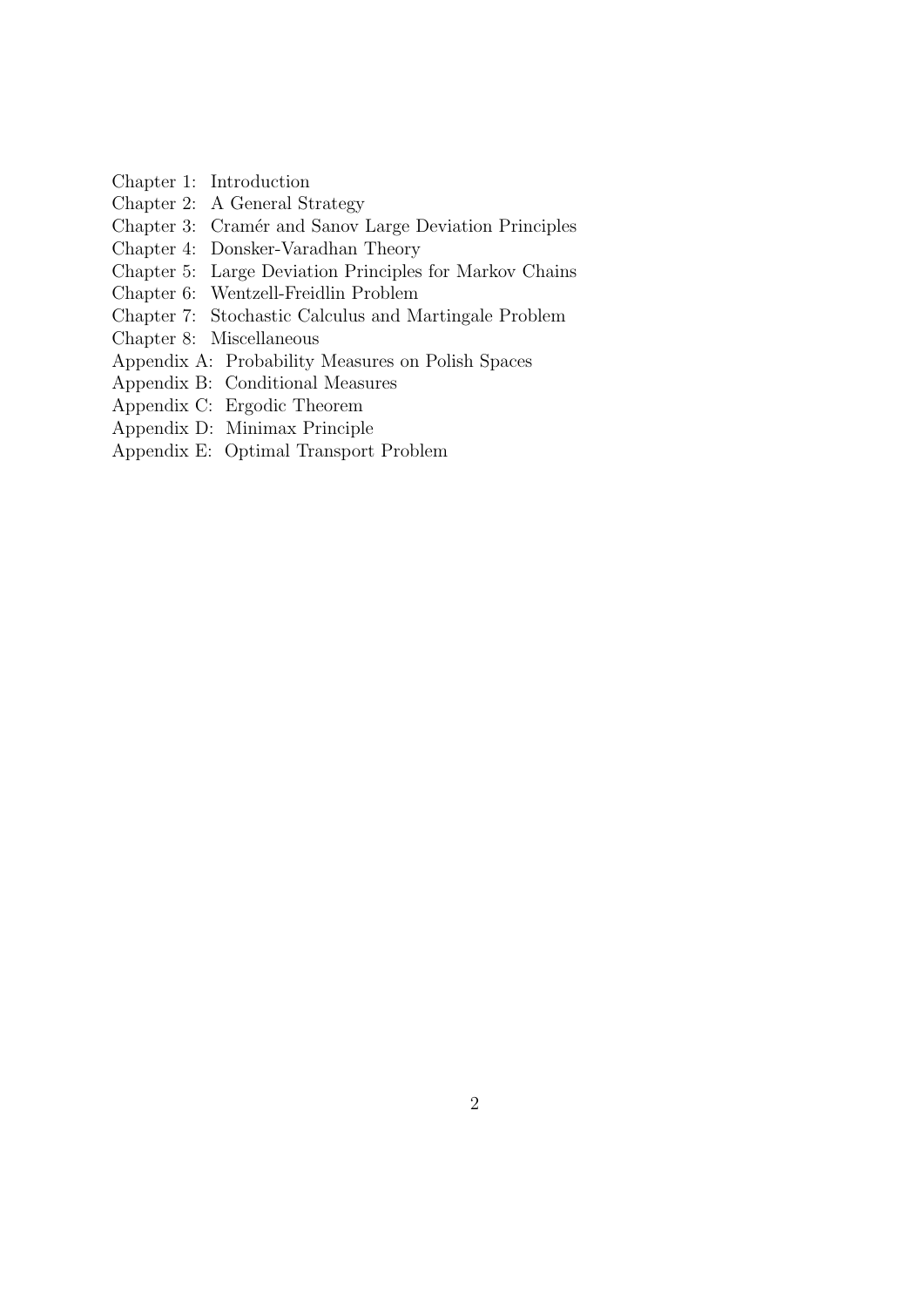# 1 Introduction

Many questions in probability theory can be formulated as a law of large numbers (LLN). Roughly a LLN describes the most frequently visited (or occurred) states in a large system. To go beyond LLN, we either examine the states that deviate from the most visited states by small amount, or those that deviate by large amount. The former is the subject of Central Limit Theorem (CLT). The latter may lead to a Large Deviation Principle (LDP) if the probability of visiting a non-typical state is exponentially small and we can come up with a precise formula for the exponential rate of convergence as the size of the system goes to infinity.

In this introduction we attempt to address four basic questions:

- 1. What does LDP mean?
- 2. What are some of our motivations to search for an LDP?
- 3. How ubiquitous is LDP?
- 4. What are the potential applications?

We use concrete examples to justify our answers to the above questions. To prepare for answering the first two questions, let us describe a scenario that is often encountered in equilibrium statistical mechanics: Imagine that we are studying a model of an evolving state and we have a candidate for the energy of each occurring state. When the system reaches equilibrium, states with lower energies are more likely to occur. A simple and natural model for such a system at equilibrium is given by a Gibbs measure. If the space of states  $E$  is finite,  $\beta > 0$  and  $H : E \to \mathbb{R}$  is the energy function, then a measure of the form

(1.1) 
$$
\nu_{\beta}(x) = \frac{1}{Z_{\beta}} e^{-\beta H(x)} = e^{-\beta H(x) - \log Z_{\beta}} =: e^{-\beta I(x)},
$$

assigns more weight to states of lower energy. (Here  $Z_{\beta}$  is the normalizing constant:  $Z_{\beta}$  =  $\sum_{x\in E}e^{-\beta H(x)}$ .) Note that the most probable state is the one at which H takes its smallest value. Roughly, an LDP means that we are dealing with probability measures that are approximately of the form (1.1) with a constant  $\beta$  that goes to  $\infty$  as the size of the system increases without bound. We explain this by two models: Bernoulli trials and their continuum analog Brownian motion.

In a Bernoulli trial, experiments with exactly two possible outcomes, say 0 and 1 are repeated independently from each other. Let  $p \in (0, 1)$  be the probability of the occurrence of 1 in each trial. Writing  $X_n$  for the value of the *n*-th trial and  $S_n = X_1 + \cdots + X_n$ , we certainly have that for  $x \in [0, 1]$ 

$$
\mathbb{P}(S_n = [nx]) = {n \choose [nx]} p^{[nx]} (1-p)^{n-[nx]},
$$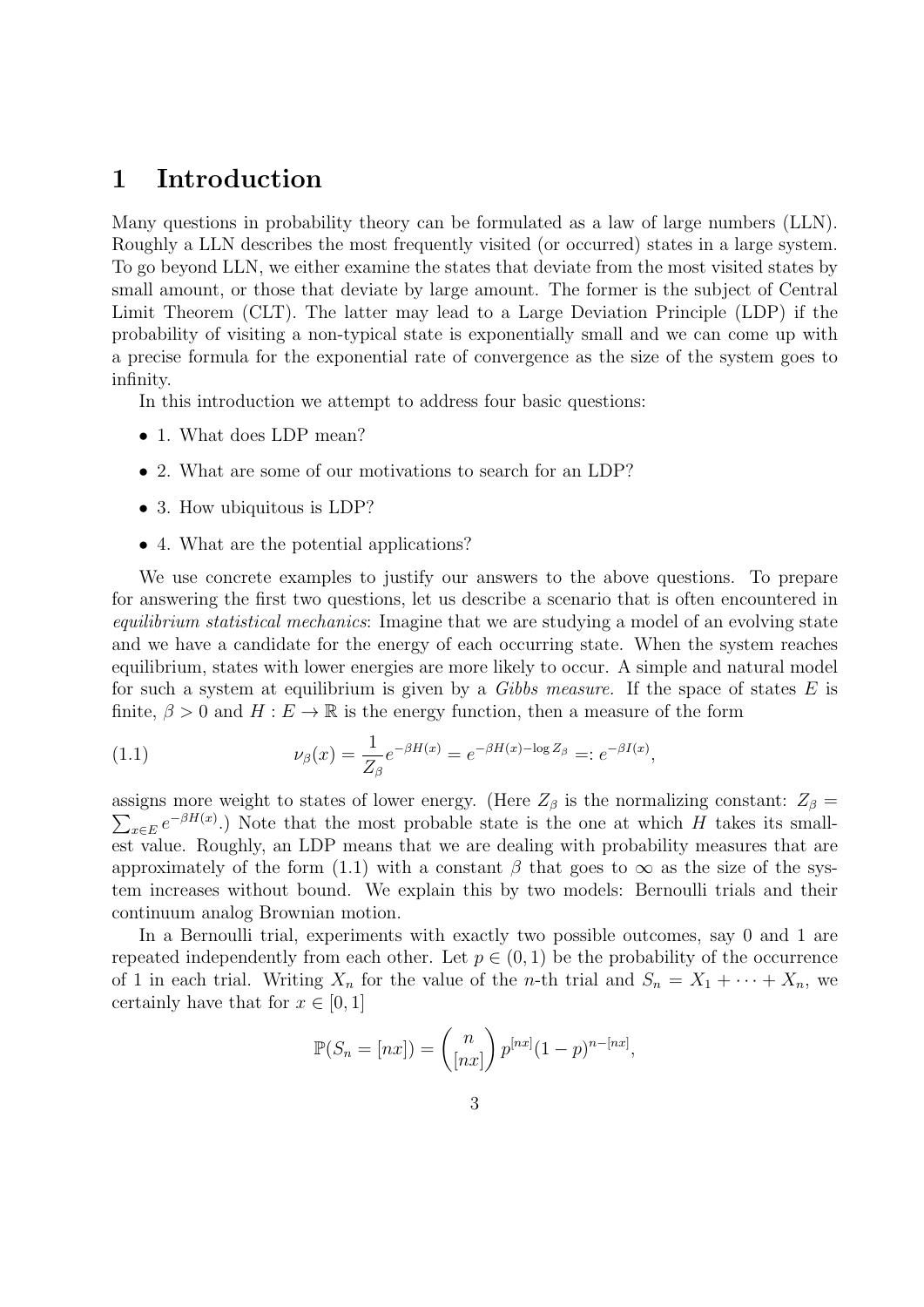where  $[nx]$  denotes the integer part of nx. We write  $\ell = [nx]$  and use Stirling's formula to assert that if  $x \in (0,1)$ , then  $\mathbb{P}(S_n = [nx])$  is approximately equal to

$$
\sqrt{\frac{n}{2\pi\ell(n-\ell)}}\exp\left[n\log n-\ell\log\ell-(n-\ell)\log(n-\ell)+\ell\log p+(n-\ell)\log(1-p)\right]
$$
  
=\sqrt{\frac{n}{2\pi\ell(n-\ell)}}\exp\left\{n\left[\frac{\ell}{n}\log p+\left(1-\frac{\ell}{n}\right)\log(1-p)-\frac{\ell}{n}\log\frac{\ell}{n}-\left(1-\frac{\ell}{n}\right)\log\left(1-\frac{\ell}{n}\right)\right]\right\}  
=\frac{1}{\sqrt{2\pi nx(1-x)}}\exp\left(-nI(x)+O(\log n)\right)=\exp\left(-nI(x)+O(\log n)\right),

where

$$
I(x) = x \log \frac{x}{p} + (1 - x) \log \frac{1 - x}{1 - p}.
$$

Note that  $I$  is a convex function with the following properties,

$$
I(p) = I'(p) = 0, \quad I''(p) = (p(1-p))^{-1}.
$$

In particular,  $I \geq 0$  and takes its minimum value at a unique point  $x = p$ . This is consistent with the fact that  $n^{-1}S_n \to p$  as  $n \to \infty$ . Moreover

(1.2) 
$$
\lim_{n \to \infty} n^{-1} \log \mathbb{P}(S_n = [nx]) = -I(x),
$$

for  $x \in [0, 1]$ . In the language of Large Deviation Theory, the sequence  $n^{-1}S_n$  satisfies an LDP with rate function  $I(x)$ . When  $x \neq p$ , the set  $\{S_n = [nx]\}$  is regarded as an (exponentially) rare event and the limit (1.2) offers a precise exponential rate of the convergence of its probability to 0. Also note that if we consider a small deviation  $x = p + y/\sqrt{n}$ , then the Taylor expansion

$$
nI(x) = \frac{1}{2}I''(p)y^{2} + O(n^{-\frac{1}{2}}),
$$

is compatible with the CLT

$$
\mathbb{P}(S_n = [nx]) \simeq \frac{1}{\sqrt{2\pi p(1-p)}} e^{-\frac{1}{2}I''(p)y^2}.
$$

Indeed the rate function I in  $(1.2)$  has very much the same flavor as our I in  $(1.1)$  and can be interpreted as the difference between an energy function and some kind of entropy. By this we mean that we may write  $I = H - J$  where

$$
H(x) = -x \log p - (1 - x) \log(1 - p), \quad J(x) = -x \log x - (1 - x) \log(1 - x).
$$

This is a typical phenomenon and can be explained heuristically in the following way: To evaluate  $\mathbb{P}(S_n = [nx])$ , we need to do two things;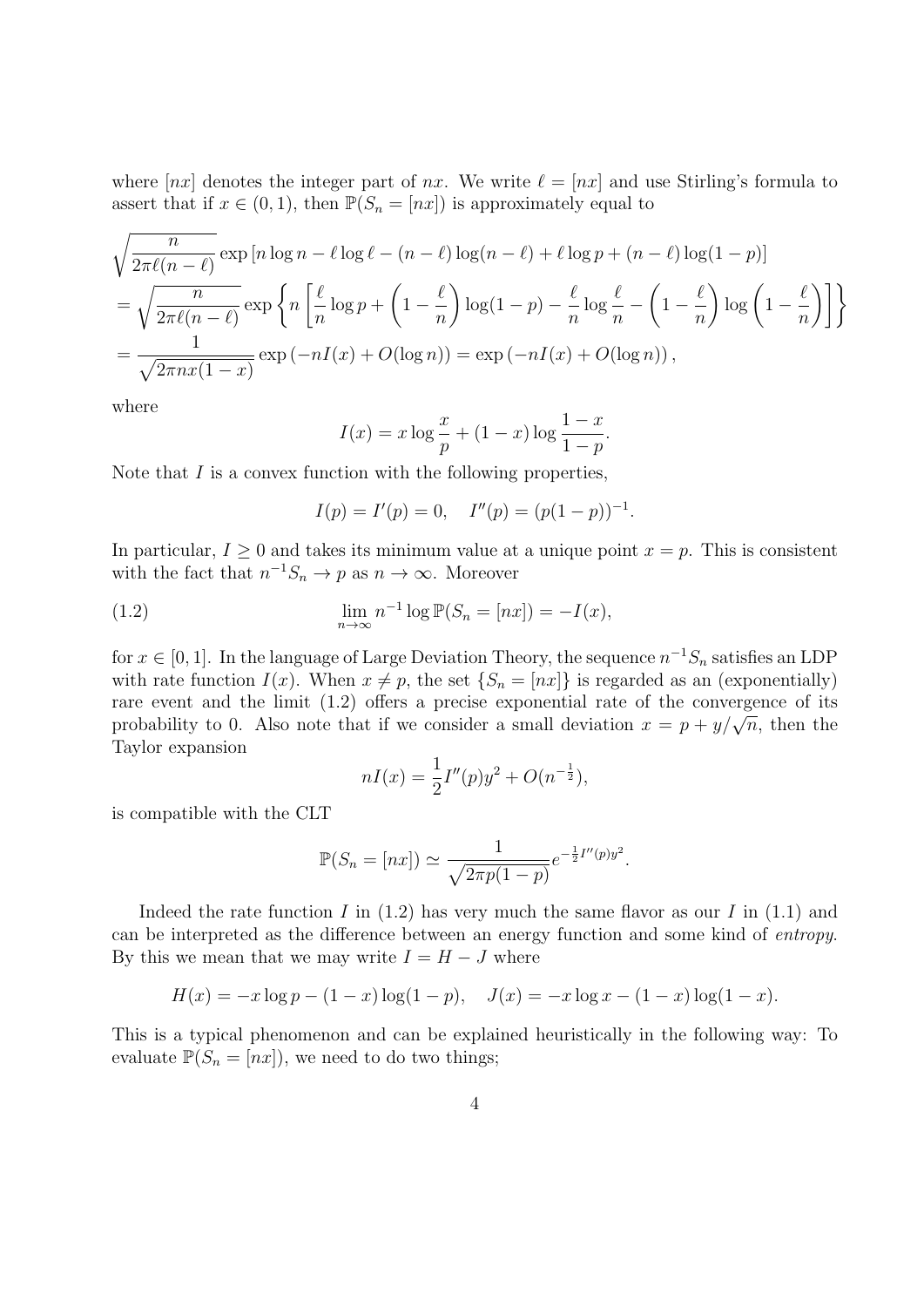• Count those "micro-states" that correspond to the "macro-state" x. We have exactly

$$
\binom{n}{[nx]} \simeq \exp(nJ(x)),
$$

many such micro-states.

• Calculate the probability of such micro-states which is approximately  $\exp(-nH(x))$ .

As we will see later on, most rate functions can be expressed as a difference of an energy function and entropy function. Yet another useful interpretation is that the rate function in many examples of interest (including the Bernoulli trial) can be written as some kind of relative entropy.

As our second example, we would like to examine the Wiener measure from Large Deviation point of view. We note that the standard d-dimensional Brownian measure may be regarded as a probability measure  $\mathbb P$  (known as Wiener measure) on the space  $\Omega = C([0, T]; \mathbb R^d)$ of continuous trajectories  $x : [0, T] \to \mathbb{R}^d$  such that for  $t_0 = 0 < t_1 < \cdots < t_{k-1} < t_k = T$ and  $y_0 = 0$ , we have

$$
(1.3) \qquad \mathbb{P}(x(t_1) \in dy_1, \ldots, x(t_k) \in dy_k) = Z_{t_1, \ldots, t_k}^{-1} \exp\left\{-\frac{1}{2} \sum_{i=1}^k \frac{|y_i - y_{i-1}|^2}{t_i - t_{i-1}}\right\} dy_1 \ldots dy_k,
$$

where

$$
Z_{t_1,\dots,t_k} = \prod_{i=1}^k (2\pi(t_i - t_{i-1}))^{d/2}.
$$

Observe that the formula (1.3) resembles (1.1), and if we choose finer and finer grids  $(t_0, t_1, \ldots, t_k)$  of the interval  $[0, T]$ , the energy function

$$
\frac{1}{2}\sum_{i=1}^k \frac{|y_i - y_{i-1}|^2}{t_i - t_{i-1}} = \frac{1}{2}\sum_{i=1}^k (t_i - t_{i-1}) \left(\frac{|y_i - y_{i-1}|}{t_i - t_{i-1}}\right)^2,
$$

approximates

$$
\frac{1}{2}\int_0^T |\dot{x}(t)|^2 dt.
$$

We are tempted to say that the probability of observing a path  $x : [0, T] \to \mathbb{R}^d$  can be expressed as

(1.4) 
$$
\frac{1}{Z(T)} \exp \left( \frac{1}{2} \int_0^T |\dot{x}(t)|^2 \ dt \right).
$$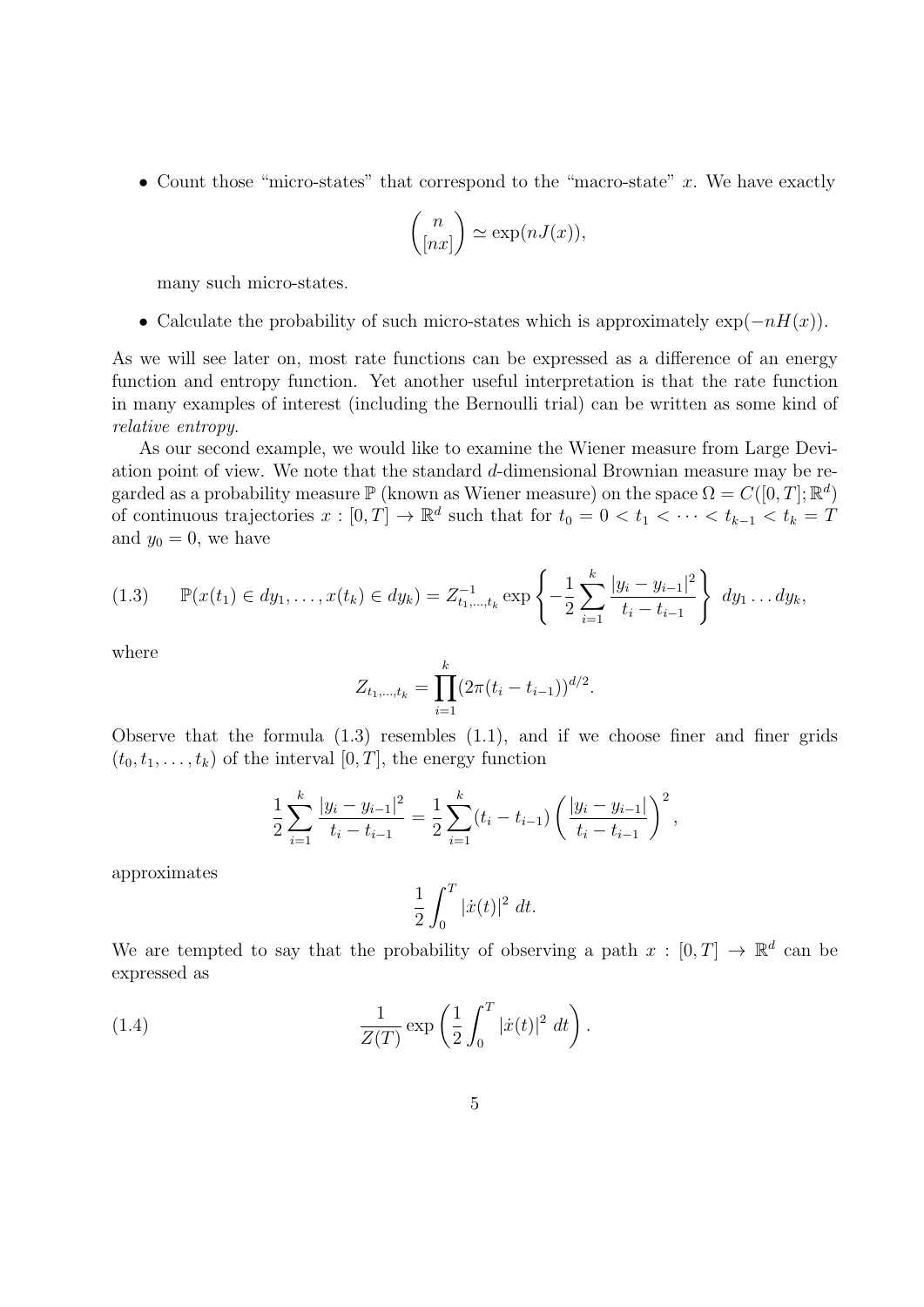To be more realistic, we wish to say that the Wiener measure is absolutely continuous with respect to a "Lebesgue-like" measure on  $\Omega$  and its density is given by (1.4). To make sense of this, we encounter various challenges. For one thing, the normalizing constant  $Z_{t_1,\,\dots,t_k}$  does not have a limit as we choose finer and finer grids for the interval  $[0, T]$ . Moreover, we do not have a good candidate for a "Lebesgue-like" (i.e. translation invariant) reference measure to compare  $\mathbb P$  with. Nonetheless, the formula  $(1.4)$  can be utilized to predict two important properties of Brownian motion. For example we can use (1.4) to discover Cameron-Martin Theorem and Girsanov's formula. Here's how it goes: take a function  $y \in \Omega$  and consider the translated Wiener measure  $\mathbb{P}_y := \tau_y \mathbb{P}$  that is defined by

$$
\int F(x(\cdot)) \mathbb{P}_y(dx(\cdot)) = \int F(x(\cdot) + y(\cdot)) \mathbb{P}(dx(\cdot)),
$$

for every bounded continuous test function  $F : \Omega \to \mathbb{R}$ . A natural question is whether  $\mathbb{P}_y \ll \mathbb{P}$  and if this is the case what is  $\frac{d\mathbb{P}_y}{d\mathbb{P}}$ ? We can easily guess the answer if we use the formula (1.4). Indeed

$$
\mathbb{P}_y(dx(\cdot))^{\alpha} = "Z^{-1} e^{-\frac{1}{2} \int_0^T |\dot{x} - \dot{y}|^2 dt} dx(\cdot) \n= Z^{-1} e^{-\frac{1}{2} \int_0^T |\dot{x}|^2 dt} e^{-\frac{1}{2} \int_0^T |\dot{y}|^2 dt} e^{\int_0^T \dot{x} \cdot y dt} dx(\cdot) \n= e^{\int_0^T y \cdot dx - \frac{1}{2} \int_0^T |\dot{y}|^2 dt} \mathbb{P}(dx(\cdot)).
$$

Since the last line in the above formal calculation is all well-defined, we guess that  $\mathbb{P}_y \ll \mathbb{P}$ if and only if  $\int_0^T |\dot{y}|^2 dt < \infty$  (Cameron-Martin) and that

(1.5) 
$$
\frac{d\mathbb{P}_y}{d\mathbb{P}} = \exp\left(\int_0^T y \cdot dx - \frac{1}{2} \int_0^T |\dot{y}|^2 dt\right), \quad (Girsanov).
$$

Large Deviation Theory allows us to formulate a variant of (1.4) that is well-defined and can be established rigorously. The point is that if we take a small Brownian trajectory  $\sqrt{\varepsilon}x(\cdot)$  and force it to be near a given  $y \in \Omega$ , then for  $y \neq 0$  this is a rare event and the energy of such trajectory is so large that dominates the probability of its occurrence. That is, the normalizing constant  $Z$  can be safely ignored to assert

(1.6) 
$$
\mathbb{P}(\sqrt{\varepsilon}x(\cdot) \text{ is near } y(\cdot)) \approx \exp\left(-\frac{1}{2\varepsilon}\int_0^T |\dot{y}|^2 dt\right).
$$

This is Schilder's LDP and its generalization to general stochastic differential equations (SDE) is the cornerstone of the Wentzell-Freidlin Theory. Roughly, if  $x^{\varepsilon}$  solves

$$
dx^{\varepsilon} = b(x^{\varepsilon}, t) dt + \sqrt{\varepsilon} \sigma(x^{\varepsilon}, t) dB,
$$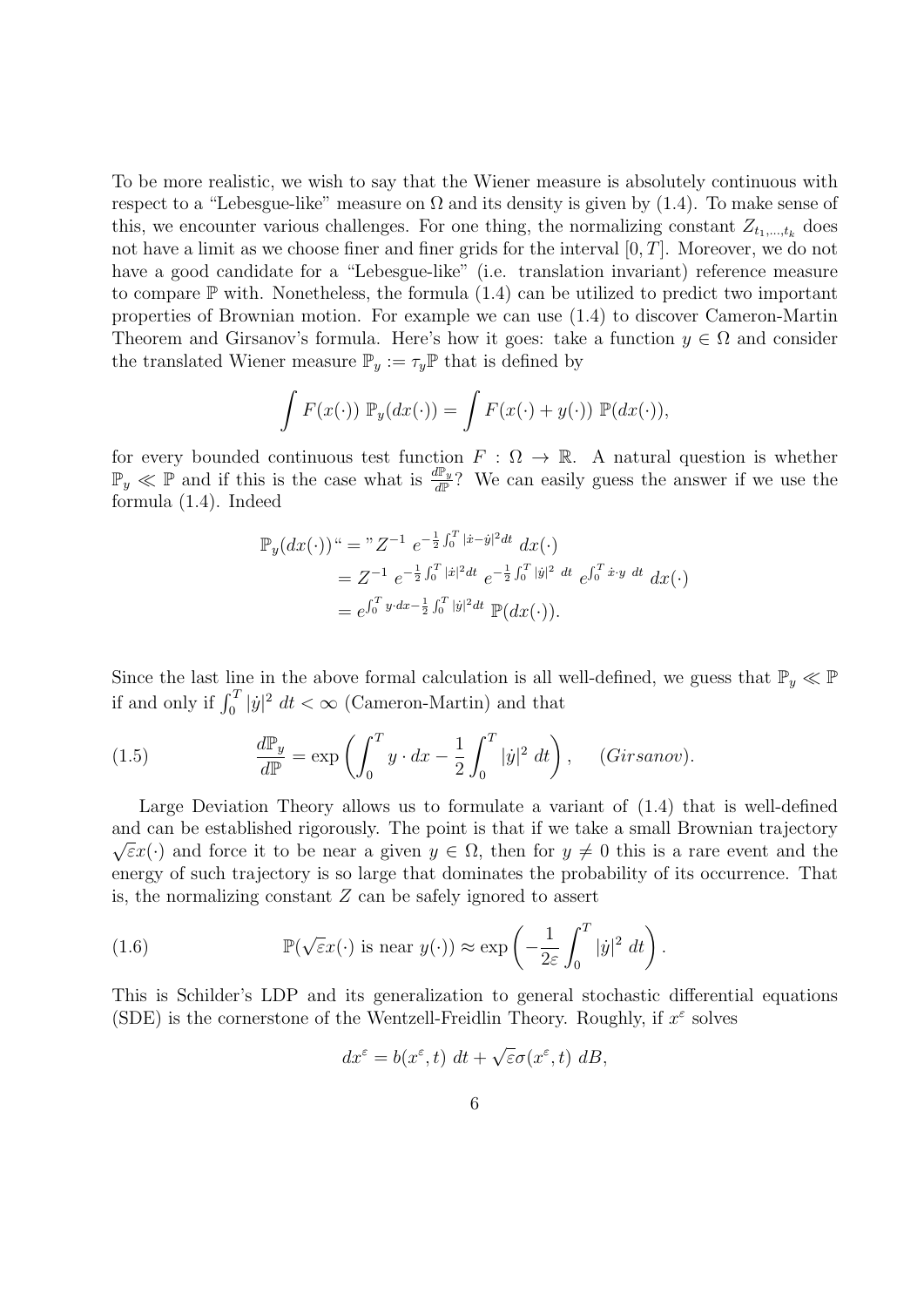for a standard Brownian motion B and an invertible matrix  $\sigma$ , then

(1.7) 
$$
\mathbb{P}(x^{\varepsilon}(\cdot) \text{ is near } y(\cdot)) \approx \exp\left(-\frac{1}{2\varepsilon} \int_0^T \left|\sigma(y,t)^{-1} \left(\dot{y}(t) - b(y(t),t)\right)\right|^2 dt\right).
$$

The LDP (1.7) provides us with a powerful tool for examining how a small random perturbation of the ODE  $\dot{x} = b(x, t)$  can affect its trajectories.

Our LDP  $(1.2)$  for the Bernoulli trial is an instance of the Cramér/Sanov LDP. More generally we may take a sequence of E-valued iid random variables  $X_1, X_2, \ldots, X_k, \ldots$  with

$$
\mathbb{P}(X_i \in A) = \mu(A),
$$

and examine large deviations of the empirical measure  $n^{-1}(\delta_{X_1} + \cdots + \delta_{X_n})$  from  $\mu$ , as  $n \to \infty$ . According to Sanov's theorem,

(1.8) 
$$
\mathbb{P}\left(n^{-1}(\delta_{X_1} + \cdots + \delta_{X_n})\text{ is near }\nu\right) \approx \exp\left(-n^{-1}H(\nu|\mu)\right),
$$

where  $H(\nu|\mu)$  is the entropy of  $\nu$  relative to  $\mu$  (aka KullbackLeibler divergence):

$$
H(\nu|\mu) = \int \log \frac{d\nu}{d\mu} \ d\nu.
$$

A sweeping generalization of Sanov's theorem was achieved by Donsker and Varadhan. To explain their result, let us set  $\mathcal{E} = E^{\mathbb{Z}}$  to denote the space of sequences  $\mathbf{x} = (x_i : i \in \mathbb{Z})$  and define  $T : \mathcal{E} \to \mathcal{E}$  to be the shift operator:

$$
(T\mathbf{x})_i = x_{i+1}.
$$

Given a probability measure  $\mu$  on E, we write  $\mathbb{P}_{\mu}$  for the probability measure on  $\Omega$  that we obtain by taking the products of  $\mu$ 's. Clearly the probability measure  $\mathbb{P}_{\mu}$  is an invariant measure for the dynamical system associated with  $T$ . That is, for any bounded continuous  $F: \mathcal{E} \to \mathbb{R}$ , we have  $\int F d\mathbb{P}_{\mu} = \int F \circ T d\mathbb{P}_{\mu}$ . Given  $\mathbf{x} \in \mathcal{E}$ , we may define an empirical measure

$$
\nu_n(\mathbf{x}) = n^{-1} \left( \delta_{\mathbf{x}} + \delta_{T(\mathbf{x})} + \cdots + \delta_{T^{n-1}(\mathbf{x})} \right).
$$

Note that  $\nu_n(\mathbf{x})$  is a probability measure on  $\mathcal E$  and by the celebrated Birkhoff Ergodic Theorem

$$
\mathbb{P}_{\mu}\left\{\mathbf{x}:\lim_{n\to\infty}\nu_n(\mathbf{x})=\mathbb{P}_{\mu}\right\}=1.
$$

By Donsker-Varadhan Theory, there is an LDP for the deviations of  $\gamma_n(\omega)$  from  $\mathbb{P}_{\mu}$ : Given any T-invariant measure  $\mathbb{Q}$ ,

(1.9) 
$$
\mathbb{P}_{\mu}(\nu_n(\mathbf{x}) \text{ is near } Q) \approx \exp(-n\mathcal{H}_{\mu}(Q)),
$$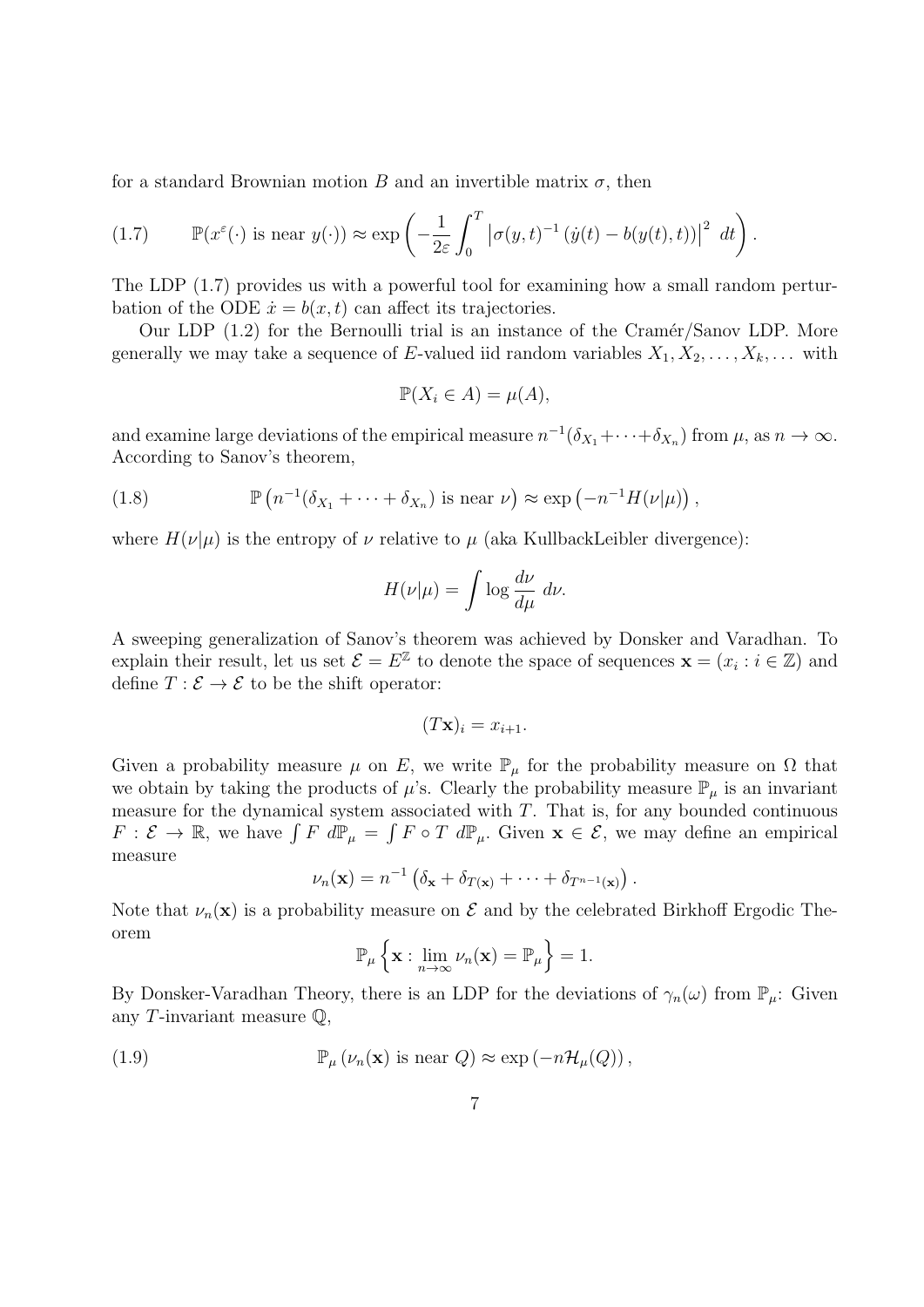where  $\mathcal{H}_{\mu}(Q)$  is closely related to Kolmogorov-Sinai entropy. This entropy is also known as the metric entropy and is a fundamental quantity in the theory of Dynamical Systems.

We now give a precise definition for LDP. Throughout, all probability measures are on a measure space  $(E, \mathcal{B})$ , where E is a Polish (separable complete metric space) and B is the corresponding  $\sigma$ -algebra of the Borel sets. To motivate the definition of LDP, let us recall two facts:

1. By definition, a sequence of probability measures  $\{\mathbb{P}_n\}_{n\in\mathbb{N}}$  converges weakly to a probability measure  $\mathbb P$  if and only if for every bounded continuous  $F: E \to \mathbb R$ ,

(1.10) 
$$
\lim_{n \to \infty} \int F \, d\mathbb{P}_n = \int F \, d\mathbb{P}.
$$

Equivalently,

- (1.11) For every open set U,  $\liminf_{n\to\infty} \mathbb{P}_n(U) \geq \mathbb{P}(U)$ , or
- For every closed set  $C$ ,  $\limsup$ (1.12) For every closed set C,  $\limsup_{n\to\infty} \mathbb{P}_n(C) \leq \mathbb{P}(C)$ .

2. If  $a_1, \ldots, a_k \in \mathbb{R}$ , then

(1.13) 
$$
\lim_{n \to \infty} n^{-1} \log \left( \sum_{i=1}^{k} e^{-na_i} \right) = - \inf_{i} a_i.
$$

**Definition 1.1** Let  $\{\mathbb{P}_n\}_{n\in\mathbb{N}}$  be a family of probability measures on a Polish space E and let  $I : E \to [0, \infty]$  be a function.

1. We then say that the family  $\{\mathbb{P}_n\}_{n\in\mathbb{N}}$  satisfies a *large deviation principle* (in short LDP) with rate function  $I$ , if the following conditions are satisfied:

- (i) For every  $a \geq 0$ , the set  $\{x : I(x) \leq a\}$  is compact.
- (ii) For every open set  $U$

(1.14) 
$$
\liminf_{n \to \infty} n^{-1} \log \mathbb{P}_n(U) \geq - \inf_{x \in U} I(x).
$$

(iii) For every closed set C

(1.15) 
$$
\limsup_{n \to \infty} n^{-1} \log \mathbb{P}_n(C) \leq - \inf_{x \in C} I(x).
$$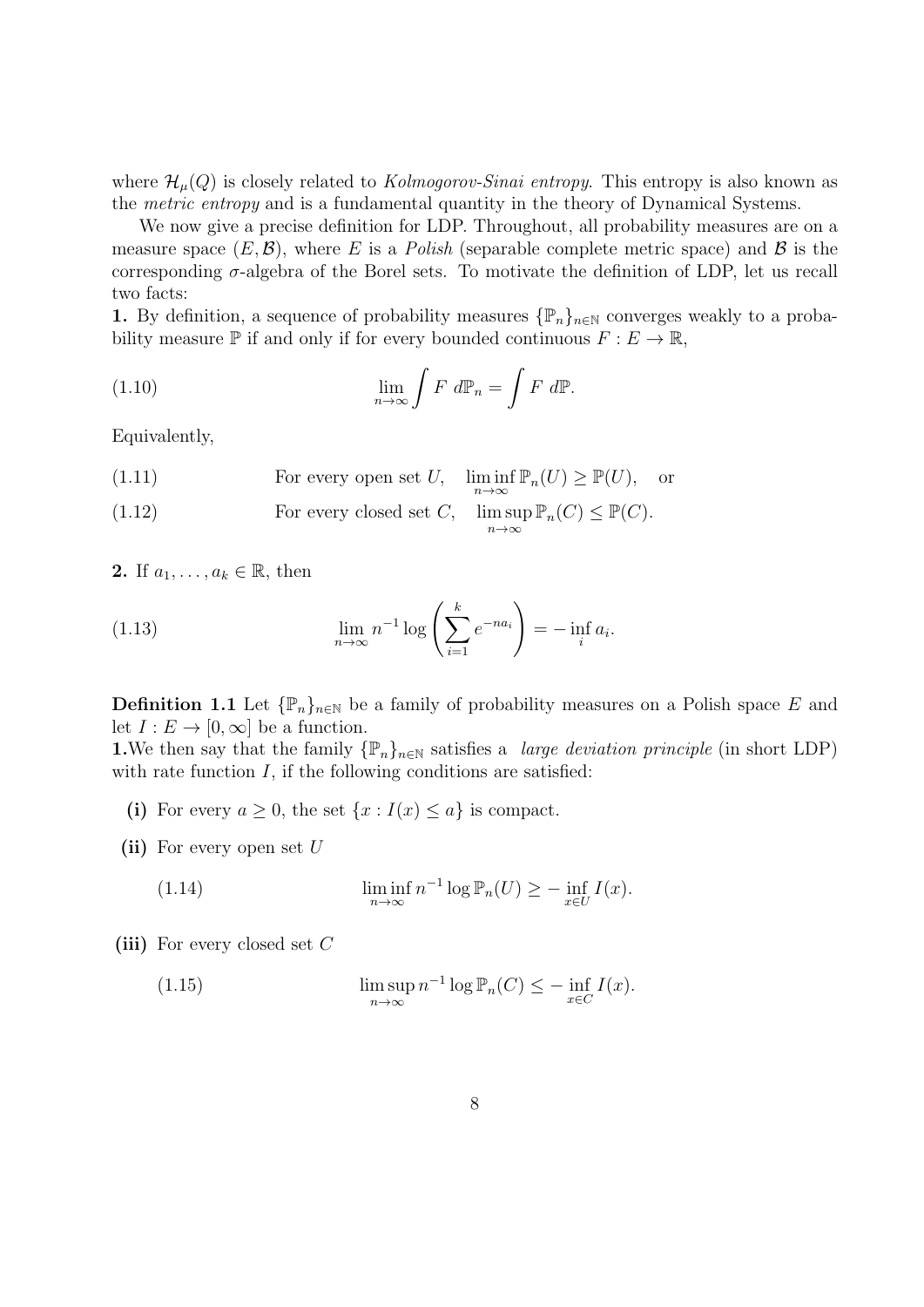2. We say that the family  $\{\mathbb{P}_n\}_{n\in\mathbb{N}}$  satisfies a *weak large deviation principle* (in short WLDP) with rate function I, if I is lower-semi continuous,  $(1.14)$  is valid for open sets, and  $(1.15)$  is true only for *compact* sets.

Remark 1.1 The statements (1.14) and (1.15) together is equivalent to saying that for every Borel set A,

$$
-\inf_{A^o} I \le \liminf_{n \to \infty} n^{-1} \log \mathbb{P}_n(A) \le \limsup_{n \to \infty} n^{-1} \log \mathbb{P}_n(A) \le -\inf_{\bar{A}} I.
$$

In particular, if for a set A we have that  $\inf_{A^o} I = \inf_{\bar{A}} I$ , then

$$
\lim_{n \to \infty} n^{-1} \log \mathbb{P}_n(A) = -\inf_A I.
$$

 $\Box$ 

We note that our requirements  $(1.14)$  and  $(1.15)$  are modeled after  $(1.11)$  and  $(1.12)$ . Alternatively, we may establish an LDP by verifying this:

• For every bounded continuous  $F: E \to \mathbb{R}$ 

(1.16) 
$$
\Lambda(F) := \lim_{n \to \infty} n^{-1} \log \int e^{nF} d\mathbb{P}_n = \sup_E (F - I).
$$

Intuitively (1.16) is true because LDP roughly means

$$
\mathbb{P}_n(y \text{ is near } x) \approx e^{-nI(x)}
$$

and a sum exponentials is dominated by the largest exponential (see  $(1.13)$ ).

**Theorem 1.1** (Varadhan) Given a rate function I that satisfies the condition (i) of Definition 1.1, the statements (1.14) and (1.15) are equivalent to the statement (1.16). Moreover the following statements are true:

(i) If F is lower semi-continuous and  $(1.14)$  is true for every open set, then

(1.17) 
$$
\liminf_{n \to \infty} n^{-1} \log \int e^{nF} d\mathbb{P}_n \ge \sup_E (F - I).
$$

(ii) If  $F$  is upper semi-continuous and bounded above, and  $(1.15)$  is true for every closed set, then

(1.18) 
$$
\limsup_{n \to \infty} n^{-1} \log \int e^{nF} d\mathbb{P}_n \leq \sup_E (F - I).
$$

(iii) If  $(1.17)$  is true for every bounded continuous F, then  $(1.14)$  is valid.

(iv) If  $(1.18)$  is true for every bounded continuous F, then  $(1.15)$  is valid.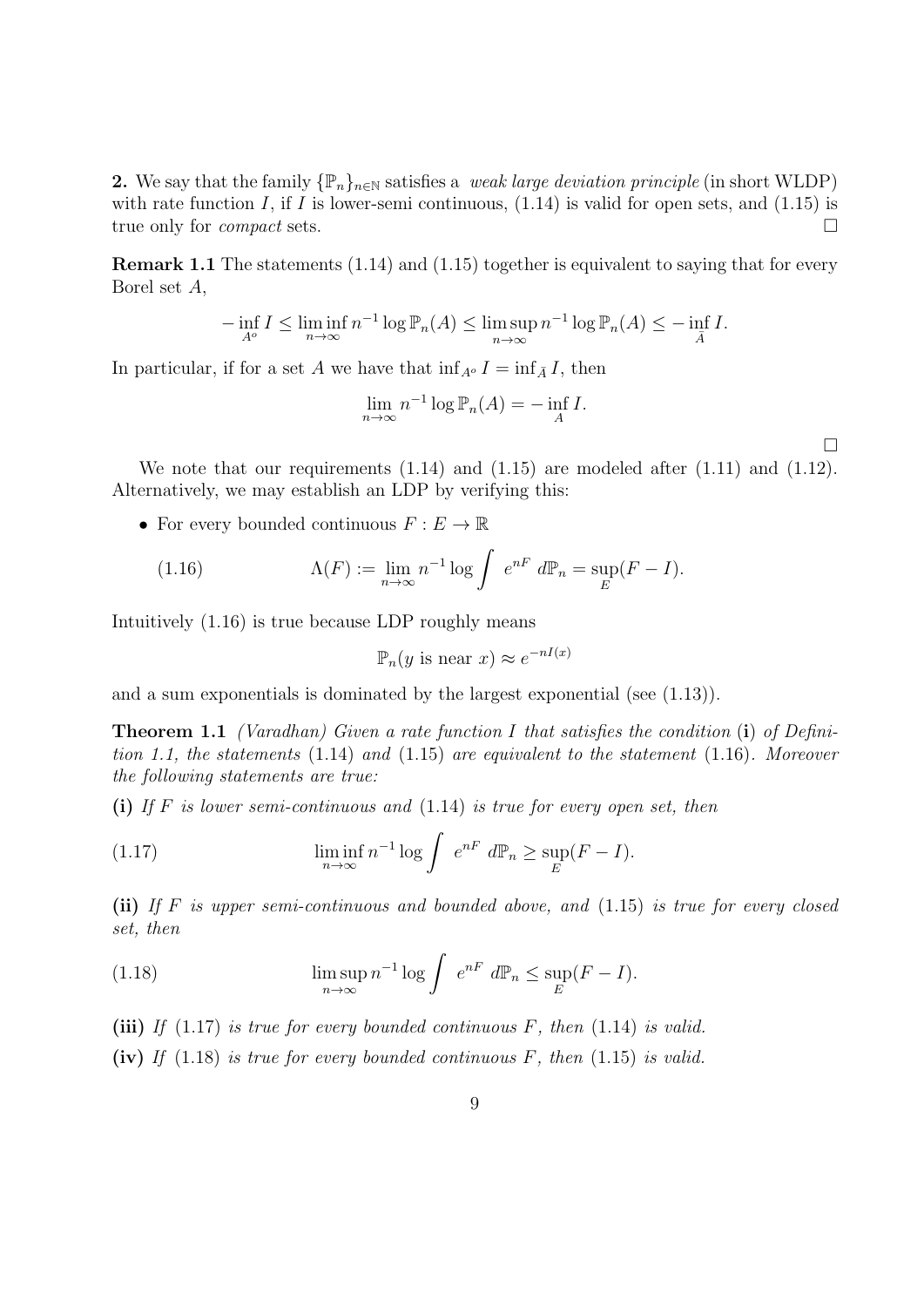**Proof (i)** To prove (1.17) take any  $x \in E$  and  $\varepsilon > 0$ , and set  $U_x = \{y : F(y) > F(x) - \varepsilon\}$ , which is open by the lower semi-continuity assumption. We certainly have

$$
\liminf_{n \to \infty} n^{-1} \log \int e^{nF} d\mathbb{P}_n \ge \liminf_{n \to \infty} n^{-1} \log \int_{U_x} e^{nF} d\mathbb{P}_n
$$
  
 
$$
\ge F(x) - \varepsilon - \inf_{U_x} I \ge F(x) - I(x) - \varepsilon.
$$

We then send  $\varepsilon \to 0$  to deduce (1.17).

(ii) Fix some  $\ell, \varepsilon > 0$  and set

$$
W_x = \{ y : F(y) < F(x) + \varepsilon, \ I(y) > I(x) - \varepsilon \}, \qquad K_\ell = \{ x : I(x) \le \ell \}.
$$

By upper semi-continuity of F, and (i) of Definition 1.1, the set  $W_x$  is open and the set  $K_\ell$ is compact. Choose an open set  $U_x$  such that

$$
x \in U_x \subseteq \bar{U}_x \subseteq W_x.
$$

By compactness of  $K_{\ell}$ , there are  $x_1, \ldots, x_k \in K_{\ell}$  such that

$$
K_{\ell} \subseteq U_{x_1} \cup \cdots \cup U_{x_k} := V.
$$

Evidently,

$$
\int e^{nF} d\mathbb{P}_n \le \int_{E \backslash V} e^{nF} d\mathbb{P}_n + \sum_{i=1}^k \int_{U_{x_i}} e^{nF} d\mathbb{P}_n.
$$

From this and (1.13) we deduce

(1.19) 
$$
\limsup_{n \to \infty} n^{-1} \log \int e^{nF} d\mathbb{P}_n \leq \max\{a, a_1, \dots, a_k\},
$$

where

$$
a = \limsup_{n \to \infty} n^{-1} \log \int_{E \backslash V} e^{nF} d\mathbb{P}_n, \text{ and}
$$
  

$$
a_i = \limsup_{n \to \infty} n^{-1} \log \int_{U_{x_i}} e^{nF} d\mathbb{P}_n,
$$

for  $i = 1, \ldots, k$ . Furthermore, by  $(1.15)$ 

$$
a \le \sup_{E} F + \limsup_{n \to \infty} n^{-1} \log \mathbb{P}_{n}(E \setminus V)
$$
  
\n
$$
\le \sup_{E} F - \inf_{E \setminus V} I \le \sup_{E} F - \inf_{E \setminus K_{\ell}} I \le \sup_{E} F - \ell,
$$
  
\n
$$
a_{i} \le F(x_{i}) + \varepsilon + \limsup_{n \to \infty} n^{-1} \log \mathbb{P}_{n}(U_{x_{i}})
$$
  
\n
$$
\le F(x_{i}) + \varepsilon + \limsup_{n \to \infty} n^{-1} \log \mathbb{P}_{n}(\bar{U}_{x_{i}})
$$
  
\n
$$
\le F(x_{i}) + \varepsilon - \inf_{W_{x_{i}}} I \le F(x_{i}) + 2\varepsilon - I(x_{i}) \le \sup_{E} (F - I) + 2\varepsilon.
$$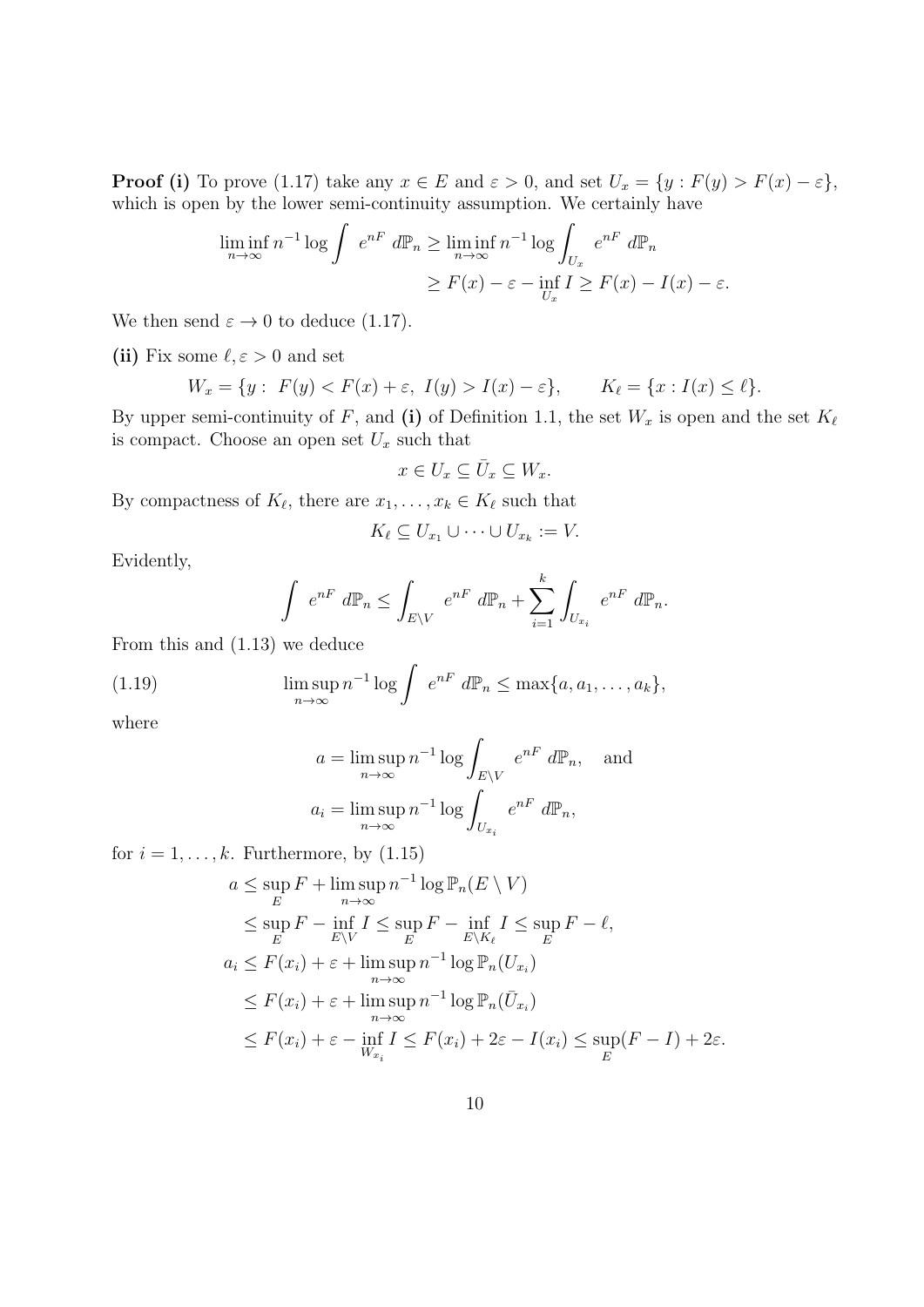From this and (1.19) we deduce

$$
\limsup_{n \to \infty} n^{-1} \log \int e^{nF} d\mathbb{P}_n \le \max \left\{ \sup_E F - \ell, \sup_E (F - I) + 2\varepsilon \right\}.
$$

We send  $\varepsilon \to 0$  and  $\ell \to \infty$  to deduce (1.18).

(iii) Take an open set U. Pick  $x \in U$  and  $\delta > 0$  such that  $B(x, \delta) \subseteq U$ . Assume that  $I(x) < \infty$ , pick  $\ell > 0$ , and set

$$
F(y) = -\ell \min \left\{ \delta^{-1} d(x, y), 1 \right\}.
$$

By assumption

(1.20) 
$$
\liminf_{n \to \infty} n^{-1} \log \int e^{nF} d\mathbb{P}_n \ge \sup_E (F - I) \ge F(x) - I(x) = -I(x).
$$

On the other hand,

$$
\liminf_{n \to \infty} n^{-1} \log \int e^{nF} d\mathbb{P}_n \le \liminf_{n \to \infty} n^{-1} \log \left[ e^{-n\ell} + \mathbb{P}_n(B(x, \delta)) \right]
$$
  

$$
\le \max \left\{ -\ell , \liminf_{n \to \infty} n^{-1} \log \mathbb{P}_n(B(x, \delta)) \right\}.
$$

From this and (1.20) we learn

$$
-I(x) \leq \max\left\{-\ell, \liminf_{n \to \infty} n^{-1} \log \mathbb{P}_n(B(x,\delta))\right\}.
$$

This is true for every  $\ell > 0$ . By sending  $\ell \to \infty$  we deduce (1.14).

(iv) Note that  $\mathbb{P}_n(C) = \int e^{n\chi_C} dP_n$ , where

$$
\chi_C(x) = \begin{cases} 0 & \text{if } x \in C, \\ -\infty & \text{if } x \notin C. \end{cases}
$$

Given a closed set C, we approximate the upper semi-continuous function  $\chi_C$  from above by a sequence bounded continuous functions given by

$$
F_{\ell}(x) = -\ell \min\{d(x, C), 1\}.
$$

That is,  $F_{\ell} \downarrow \chi_C$  as  $\ell \to \infty$ . By (1.18),

$$
\limsup_{n \to \infty} n^{-1} \log \mathbb{P}_n(C) \le \limsup_{n \to \infty} n^{-1} \log \int e^{nF_\ell} d\mathbb{P}_n \le \sup (F_\ell - I).
$$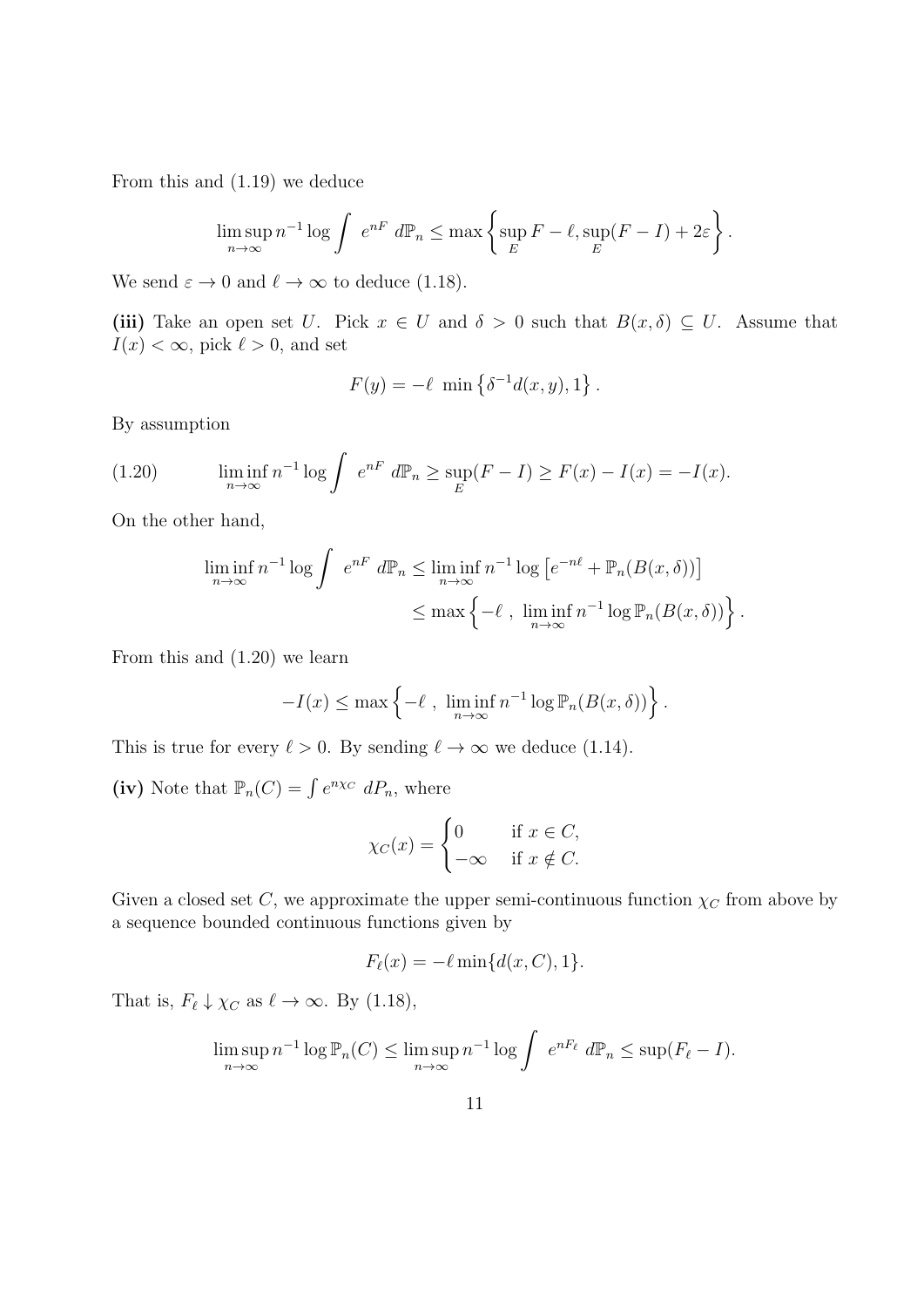We are done if we can show

(1.21) 
$$
\inf_{\ell} \sup_{E} (F_{\ell} - I) \leq - \inf_{C} I.
$$

We first show (1.21) assuming that  $\inf_{C} I < \infty$ . Suppose to the contrary (1.21) is not valid. If this is the case, then we can find  $\varepsilon > 0$  such that

$$
\inf_{\ell} \sup_{E \setminus C} (F_{\ell} - I) \ge - \inf_{C} +\varepsilon.
$$

As a result, we can find a sequence  $x_\ell$  such that

$$
\ell \min\{d(x_{\ell}, C), 1\} + I(x_{\ell}) \le \inf_C I - \varepsilon.
$$

From this we learn that  $\ell d(x_\ell, C)$  is bounded, which in turn implies that  $d(x_\ell, C) \to 0$  as  $\ell \to \infty$ . We also know that  $I(x_{\ell}) \leq \inf_{C} I - \varepsilon$ . The compactness of the set

$$
\{y: I(y) \le \inf_C I - \varepsilon\},\
$$

allows us to take a subsequence of  $\{x_\ell\}_\ell$  that converges to a point  $y \in C$ . By the lower semi-continuity of I we deduce that  $I(y) \leq \inf_C I - \varepsilon$ , which is absurd because  $y \in C$ . Thus, (1.21) must be true.

Finally, if  $\inf_C I = \infty$  and (1.21) is not valid, then

$$
\liminf_{\ell \to \infty} \sup_{E \setminus C} (F_{\ell} - I) \ge -A,
$$

for some finite A. As a result, for a sequence  $x_{\ell}$ ,

$$
\ell \min\{d(x_{\ell}, C), 1\} + I(x_{\ell}) \leq A.
$$

Again  $d(x_\ell, C) \to 0$  as  $\ell \to \infty$  and  $I(x_\ell) \leq A$ . Hence we can take a subsequence of  $\{x_\ell\}_\ell$ that converges to a point  $y \in C$ . By lower semi-continuity of I we deduce that  $I(y) \leq A$ , which is absurd because inf $c I = \infty$ . This completes the proof.

As we will see later on, we establish LDP by verifying (1.16) for a suitable family of functions F. For this to work though, we need to learn how to recover I from  $\Lambda$ . Proposition 1.1 below gives a duality formula for expressing I in terms of  $\Lambda$ . Recall that  $C_b(E)$  denotes the space of bounded continuous functions  $F : E \to \mathbb{R}$ .

Proposition 1.1 Let I be a lower semi-continuous function that is bounded below and define  $\Lambda: C_b(E) \to \mathbb{R}$  by

$$
\Lambda(F) = \sup_E (F - I).
$$

Then

$$
I(x) = \sup_{F \in C_b(E)} (F(x) - \Lambda(F)) = \sup_{F \in C_b(E)} \inf_{y \in E} (F(x) - F(y) + I(y)).
$$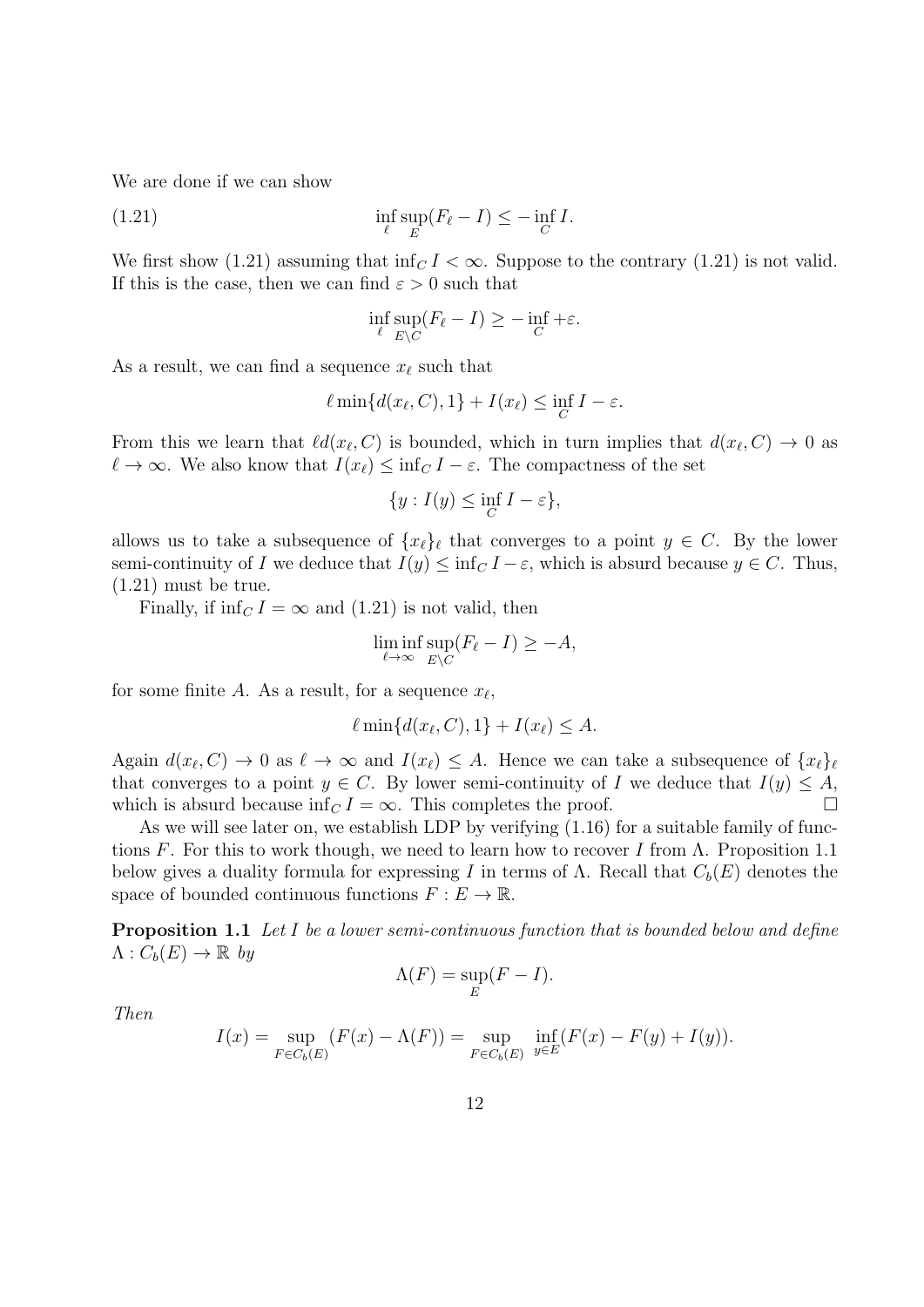Proof The inequality

$$
\sup_{F \in C_b(E)} \inf_{y \in E} (F(x) - F(y) + I(y)) \le I(x),
$$

is immediate because we can choose  $y = x$ . For the reverse inequality, it suffices to show that if  $I(x) < \infty$  and  $\varepsilon > 0$ , then there exists  $\overline{F} \in C_b(E)$  such that  $\overline{F}(x) = I(x)$  and for every  $y \in E$ 

$$
\overline{F}(x) - \overline{F}(y) + I(y) \ge I(x) - \varepsilon
$$
, or equivalently  $\overline{F}(y) \le I(y) + \varepsilon$ .

It is well-known that lower semi-continuous functions can be approximated from below by functions in  $C_b(E)$ . More precisely, we can find a sequence of functions  $F_k \in C_b(E)$  such that  $F_k \uparrow I$ . In fact the desired  $\overline{F}$  can be selected as  $\overline{F} = F_k - F_k(x) + I(x)$ , where k is large enough so that  $I(y) - F_k(y) \leq \varepsilon$ .

Once an LDP is available, we can formulate several other LDPs that can often be established with ease. Two of such LDPs are stated in Theorem 1.2 below.

**Theorem 1.2** Assume that the family  $\{\mathbb{P}_n\}$  satisfies LDP with rate function I.

• (i) (Contraction Principle) If  $\Phi : E \to E'$  is a continuous function, then the family  $\{\mathbb{P}'_n\},\ defined\ by$ 

$$
\mathbb{P}'_n(A) := \mathbb{P}_n\left(\Phi^{-1}(A)\right),
$$

satisfies an LDP with rate function  $I'(x') = \inf\{I(x) : \Phi(x) = x'\}.$ 

• (ii) If  $G : E \to \mathbb{R}$  is a bounded continuous function, then the family

$$
d\mathbb{P}_n^G := \frac{1}{Z_n(G)} e^{nG} d\mathbb{P}_n, \quad with \quad Z_n(G) = \int e^{nG} d\mathbb{P}_n,
$$

satisfies an LDP with the rate function  $I^G(x) = I(x) - G(x) + \sup_E (G - I)$ .

**Proof (i)** Given a bounded continuous function  $F': E' \to \mathbb{R}$ , we use Theorem 1.1 to assert

$$
\lim_{n \to \infty} n^{-1} \log \int e^{nF'} d\mathbb{P}'_n = \lim_{n \to \infty} n^{-1} \log \int e^{nF' \circ \Phi} d\mathbb{P}_n
$$
  
\n
$$
= \sup_E (F' \circ \Phi - I) = \sup_{x' \in E'} \sup_{x: \Phi(x) = x'} (F' \circ \Phi(x) - I(x))
$$
  
\n
$$
= \sup_{x' \in E'} (F'(x') - I'(x')).
$$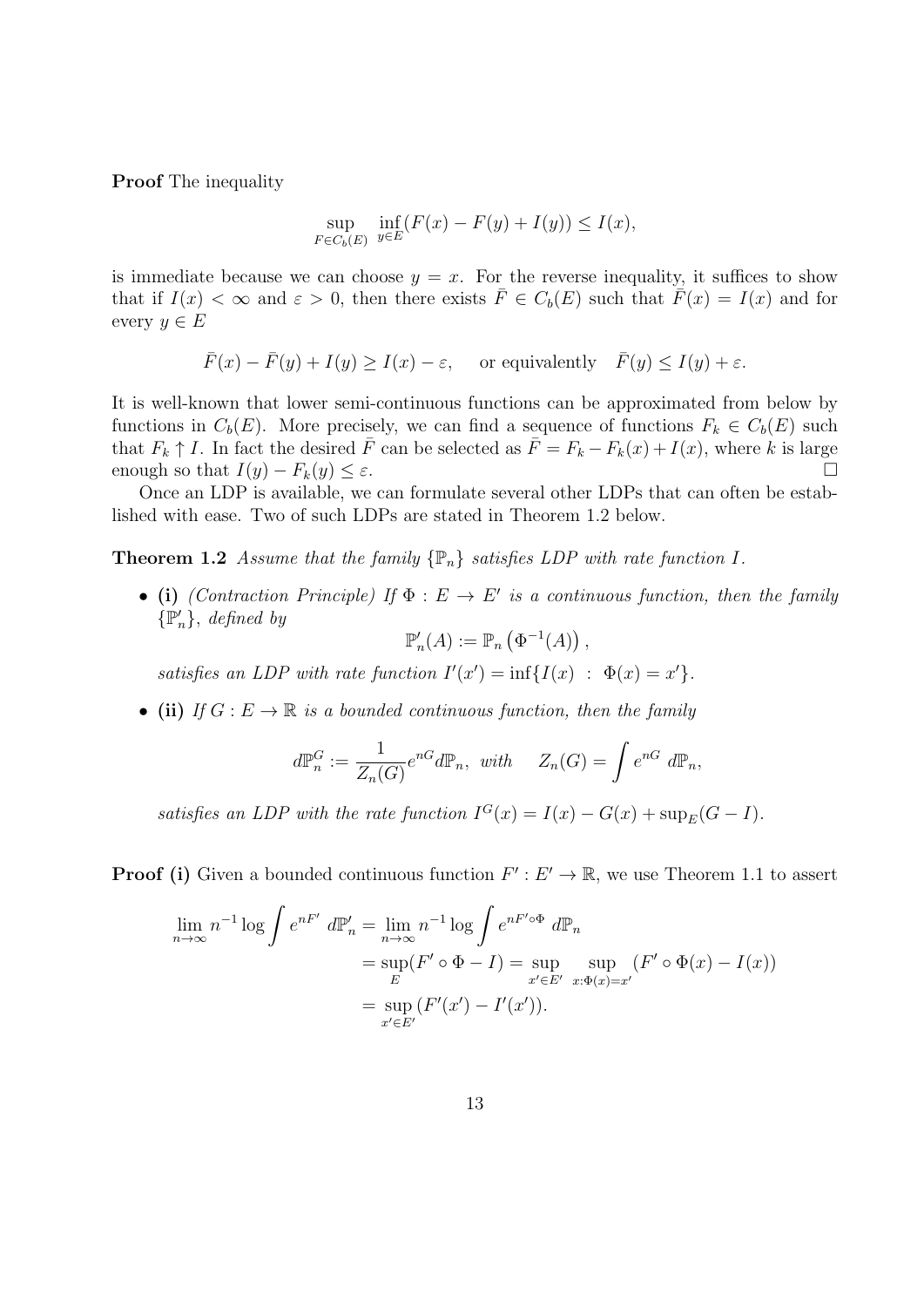This and another application of Theorem 1.1 yields the desired result provided that we can verify property  $(i)$  of Definition 1.1 for  $I'$ . This is an immediate consequence of the identity

(1.22) 
$$
\{x' \in E' : I'(x') \le \ell\} = \Phi(\{x : I(x) \le \ell\}).
$$

To see (1.22), observe that if  $I'(x') \leq \ell$ , then we can find a sequence  $\{x_k\}$  in E such that  $\Phi(x_k) = x'$  and  $I(x_k) \leq \ell + k^{-1}$ . Since such a sequence is precompact, it has a convergent subsequence that converges to x with  $\Phi(x) = x'$  and  $I(x) \leq \ell$ . This shows that the left-hand side of (1.22) is a subset of the right-hand side. The other direction is obvious.

(ii) Again by Theorem 1.1,

$$
\lim_{n \to \infty} n^{-1} \log \int e^{nF} d\mathbb{P}_n^G = \lim_{n \to \infty} n^{-1} \log \int e^{n(F+G)} d\mathbb{P}_n - \lim_{n \to \infty} n^{-1} \log Z_n(G)
$$

$$
= \sup_E (F+G-I) - \sup_E (G-I) = \sup_E (F-I^G),
$$

for every bounded continuous  $F$ . This and another application of Theorem 1.1 yields the desired result provided that we can verify property (i) of Definition 1.1 for  $I^G$ . Indeed since I is lower semi-continuous and G is continuous, the function  $I^G$  is lower semi-continuous. So  $I<sup>G</sup>$  has closed level sets. On the other hand,

$$
\{x : I^G(x) \le \ell\} \subseteq \{x : I(x) \le \ell'\},\
$$

for  $\ell' = \ell + \sup_E G + \sup_E (G - I)$ . Since the set on the right-hand side is compact, the set on the left-hand side is compact, completing the proof of part (ii).  $\Box$ 

Remark 1.1 It is also of interest to establish LDP for the family

$$
\mathbb{P}_n^{x', \Phi} := \mathbb{P}_n(\ \cdot \ | \Phi = x').
$$

When the family  $\{\mathbb{P}_{n}^{x',\Phi}\}\$  is sufficiently regular in  $x'$  variable, we expect to have an LDP with rate function

$$
I_{x'}^{\Phi}(x) = \begin{cases} I(x) - I'(x'), & \text{if } \Phi(x) = x', \\ \infty & \text{otherwise.} \end{cases}
$$

(See for example  $[R]$ .) This and Theorem 1.2(ii) may be applied to LDP  $(1.9)$  to obtain LDP for (grand canonical and micro canonical) Gibbs measures. Remarkably such LDPs have recently been used by Chaterjee [C] to study long time behavior of solutions of *nonlinear*  $Schrödinger Equation.$ 

**Exercise 1.1** Suppose that the sequence  $\{\mathbb{P}_n\}$  satisfies an LDP with rate function I and let U be an open neighborhood of the set  $C_0 = \{x : I(x) = 0\}$ . Show

$$
\lim_{n \to \infty} \mathbb{P}_n(U^c) = 0.
$$

 $\Box$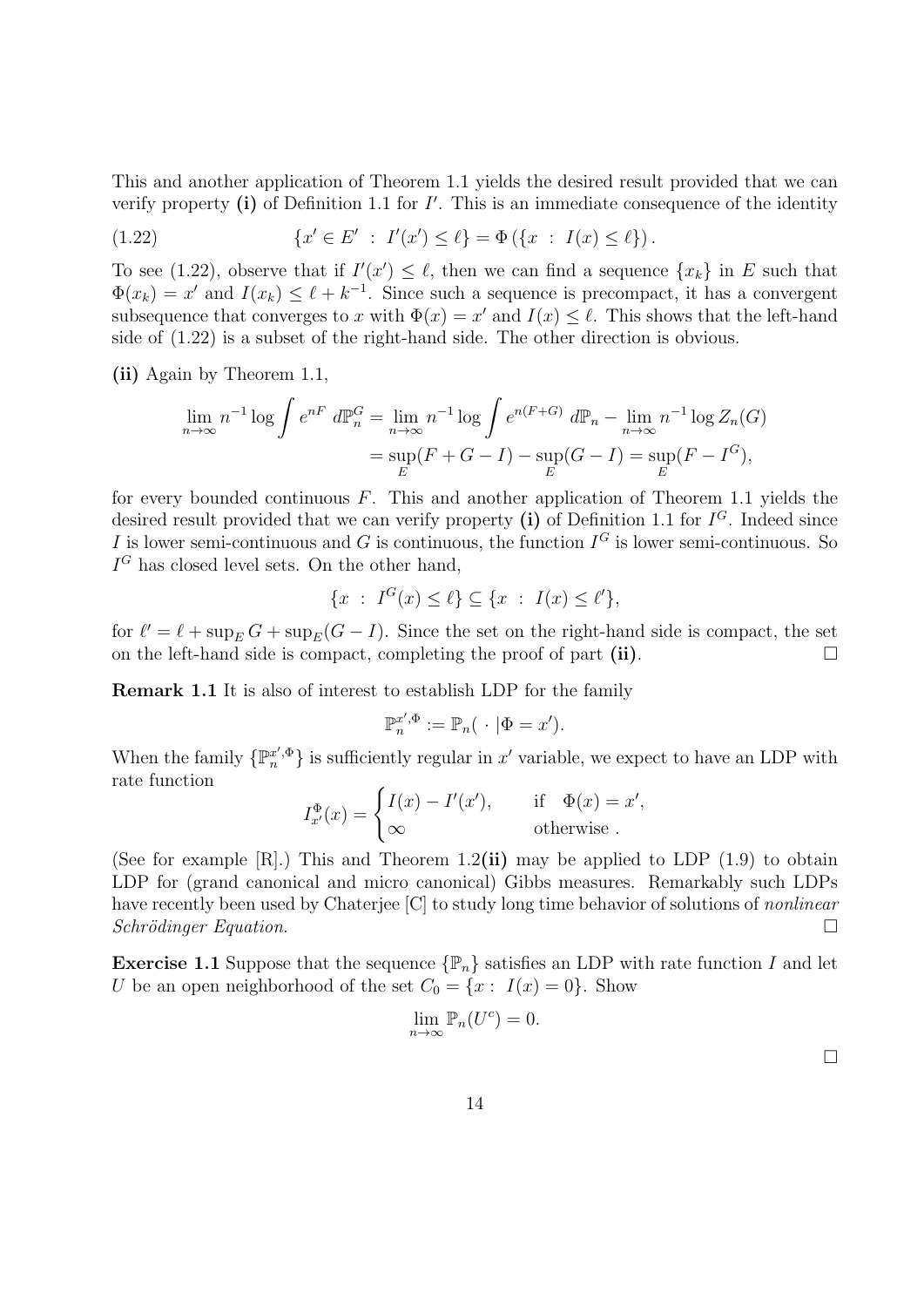# 2 A General Strategy

According to Theorem 1.1, an LDP is equivalent to (1.18) for every  $F \in C_b(E)$ . Moreover, Proposition 1.1 allows us to express I in terms of  $\Lambda$ . This suggests the following natural strategy for tackling an LDP:

• (i) Find a family of functions  $\mathcal{V} \subseteq C_b(E)$  such that we can show

(2.1) 
$$
\Lambda(V) := \lim_{n \to \infty} n^{-1} \log Z_n(V),
$$

exists for every  $V \in \mathcal{V}$ , where  $Z_n(V) = \int e^{nV} d\mathbb{P}_n$ .

• (ii) If the family  $\mathcal V$  is rich enough, then we have LDP with a rate function of the form

(2.2) 
$$
I(x) = \sup_{V \in \mathcal{V}} (V(x) - \Lambda(V)).
$$

Here is how it works in practice:

**Theorem 2.1** Let  $V \subseteq C_b(E)$  be a family of functions such that the limit (2.1) exists for every  $V \in \mathcal{V}$ . Then the following statements are true:

(i) For every compact set  $C$ ,

(2.3) 
$$
\limsup_{n \to \infty} n^{-1} \log \mathbb{P}_n(C) \leq - \inf_C I,
$$

where  $I$  is defined by  $(2.2)$ .

(ii) For every open set  $U$ ,

(2.4) 
$$
\liminf_{n \to \infty} n^{-1} \log \mathbb{P}_n(U) \geq - \inf_{U \cap \rho(V)} I,
$$

where

(2.5) 
$$
\rho(\mathcal{V}) := \left\{ x : \lim_{n \to \infty} \mathbb{P}_n^V = \delta_x \text{ for some } V \in \mathcal{V} \right\}.
$$

 $(Recall d\mathbb{P}_{n}^{V} = Z_{n}(V)^{-1} e^{nV} d\mathbb{P}_{n}$ . Moreover if  $\lim_{n\to\infty} \mathbb{P}_{n}^{V} = \delta_{x}$  for some  $V \in V$ , then  $I(x) = V(x) - \Lambda(V)$ .

(iii) If for every  $x \in E$  with  $I(x) < \infty$ , we can find a sequence  $\{x_k\} \subseteq \rho(\mathcal{V})$  such that

(2.6) 
$$
\lim_{k \to \infty} x_k = x, \qquad \limsup_{k \to \infty} I(x_k) \ge I(x),
$$

then  $\{\mathbb{P}_n\}$  satisfies a weak LDP with rate function I.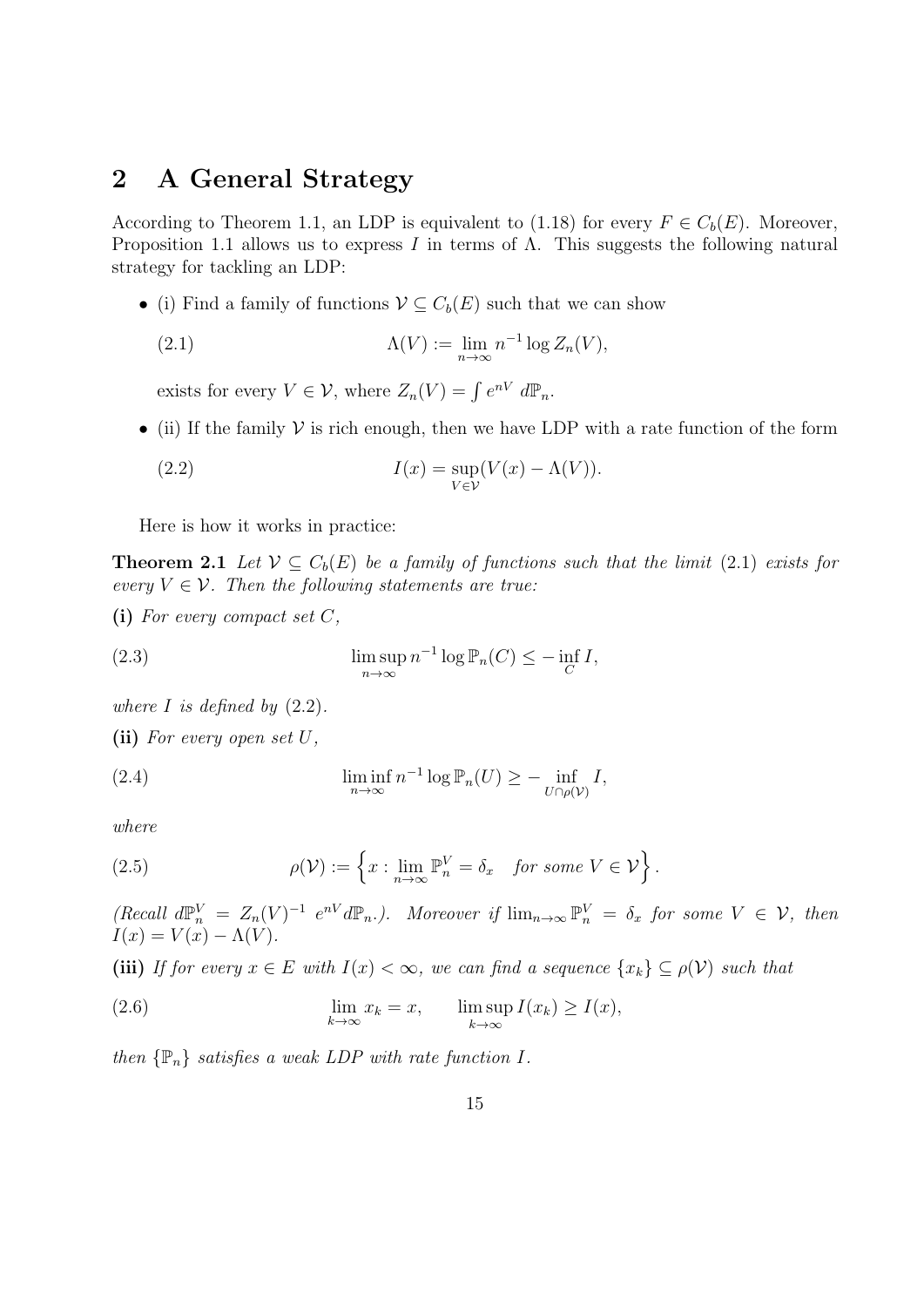Remark 2.1 Theorem 2.1 suggests a precise strategy for establishing a weak LDP principle that consists of two steps:

- A probabilistic step of finding a rich family  $\mathcal V$  of functions F for which we can calculate the limit in (2.1)
- An analytical step of establishing certain regularity of  $I$  as was formulated in  $(2.6)$ .

 $\Box$ 

For some examples, we can establish  $(2.1)$  for a family V that consists of continuous but unbounded functions (like linear functions). For such examples, we state a variant of Theorem 2.1.

**Theorem 2.2** Let V be a family of continuous functions such that the limit  $(2.1)$  exists for every  $V \in \mathcal{V}$ . Assume further

(2.7) 
$$
\lim_{\ell \to \infty} \lim_{n \to \infty} \int_{|V'| > \ell} V' d\mathbb{P}_n^V = 0,
$$

for every  $V, V' \in \mathcal{V}$ . Then the statements (i)-(iii) of Theorem 2.1 are true.

The proofs of Theorems 2.1-2.2 will be given in Subsection 2.3. The main three steps of the proofs are as follows:

- (i) Use Chebyshev-type inequalities to obtain upper bound LDP (in short ULDP) for compact sets, namely  $(2.3)$  for a rate function  $I_u$ .
- (iii) Use entropy-type inequalities to establish lower bound LDP (in short LLDP) for open sets, namely  $(1.14)$  for a rate function  $I_l$ .
- (iv) Show that  $I_u(x) = I_l(x)$  for  $x \in \rho(\mathcal{V})$ .

We explain these three steps in Subsections 2.1-2.3. The ULDP for closed sets will be achieved by showing that the family  $\{\mathbb{P}_n\}_{n\in\mathbb{N}}$  is exponentially tight. That is, for an error that is exponentially small, we can replace a closed set with a (possibly large) compact set. This will be explained in Subsection 2.3.

## 2.1 Upper bound estimates

Note that if replace V with  $G = V - \Lambda(V)$  in (2.1), then the right-hand side becomes 0. Also, for ULDP, we only need an inequality of the form

(2.8) 
$$
\limsup_{n \to \infty} n^{-1} \log \int e^{nG} d\mathbb{P}_n \leq 0.
$$

Theorems 2.1-2.2(i) are immediate consequences of the following more general fact: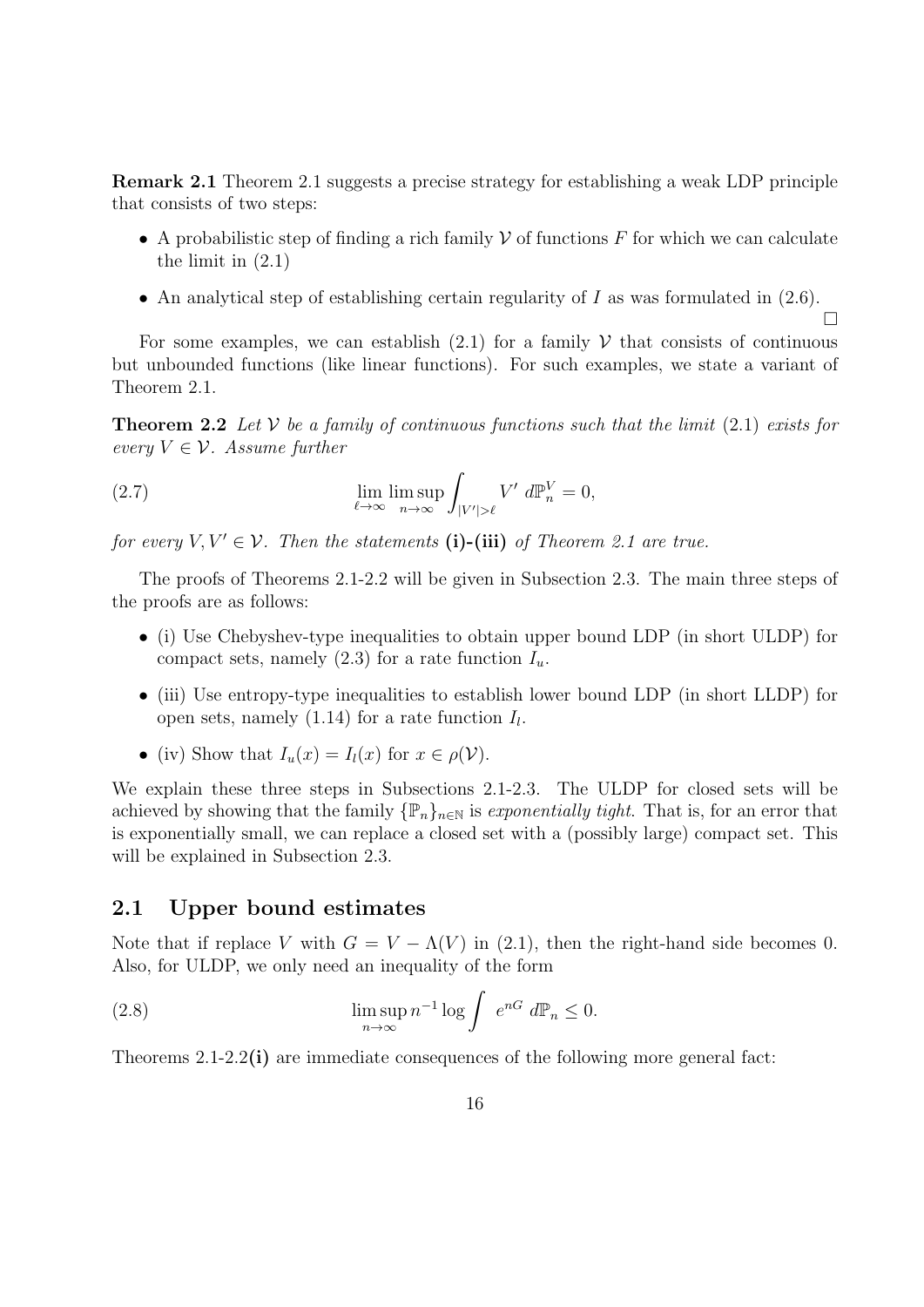**Proposition 2.1** Let G be a family of lower semi-continuous functions such that  $(2.8)$  holds for every  $G \in \mathcal{G}$ . Then for every compact set C,

(2.9) 
$$
\limsup_{n \to \infty} n^{-1} \log \mathbb{P}_n(C) \leq - \inf_C I_u,
$$

where  $I_u$  is defined by

(2.10) 
$$
I_u(x) = \sup_{G \in \mathcal{G}} G(x).
$$

**Proof** Given any Borel set A, we clearly have

$$
e^{\inf_A G} \mathbb{P}_n(A) \le \int e^{nG} d\mathbb{P}_n.
$$

From this, and our assumption (2.8) we deduce

$$
\limsup_{n \to \infty} n^{-1} \log \mathbb{P}_n(A) \le - \inf_A G,
$$

for every  $G \in \mathcal{G}$ . Optimizing this over G yields

(2.11) 
$$
\limsup_{n \to \infty} n^{-1} \log \mathbb{P}_n(A) \leq - \sup_{G \in \mathcal{G}} \inf_{y \in A} G(y).
$$

It remains to show that in the case of a compact set  $A$ , we can interchange sup with inf on the right-hand side of (2.11). To achieve this, take a compact set C and set  $\hat{I} = \inf_{C} I_u$ . Given  $\varepsilon > 0$ , and  $x \in C$ , we can find  $G_x \in \mathcal{G}$  such that

$$
(2.12) \t\t\t \hat{I} - \varepsilon < G_x(x).
$$

Since  $G_x$  is lower semi-continuous, we know that the set

$$
U_x = \{ y : \ G_x(y) > \hat{I} - \varepsilon \}
$$

is open. Since C is compact and  $x \in U_x$  by (2.12), we can find  $x_1, \ldots, x_k \in C$  such that

$$
C \subseteq U_{x_1} \cup \cdots \cup U_{x_k}.
$$

Now we use this and apply  $(2.11)$  to  $A = U_{x_i}$  to assert

$$
\limsup_{n \to \infty} n^{-1} \log \mathbb{P}_n(C) \le \limsup_{n \to \infty} n^{-1} \log [\mathbb{P}_n(U_{x_1}) + \dots + \mathbb{P}_n(U_{x_k})]
$$
  
\n
$$
\le - \min_{i \in \{1, \dots, k\}} \sup_{G \in \mathcal{G}} \inf_{y \in U_{x_i}} G(y)
$$
  
\n
$$
\le - \min_{i \in \{1, \dots, k\}} \inf_{y \in U_{x_i}} G_{x_i}(y) \le -\hat{I} + \varepsilon,
$$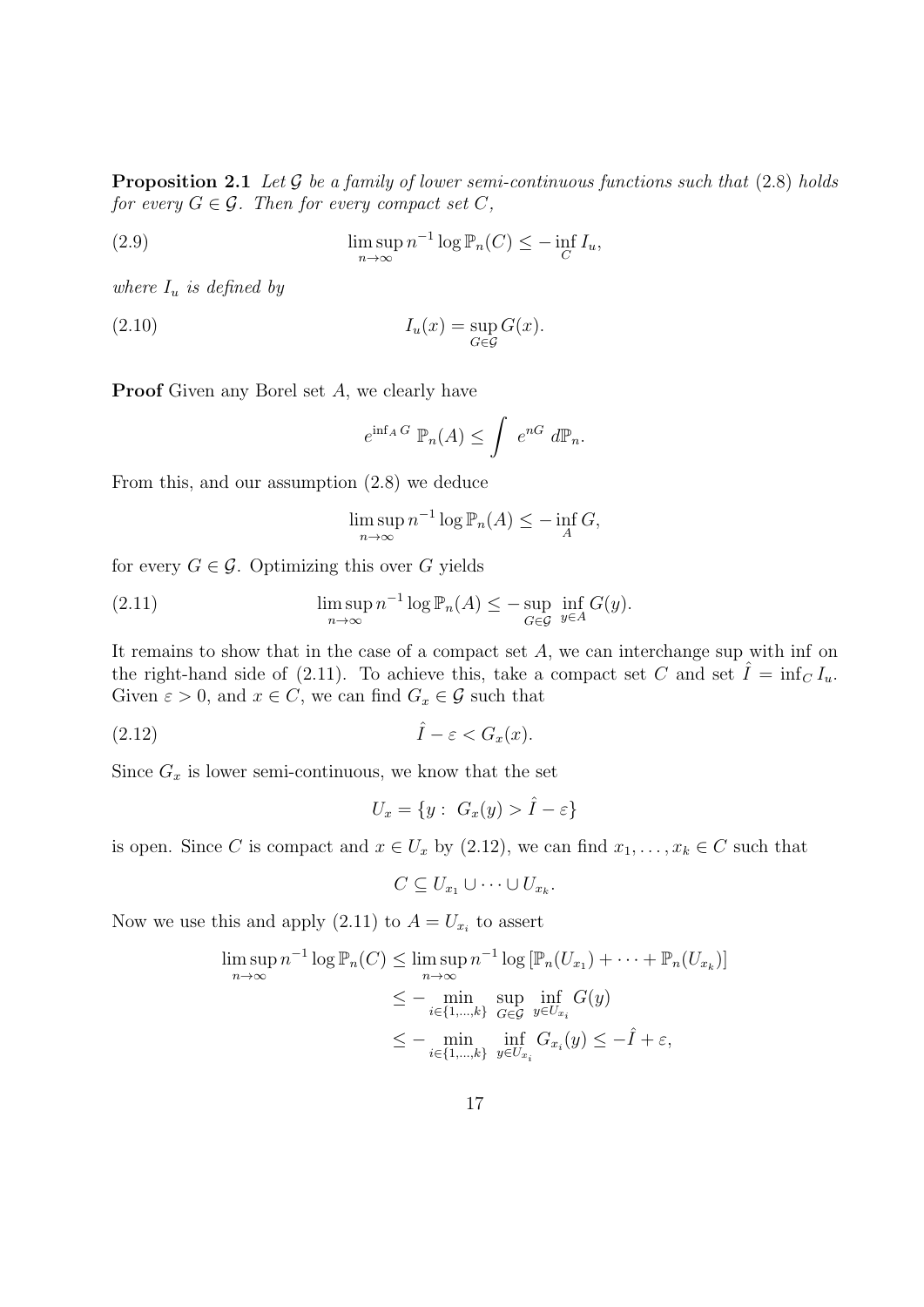where we used (2.12) for the last inequality. We finally send  $\varepsilon \to 0$  to conclude (2.9).

Remark 2.2 For several important examples (see Example 2.1 below or Sanov's theorem in Section 3) we can achieve this (even with equality in  $(2.8)$ ) for linear continuous F and the space of such  $F$  is rich enough to give us the best possible rate function. More precisely, the space E is a closed subset of a separable Banach space X and  $\Lambda(L)$  exists for every continuous linear  $L \in X^*$ . Using

$$
\mathcal{G} := \{ L(\cdot) - \Lambda(L) \ : \ L \in X^* \},
$$

we deduce an ULDP with the rate function

$$
I_u(x) = \Lambda^*(x) = \sup_{L \in X^*} (L(x) - \Lambda(L)),
$$

which is the Legendre transform of  $\Lambda$ . We note that in this case  $I_u$  is convex and the family  $\mathcal G$  as above would give us the optimal rate function when the rate function is convex.  $\Box$ 

**Example 2.1** (Cramér's theorem-Upper bound) Let  $X_1, X_2, \ldots, X_n, \ldots$  be a sequence of iid  $\mathbb{R}^d$ -valued random variables with distribution  $\mu$ . Set

$$
\mathbb{P}_n(A) = \mathbb{P}\left(n^{-1}(X_1 + \dots + X_n) \in A\right).
$$

Then for every  $v \in \mathbb{R}^d$  and  $n \geq 1$ ,

$$
n^{-1}\log\int e^{nv\cdot x}\,\mathbb{P}_n(dx) = \log\int e^{v\cdot x}\,\mu(dx) =: \lambda(v)
$$

and Theorem 2.1 yields an ULDP for  $I_u = \lambda^*$ 

#### 2.2 Lower bound estimates

On the account of Proposition 2.1, we search for a family of functions for which (2.8) holds. The hope is that this family is rich enough so that our candidate  $I_u$  for the ULDP also serves as a rate function for the lower bound. To understand how this can be achieved, let us assume that for a given  $\bar{x} \in E$ , the supremum in (2.10) is achieved at a function  $G \in \mathcal{G}$ . For  $\bar{G}$ , we better have equality in (2.10); otherwise by adding a small positive constant to  $\bar{G}$ , (2.10) is still true and such a modified  $\bar{G}$  contradicts the optimality of  $\bar{G}$ . Let us also assume that in fact  $\bar{G}$  is a bounded continuous function. Hence, if  $I_u = I$  is indeed the large deviation rate function, by Theorem 1.1, we should have

$$
\limsup_{n \to \infty} n^{-1} \log \int e^{n\bar{G}} d\mathbb{P}_n = \sup_E (\bar{G} - I) = 0.
$$

|   |  |  | __ |
|---|--|--|----|
| ٠ |  |  |    |
|   |  |  |    |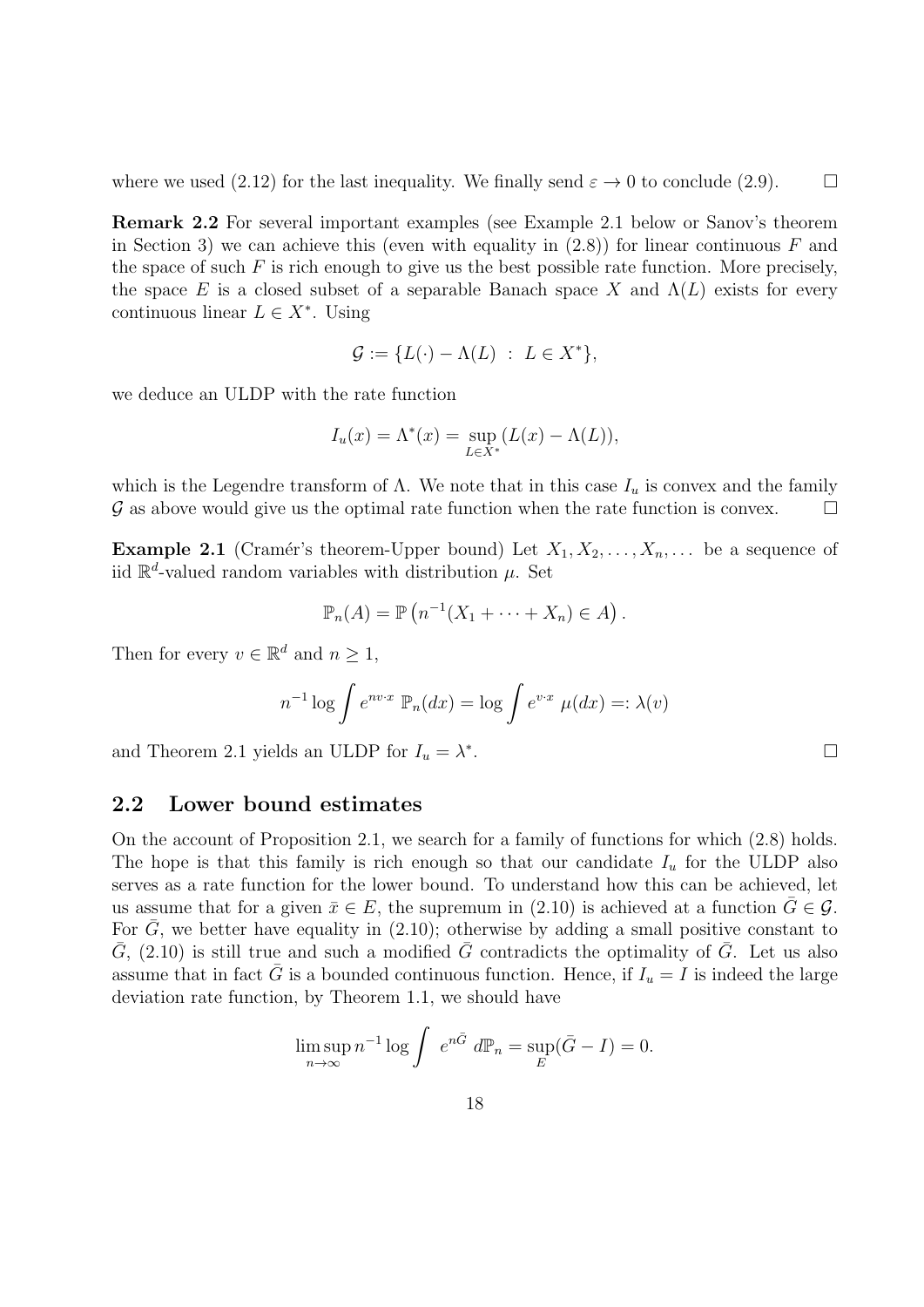Now by applying Theorem 1.2(ii), we learn that the family  $\{\mathbb{P}_n^{\bar{G}}\}$  satisfies an LDP with rate function  $I^{\bar{G}} = I - \bar{G}$ . Note that  $I^{\bar{G}}(\bar{x}) = 0$ . If  $\bar{x}$  is the only point at which  $I^{\bar{G}}$  vanishes, then by Exercise 1.1, we have a weak LLN for the family  $\{\mathbb{P}_{n}^{\bar{G}}\}$  of the form

$$
\mathbb{P}_n^{\bar{G}} \Rightarrow \delta_{\bar{x}}.
$$

We may now recast  $I_u(x)$  as the entropy cost for producing a probability measure  $\mathbb{P}_n^{\bar{G}}$  that concentrates about  $\bar{x}$  because

$$
(2.14) \qquad \lim_{n \to \infty} n^{-1} H\left(\mathbb{P}_n^{\bar{G}} | \mathbb{P}_n\right) = \lim_{n \to \infty} \left[ \int \bar{G} \, d\mathbb{P}_n^{\bar{G}} - n^{-1} \log Z_n(\bar{G}) \right] = \bar{G}(\bar{x}) = I_u(\bar{x}).
$$

In summary a maximizer in the variational problem (2.10) is closely related to those measures  $\mathbb{P}_{n}^{\bar{G}}$  for which a LLN holds. We now design a strategy for lower bounds LDP that is based on (2.13). Namely, we search for those G for which the corresponding  $\mathbb{P}_n^G$  satisfies (2.8). Our candidate for  $I_l(\bar{x})$  is the smallest "entropy cost" that is needed to achieve (2.6). Motivated by this strategy, let us make a definition.

**Definition 2.1** Given  $x \in E$ , define  $\mathcal{C}(x)$  to be the set of measurable functions  $G : E \to \mathbb{R}$ such that  $\sup_E G < \infty$ , and  $\mathbb{P}_n^G \Rightarrow \delta_x$  as  $n \to \infty$ .

**Proposition 2.2** Let  $\mathcal{G}'$  be a family of upper semi-continuous functions such that  $\sup_E G$  <  $\infty$ , and

(2.15) 
$$
\liminf_{n \to \infty} n^{-1} \log \int e^{nG} d\mathbb{P}_n \ge 0,
$$

holds for every  $G \in \mathcal{G}'$ . Then for every open set U,

(2.16) 
$$
\liminf_{n \to \infty} n^{-1} \log \mathbb{P}_n(U) \geq - \inf_{U} I_l,
$$

where  $I_l$  is defined by

$$
(2.17) \tIl(x) = \inf \{ G(x) : G \in \mathcal{G}' \cap \mathcal{C}(x) \}.
$$

As a preparation for the proof of Proposition 2.2, we establish a useful inequality. Given a probability measure  $\mathbb P$  and a bounded measurable function G let us define

$$
\Phi(G) := \log \int e^G \, d\mathbb{P}.
$$

The function  $\Phi$  is convex and its Gâteaux Derivative can be readily calculated. In fact the subdifferential of  $\Phi$  at a function G is a probability measure that is given by

$$
d\mathbb{P}_G := e^{G - \Phi(G)} d\mathbb{P}.
$$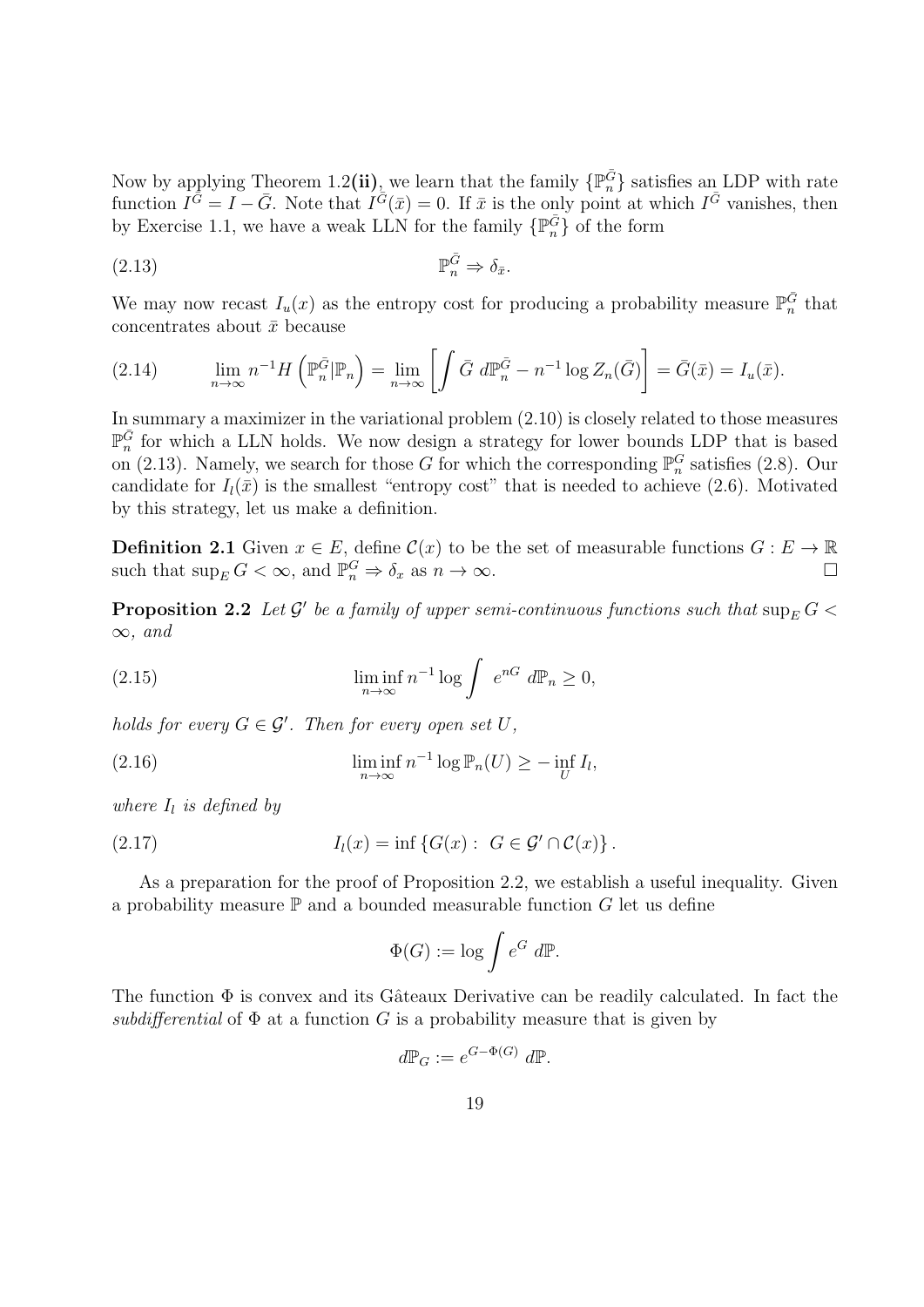More precisely, for any pair of bounded measurable functions  $F$  and  $G$ ,

(2.18) 
$$
\Phi(F) - \Phi(G) \ge \int (F - G) d\mathbb{P}_G.
$$

This is an immediate consequence of the Jensen's inequality:

$$
e^{\int (F-G) \ d\mathbb{P}_G} \le \int e^{F-G} \ d\mathbb{P}_G = \int e^{F-\Phi(G)} \ d\mathbb{P} = e^{\Phi(F)-\Phi(G)}.
$$

Proof of Proposition 2.2 The main ingredients for the proof are Theorem 1.2(iii) and the inequality (2.18). If we set

$$
\Lambda_n(G) := n^{-1} \log \int e^{nG} \, d\mathbb{P}_n, \qquad d\mathbb{P}_n^G := e^{n(G - \Lambda_n(G))} \, d\mathbb{P}_n,
$$

then (2.18) reads as

(2.19) 
$$
\Lambda_n(F) \geq \Lambda_n(G) + \int (F - G) d\mathbb{P}_n^G.
$$

As a result,

$$
\liminf_{n \to \infty} \Lambda_n(F) \ge \liminf_{n \to \infty} \Lambda_n(G) + \liminf_{n \to \infty} \int (F - G) \, d\mathbb{P}_n^G
$$
\n
$$
\ge F(x) - G(x),
$$

for every  $G \in \mathcal{G}' \cap \mathcal{C}(x)$ . Optimizing this over G yields

$$
\liminf_{n \to \infty} \Lambda_n(F) \ge F(x) - I_l(x).
$$

From this and Theorem 1.1(iii) we deduce  $(2.16)$ .

For Theorem 2.2, we need to prove a variant of Proposition 2.2 that works for unbounded continuous functions:

**Proposition 2.3** Let  $\mathcal{G}'$  be as in Proposition 2.2 except that instead of the requirement  $\sup_E G < \infty$ , we assume

(2.21) 
$$
\lim_{\ell \to \infty} \lim_{n \to \infty} \int_{|G| > \ell} G \, d\mathbb{P}_n^V = 0,
$$

for every  $G \in \mathcal{G}'$ . Then the conclusion Proposition 2.2 holds true.

The proof is almost identical to the proof of Proposition 2.2. The only place where  $\sup_{E} G < \infty$  was used was in the second inequality of (2.20). The condition (2.21) allows us to replace G with  $G1(|G| \leq \ell)$  that is upper semi-continuous and bounded for a small error.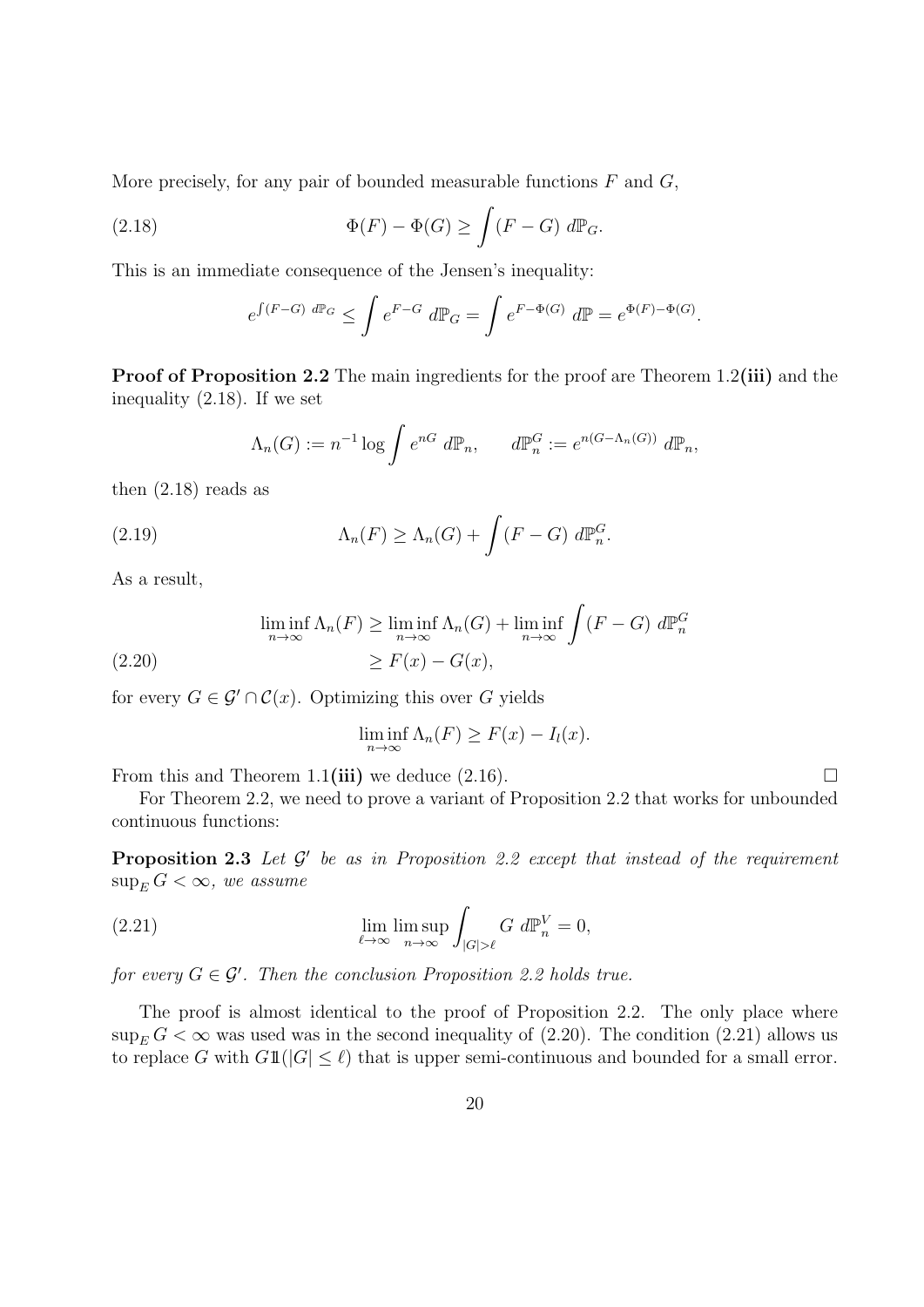## 2.3 Proofs of Theorems 2.1 and 2.2

Part (i) is an immediate consequence of Proposition 2.1. As for part (ii), take an open set U and pick  $x \in U \cap \rho(V)$ . By Propositions 2.2 and 2.3

$$
\liminf_{n \to \infty} n^{-1} \log \mathbb{P}_n(U) \le -(\bar{V}(x) - \Lambda(\bar{V})),
$$

for a function  $\bar{V} \in \mathcal{V}$  such that  $\mathbb{P}_{n}^{\bar{V}} \Rightarrow \delta_{x}$ . To deduce (2.4), we need to show that  $I(x) =$  $\bar{V}(x) - \Lambda(\bar{V})$ , or equivalently,

(2.22) 
$$
\overline{V}(x) - \Lambda(\overline{V}) \ge V(x) - \Lambda(V),
$$

for every  $V \in \mathcal{V}$ . By (2.19) and (2.1)

$$
\liminf_{n \to \infty} \int (V - \bar{V}) d\mathbb{P}_n^{\bar{V}} \leq \liminf_{n \to \infty} [\Lambda_n(V) - \Lambda_n(\bar{V})] = \Lambda(V) - \Lambda(\bar{V}).
$$

This implies (2.22) when both V and  $\bar{V}$  are bounded because  $\mathbb{P}_n^{\bar{V}} \Rightarrow \delta_x$ . In the case of unbounded V and  $\overline{V}$ , use (2.7) to replace  $V - \overline{V}$ , with

$$
(V - \bar{V})1\!\!1(|V|, |\bar{V}| \le \ell).
$$

Then pass to the limit  $n \to \infty$ , to deduce (2.22).

Finally for part (iii), if (2.6) is true for a sequence  $\{x_k\}$  in  $\rho(\mathcal{V})$ , we also have

$$
\lim_{k \to \infty} I(x_k) = I(x),
$$

because I is lower semi-continuous. Now if  $x \in U$  and  $(2.6)$  is true, then  $x_k \in U$  for large k. For such  $k$ , part (ii) implies

$$
\liminf_{n \to \infty} n^{-1} \log \mathbb{P}_n(U) \ge -I(x_k).
$$

We then use  $I(x_k) \to I(x)$  to deduce

$$
\liminf_{n \to \infty} n^{-1} \log \mathbb{P}_n(U) \ge -I(x),
$$

as desired.  $\square$ 

## 2.4 Exponential tightness

Recall that according Prohorov's theorem, a sequence of probability measures  $\mathbb{P}_n$  has a convergent subsequence if it is tight. That is, for every  $\ell > 0$ , we can find a compact set  $K_{\ell}$ such that

$$
\sup_n \mathbb{P}_n(E \setminus K_\ell) \leq \ell^{-1}.
$$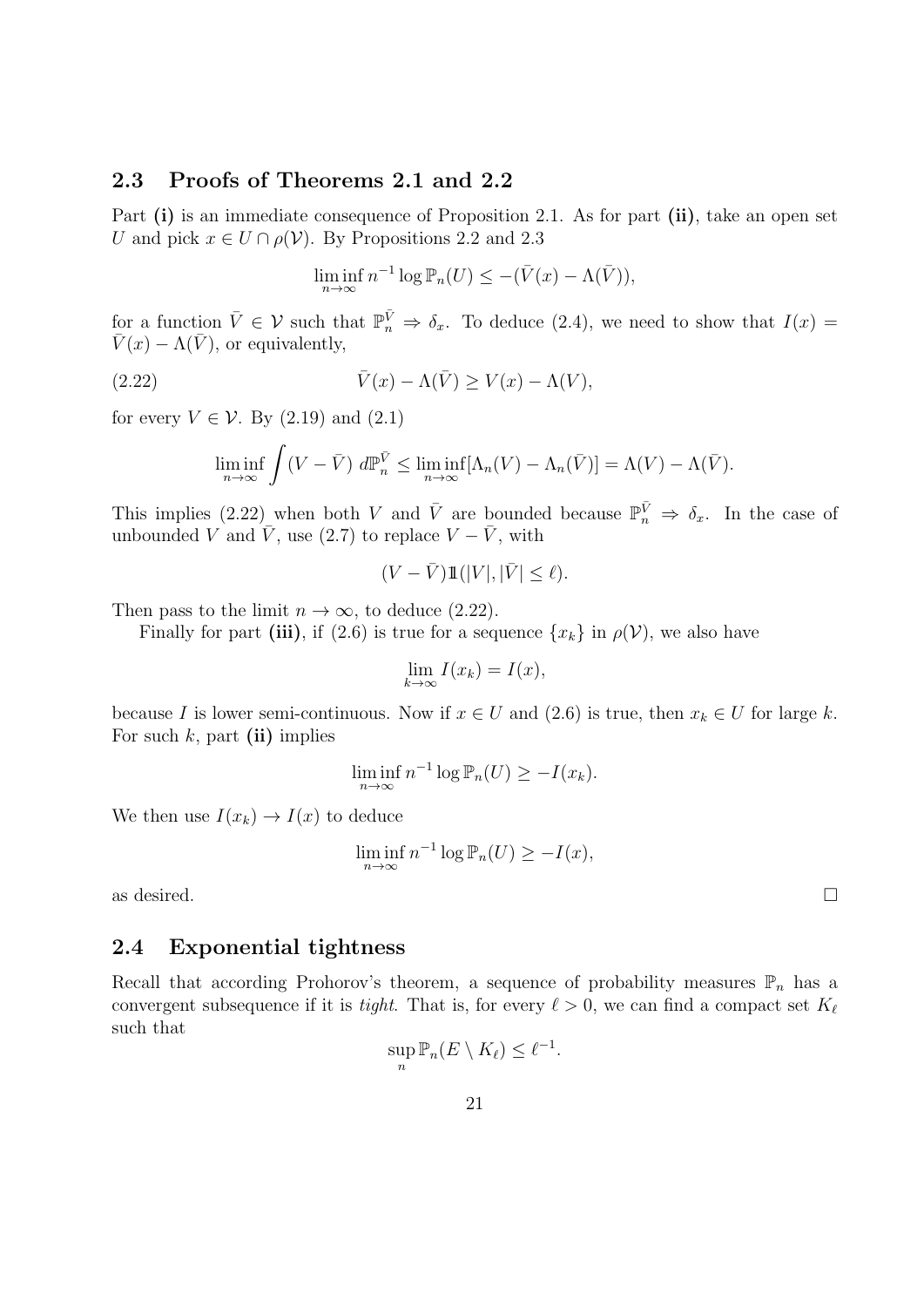This condition would allow us to restrict  $\mathbb{P}_n$ 's to a large compact set and use the fact that the space of probability measures on a compact metric space is compact.

In the same manner, we define exponential tightness so that off of a large compact set, probabilities are exponentially small.

**Definition 2.1** We say that a sequence of probability measures  $\mathbb{P}_n$  is exponentially tight, if for every  $\ell > 0$ , there exists a compact set  $K_{\ell}$  such that

$$
\limsup_{n\to\infty} n^{-1}\log \mathbb{P}_n(E\setminus K_\ell) \leq -\ell.
$$

**Theorem 2.3 (i)** Suppose that the sequence of probability measures  $\{\mathbb{P}_n\}$  is exponentially tight, and (2.3) is true for every compact set. Then (2.3) is also true for every closed set.

 $\Box$ 

(ii) If (2.3) is true for every closed set for a function  $I_u$  with compact level sets, then the sequence of probability measures  $\{\mathbb{P}_n\}$  is exponentially tight.

(iii) If the sequence of probability measures  $\{\mathbb{P}_n\}$  is exponentially tight, and (2.16) is true for a lower semi-continuous function  $I_l$ , then  $I_l$  has compact level sets.

**Proof (i)** Let  $K_{\ell}$  be as in Definition 2.1. Given a closed set C,

$$
\limsup_{n \to \infty} n^{-1} \log \mathbb{P}_n(C) \le \limsup_{n \to \infty} n^{-1} \log \left[ \mathbb{P}_n(C \cap K_\ell) + \mathbb{P}_n(E \setminus K_\ell) \right]
$$
  

$$
\le \max \left\{ - \inf_{C \cap K_\ell} I, -\ell \right\} \le \max \left\{ - \inf_C I, -\ell \right\}.
$$

We then send  $\ell \to \infty$  to deduce (2.3) for C.

**Proof (ii)** Fix  $\ell > 0$ . Set  $C_{\ell} = \{x : I(x) \leq \ell + 2\}$  and

$$
U_k = \{x : d(x, C_\ell) < k^{-1}\}.
$$

By ULDP,

$$
\limsup_{n \to \infty} n^{-1} \mathbb{P}_n(U_k^c) \le - \inf_{U_k^c} I \le - \inf_{C_\ell^c} I \le - (\ell + 2).
$$

Hence, we can find  $n_k$  such that for  $n > n_k$ ,

$$
\mathbb{P}_n(U_k^c) \le e^{-n(\ell+1)} = e^{-n}e^{-n\ell}.
$$

Without loss of generality, we may assume that  $n_k \geq k$ , so that for  $n > n_k \geq k$ ,

 $\mathbb{P}_n(U_k^c) \leq e^{-k} e^{-n\ell}.$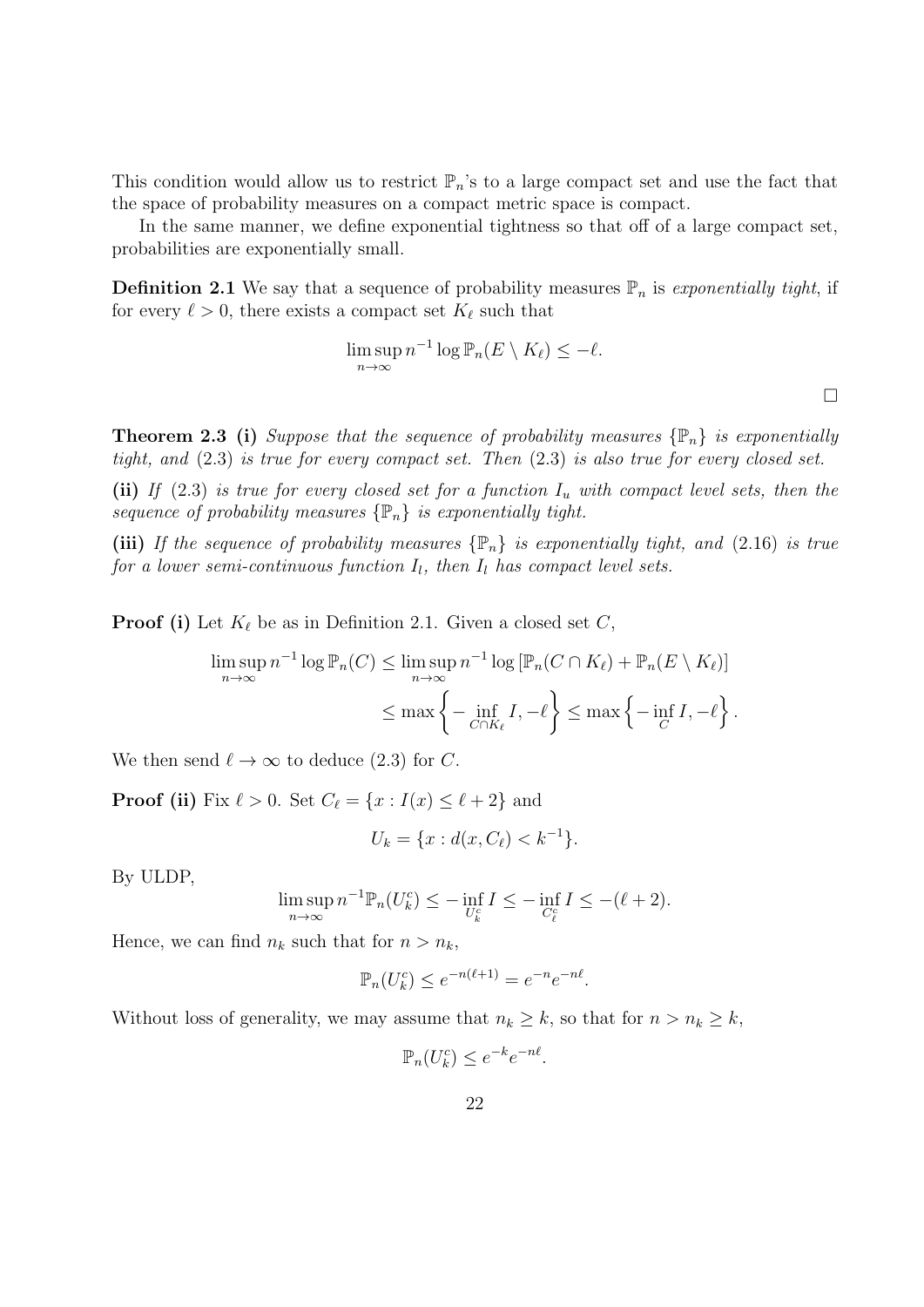To get rid of the restriction  $n > n_k \geq k$ , choose compact sets  $C_{1,k}, C_{2,k}, \ldots, C_{1,n_k}$  such that

$$
\mathbb{P}_j\left(C_{j,k}^c\right) \le e^{-k}e^{-j\ell},
$$

for  $j = 1, 2, \ldots, n_k$ . We now have

$$
\mathbb{P}_n\left(U_k^c \cap C_{1,k}^c \cap C_{2,k}^c \cap \cdots \cap C_{1,n_k}^c\right) \leq e^{-k}e^{-n\ell},
$$

for every  $n$ . As a result,

$$
\mathbb{P}_n\left(K_\ell^c\right) \le e^{-n\ell},
$$

for the set

$$
K_{\ell} = \bigcap_{k=1}^{\infty} \left[ U_k \cup C_{1,k} \cup C_{2,k} \cup \cdots \cup C_{1,n_k} \right].
$$

We are done if we can show that  $K_{\ell}$  is compact. For this it suffices to show that  $K_{\ell}$  is totally bounded. This is obvious, because for each  $k$ , the set

$$
U_k \cup C_{1,k} \cup C_{2,k} \cup \cdots \cup C_{1,n_k},
$$

can be covered by finitely many balls of radius  $1/k$ .

**Proof (iii)** If we apply (2.16) to the open set  $U_\ell = K_\ell^c$  with  $K_\ell$  as in the Definition 2.1, we learn

$$
\{x:\ I(x)\leq \ell\}\subseteq K_{\ell}.
$$

This implies the compactness of the level sets of I because by lower semi-continuity, these level sets are closed.

Next result gives us a practical way of verifying exponential tightness.

**Lemma 2.1** The sequence  $\{\mathbb{P}_n\}$  is exponentially tight if there exists a function  $F : \mathbb{E} \to \mathbb{R}$ such that the set  $\{x : F(x) \leq \ell\}$  is compact for every  $\ell$ , and

$$
a := \limsup_{n \to \infty} n^{-1} \log \int e^{nF} d\mathbb{P}_n < \infty.
$$

**Proof** By Chebyshev's inequality,

$$
\mathbb{P}_n(F > \ell) \le e^{-n\ell} \int e^{nF} d\mathbb{P}_n.
$$

Hence

$$
\limsup_{n \to \infty} n^{-1} \log \mathbb{P}_n(F > \ell) \le a - \ell.
$$

This implies the desired result because the set  $\{F \leq \ell\}$  is compact.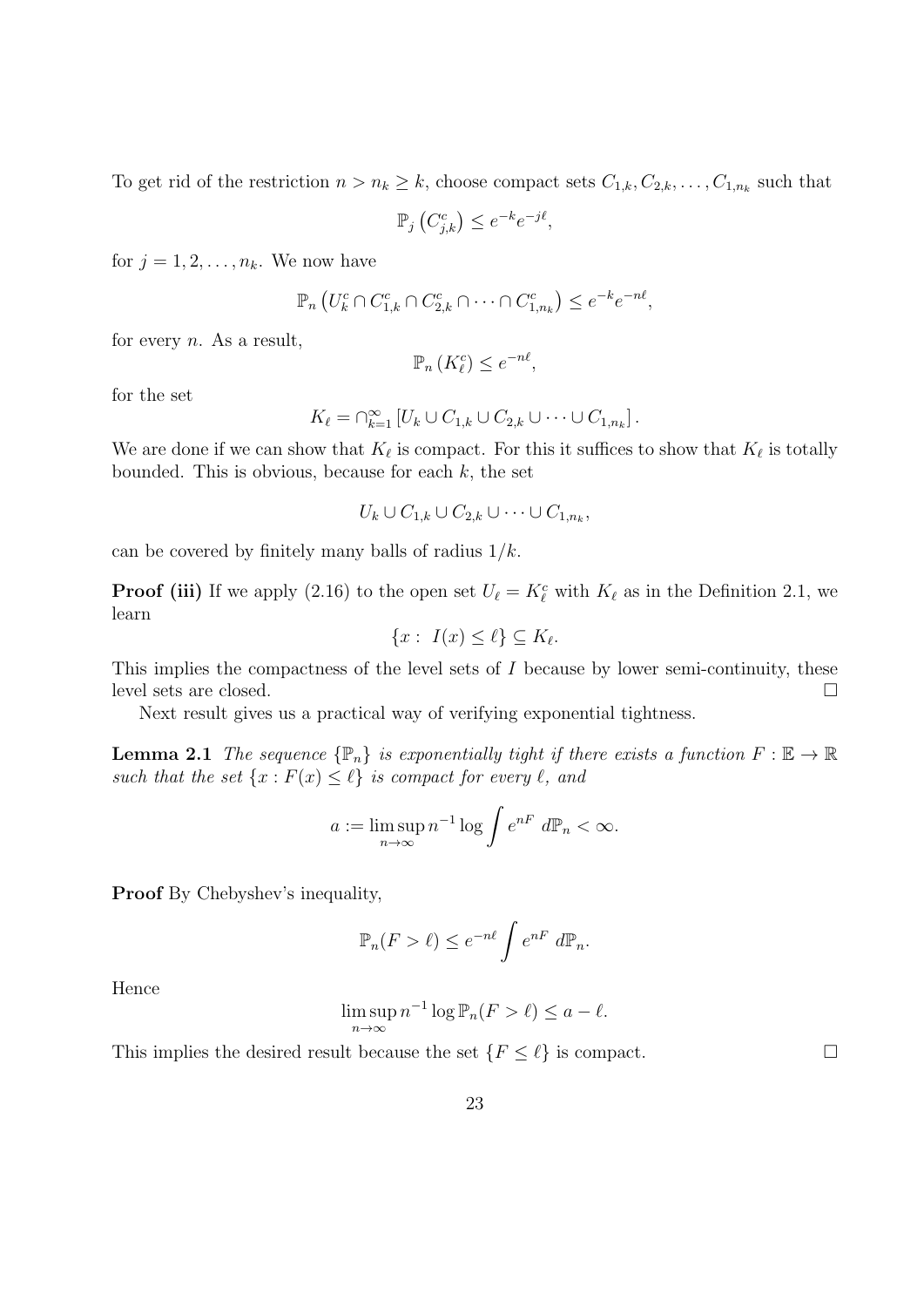# 3 Cramér and Sanov Large Deviation Principles

## 3.1 Cramér's theorem

In the case of Cramér's LDP, we have a sequence  $X_1, X_2, \ldots$  of  $\mathbb{R}^d$ -valued iid random variables with distribution  $\mu$ . Recall

(3.1) 
$$
\mathbb{P}_n(A) = \mathbb{P}\left(n^{-1}(X_1 + \dots + X_n) \in A\right).
$$

**Theorem 3.1** Assume that  $\int e^{x \cdot v} \mu(dx) < \infty$ , for every  $v \in \mathbb{R}^d$ . Then the sequence  $\{\mathbb{P}_n\}$ (defined by  $(3.1)$ ) satisfies LDP with the rate function

(3.2) 
$$
I(x) = \lambda^*(x) = \sup_{v \in \mathbb{R}^d} (x \cdot v - \lambda(v)),
$$

where  $\lambda(v) = \log \int e^{x \cdot v} \mu(dx)$ .

**Proof** Step 1. To apply Theorem 2.2, we need to come up with a family  $V$  such that  $\Lambda(V)$  can be calculated for every  $V \in V$ . As we mentioned in Example 2.1, we choose  $\mathcal{V} = \{L_v : v \in \mathbb{R}^d\}$  with  $L_v(x) = v \cdot x$ . It is not hard to see that  $\lambda(v) := \Lambda(L_v)$  for every  $v \in \mathbb{R}^d$ . To complete the proof we need to verify three things: the exponential tightness, (2.6), and (2.7). As a preparation, first observe that since

$$
e^{r|x|} \le \sum_{i=1}^d \left( e^{drx_i} + e^{-drx_i} \right),
$$

we have

$$
\int e^{r|x|} \, d\mu < \infty,
$$

for every  $r > 0$ . This in particular implies

$$
n^{-1}\log\int e^{n|x|} \, d\mathbb{P}_n \le \log\int e^{|x|} \, \mu(dx) < \infty.
$$

We then use this to apply Lemma 2.1 in the case of  $F(x) = |x|$  to deduce exponential tightness.

Step 2. We now turn to the proofs of  $(2.6)$  and  $(2.7)$ . For this, we need to identify the measures  $\mathbb{P}_n^{L_v}$ ,  $v \in \mathbb{R}^d$ , and the set  $\rho(\mathcal{V})$ . Observe

$$
\mathbb{P}_n^{L_v}(A) = \mathbb{P}^v\left(n^{-1}(X_1 + \cdots + X_n) \in A\right),
$$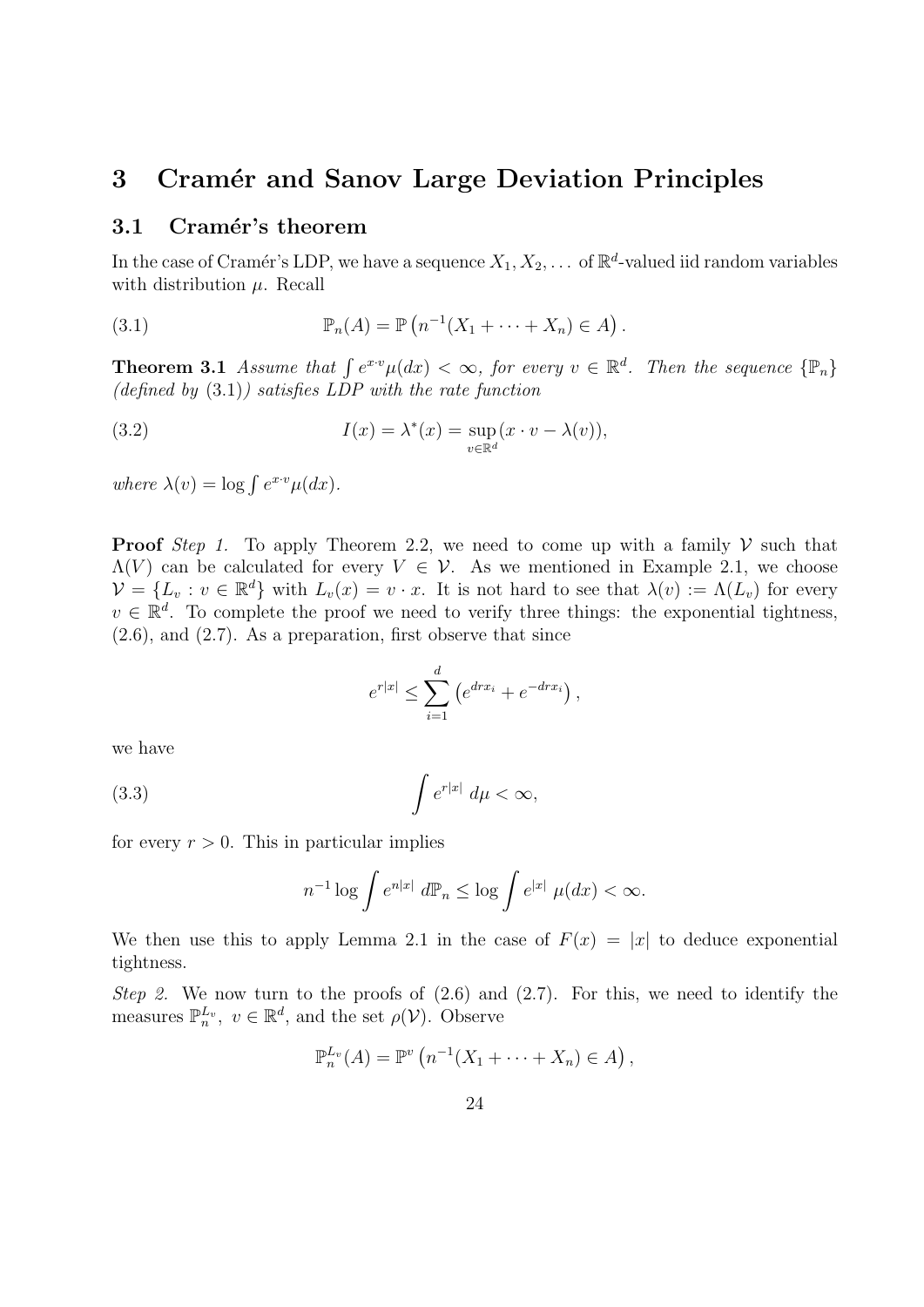where  $X_1, X_2, \ldots$  are now iid with law

$$
\mu^v(dx) = e^{v \cdot x - \lambda(v)} \mu(dx).
$$

From this and (3.3), we can readily verify (2.7). As for (2.6), note that by the weak LLN,

$$
\mathbb{P}_n^{L_v} \Rightarrow \delta_{m(v)}.
$$

where  $m(v) = \int x \mu^{v} (dx)$ . Hence

$$
\rho(\mathcal{V}) = \{m(v) : v \in \mathbb{R}^d\}.
$$

Step 3.To establish (2.6), we need to understand the function  $\lambda$  better. For one thing, we may use (3.3) to show that the function  $\lambda$  is smooth with  $\nabla \lambda(v) = m(v)$ . Now it is clear that if for a given x, the supremum in (3.2) is achieved at some v, then  $x = \nabla \lambda(v)$  and as a result  $x \in \rho(\mathcal{V})$ . Also, by Theorem 2.1(ii), we have

(3.4) 
$$
I(m(v)) = v \cdot m(v) - \lambda(v).
$$

As we will see in Exercise 3.1 below, in some cases the supremum is not achieved for a finite  $v$ . To deal with such a possibility, let us consider a restricted supremum of the form

(3.5) 
$$
I_k(x) = \sup_{|v| \le k} (x \cdot v - \lambda(v)).
$$

Fix  $x \notin \rho(\mathcal{V})$  with  $I(x) < \infty$  and choose  $v_k$  such that

$$
I_k(x) = x \cdot v_k - \lambda(v_k), \quad |v_k| \leq k.
$$

We then set  $x_k = m(v_k)$ . We claim that the sequence  $\{x_k\}$  satisfies the requirements stated in (2.6). To see this, observe that since  $v_k$  is a maximizer in the variational problem (3.4), we must have  $|v_k| = k$  for each  $k > 0$ ; otherwise  $x = \nabla \lambda(v_k)$  which contradicts  $x \notin \rho(\mathcal{V})$ . as a result,  $|v_k| = k$ , and if  $w \cdot v_k \geq 0$ , then  $(x - \nabla \lambda(v_k)) \cdot w \geq 0$ . So, there exists some scalar  $t_k \geq 0$  such that

$$
x - \nabla \lambda(v_k) = t_k v_k.
$$

So,

$$
x = x_k + t_k v_k, \quad I_k(x) = (\nabla \lambda(v_k) + t_k v_k) \cdot v_k - \lambda(v_k) = I(m(v_k)) + t_k |v_k|^2 \to I(x).
$$

From this we learn that  $\{t_k|v_k|^2\}$  is bounded because  $I(x) < \infty$ . This in turn implies  $\lim_{k\to\infty} x_k = x$ . This completes the proof of (2.6) because

$$
I(m(v_k)) \leq I_k(x) \to I(x),
$$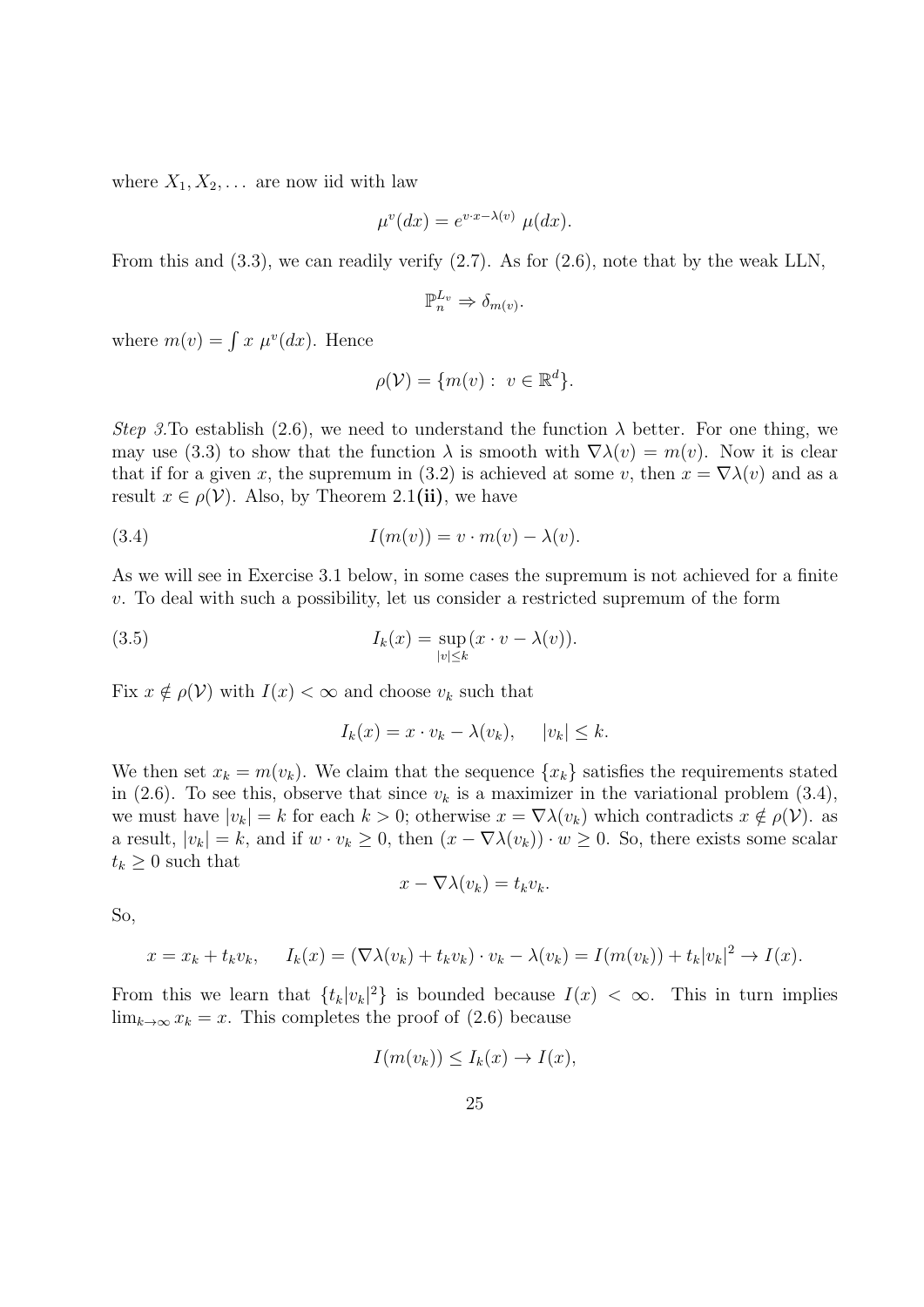as  $k \to \infty$ .

#### Exercise 3.1

(i) Show that  $\lambda(v)$  grows at most linearly as  $|v| \to \infty$  if the support of  $\mu$  is bounded. (ii) Show

$$
\lim_{|v| \to \infty} \frac{\lambda(v)}{|v|} = \infty,
$$

if the support of  $\mu$  is  $\mathbb{R}^d$  (i.e.  $\mu(U) > 0$  for every nonempty open set U). (Hint: Use

$$
\lambda(v) \ge \log \int_{A_R} e^{x \cdot v} \mu(dx),
$$

where the set  $A_R = \{x : 2x \cdot v \ge |v||x|, |x| > R\}.$ (iii) Show

 $D^2\lambda(v) = \int (x - m(v)) \otimes (x - m(v)) \mu^v(dx).$ 

Use this identity to show that  $\lambda$  is strictly convex unless the measure  $\mu$  is concentrated on a linear subset of  $\mathbb{R}^d$  of codimension one.

## 3.2 Sanov's theorem

For our next LDP, let  $\mu$  be a probability measure on a Polish space E and assume that  $X_1, X_2, \ldots$  is a sequence of E-values iid random variables with  $\mathbb{P}(X_i \in A) = \mu(A)$  for every Borel set A. Write  $\mathcal{M} = \mathcal{M}(E)$  for the space of Radon probability measures on E and  $||f|| = \sup_E |f|$  for the uniform norm. Equip the space M with the topology of weak convergence. As it is well-known we may use Wasserstein distance  $\mathcal D$  to metrize  $\mathcal M$ . Moreover the metric space  $(M, D)$  is a Polish space. We now define a family of probability measures  $\mathcal{P}_n$  on  $\mathcal{M}$  by

(3.6) 
$$
\mathbb{P}_n(A) = \mathbb{P}\left(n^{-1}(\delta_{X_1} + \cdots + \delta_{X_n}) \in A\right)
$$

for every Borel set  $A \subseteq \mathcal{M}$ . Recall that the relative entropy is defined by

$$
H(\alpha|\beta) = \begin{cases} \int \log \frac{d\alpha}{d\beta} \, d\alpha & \text{if } \alpha \ll \beta, \\ \infty & \text{otherwise,} \end{cases}
$$

for  $\alpha$  and  $\beta \in \mathcal{M}$ . We are now ready to state and prove Sanov's theorem.

**Theorem 3.2** The family  $\{\mathbb{P}_n\}$ , defined by (3.6) satisfies LDP with a rate function  $I(\nu)$  =  $H(\nu|\mu)$ .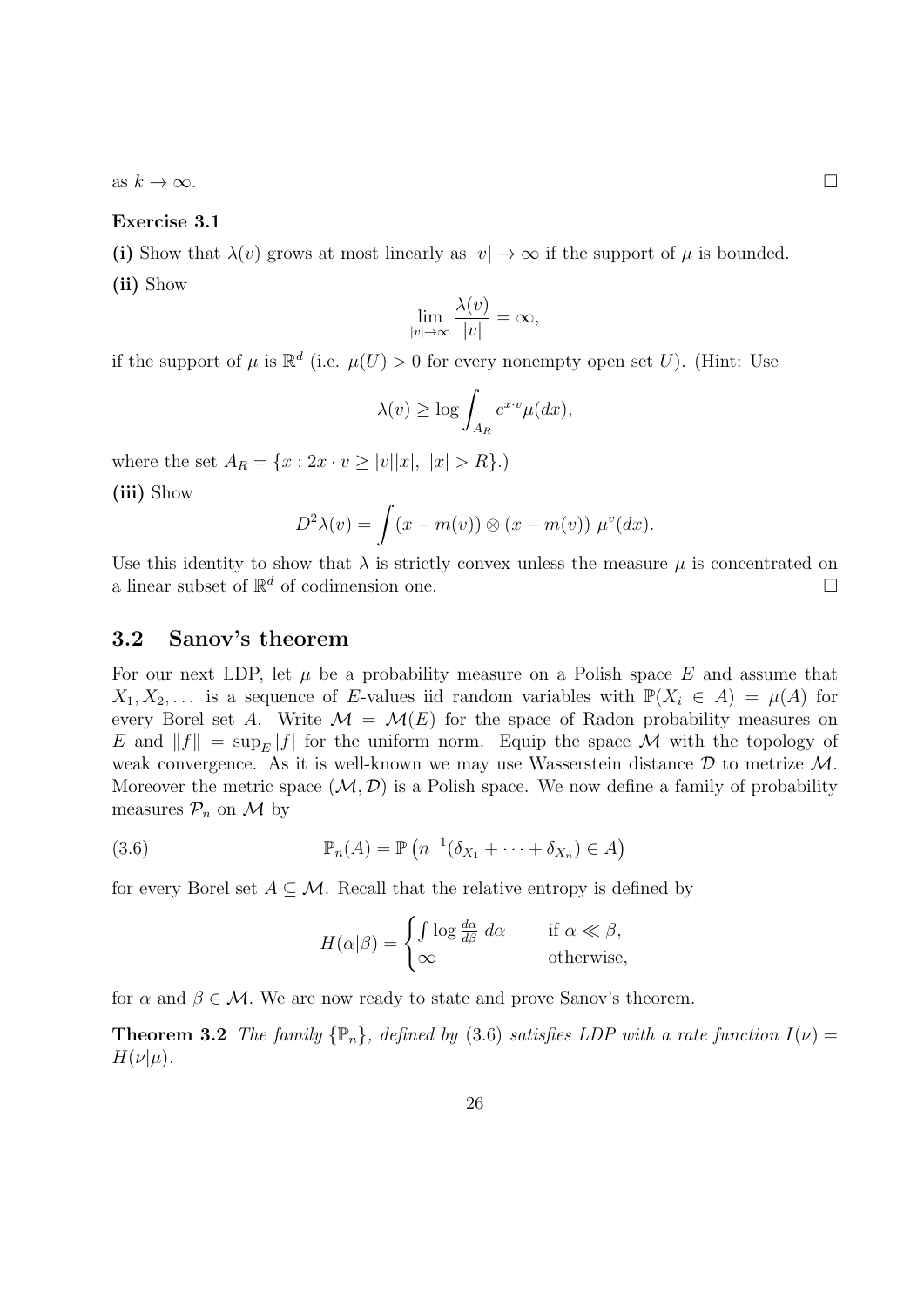As a preparation for the proof of Theorem 3.2, we establish the following variational expression of Donsker and Varadhan that in essence identifies the Legendre transform of the entropy.

#### Theorem 3.3 We have

(3.7) 
$$
H(\nu|\mu) = \sup_{f \in C_b(E)} \left( \int f \ d\nu - \lambda(f) \right) = \sup_{f \in B_b(E)} \left( \int f \ d\nu - \lambda(f) \right),
$$

where  $B_b(E)$  denotes the space of bounded Borel-measuable functions  $f : E \to \mathbb{R}$ .

Proof Step 1. Let us write

(3.8) 
$$
I(\nu) = \sup_{f \in C_b(E)} \left( \int f \ d\nu - \lambda(f) \right), \quad I'(\nu) = \sup_{f \in B_b(E)} \left( \int f \ d\nu - \lambda(f) \right).
$$

We first to show that  $H(\nu|\mu) \geq I'(\nu)$ . Indeed, if  $H(\nu|\mu) < \infty$ , then for some Borel function  $h \geq 0$  we can write  $d\nu = h d\mu$ , or in short  $\nu = h\mu$ . We then use Young's inequality to assert that for any  $f \in B_b(E)$ ,

$$
\int f \, d\nu - H(\nu|\mu) = \int h(f - \log h) \, d\mu = \log \exp \left[ \int h \, (f - \mathbb{1}(h > 0) \log h) \, d\mu \right]
$$
\n
$$
\leq \log \left[ \int h \exp \left( f - \mathbb{1}(h > 0) \log h \right) \, d\mu \right] = \log \int e^f \, d\mu,
$$

as desired.

Step 2. We now turn to the proof of  $I = I'$ . To prove this, assume that  $I(\nu) < \infty$  and pick any  $f \in B_b(E)$ . We wish to show

(3.9) 
$$
\int f \, d\nu \leq \lambda(f) + I(\nu).
$$

Recall that by Lusin's theorem, for any  $\varepsilon > 0$ , there exists a continuous function  $f_{\varepsilon}$  such that

$$
||f_{\varepsilon}|| \le ||f||
$$
,  $(\mu + \nu)(A_{\varepsilon}) := (\mu + \nu)(\{x : f(x) \ne f_{\varepsilon}(x)\}) \le \varepsilon$ .

From this and

$$
\int f_{\varepsilon} d\nu \leq \lambda(f_{\varepsilon}) + I(\nu),
$$

we deduce

$$
\int f \ d\nu - 2\varepsilon \|f\| \le \log \left[ \int e^f \ d\mu + 2\varepsilon e^{\|f\|} \right] + I(\nu),
$$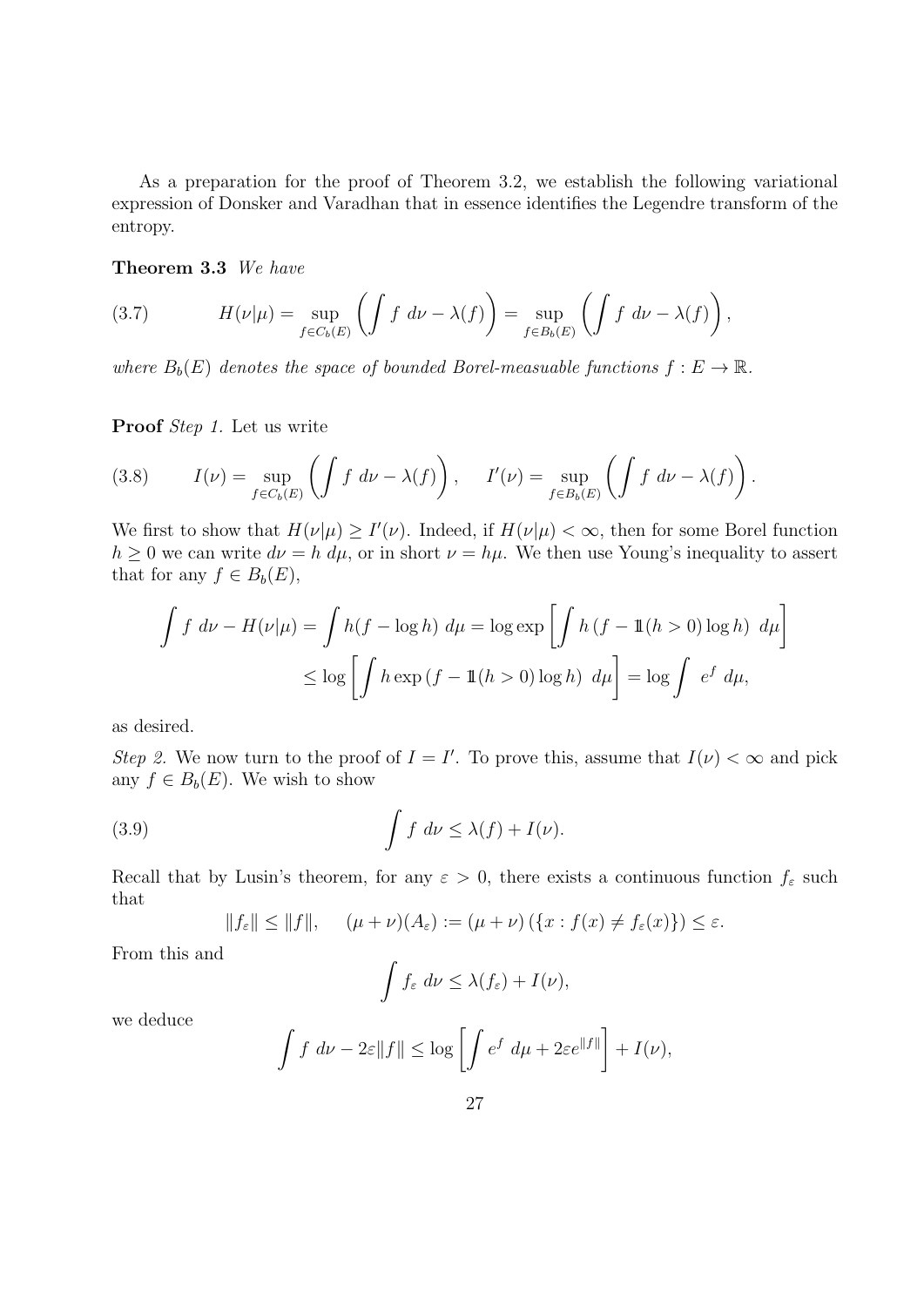for every  $\varepsilon > 0$ . We then send  $\varepsilon$  to 0 to deduce (3.9), which in turn implies  $I' \leq I$ , and hence  $I = I'$ .

Step 3. We next turn to the proof of

(3.10) H(ν|µ) ≤ I 0 (ν).

For this, we first show that if  $I'(\nu) < \infty$ , then  $\nu \ll \mu$ . Indeed if  $\mu(A) = 0$  for a Borel set A, then choose  $f(x) := \ell \mathbb{1}(x \in A)$  in (3.9) to assert that  $\ell \nu(A) \leq I'(\nu)$ . Since  $\ell > 0$  is arbitrary, we deduce that  $\nu(A) = 0$ .

We note that if the supremum in the definition of  $I'(\nu)$  is achieved for  $\bar{f} \in B_b(E)$ , then we must have  $\nu = e^{\bar{f}-\lambda(\bar{f})}\mu$ . Equivalently, if  $\nu = h\mu$ , then  $\bar{f} = \log h$ . However, in general, log h is not bounded. Because of this, let us pick some  $\ell$  and  $\varepsilon$  with  $0 < \varepsilon < \ell$  and define  $h_{\ell} = \min\{h, \ell\},\$  and

$$
h_{\ell,\varepsilon} = \begin{cases} h & \text{if } h \in (\varepsilon,\ell), \\ \ell & \text{if } h \ge \ell, \\ \varepsilon & \text{if } h \le \varepsilon. \end{cases}
$$

We then choose  $f = \log h_{\ell,\varepsilon}$  in (3.9) to assert that for  $\nu = h\mu$ ,

(3.11) 
$$
\int (\log h_{\ell,\varepsilon}) \, d\nu \le I(\nu) + \log \int h_{\ell,\varepsilon} \, d\mu.
$$

Since  $h_{\ell,\varepsilon} \downarrow h_{\ell}$  and  $\log h_{\ell} \leq \log \ell$ , we may use Monotone Convergence Theorem to send  $\varepsilon \to 0$ in (3.11) to deduce

$$
\int (\log h_{\ell}) d\nu \le I(\nu) + \log \int h_{\ell} d\mu \le I(\nu).
$$

we now send  $\ell \to \infty$  to conclude (3.10).

Exercise 3.2 Show

$$
\lambda(f) = \log \int e^f \ d\mu = \sup_{\nu \in \mathcal{M}} \left( \int f \ d\nu - H(\nu|\mu) \right).
$$

**Proof of Theorem 3.2** Given  $f \in C_b(E)$ , define  $L_f(\nu) = \int f \, d\nu$  and set  $\mathcal{V} = \{L_f : f \in$  $C_b(E)$ . We have

$$
n^{-1}\log\int e^{nL_f} dP_n = \log\int e^f d\mu =: \lambda(f),
$$

which implies that  $\Lambda(L_f) = \lambda(f)$ . Theorem 2.1 is applicable to the family V with the associated rate function given by

(3.12) 
$$
I(\nu) = \sup_{f \in C_b(E)} \left( \int f \, d\nu - \lambda(f) \right).
$$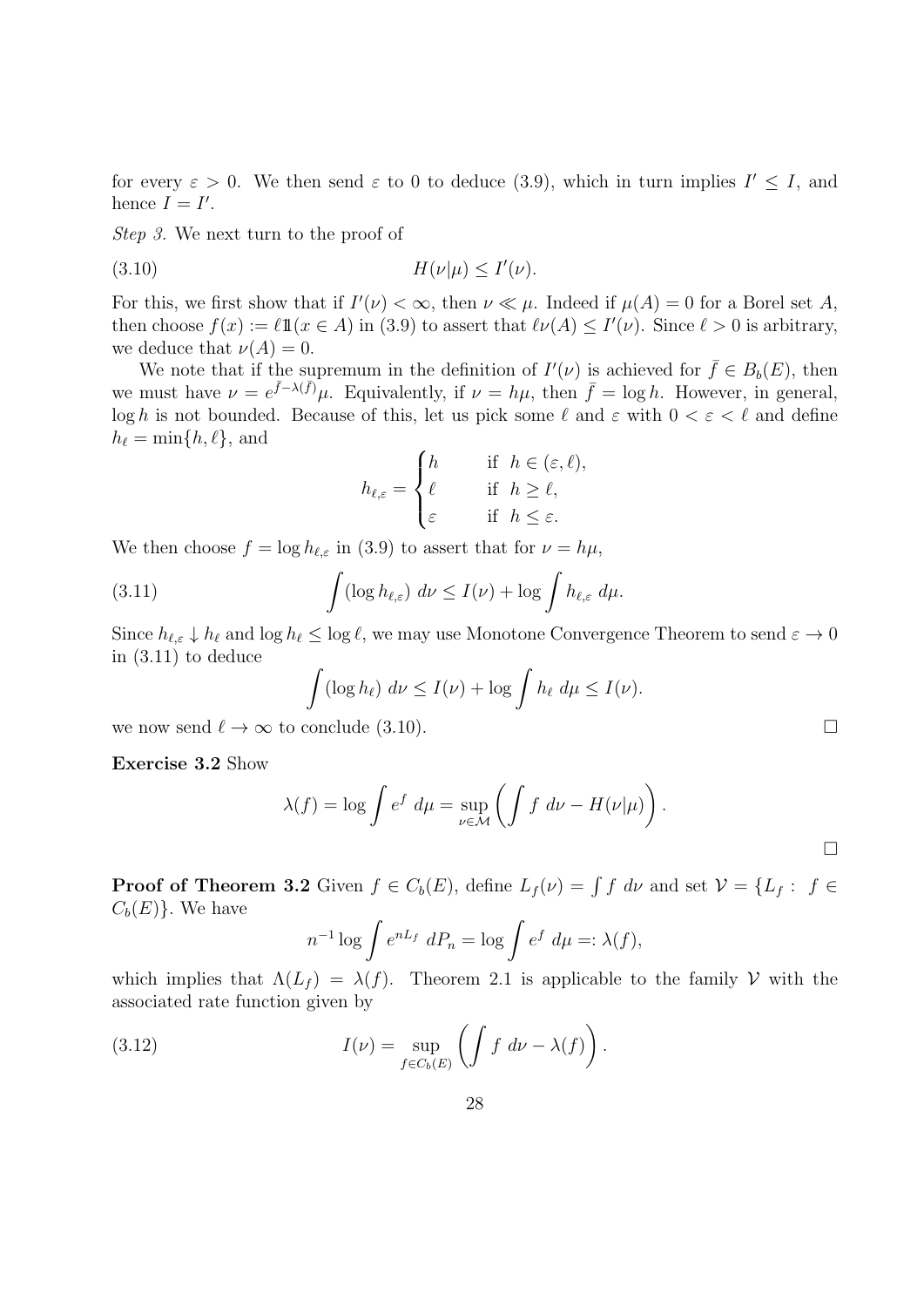By Theorem 3.3, we know that  $I(\nu) = H(\nu|\mu)$ . We need to take care of three things: identify  $\rho(\mathcal{V})$ , verify (2.6), and the exponential tightness of the family  $\{\mathbb{P}_n\}$ .

*Step 1.* As for  $\rho(\mathcal{V})$ , let us write

$$
\nu_n := n^{-1}(\delta_{X_1} + \dots + \delta_{X_n}), \quad \mathbb{Q}_n^f := \mathbb{P}_n^{L_f}, \quad \text{and} \quad d\mu^f := e^{f - \lambda(f)} d\mu.
$$

Observe that for any  $J \in C_b(\mathcal{M}),$ 

$$
\int J d\mathbb{Q}_n^f = \mathbb{E} J(\nu_n) e^{f(X_1) + \dots + f(X_n) - n\lambda(f)}
$$
  
= 
$$
\int J(n^{-1}(\delta_{x_1} + \dots + \delta_{x_n})) \mu^f(dx_1) \dots \mu^f(dx_n),
$$

which means that the probability measure  $\mathbb{Q}_n^f$  is the law of  $n^{-1}(\delta_{X_1^f} + \cdots + \delta_{X_n^f})$  where now  $X_1^f$  $f_1, X_2^f, \ldots$  are iid with  $\mathbb{P}(X_i^f \in A) = \mu^f(A)$ . By LLN,

$$
\mathbb{P}\left(\left\{\omega:\lim_{n\to\infty}n^{-1}(\delta_{X_1^f(\omega)}+\cdots+\delta_{X_n^f(\omega)})=\mu^f\right\}\right)=1.
$$

From this we can readily deduce

$$
\lim_{n \to \infty} \int J \, d\mathbb{Q}_n^f = J(\mu^f),
$$

for every  $f \in C_b(\mathcal{M})$ . Equivalently

$$
\lim_{n\to\infty} \mathbb{Q}_n^f = \delta_{\mu^f}.
$$

Hence

(3.13) 
$$
\rho(\mathcal{V}) = \left\{ \mu^f : f \in C_b(E) \right\} = \left\{ h\mu \in \mathcal{M} : h, h^{-1} \in C_b(E) \right\}.
$$

Here by a measure  $\nu = h\mu \in \mathcal{M}$ , we really mean that the measure  $\nu \ll \mu$  and  $d\nu/d\mu = h$ . So, when  $\nu = h\mu \in \rho(\mathcal{V})$ , in really means that  $h = e^f$  for some  $f \in C_b(E)$ . By Theorem 2.1(iii),

(3.14) 
$$
I(h\mu) = \int L_{\log h} d\mathbb{Q}^{\log h} - \lambda(\log h) = \int h \log h \ d\mu = H(h\mu|\mu),
$$

for every function  $h > 0$  such that  $h, h^{-1} \in C_b(E)$ .

Step 2. We now verify (2.6). First observe that if  $\phi(h) = h \log h - h + 1$ , then  $\phi \ge 0$  and  $H(h\mu|\mu) = \int \phi(h) \, d\mu$ . We now set  $h^{\ell} = h \mathbb{1}(\ell^{-1} \leq h \leq \ell)$  and observe

$$
H(h\mu|\mu) = \lim_{\ell \to \infty} \int \phi(h^{\ell}) \, d\mu.
$$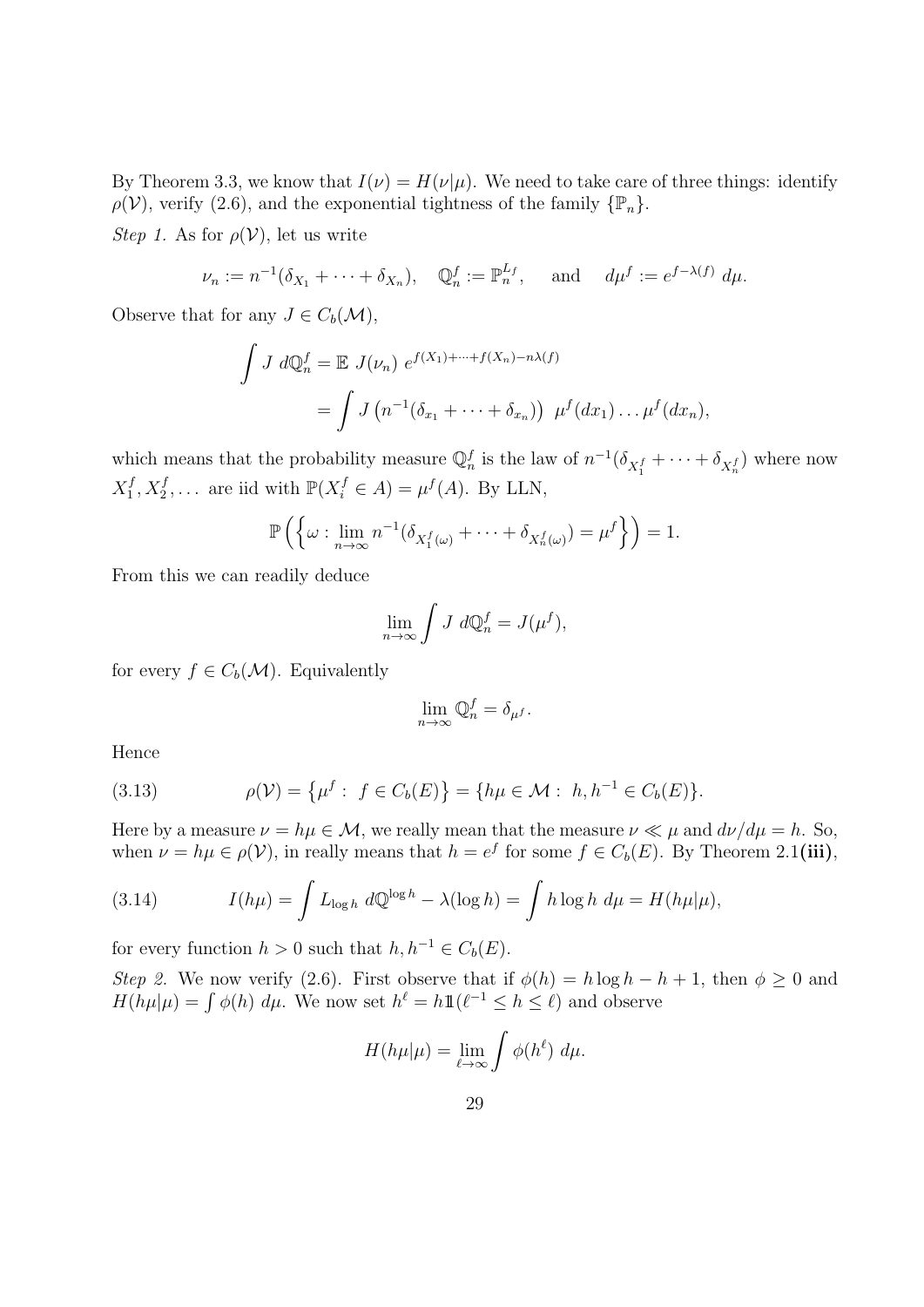We then pick  $\varepsilon > 0$  and use Lusin's theorem to find a continuous function  $h^{\varepsilon,\ell}$  such that  $h^{\ell,\varepsilon}: E \to [\ell^{-1}, \ell],$  and

$$
\mu\left(\left\{x:\ h^{\ell,\varepsilon}\neq h^{\ell}\right\}\right)\leq\varepsilon.
$$

We now have

(3.15) 
$$
\left| \int \phi \left( h^{\ell, \varepsilon} \right) \, d\mu - \int \phi \left( h^{\ell} \right) \, d\mu \right| \leq \varepsilon \ell \log \ell.
$$

Note that the right-hand side is small for large  $\ell$  if we choose  $\varepsilon = \ell^{-2}$ . To turn  $h^{\ell,\varepsilon}$  into a probability density, set  $z^{\ell,\varepsilon} = \int h^{\ell,\varepsilon} d\mu$  and  $\hat{h}^{\ell,\varepsilon} = h^{\ell,\varepsilon}/z^{\ell,\varepsilon}$ . We note

(3.16) 
$$
\left| z^{\ell,\varepsilon} - 1 \right| \leq \varepsilon \log \ell + \nu \left( \{ x : h(x) \notin (\ell^{-1}, \ell) \} \right).
$$

We also have

$$
\left| \int \phi\left(\hat{h}^{\ell,\varepsilon}\right) d\mu - \int \phi\left(h^{\ell,\varepsilon}\right) d\mu \right| = \left(1 - \frac{1}{z^{\ell,\varepsilon}}\right) \int \phi\left(h^{\ell,\varepsilon}\right) d\mu + \frac{1}{z^{\ell,\varepsilon}} + \log z^{\ell,\varepsilon} - 1.
$$

From this, (3.16) and (3.15), we can readily deduce that if  $h_\ell = \hat{h}^{\ell,\ell-2}$ , then

$$
\lim_{\ell \to \infty} H(h_{\ell}\mu|\mu) = H(h\mu|\mu).
$$

Since  $h_{\ell}$  is continuous and  $h_{\ell} \in [\ell^{-1}, \ell]$ , we have established (2.6).

Step 3. For the exponential tightness, pick a sequence of compact sets  $K_\ell \subseteq E$  such that

$$
\mu(K_{\ell}^c) \le e^{-\ell^2},
$$

for  $\ell = 1, 2, \ldots$ , and form  $\mathcal{K}_{\ell} = \bigcap_{k=\ell}^{\infty} \mathcal{K}^{k}$ , where

$$
\mathcal{K}^k := \{ \nu \in \mathcal{M} : \ \nu(K_k) \geq 1 - k^{-1} \}.
$$

Evidently each  $\mathcal{K}^k$  is closed and by Prohorov's theorem, each  $\mathcal{K}_\ell$  is compact in M. We then apply Chebyshev's inequality to assert

$$
\mathbb{P}_n(\mathcal{K}_\ell^c) \leq \sum_{k=\ell}^\infty \mathbb{P}_n((\mathcal{K}^k)^c) = \sum_{k=\ell}^\infty \mathbb{P}(\nu_n \notin \mathcal{K}^k) = \sum_{k=\ell}^\infty \mathbb{P}(\nu_n(K_k^c) \geq k^{-1})
$$
  
= 
$$
\sum_{k=\ell}^\infty \mathbb{P}(nk^2 \nu_n(K_k^c) \geq k) \leq \sum_{k=\ell}^\infty e^{-kn} \int e^{nk^2 \nu_n(K_k^c)} d\mathbb{P}
$$
  
= 
$$
\sum_{k=\ell}^\infty e^{-kn} \left(\mu(K_k) + e^{k^2} \mu(K_k^c)\right)^n \leq 2^n \sum_{k=\ell}^\infty e^{-kn} \leq 2^{n+1} e^{-n\ell},
$$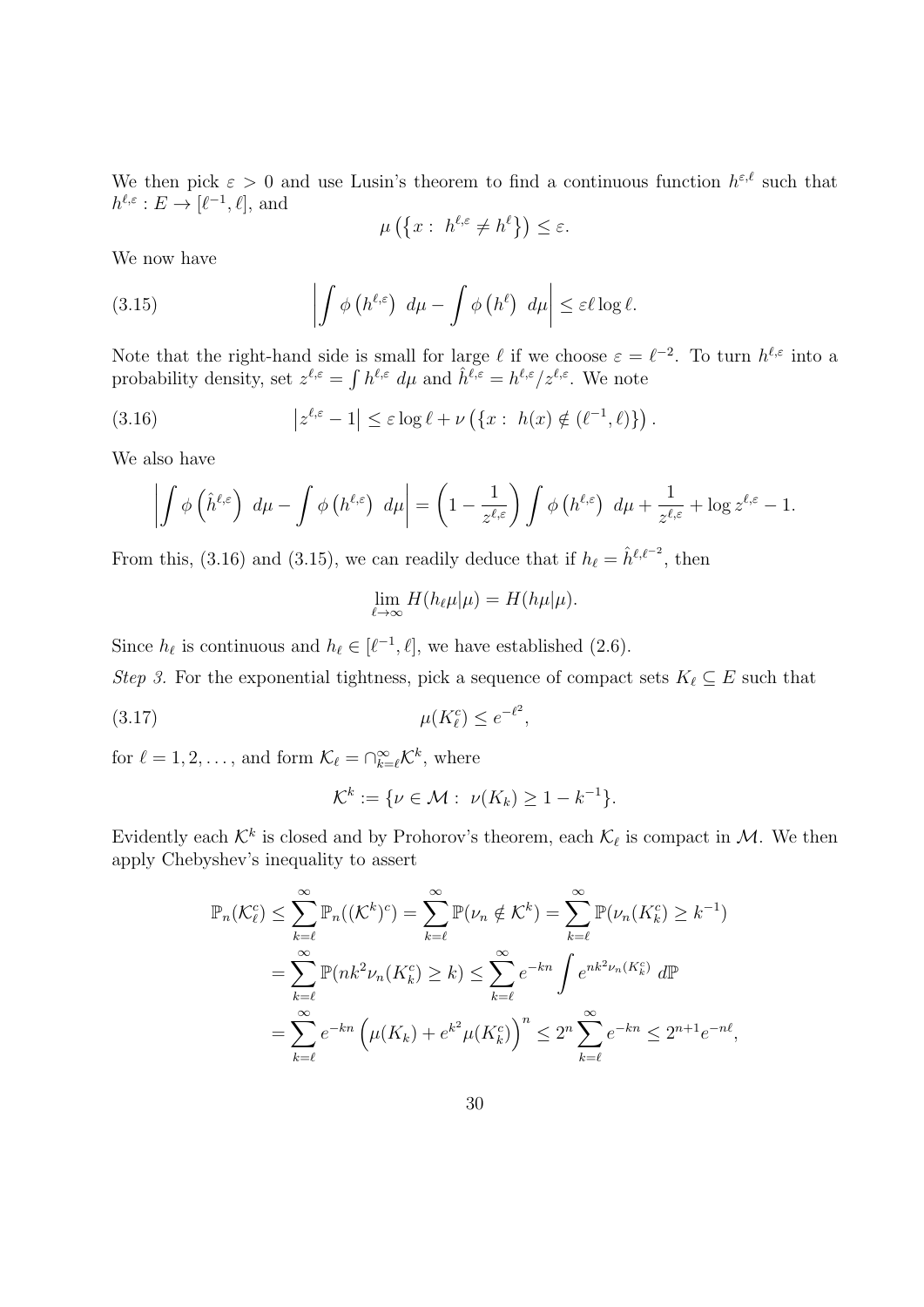where we used  $(3.17)$  for the second inequality. This readily implies the exponential tightness.  $\Box$ 

Remark 3.1 In view of Theorem 2.2, the exponential tightness and ULDP imply that the large deviation rate function has compact level sets. This however can be readily verified for  $H(\nu|\mu)$  because the function  $h \mapsto h \log h$  grows faster than linearly at infinity. Indeed the set

$$
\mathcal{K}_{\ell} = \{ h: H(h\mu|\mu) \leq \ell \} = \{ h: \int h \log h \ d\mu \leq \ell \},
$$

is a weakly compact subset of  $L^1(\mu)$ . This means that the family K is uniformly integrable. This can be established directly and is an immediate consequence of the following bound: For any Borel set A,

(3.18) 
$$
\nu(A) \le \frac{\log 2}{\log \left(\frac{1}{\mu(A)} + 1\right)} + \frac{H(\nu|\mu)}{\log \frac{1}{\mu(A)}}.
$$

Here how the proof goes; for  $k \geq 1$ ,

$$
\int_{h>k} h \, d\mu \le (\log k)^{-1} \int h \log h \, d\mu.
$$

So, for any set Borel set A, and  $\nu = h\mu$ ,

$$
\nu(A) \leq (\log k)^{-1} \int h \log h \ d\mu + \int_A h1\mathbb{1}(h \leq k) \ d\mu \leq (\log k)^{-1} H(\nu|\mu) + k\mu(A).
$$

This implies (3.18) by choosing

$$
k = \frac{\log 2}{\mu(A) \log \left(\frac{1}{\mu(A)} + 1\right)}.
$$

 $\Box$ 

| <b>Exercise 3.3</b> Use $(3.7)$ to deduce |  |  |  |
|-------------------------------------------|--|--|--|
|                                           |  |  |  |

(3.19) 
$$
\nu(A) \le \frac{H(\nu|\mu) + \log 2}{\log(\frac{1}{\mu(A)} + 1)}.
$$

**Exercise 3.4 (i)** Given a Polish space E and  $\mu \in \mathcal{M}(E)$ , define  $\hat{I}: \mathcal{M}([0,1] \times E) \to [0,\infty]$ by

$$
\hat{I}(\nu) = \sup_{f \in C_b([0,1] \times E)} \left( \int f \, d\nu - \hat{\Lambda}(f) \right),
$$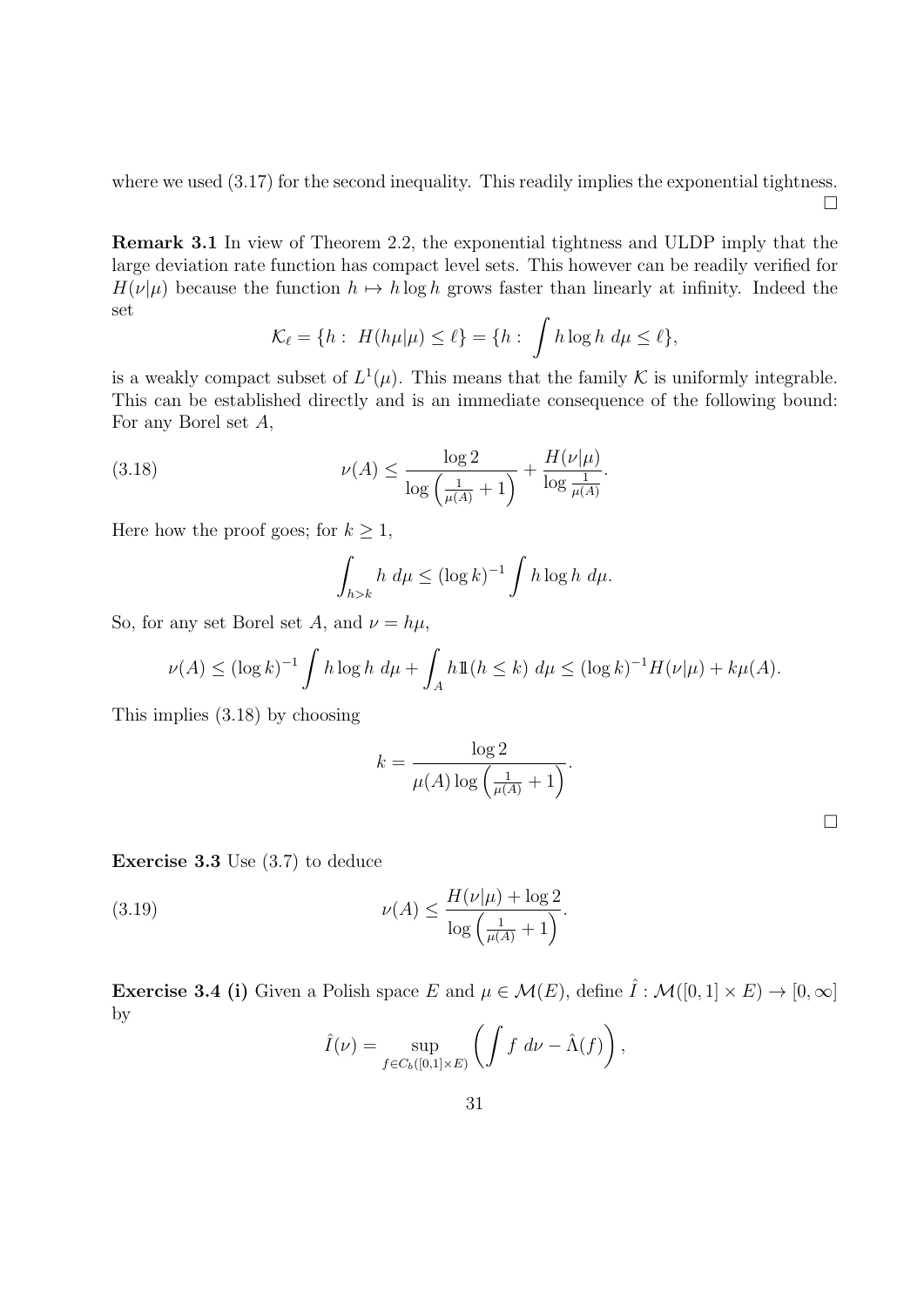where

$$
\hat{\Lambda}(f) = \int_0^1 \lambda(f(\theta, \cdot)) \ d\theta = \int_0^1 \log \left[ \int e^{f(\theta, x)} \ \mu(dx) \right] \ d\theta.
$$

Show that if  $\hat{I}(\nu) < \infty$ , then  $\nu \ll \hat{\mu}$ , where  $d\hat{\mu} = d\theta \times d\mu$ . Moreover, in the definition of  $\hat{I}$ , we can take the supremum over  $B_b([0, 1] \times E)$ .

(ii) Show that if  $\hat{I}(\nu) < \infty$ , then we can write  $\nu(d\theta, dx) = h(\theta, x) d\theta \mu(dx)$  with  $\int h(\theta, x) \mu(dx) =$ 1 for every  $\theta \in [0, 1]$  and that

$$
\hat{I}(\nu) = \int h \log h \ d\hat{\mu}.
$$

(iii) Given a sequence of E-valued iid random variables  $X = (X_1, X_2, \dots)$  with the distribution  $\mu$ , define

$$
\hat{\nu}_n(d\theta, dx; X) = n^{-1} \sum_{i=1}^n \delta_{(i/n, X_i)}.
$$

The map  $X \mapsto \hat{\nu}_n(\cdot; X)$  induces a probability measure  $\hat{\mathbb{P}}_n$  on  $\hat{\mathcal{M}} = \mathcal{M}([0, 1] \times E)$ . Show that the family  $\{\hat{\mathbb{P}}_n\}$  satisfies LDP principle with the rate function  $\hat{I}$ .

#### 3.3 Sanov's theorem implies Cramér's theorem

We may apply Contraction Principle (Theorem 1.2(i)) to Sanov's theorem to establish a Cramér's theorem. For simplicity, first we assume that measure  $\mu$  has a bounded support  ${x : |x| \leq k}$ . To deduce Theorem 3.1 from Theorem 3.2 in this case, we choose  $E =$  ${x : |x| \leq k}$  and consider  $\Phi : \mathcal{M}(E) \to \mathbb{R}^d$ , defined by  $\Phi(\nu) = \int x \, d\nu$ . Note that  $\Phi$  is a continuous function and that if  $\mathbb{P}_n$  is defined as in Theorem 3.2, then

$$
\mathbb{P}'_n(A) := \mathbb{P}_n (\{\nu : \Phi(\nu) \in A\}) = \mathbb{P} (n^{-1}(X_1 + \cdots + X_n) \in A).
$$

As a result, we may apply Theorem 3.2 and Theorem 1.2(i) to assert that the family  $\{\mathbb{P}_n'\}$ satisfies an LDP with the rate

(3.20) 
$$
I'(m) = \inf_{\nu \in \mathcal{M}} \{ H(\nu | \mu) : \Phi(\nu) = m \}.
$$

This does not immediately imply Cramér's theorem for the sequence  $\{\mathbb{P}'_n\}$  because Theorem 3.1 suggests a large deviation rate function of the form

(3.21) 
$$
\hat{I}(m) = \sup_{v \in \mathbb{R}^d} (m \cdot v - \hat{\lambda}(v)),
$$

where  $\hat{\lambda}(v) = \log \int e^{x \cdot v} \mu(dx)$ . To prove Theorem 3.1 when the support of  $\mu$  is bounded, we need to show that  $I' = \hat{I}$ . We offer two different proofs for this.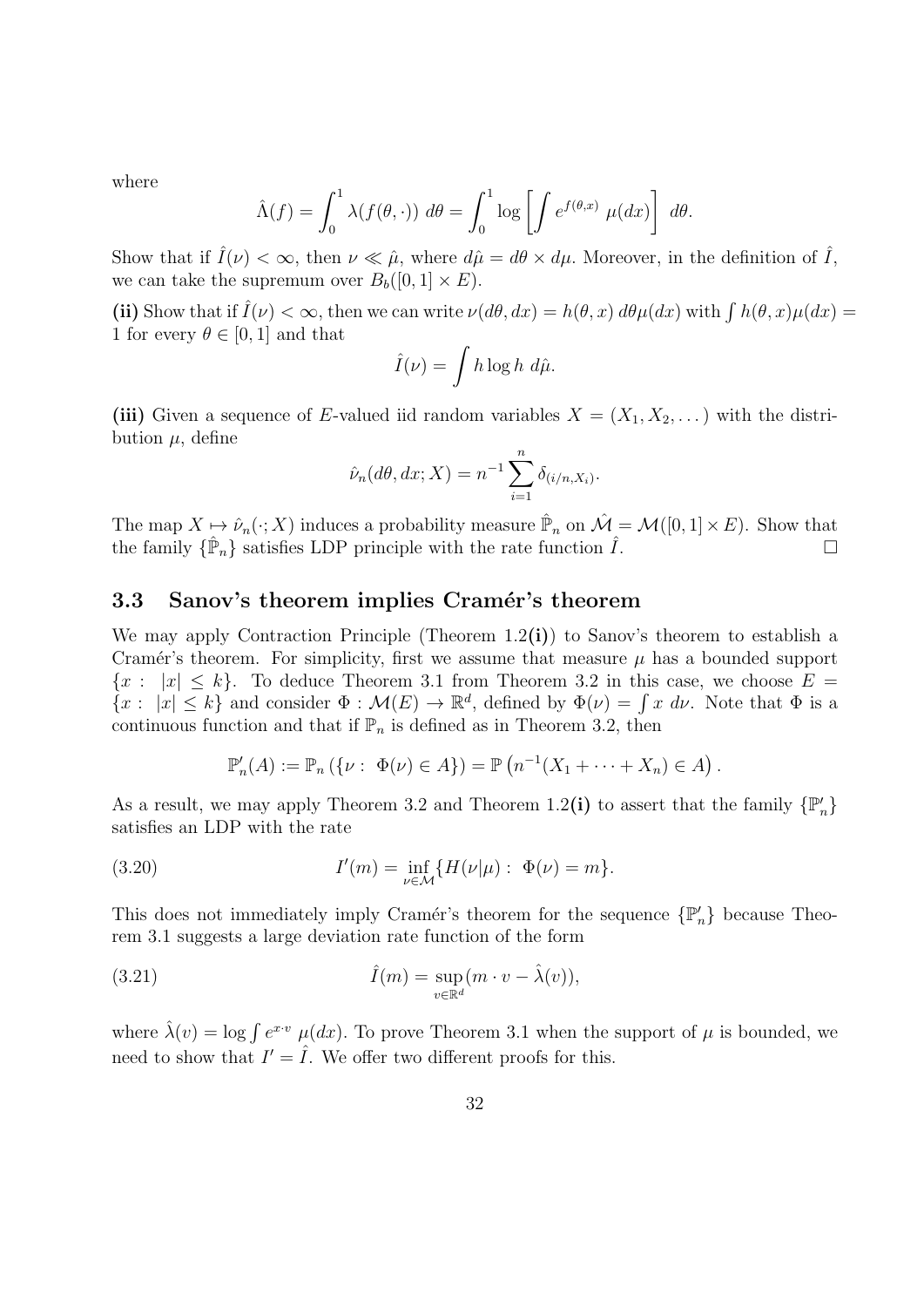The first proof is based on Minimax Principle. Indeed

(3.22) 
$$
I'(m) = \inf_{\nu \in \mathcal{M}} \{ H(\nu | \mu) : \Phi(\nu) = m \}
$$

$$
= \inf_{\nu \in \mathcal{M}} \sup_{v \in \mathbb{R}^d} \left\{ H(\nu | \mu) - v \cdot \left[ \int x \nu(dx) - m \right] \right\}
$$

$$
= \inf_{\nu \in \mathcal{M}} \sup_{v \in \mathbb{R}^d} \left\{ H(\nu | \mu) - \int v \cdot x \nu(dx) + v \cdot m \right\},
$$

simply because if  $\Phi(\nu) - m \neq 0$ , then the supremum over v is  $+\infty$ . Since E is compact in our case, the space  $\mathcal{M} = \mathcal{M}(E)$  is also compact. As a result, the Minimax Principle is applicable; the supremum and the infimum in (3.22) can be interchanged. This would yield the equality of  $I'$  with  $\hat{I}$ :

$$
I'(m) = \sup_{v \in \mathbb{R}^d} \inf_{\nu \in \mathcal{M}} \left\{ H(\nu | \mu) - \int v \cdot x \, \nu(dx) + v \cdot m \right\}
$$
  
= 
$$
\sup_{v \in \mathbb{R}^d} \left\{ -\log \int e^{v \cdot x} \, \mu(dx) + v \cdot m \right\} = \hat{I}(m),
$$

where we used Exercise 3.2 for the second equality.

Our second proof is more direct, though we need to borrow Step 3 from the proof of Theorem 3.1. First observe that the proof of  $I' \geq \hat{I}$  is straight forward: for any measure  $\nu = h\mu$  satisfying  $\Phi(\nu) = \int \Psi \, d\nu = m$ ,

$$
H(\nu|\mu) = \sup_{f \in C_b(E)} \left\{ \int f \ d\nu - \log \int e^f \ d\nu \right\}
$$
  

$$
\geq \sup_{v \in \mathbb{R}^d} \left\{ \int v \cdot \Psi \ d\nu - \log \int e^{v \cdot \Psi} \ d\nu \right\}
$$
  

$$
= \sup_{v \in \mathbb{R}^d} (m \cdot v - \hat{\lambda}(v)) = \hat{I}(m).
$$

This yields an ULDP with rate  $\hat{I}$ . (This not surprising, even in the Minimax Principle, the inequality inf sup  $\geq$  sup inf is trivial.) As for the reverse inequality, note that for I' we are minimizing the entropy of  $\nu$  (relative to  $\mu$ ) with the constraints

$$
\int h \ d\mu = 1, \quad \int xh(x) \ \nu(dx) = m.
$$

Since  $\partial H(h\mu|\mu) = \log h$ , we may use the method of Lagrange multipliers to assert that for a minimizing  $\bar{h}$  of the optimization problem (3.20), we can find scalar  $\bar{\lambda}$  and vector  $\bar{v}$  such that

(3.23) 
$$
\log \bar{h}(x) = \bar{v} \cdot x - \bar{\lambda} \quad \text{or} \quad \bar{h}(x) = e^{v \cdot x - \bar{\lambda}}.
$$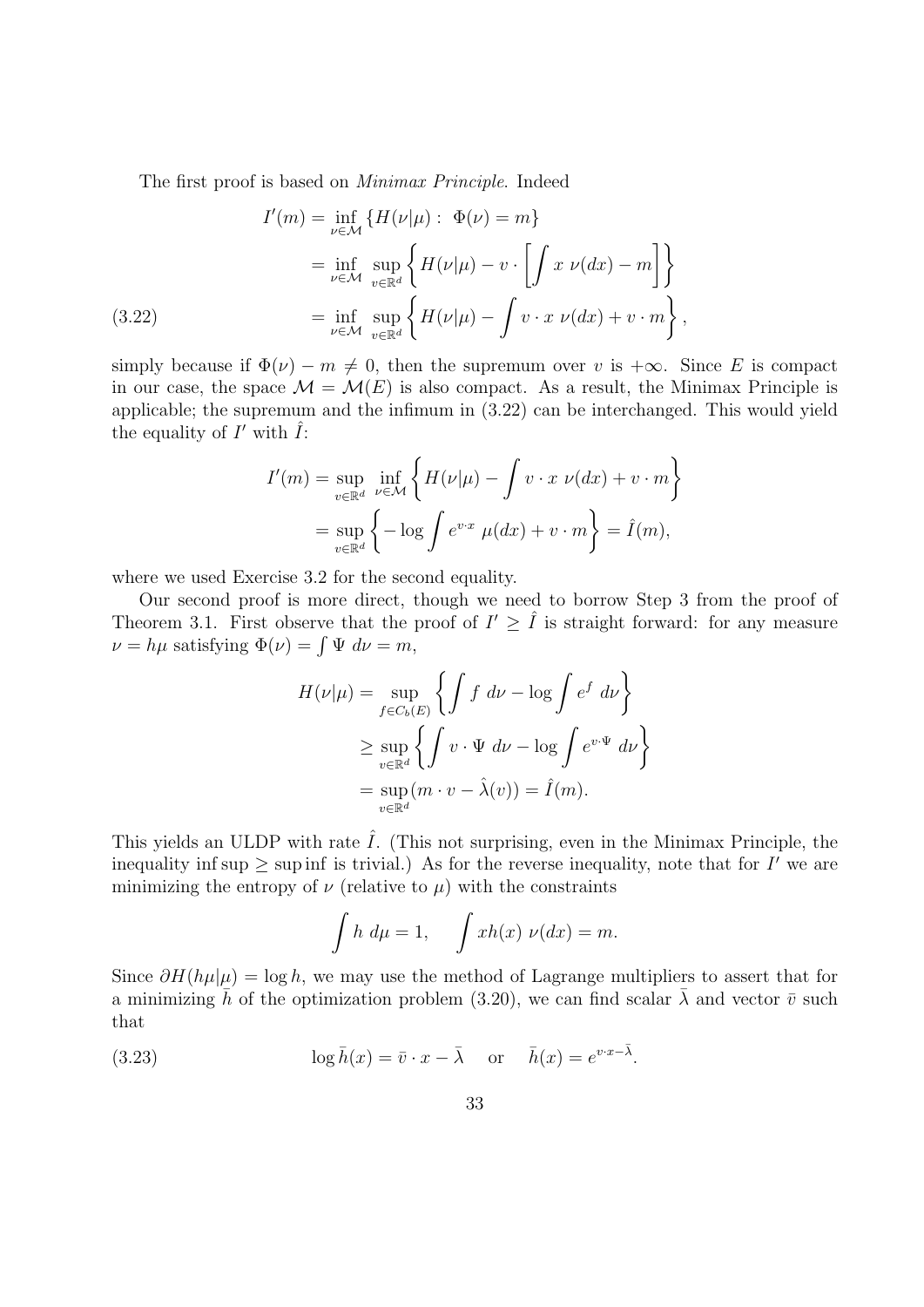In fact since  $\int \bar{h} d\mu = 1$ , we must have  $\bar{\lambda} = \hat{\lambda}(\bar{v}) = \log \int e^{\bar{v} \cdot x} \mu(dx)$ . This suggests that the minimizing h should be of the form (3.23). Though when such minimizing h exists, we must have

$$
m = \int x \ \nu(dx) = \int x e^{v \cdot x - \hat{\lambda}(v)} \ \nu(dx) = \nabla \hat{\lambda}(v).
$$

As a result,

$$
I'(\nabla \hat{\lambda}(v)) \le H\left(e^{v \cdot \Psi - \hat{\lambda}(v)}\mu|\mu\right) = \int [v \cdot \Psi - \hat{\lambda}(v)] \, d\mu = m \cdot v - \hat{\lambda}(v).
$$

This means that  $I'(m) \leq \hat{I}(m)$  provided that  $m = \nabla \hat{\lambda}(v)$  for some  $v \in \mathbb{R}^d$ . We may deduce an LDP for  $\{\mathbb{P}'_n\}$  with rate function  $\hat{I}$  if we can show that whenever  $\hat{I}(m) < \infty$ , we can find a sequence of  $m_k = \nabla \lambda(v_k)$  such that  $m_k \to m$  and  $\lambda(m_k) \to \lambda(m)$  in large k limit. This is exactly the property (2.6) and was discussed in Step 3 of the proof of Theorem 3.1.

Note that when the support of  $\mu$  is unbounded, we cannot apply Contraction Principle because when  $E = \mathbb{R}^d$ , the transformation  $\Phi : \mathcal{M} \to \mathbb{R}^d$ , defined by  $\Phi(\mu) = \int x \, d\nu$  is not continuous. Though this issue can be taken care of with some additional work. We leave the details to Exercise 3.4 below.

**Exercise 3.5 (i)** Suppose that E and E' are two Polish spaces and  $\Phi : E \to E'$  is a Borel function. Assume that there are compact subsets  $K_\ell \subset E$  such that the restriction of  $\Phi$  to each  $K_{\ell}$  is continuous. Let  $\{\mathbb{P}_n\}$  be a sequence of probability measures on E that satisfies LDP with rate function  $I$ . If

$$
\lim_{\ell \to \infty} \limsup_{n \to \infty} n^{-1} \log \mathbb{P}_n(K_{\ell}^c) = -\infty,
$$

then the sequence  $\{\mathbb{P}_n \circ \Phi^{-1}\}\$  satisfies LDP with rate  $I'(x') = \inf_{\Phi(x) = x'} I(x)$ .

(ii) Show that if  $E = \mathbb{R}^d$ , and  $\mu$  satisfies  $\int e^{x \cdot v} d\mu < \infty$  for every  $v \in \mathbb{R}^d$ , then there exists an increasing function  $\tau : [0, \infty) \to [0, \infty)$  such that  $\tau(0) = 0$ ,  $r^{-1}\tau(r) \to \infty$  in large r limit, and  $\int e^{\tau(|x|)} \mu(dx) < \infty$ .

(iii) Apply part (i) and (ii) when  $\{\mathbb{P}_n\}$  is as in Theorem 3.2,  $E = \mathbb{R}^d$ ,  $\mu$  satisfies  $\int e^{x \cdot v} d\mu$  $\infty$  for every  $v \in \mathbb{R}^d$ ,  $\Phi(\mu) = \int x \, d\mu$ , and

$$
K_{\ell} = \left\{ \nu \in \mathcal{M}(\mathbb{R}^d) : \int \tau(|x|) \, d\nu \le \ell \right\}.
$$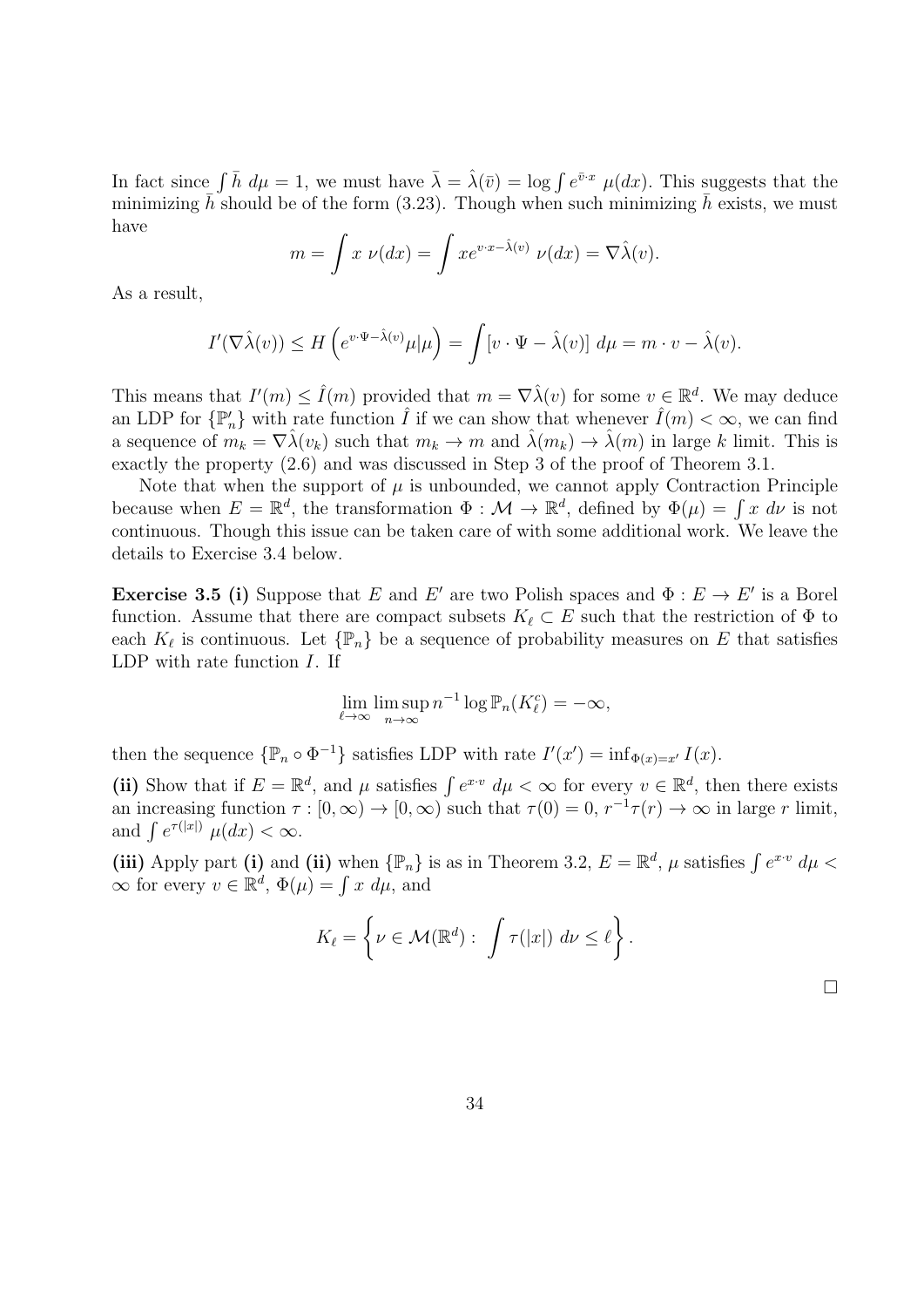# 4 Donsker-Varadhan Theory

Let  $X_1, X_2, \ldots$  be a sequence of iid random variables. By Sanov's theorem, we have an LDP for the empirical measure  $\nu_n$  associated with this sequence. As a consequence we have a LDP for the law of the sequence  $n^{-1}(\Psi(X_1) + \cdots + \Psi(X_n))$  provided that  $\Psi \in C_b(E)$ . However, Sanov's theorem is not strong enough to yield an LDP for the sequence

$$
Z_n(\Psi) := n^{-1} \left( \Psi(X_1, X_2) + \Psi(X_2, X_3) + \cdots + \Psi(X_n, X_{n+1}) \right),
$$

where now  $\Psi: E \times E \to \mathbb{R}$  is a bounded continuous function. We note that by LLN

$$
\lim_{n \to \infty} Z_n = \int \Psi(x, y) \mu(dx) \mu(dy),
$$

because if  $X_i' = (X_i, X_{i+1}),$  then  $X_1', X_3', \ldots$  and  $X_2', X_4', \ldots$  are two sequences of iid random variables. In the same fashion we can show that for any bounded continuous  $\Psi: E^k \to \mathbb{R}$ ,

(4.1) 
$$
\lim_{n\to\infty} Z_n(\Psi) = \int \Psi(x_1,\ldots,x_k) \ \mu(dx_1) \ldots \mu(dx_k),
$$

where

$$
Z_n(\Psi) = n^{-1} \left( \Psi(X_1, \ldots, X_k) + \Psi(X_2, \ldots, X_{k+1}) + \cdots + \Psi(X_n, \ldots, X_{n+k}) \right).
$$

Equivalently

(4.2) 
$$
\lim_{n \to \infty} n^{-1} \left( \delta_{(X_1, ..., X_k)} + \delta_{(X_2, ..., X_{k+1})} + \cdots + \delta_{(X_n, ..., X_{n+k})} \right) = \prod_{i=1}^k \mu,
$$

in the weak topology. (Throughout this section all convergence of measures are in weak topology.) It is the best to rephrase (4.2) as an Ergodic Theorem. More precisely, let us consider

$$
\mathcal{E} := E^{\mathbb{Z}} = \{ \mathbf{x} = (x_n : n \in \mathbb{Z}) : \ x_n \in E \text{ for each } n \in \mathbb{Z} \},
$$

and define  $T(\mathbf{x})_n = x_{n+1}$  to be the shift operator. We equip  $\mathcal E$  with the product topology so that  $\mathcal E$  is again a Polish space and T is a continuous function. Writing  $\mathbb P_\mu$  for the product measure  $\prod_{n\in\mathbb{Z}}\mu$ , we may apply LLN to assert that for any  $\Psi\in C_b(\mathcal{E}),$ 

(4.3) 
$$
\lim_{n \to \infty} n^{-1} \left( \Psi(\mathbf{x}) + \Psi(T(\mathbf{x})) + \dots + \Psi(T^{n-1}(\mathbf{x})) \right) = \int \Psi \ d\mathbb{P}_{\mu}.
$$

This is exactly (4.1) if

 $\Psi \in C_b^{loc}(E) := \{ \Psi \in C_b(E) : \Psi \text{ depends on finitely many coordinates} \}.$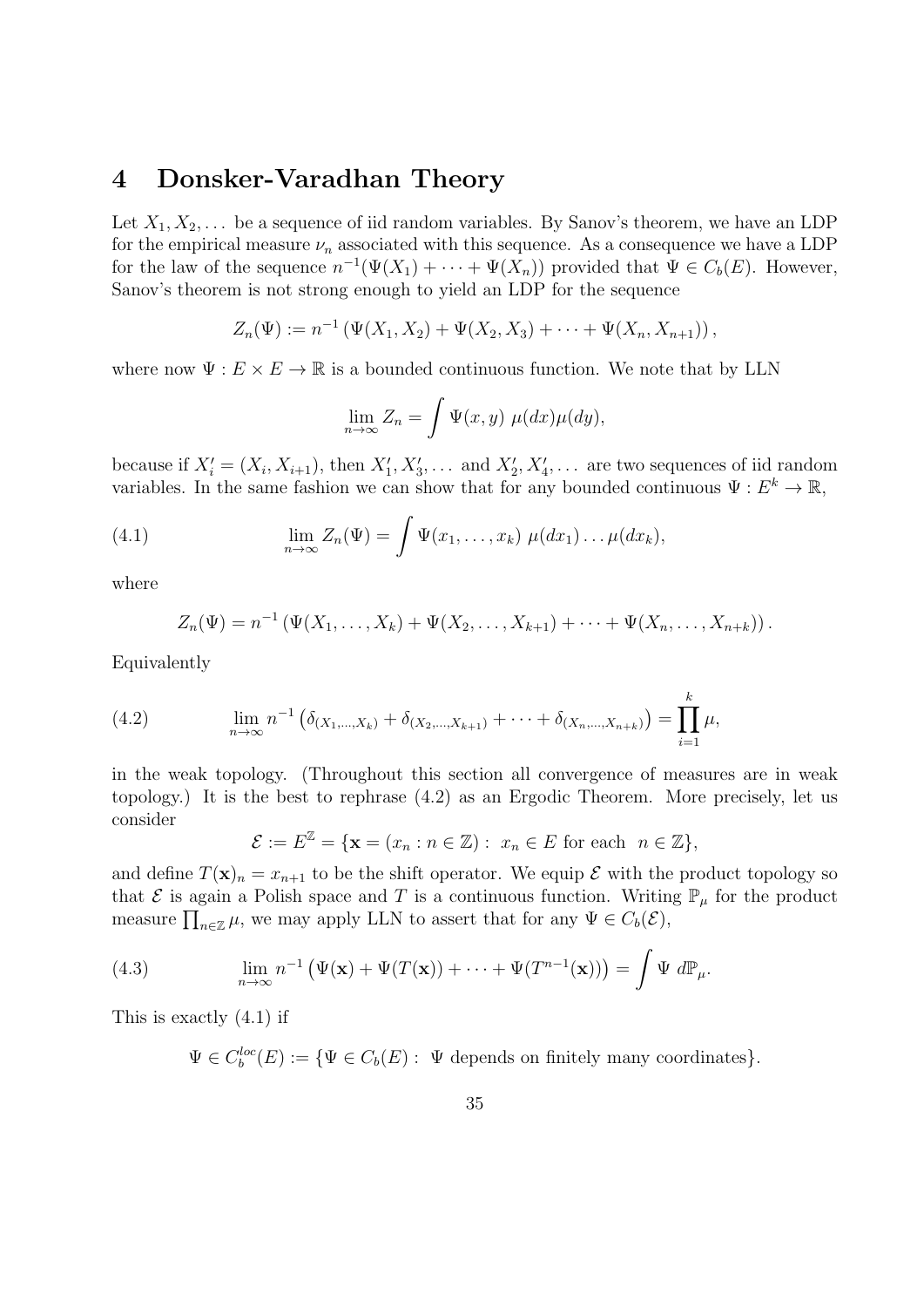The proof of (4.3) for general  $\Psi \in C_b(\mathcal{E})$  follows from the denseness of  $C_b^{loc}(E)$  in  $C_b(E)$ . Furthermore, by taking a countable dense set of functions  $\Psi \in C_b(\mathcal{E})$ , we learn

(4.4) 
$$
\mathbb{P}_{\mu}\left\{\mathbf{x}\in\mathcal{E}: \lim_{n\to\infty} \nu_n(\mathbf{x}) = \mathbb{P}_{\mu}\right\} = 1,
$$

where

$$
\nu_n(\mathbf{x}) = n^{-1} \left( \delta_{\mathbf{x}} + \delta_{T(\mathbf{x})} + \cdots + \delta_{T^{n-1}(\mathbf{x})} \right).
$$

The statement (4.4) is an instance of an Ergodic Theorem for the dynamical system  $(\mathcal{E}, T)$ . More generally, we may set

$$
\mathcal{M}_S = \mathcal{M}_S(\mathcal{E}) := \left\{ Q \in \mathcal{M}(\mathcal{E}) : \int F \circ T \ dQ = \int F \ dQ, \text{ for every } F \in C_b(\mathcal{E}) \right\}.
$$

In the theory of Dynamical Systems, the set  $\mathcal{M}_{S}(\mathcal{E})$  consists of *invariant measures* of the dynamical system  $(\mathcal{E}, T)$ . In probabilistic language,  $\mathcal{M}_S$  consists of the laws of E-valued stationary processes. We can readily show that  $\mathcal{M}_S(\mathcal{E})$  is a closed convex subspace of  $\mathcal{M}(\mathcal{E})$ . Hence  $\mathcal{M}_{S}(\mathcal{E})$  is a Polish space. Here are some examples of stationary processes.

#### Example 4.1

(i) (iid sequences) The product measure  $\mathbb{P}_{\nu} \in \mathcal{M}(E)$ , for every  $\nu \in \mathcal{M}(E)$ .

(ii) (Markovian sequences) Consider a measurable family  $\{p(x, \cdot) : x \in E\}$  of probability measures on E and regard  $p(x, dy)$  as a Markov kernel. Suppose that  $\pi \in \mathcal{M}(E)$  is an invariant measure for p. That is,

$$
\int p(x, A) \pi(dx) = \pi(A),
$$

for every  $A \in \mathcal{B}$ . We now build a stationary process Q that is the law of a Markov process with marginal  $\pi$  and kernel p. The measure Q is uniquely determined by identifying its finite dimensional marginals; the law of  $(x_k, x_{k+1}, \ldots, x_{k+\ell-1}, x_{k+\ell})$  is given by

$$
\pi(dx_k)p(x_k,dx_{k+1})\ldots p(x_{k+\ell-1},dx_{k+\ell}).
$$

(iii) (*Periodic sequences*) Given  $\mathbf{x} \in \mathcal{E}$ , define an *n*-periodic sequence  $\Pi_n(\mathbf{x}) = (x_i^n : i \in \mathbb{Z})$ such that  $x_{i+kn}^n = x_i$  for  $i \in \{1, 2, ..., n\}$  and  $k \in \mathbb{Z}$ . We then define a modified empirical measure as follows:

(4.5) 
$$
\hat{\nu}_n(\mathbf{x}) = n^{-1} \left( \delta_{\Pi_n(\mathbf{x})} + \delta_{T \circ \Pi_n(\mathbf{x})} + \cdots + \delta_{T^{n-1} \circ \Pi_n(\mathbf{x})} \right).
$$

Evidently  $\hat{\nu}_n(\mathbf{x}) \in \mathcal{M}_S(\mathcal{E}).$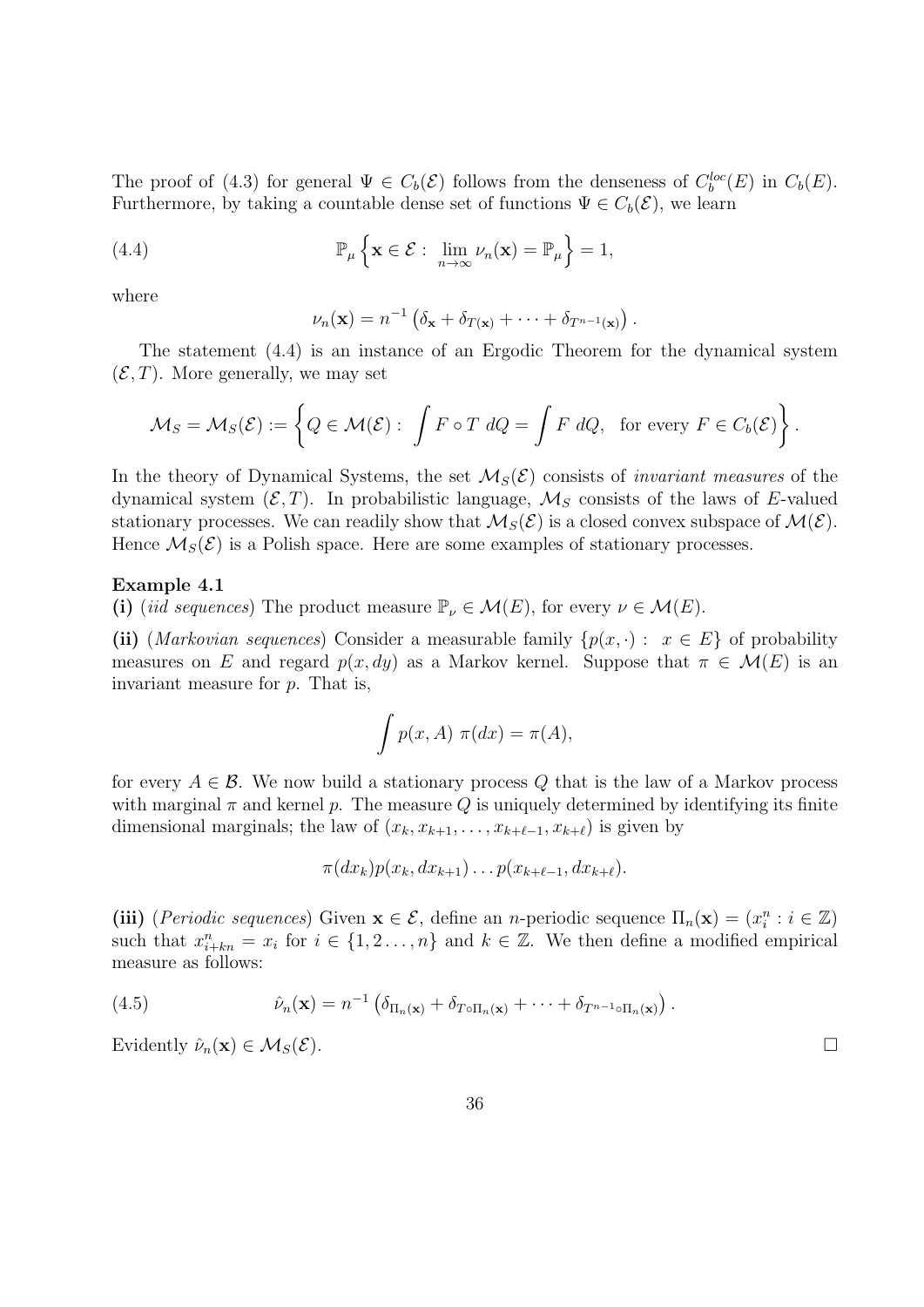According to the Birkhoff Ergodic Theorem,

(4.6) 
$$
Q\left(\left\{\mathbf{x}\in\mathcal{E}: \lim_{n\to\infty} \nu_n(\mathbf{x})=Q_\mathbf{x}^T\right\}\right)=1,
$$

where  $Q_{\mathbf{x}}^T(dy)$  is a conditional measure of Q with respect to the  $\sigma$ -algebra  $\mathcal{I}^T$  of T-invariant Borel sets:

$$
\mathcal{F} = \{A : A \text{ is a Borel set and } T(A) = A\}.
$$

We also write  $\mathcal{M}_{er}$  for the space of ergodic invariant measures. More precisely,  $\mathcal{M}_{er}$  consists of those invariant measures Q such that for every  $A \in \mathcal{I}^T$ , we have that either  $Q(A) = 1$  or 0. In particular if  $Q \in \mathcal{M}_{er}$ , then

(4.7) 
$$
Q\left(\left\{\mathbf{x}\in\mathcal{E}: \lim_{n\to\infty} \nu_n(\mathbf{x})=Q\right\}\right)=1.
$$

Donsker-Varadhan Theory establishes an LDP for the LLN stated in (4.4). To describe this LDP let us recall that any limit point of the empirical measure  $\nu_n(\mathbf{x})$  is necessarily in  $\mathcal{M}_S(\mathcal{E})$  even though  $\nu_n(\mathbf{x}) \notin \mathcal{M}_S(\mathcal{E})$  in general (except when **x** is *n*-periodic). This suggests to formulate an LDP for probability measures defined on  $\mathcal{M}_S(\mathcal{E})$ . To achieve this goal, let us modify our LLN slightly to assert that in fact for  $Q \in \mathcal{M}_{er}(\mathcal{E}),$ 

(4.8) 
$$
Q\left(\left\{\mathbf{x}\in\mathcal{E}: \lim_{n\to\infty} \hat{\nu}_n(\mathbf{x})=Q\right\}\right)=1,
$$

where  $\hat{\nu}_n$  was defined in (4.5). This is because for a local function  $\Psi = \Psi_k$ , with  $\Psi_k \in C_b(E^k)$ ,

(4.9) 
$$
\left| \int \Psi \ d\nu_n(\mathbf{x}) - \int \Psi \ d\hat{\nu}_n(\mathbf{x}) \right| \leq 2kn^{-1} \|\Psi\|.
$$

Since  $\hat{\nu}_n \in M_S(\mathcal{E})$ , let us define a sequence of probability measures  $\{\mathcal{P}_n^{\mu}\}$  on  $M_S(\mathcal{E})$  by

$$
\mathcal{P}_n^{\mu}(A) = \mathbb{P}_{\mu}\left(\{\mathbf{x}: \ \hat{\nu}_n(\mathbf{x}) \in A\}\right).
$$

Donsker-Varadhan [DV] establishes an LDP for the family  $\{\mathcal{P}_n^{\mu}\}\$ . To facilitate the statement of this LDP and its proof, let us make some useful conventions.

**Definition 4.1 (i)** Given a  $\sigma$ -algebra F, we abuse the notation and write F for the space of F-measurable functions. We also write  $b\mathcal{F}$  for the space of bounded F-measurable functions. (ii) Define

$$
\mathcal{E}^i = \{ \mathbf{x}^i = (x_j : j \le i) : x_j \in E \text{ for } j \le i \}, \quad \mathcal{E}_i = \{ \mathbf{x}_i = (x_j : j \ge i) : x_j \in E \text{ for } j \le i \},
$$
  
so that  $\mathcal{E} = \mathcal{E}^i \times \mathcal{E}_{i+1}$  and any  $\mathbf{x} \in \mathcal{E}$  can be written as  $\mathbf{x} = (\mathbf{x}^i, \mathbf{x}_{i+1}).$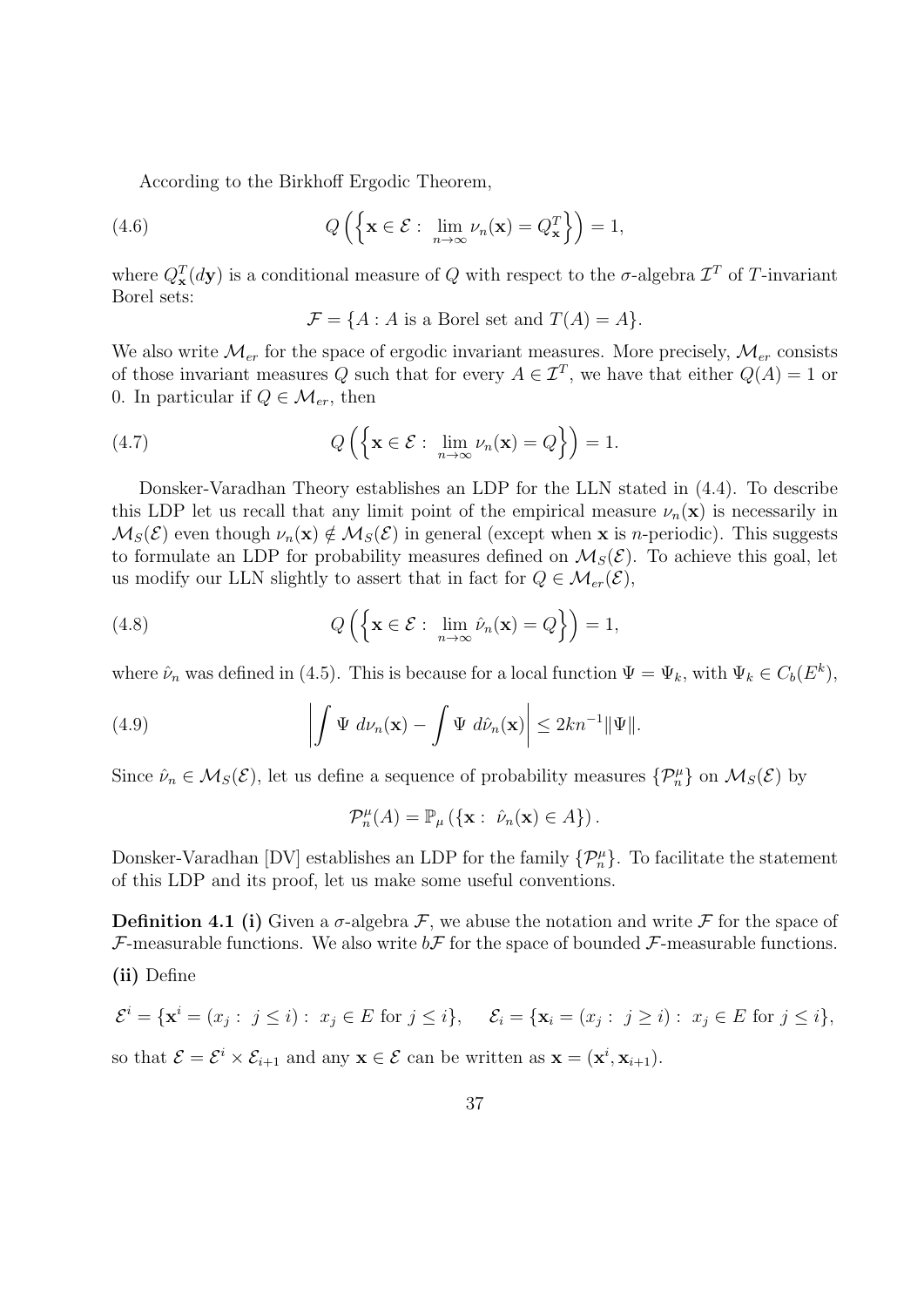(iii) The  $\sigma$ -algebra of Borel sets depending on coordinates  $(x_j : j \leq i)$  (resp.  $(x_j : j \geq i)$ ) is denoted by  $\mathcal{B}^i$  (resp.  $\mathcal{B}_i$ ). The  $\sigma$ -algebra of Borel sets depending on coordinates  $(x_j : i \leq j)$  $j \leq k$ ) is denoted by  $\mathcal{B}_i^k$ ).

(iv) Given  $Q \in \mathcal{M}(\mathcal{E})$ , we write  $Q_i'(d\mathbf{x}^i)$  for the restriction of Q to the  $\sigma$ -algebra  $\mathcal{B}^i$ . Further, the Q-conditional measure with respect to  $\mathcal{B}^i$  is denoted by  $Q_i(\mathbf{x}^i, d\mathbf{y})$ . This measure is supported on the set  $\{x^i\}\times \mathcal{E}_{i+1}$ . Identifying this support with  $\mathcal{E}_{i+1}$ , we also write  $Q_i(x^i, dy_{i+1})$ for the Q-conditional measure but now as a probability measure on  $\mathcal{E}_{i+1}$ . Given  $k > 0$ , we also write  $Q_i(\mathbf{x}^i, dy_{i+1}, \dots, dy_{i+k})$  for the restriction of  $Q_i(\mathbf{x}^i, d\mathbf{y}_{i+1})$  to the  $\sigma$ -algebra  $\mathcal{B}_{i+1}^{i+k}$ . Hence for  $\Psi \in b\mathcal{B}^{i+k}$ ,

$$
\int \Psi \ dQ = \int \left[ \int \Psi(\mathbf{x}^i, y_{i+1}, \dots, y_{i+k}) \ Q_i(\mathbf{x}^i, d\mathbf{y}_{i+1}) \right] \ Q'_i(d\mathbf{x}^i).
$$

(v) We write  $\mu^{\otimes k} \in \mathcal{M}(E^k)$  for the product of k copies of  $\mu$ . When  $Q \in \mathcal{M}$  and

 $Q(\mathbf{x}^i, dy_{i+1}, \dots, dy_{i+k}) \ll \mu^{\otimes k},$ 

the corresponding Radon-Nikodym derivative is denoted by  $q_i(y_{i+1},..., y_{i+k}|\mathbf{x}^i)$ . (vi) Set

$$
\mathcal{W}^i = \left\{ G \in \mathcal{B}^{i+1} : \int e^{G(\mathbf{x}^i, x_{i+1})} \mu(dx_{i+1}) = 1 \text{ for every } \mathbf{x}^i \in \mathcal{E}^i \right\}.
$$

We also write

$$
\mathcal{W}_b^i = \mathcal{W}^i \cap b\mathcal{B}^{i+1}, \quad \hat{\mathcal{W}}^i = \mathcal{W}^i \cap C_b^{loc}(\mathcal{E}).
$$

Note that for any  $F \in \mathcal{B}^{i+1}$ , the function

$$
\hat{F}(\mathbf{x}^i, x_{i+1}) = F(\mathbf{x}^i, x_{i+1}) - \log \int e^{F(\mathbf{x}^i, y_{i+1})} \mu(dy_{i+1}),
$$

belongs to  $\mathcal{W}^i$ . Also, if  $Q_i(\mathbf{x}^i, \cdot) \ll \mu$  for  $Q$ -almost all  $\mathbf{x}^i$ , then  $G(\mathbf{x}^i, x_{i+1}) = \log q_i(x_{i+1}|\mathbf{x}^i) \in$  $\mathcal{W}^i$  after a modification on a Q-null set.

We are now ready to state Donsker-Varadhan LDP. Recall that  $H(\alpha|\beta)$  denotes the relative entropy and was defined write after (3.6).

**Theorem 4.1** The family  $\{\mathcal{P}_n^{\mu}\}\$  satisfies an LDP with rate function  $\mathcal{H}_{\mu} : \mathcal{M}_S(\mathcal{E}) \to [0, \infty],$ that is defined by

(4.10) 
$$
\mathcal{H}_{\mu}(Q) = \int H(\hat{Q}_{\mathbf{x}}^1 | \mu) Q(d\mathbf{x}),
$$

where  $\hat{Q}_{\mathbf{x}}^1(dy_1) = Q(\mathbf{x}^0, dy_1)$  is the Q-conditional measure of  $x_1$  given  $\mathcal{B}^0$ .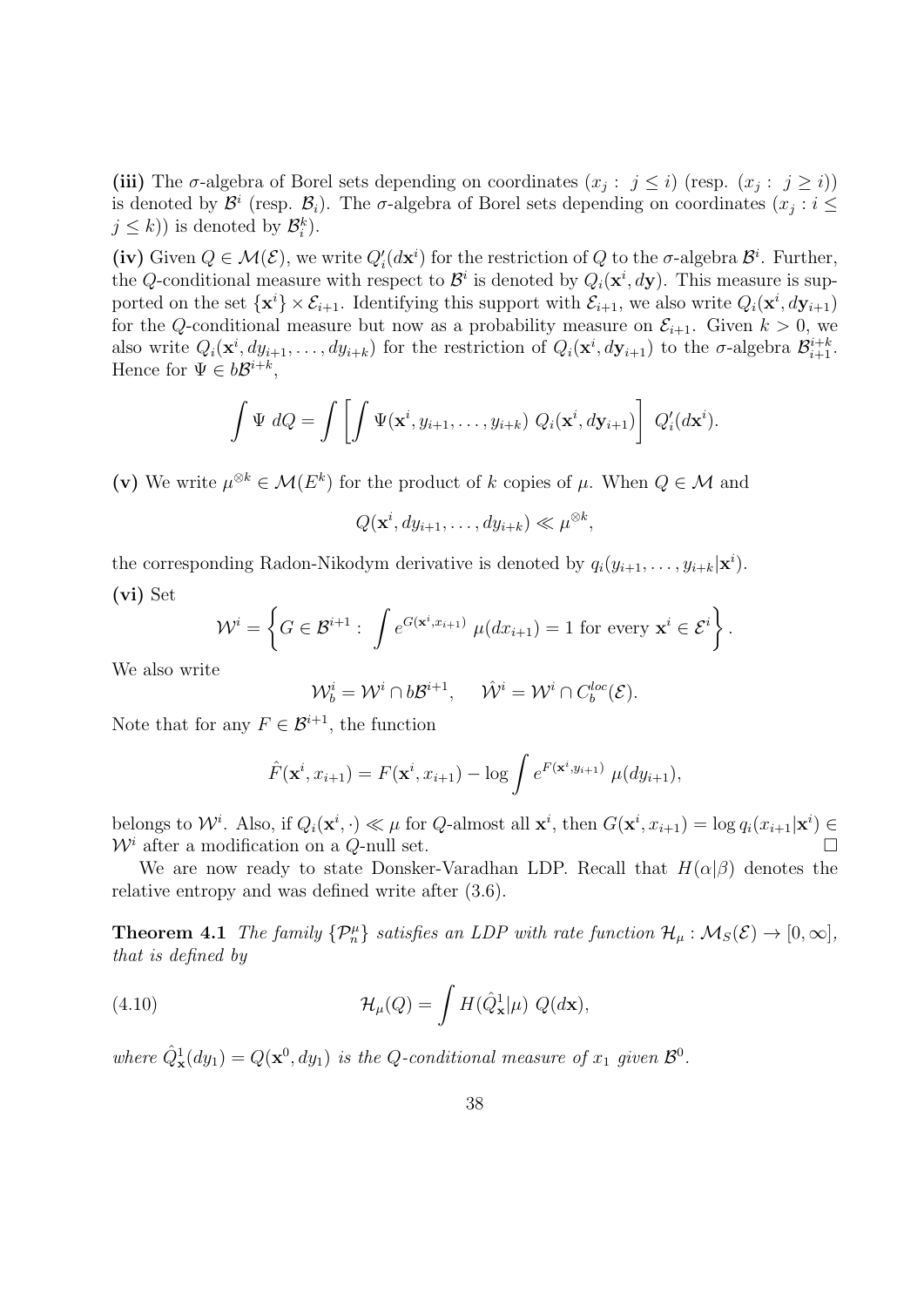As a preparation for the proof Theorem 4.1, we find alternative formulas for the rate  $\mathcal{H}_{\mu}(Q).$ 

Theorem 4.2 (i) We have

$$
\mathcal{H}_{\mu}(Q) = \sup_{F \in b\mathcal{B}^{i+1}} \int \left[ F(\mathbf{x}^i, x_{i+1}) - \log \int e^{F(\mathbf{x}^i, y_{i+1})} \mu(dy_{i+1}) \right] dQ
$$
\n
$$
(4.11) \qquad \qquad = \sup_{G \in \mathcal{W}_b^i} \int G \ dQ = \sup_{G \in \hat{\mathcal{W}}_b^i} \int G \ dQ = H(Q_{i+1}^{\prime}|Q_i^{\prime} \times \mu).
$$

(ii) For every  $Q \in \mathcal{M}_S(\mathcal{E})$ , write  $\hat{Q}_x^k$  for  $Q_0(\mathbf{x}^0, dy_1, \dots, dy_k)$ . Then  $\mathcal{H}_\mu(Q)=k^{-1}\,\int H(\hat{Q}_{\mathbf{x}^0}^k|\mu^{\otimes k})\,\,Q_0'(d\mathbf{x}^0).$ 

(iii) Let  $Q \in \mathcal{M}_{er}(\mathcal{E})$  with  $\mathcal{H}_{\mu}(Q) < \infty$ . Then

(4.12) 
$$
Q\left(\left\{\mathbf{x}: \lim_{n\to\infty} n^{-1}\sum_{i=1}^n \log q_i(x_i|\mathbf{x}^{i-1}) = \mathcal{H}_\mu(Q)\right\}\right) = 1.
$$

(iv) There exists a set  $\overline{\mathcal{E}} \in \mathcal{B}^0 \cap \mathcal{I}^T$  and a measurable map  $R : \overline{\mathcal{E}} \to \mathcal{M}(\mathcal{E})$  such that the following properties are true for every  $Q \in \mathcal{M}_S(\mathcal{E})$ :

•  $Q(\bar{\mathcal{E}})=1$ .

$$
\theta
$$

(4.13) 
$$
Q(d\mathbf{x}) = \int_{\bar{\mathcal{E}}} R(\mathbf{y})(d\mathbf{x}) Q(d\mathbf{y}),
$$

• If we write  $\hat{R}(\mathbf{x})(dy_1)$  for the law of the coordinate  $y_1$  with respect to  $R(\mathbf{x})$ , then

(4.14) 
$$
\mathcal{H}_{\mu}(Q) = \int H\left(\hat{R}(\mathbf{x})|\mu\right) Q(d\mathbf{x}).
$$

In particular,  $\mathcal{H}_{\mu}$  is an affine function.

**Proof (i)** The proof of the second equality in  $(4.11)$  is obvious because

$$
G(\mathbf{x}^i, x_{i+1}) = F(\mathbf{x}^i, x_{i+1}) - \log \int e^{F(\mathbf{x}^i, y_{i+1})} \mu(dy_{i+1}),
$$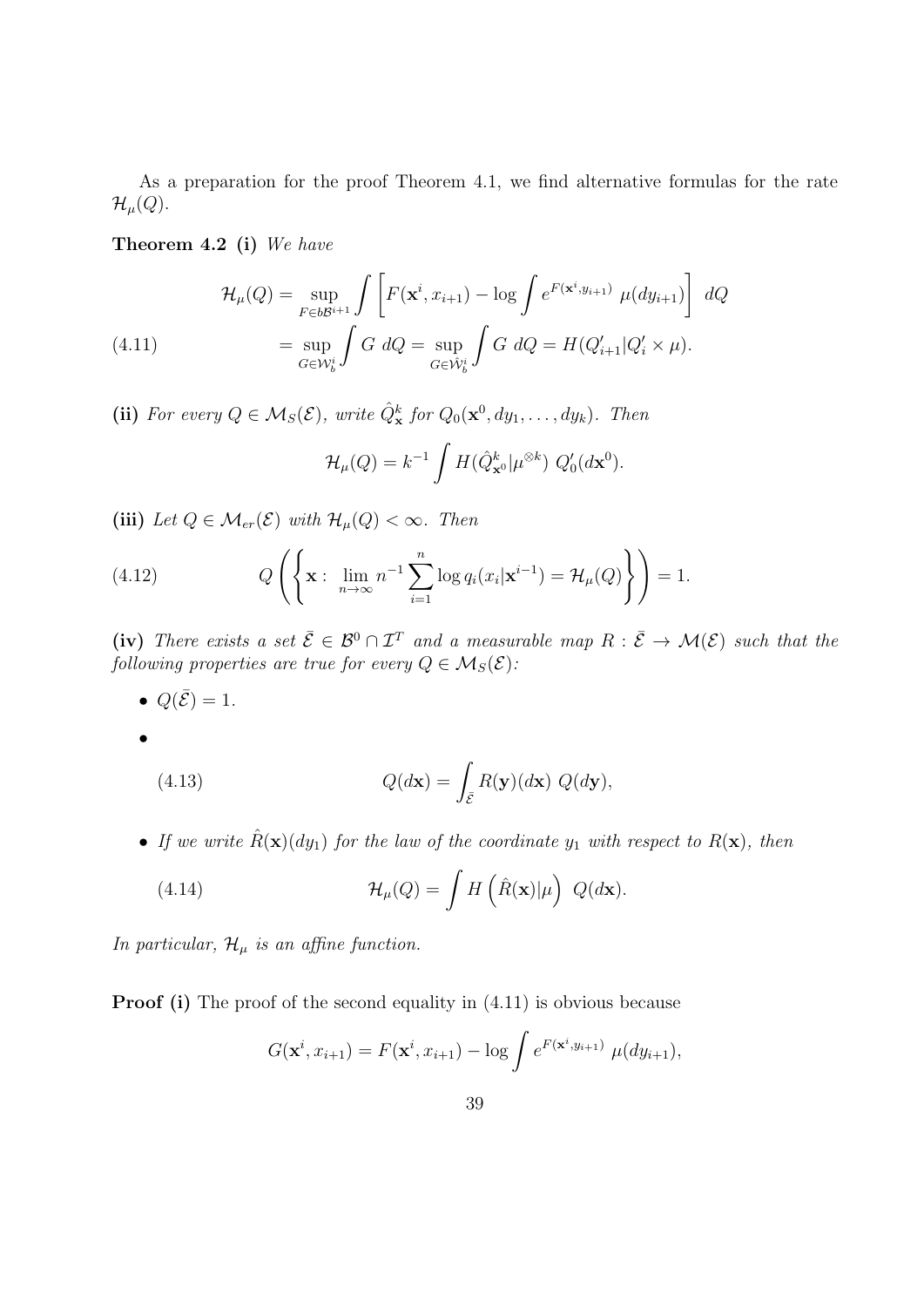is always in  $\mathcal{W}^i$ . On the other hand,

$$
\int \left[ F(\mathbf{x}^i, x_{i+1}) - \log \int e^{F(\mathbf{x}^i, y_{i+1})} \mu(dy_{i+1}) \right] dQ,
$$

equals

$$
\int \left[ \int F(\mathbf{x}^i, x_{i+1}) Q_i(\mathbf{x}^i, dy_{i+1}) - \log \int e^{F(\mathbf{x}^i, y_{i+1})} \mu(dy_{i+1}) \right] Q'_i(d\mathbf{x}^i),
$$

and this is bounded above by

$$
\int H\left(Q_i(\mathbf{x}^i,\cdot)|\mu\right) Q'_i(d\mathbf{x}^i) = \mathcal{H}_{\mu}(Q),
$$

by Theorem 3.3. For the reverse inequality, use the concavity of the log-function to assert that (4.11) is bounded below by

$$
\sup_{F \in b\mathcal{B}^{i+1}} \int \left[ \int F(\mathbf{x}^i, x_{i+1}) Q_i(\mathbf{x}^i, dy_{i+1}) Q'_i(d\mathbf{x}^i) - \log \int e^{F(\mathbf{x}^i, y_{i+1})} \mu(dy_{i+1}) Q'_i(d\mathbf{x}^i) \right]
$$
  
\n
$$
= \sup_{F \in b\mathcal{B}^{i+1}} \int \left[ \int F(\mathbf{x}^i, x_{i+1}) Q'_{i+1}(d\mathbf{x}^{i+1}) - \log \int e^{F(\mathbf{x}^i, y_{i+1})} \mu(dy_{i+1}) Q'_i(d\mathbf{x}^i) \right]
$$
  
\n
$$
= H(Q'_{i+1}|Q'_{i} \times \mu),
$$

where we used Theorem 3.3 for the second equality. We now argue that  $H(Q_{i+1}^{\prime}|Q_i^{\prime} \times \mu) \ge$  $\mathcal{H}_{\mu}(Q)$ . To prove this, we may assume that the left-hand side is finite which in turn implies that  $Q'_{i+1} \ll Q'_{i} \times \mu$ , or there exists a Borel function  $h(\mathbf{x}^{i}, x_{i+1}) \geq 0$  such that

$$
Q'_{i+1}(d\mathbf{x}^i, dx_{i+1}) = Q_i(\mathbf{x}^i, dx_{i+1})Q'_i(d\mathbf{x}^i) = h(\mathbf{x}^i, x_{i+1})Q'_i(d\mathbf{x}^i)\mu(dx_{i+1}).
$$

Using this, we assert that indeed  $h(\mathbf{x}^i, \cdot)$  may be regarded as  $dQ_i(\mathbf{x}^i, \cdot)/d\mu$ . Hence

$$
H(Q'_{i+1}|Q'_{i} \times \mu) = \int \log h(\mathbf{x}^{i}, x_{i+1}) Q'_{i}(d\mathbf{x}^{i}) \mu(dx_{i+1}) = \int H(Q_{i}(\mathbf{x}^{i}, \cdot)|\mu) Q'_{i}(d\mathbf{x}^{i}) = \mathcal{H}_{\mu}(Q),
$$

as desired.

It remains to check that the G-supremum in (4.11) can be restricted to  $\hat{\mathcal{W}}_b^i$ . We first show that we may restrict the supremum to  $C_b(\mathcal{E})$ . As in the proof of Theorem 3.3, pick  $\varepsilon > 0$  and  $G \in \mathcal{W}_b^i$ , and use Lusin's theorem to find a function  $F \in \mathcal{B}^{i+1} \cap C_b(\mathcal{E})$  such that if

$$
A = \{ \mathbf{x}^{i+1} : G(\mathbf{x}^{i+1}) \neq F(\mathbf{x}^{i+1}) \},
$$

then

$$
(Q'_{i+1} + Q'_{i} \times \mu) (A) \le \varepsilon.
$$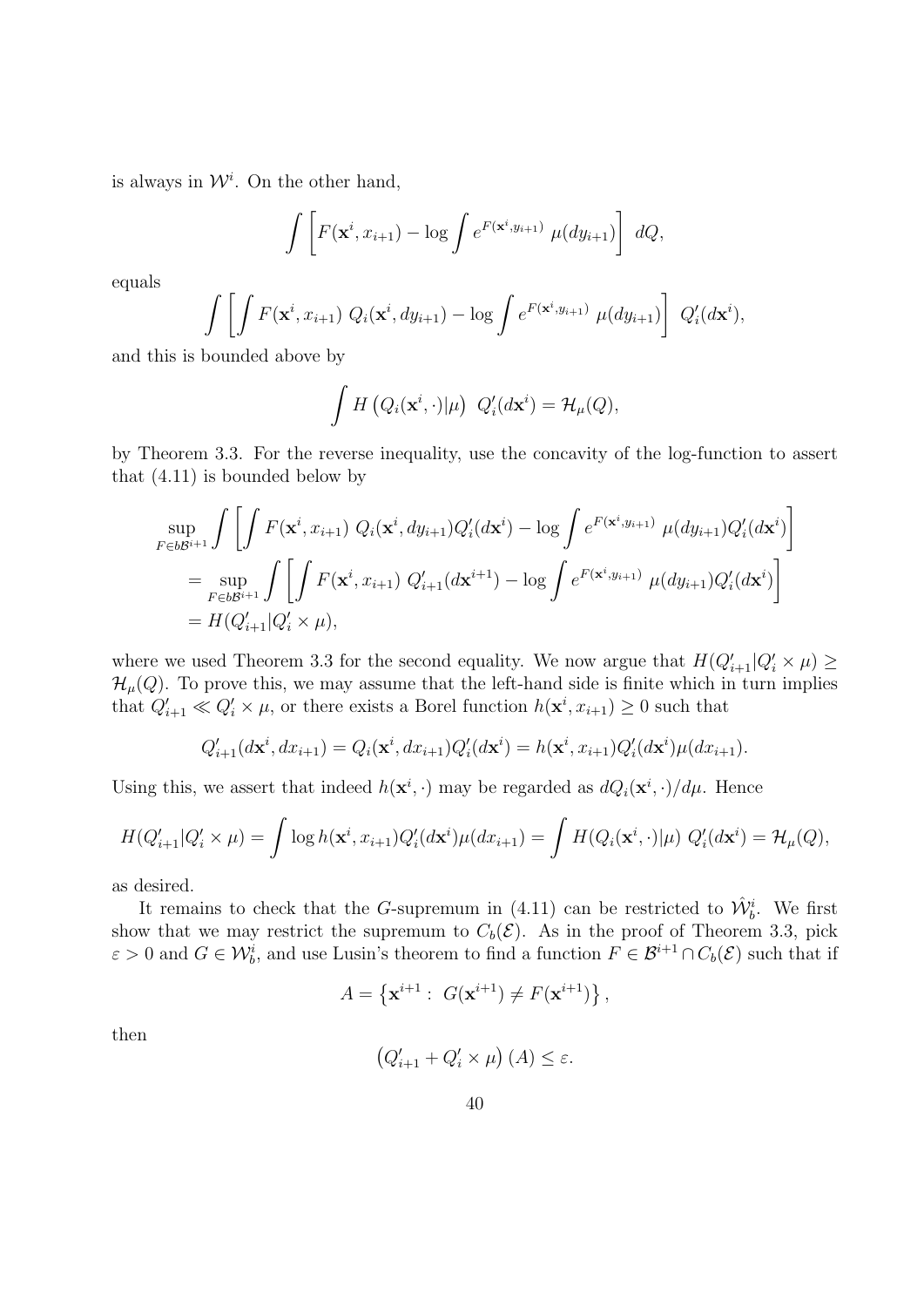We can readily show the expression

(4.15) 
$$
\left| \int G \ dQ - \int \left[ F(\mathbf{x}^i, x_{i+1}) - \log \int e^{F(\mathbf{x}^i, y_{i+1})} \mu(dy_{i+1}) \right] Q'_i(d\mathbf{x}^i) \right|,
$$

is bounded above by

$$
c_1\varepsilon + \int \log\left(1 + c_1\mu(A(\mathbf{x}^i))\,Q'_i(d\mathbf{x}^i)\right),\,
$$

where  $A(\mathbf{x}^i) = \{x_{i+1} : (\mathbf{x}^i, x_{i+1}) \in A\}$ , and  $c_1 > 0$  is a constant that depends on  $||G|| + ||F||$ only. Using the elementary bound  $log(1 + a) \le a$ , we deduce that the expression (4.11) is bounded by

$$
c_1\varepsilon + \int c_1\mu(A(\mathbf{x}^i)Q_i'(d\mathbf{x}^i) \le 2c_1\varepsilon,
$$

as desired.

We can readily restrict the  $F \in C_b(\mathcal{E})$ -supremum in (4.11) to  $F \in C_b^{loc}(\mathcal{E})$  by approximation in uniform norm.

(ii) Assume that  $\mathcal{H}_\mu(Q) < \infty$ . Then  $Q_0(\mathbf{x}^0, dx_1) \ll \mu(dx_1)$  and  $Q_0(\mathbf{x}^0, dx_1) = q_0(x_1|\mathbf{x}^0)\mu(dy_1)$ . Let us write

$$
f(\mathbf{x}) := q_0(x_1|\mathbf{x}^0),
$$

and regard it as a function in  $\mathcal{B}^1$ . By stationarity of Q, we have that  $Q_i(\mathbf{x}^i, dx_{i+1}) \ll \mu(dx_{i+1})$ and

$$
Q_i(\mathbf{x}^i, dx_{i+1}) = q_i(x_{i+1}|\mathbf{x}^i) \ \mu(dx_{i+1}) = (f \circ T^i)(\mathbf{x}),
$$

for every positive integer i. By the definition of the conditional measure,

$$
Q'_{k}(d\mathbf{x}^{k}) = Q'_{0}(d\mathbf{x}^{0})Q_{0}(\mathbf{x}^{0}, dx_{1})\dots Q_{k-1}(\mathbf{x}^{k-1}, dx_{k})
$$
  
=  $q_{0}(x_{1}|\mathbf{x}^{0})\dots q_{k-1}(x_{k}|\mathbf{x}^{k-1}) Q'_{0}(d\mathbf{x}^{0})\mu(dx_{1})\dots\mu(dx_{k})$   
= 
$$
\prod_{i=1}^{k} f \circ T^{i}(\mathbf{x}) Q'_{0}(d\mathbf{x}^{0})\mu(dx_{1})\dots\mu(dx_{k}).
$$

Hence  $\hat{Q}_{\mathbf{x}^0}^k \ll \mu^{\otimes k}$  for Q-almost all **x**, and

$$
\int H\left(\hat{Q}_{\mathbf{x}^0}^k|\mu^{\otimes k}\right)Q_0'(d\mathbf{x}^0) = k\int \log f(\mathbf{x}) \ \mu(dx_1)Q_0'(d\mathbf{x}^0) = k\mathcal{H}_\mu(Q),
$$

as desired.

(iii) Let f be as in part (ii) and set  $g = \log f$ . If  $\mathcal{H}_{\mu}(Q) < \infty$ , then

$$
\int |g| dQ = \int |g(\mathbf{x})| Q(\mathbf{x}^0, dx_1) Q_0'(d\mathbf{x}^0) = \int f(\mathbf{x}) |\log f(\mathbf{x})| \mu(dx_1) Q_0'(d\mathbf{x}^0) \leq 1 + \mathcal{H}_{\mu}(Q) < \infty.
$$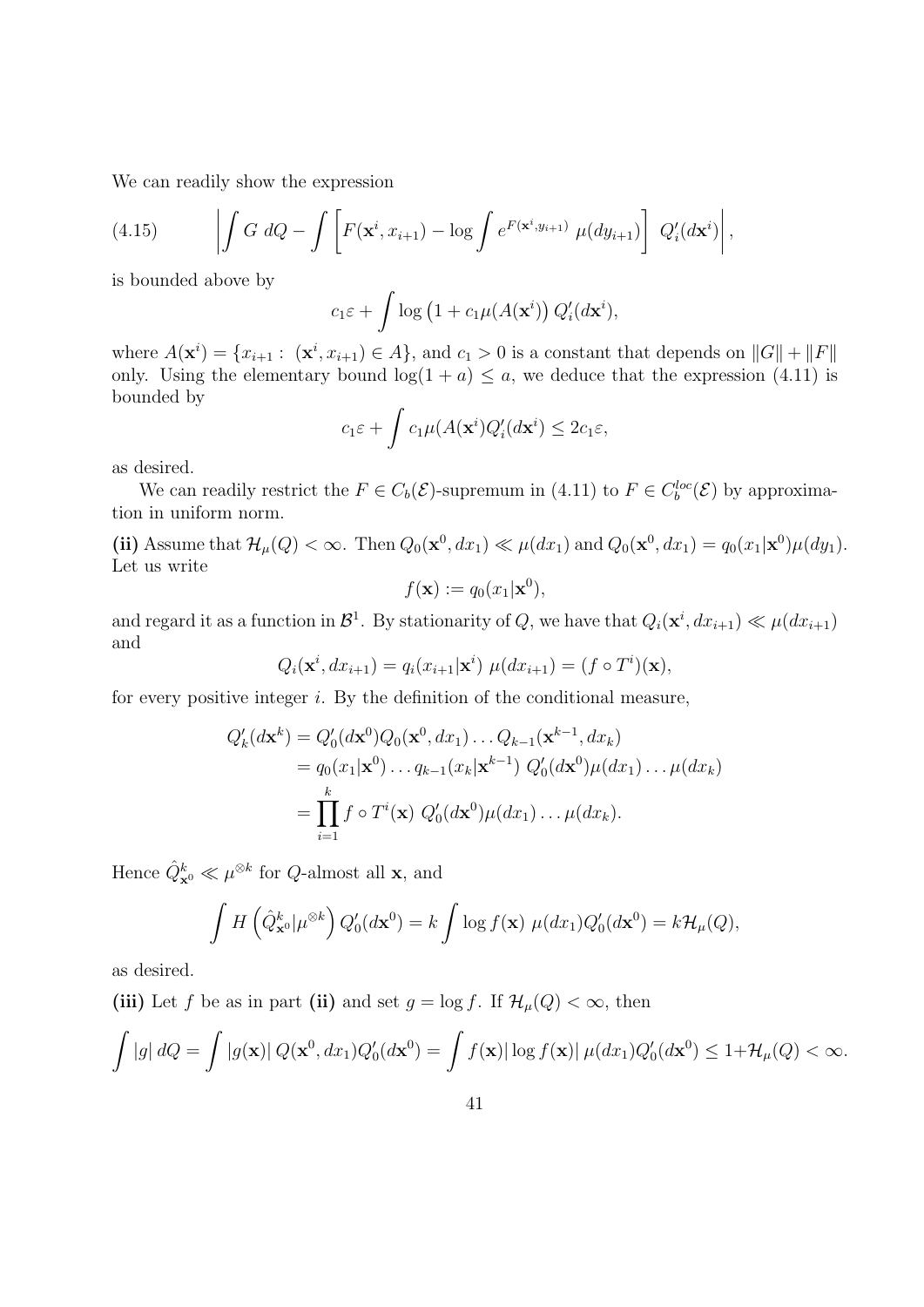Hence, we may apply Ergodic Theorem to assert

$$
Q\left(\left\{\mathbf{x}: \lim_{n\to\infty} n^{-1}\sum_{i=1}^n g(T^i(\mathbf{x})) = \mathcal{H}_\mu(Q)\right\}\right) = 1,
$$

proving (4.12).

(iv) Step 1 By Theorem C.2 of the Appendix, we can find a set  $\mathcal{E}_0 \in \mathcal{I}^T$  such that the map

$$
R^T(\mathbf{x}) := \lim_{n \to \infty} \nu_n(\mathbf{x}),
$$

exists, belongs to  $\mathcal{M}_{er}(\mathcal{E})$ , and  $R^T(\mathbf{x}) = Q$  for Q-almost all x whenever  $Q \in \mathcal{M}_{er}(\mathcal{E})$ . In fact we may use (4.9) to replace  $\nu_n$  with  $\hat{\nu}_n$  in the definition of  $Q^T$ . Moreover, (4.9) allows us to replace  $\nu_n$  with  $\hat{\nu}_n$  in the definition of  $\mathcal{E}_0$  that appears in the proof of Theorem C.2. (The set  $\mathcal{E}_0$  is defined to be the set of **x** for which the limits in (C.6) and (C.9) below exist for a countable dense set of functions in  $U_b(\mathcal{E})$ , that can be chosen to consist of local functions.) Since  $\hat{\nu}(\mathbf{x})$  depends on  $\mathbf{x}_1$  only, the set  $\mathcal{E}_1 \in \mathcal{B}_1$ . We now replace T with  $T^{-1}$  and denote the corresponding  $\mathcal{E}_0$  by  $\overline{\mathcal{E}}$  that now belongs to  $\mathcal{I}^T$  and  $\mathcal{B}^0$ .

Step 2 We may define a measurable map  $\mathcal{F}: \mathcal{M}(\mathcal{E}) \times \mathcal{E} \to \mathcal{M}(\mathcal{E})$  such that  $\mathcal{F}(Q, \mathbf{x}) = Q_{\mathbf{x}}$ is the Q-conditional measure, given  $\mathcal{B}^0$ . We then define R by

$$
R(\mathbf{x}) = \mathcal{F}\left(R^T(\mathbf{x}), \mathbf{x}\right).
$$

Now if  $Q \in \mathcal{M}_{er}(\mathcal{E})$ , then using the fact that  $Q(\lbrace R^T(\mathbf{x}) = Q \rbrace) = 1$ , we can assert

$$
\int_{\bar{E}} R(\mathbf{y})(d\mathbf{x}) Q(d\mathbf{y}) = \int_{\bar{\mathcal{E}}} \mathcal{F}\left(R^{T}(\mathbf{y}), \mathbf{y}\right) (d\mathbf{x}) Q(d\mathbf{y}) = \int_{\bar{\mathcal{E}}} \mathcal{F}\left(Q, \mathbf{y}\right) (d\mathbf{x}) Q(d\mathbf{y})
$$
\n
$$
= \int Q_{\mathbf{y}}(d\mathbf{x}) Q(d\mathbf{y}) = Q(d\mathbf{x}).
$$

Hence  $(4.15)$  is true for every ergodic Q. Since R is independent of Q, both sides of  $(4.15)$ are linear in Q. Since any  $Q \in \mathcal{M}_{S}(\mathcal{E})$  can be expressed as convex combination of ergodic measures, we have (4.15) for every  $Q \in \mathcal{M}_S(\mathcal{E})$ .

Step 3 By the definition of R, we know that  $R(x)$  is  $\mathcal{B}^0$  measurable. From this and (4.15) we learn that  $R(\mathbf{x}) = Q_{\mathbf{x}}$  is the Q-conditional measure with respect to  $\mathcal{B}^0$  for Q-almost all **x**. This immediately implies (4.14) by the very definition of  $\mathcal{H}_{\mu}$ .

**Proof of Theorem 4.1** Step 1 (Upper Bound) Given  $G \in C_b(\mathcal{E})$ , define  $L_G : \mathcal{M} \to \mathbb{R}$  by  $L_G(Q) = \int G \ dQ$ . The restriction of  $L_G$  to the set  $\mathcal{M}_S$  is also denoted by  $L_G$ . We now set  $\mathcal{V} = \{L_G : G \in \hat{\mathcal{W}}^1\}$ , where  $\hat{\mathcal{W}}^1$  was defined in Definition 4.1. We now argue that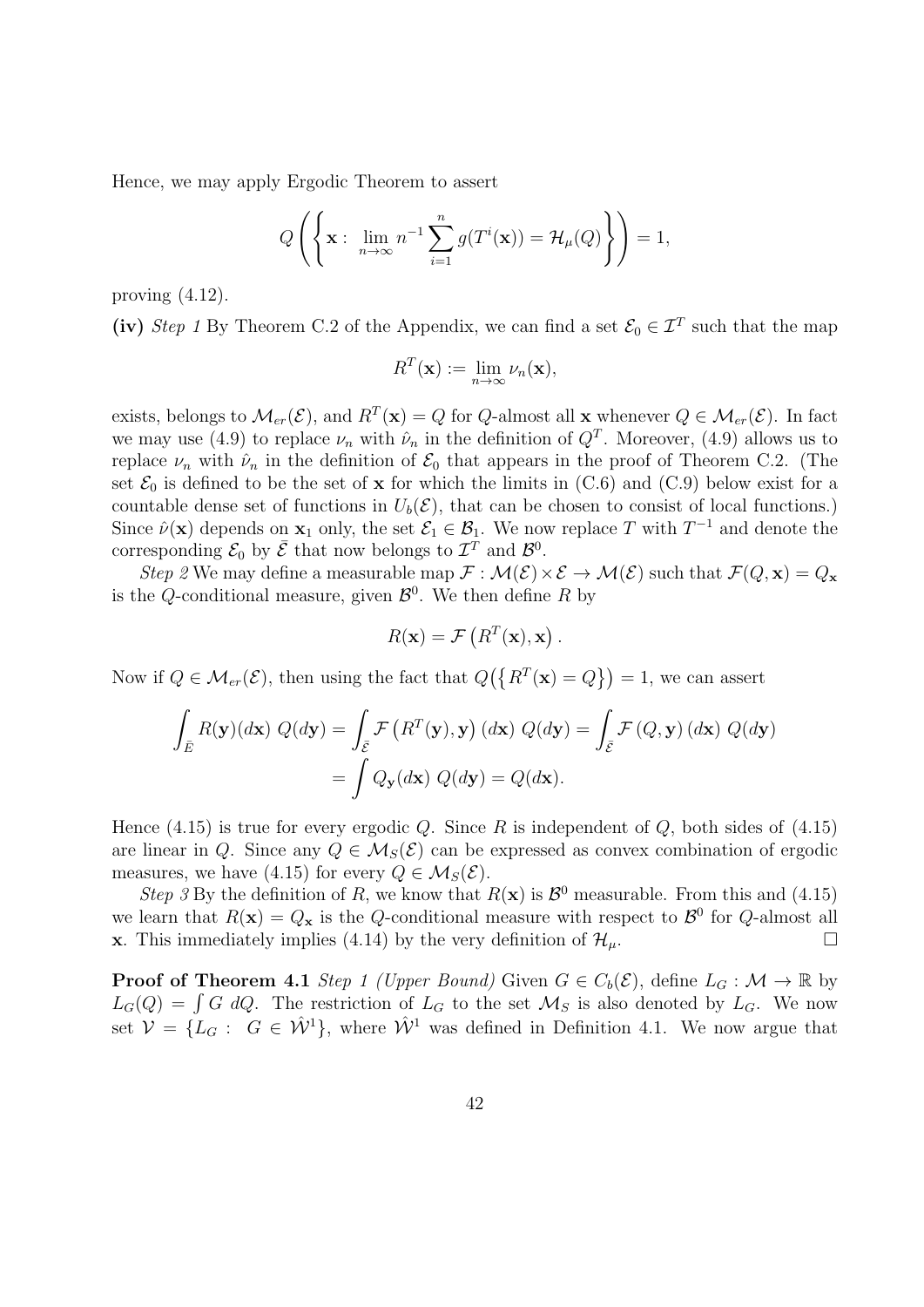indeed  $\Lambda(L_G) = 0$  for every  $G \in \hat{\mathcal{W}}^1$ . To see this, first observe that if  $G \in \mathcal{W}^1$ , then write  $G(\mathbf{x}) = G(\mathbf{x}^1)$ , and

$$
\int e^{n\int G\ d\nu_n}\ d\mathbb{P}_{\mu} = \int e^{G(\mathbf{x}^0, x_1) + \dots + G(\mathbf{x}^{n-1}, x_n)}\ d\mathbb{P}_{\mu} = 1,
$$

because  $G \in \mathcal{W}$ . From this and (4.9) we deduce that if  $G \in \hat{\mathcal{W}}^1$  and depends on k many coordinates  $x_r, \ldots, x_{r+k-1}$ , then

$$
e^{-2k\|G\|} \le \int e^{n\int G \ d\hat{\nu}_n} \ d\mathbb{P}_n \le e^{2k\|G\|}.
$$

From this, we can readily deduce that

$$
\bar{\Lambda}(G) := \Lambda(L_G) = 0,
$$

for every  $G \in \hat{W}^1$ . In view of Theorem 2.1 and 4.1(i), we have an ULDP for compact sets with the rate function

$$
I_u(Q) = \sup_{G \in \hat{\mathcal{W}}^1} \int G \, dQ = \mathcal{H}_\mu(Q).
$$

Step 2 (Exponential Tightness) Let us write

$$
\alpha_n(\mathbf{x}) = n^{-1} (\delta_{x_1} + \cdots + \delta_{x_n}).
$$

We note that  $\alpha_n(\mathbf{x})$  is simply the one-dimensional marginal of  $\hat{\nu}_n(\mathbf{x})$ ; for any  $f \in C_b(E)$ ,

$$
\int f(y_1) \hat{\nu}_n(\mathbf{x})(d\mathbf{y}) = \int f \, d\alpha_n(\mathbf{x}).
$$

The idea is that we already have exponential tightness for the marginals of  $\hat{\nu}_n$  by Sanov's theorem. This and stationarity would yield exponential tightness for  $\hat{\nu}_n$ . To see this, we use the proof of the exponential tightness of the sequence  $\{\mathbb{P}_n\}$  of Sanov's theorem (see Step 3 of the proof of Theorem 3.2) to find compact subsets  $A_k$  of E such that

$$
\mathbb{P}_{\mu}\left(\left\{\mathbf{x}: \alpha_n(\mathbf{x})(A_k^c) > k^{-1} \text{ for some } k \ge \ell\right\}\right) \le e^{-\ell n}.
$$

Let us write  $\tilde{Q}$  for the one dimensional marginal of a stationary measure Q. If we set

$$
\mathcal{A}_{\ell} = \left\{ Q \in \mathcal{M}_S(\mathcal{E}) : \ \tilde{Q}(A_k^c) \leq k^{-1} \ \text{ for all } k \geq \ell \right\},\
$$

then

$$
\mathcal{P}_n(\mathcal{A}_{\ell}^c) = \mathbb{P}_{\mu}\left(\left\{\mathbf{x}: \alpha_n(\mathbf{x})(A_k^c) > k^{-1} \text{ for some } k \geq \ell\right\}\right) \leq e^{-\ell n}.
$$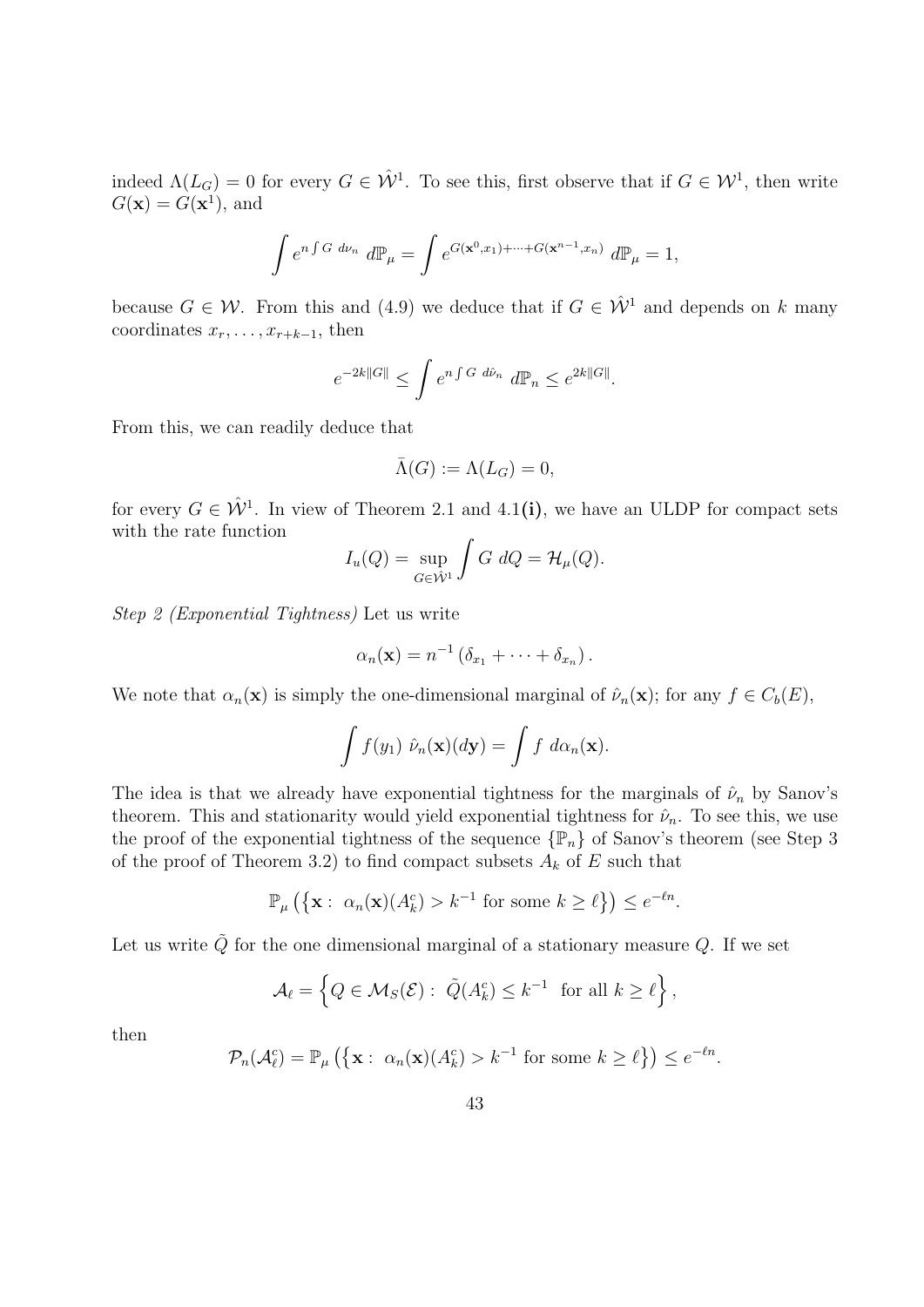We are done if we can show that  $\mathcal{A}_{\ell}$  is a tight subset of  $\mathcal{M}_{S}(\mathcal{E})$ . Note that if we set

$$
B_\ell = \prod_{i \in \mathbb{Z}} A_{\ell 2^{|i|}},
$$

then by Tychonoff's theorem, each  $B_{\ell}$  is compact in  $\mathcal{E}$ . Moreover, if we set

$$
\mathcal{A}'_{\ell} = \left\{ Q \in \mathcal{M}_S(\mathcal{E}) : \ Q(B_{\ell}^c) \leq 3\ell^{-1} \text{ for all } \ell \in \mathbb{N} \right\},\
$$

then by Prohorov's theorem the set  $\mathcal{A}'_{\ell}$  is tight. We are done if we can show that  $\mathcal{A}_{\ell} \subseteq \mathcal{A}'_{\ell}$ . This is straightforward because if  $Q \in \mathcal{A}_{\ell}$ , then

$$
Q(B_{\ell}^{c}) = Q\left(\{\mathbf{x} : x_{i} \notin A_{\ell 2^{|i|}} \text{ for some } i \in \mathbb{Z}\}\right) \\ \leq \sum_{i \in \mathbb{Z}} Q\left(\{\mathbf{x} : x_{i} \notin A_{\ell 2^{|i|}}\}\right) \leq \ell^{-1} \sum_{i \in \mathbb{Z}} 2^{-|i|} = 3\ell^{-1}.
$$

Step 3 (Lower Bound for Ergodic Measures) We wish to show that if U is an open set in  $\mathcal{M}_S(\mathcal{E})$  and  $Q \in U$  with  $\mathcal{H}_\mu(Q) < \infty$ , then

(4.16) 
$$
\liminf_{n \to \infty} n^{-1} \log \mathcal{P}_n^{\mu}(U) \geq -\mathcal{H}_{\mu}(Q).
$$

We first use (4.12) to establish (4.16) for  $Q \in \mathcal{M}_{er}(\mathcal{E})$ . Note that  $\hat{\nu}_n(\mathbf{x})$  depends on  $\mathbf{x}_1^n =$  $(x_1, \ldots, x_n)$  only. As a result, for any  $\delta > 0$ ,

$$
\mathcal{P}_{n}^{\mu}(U) = \mathbb{P}_{n}^{\mu} \{ \{ \mathbf{x} : \hat{\nu}_{n}(\mathbf{x}) \in U \} \}
$$
\n
$$
= \int \mathbb{1} \left( \hat{\nu}_{n}(\mathbf{x}) \in U \right) \mu^{\otimes n}(dx_{1}, \dots, dx_{n}) Q'_{0}(d\mathbf{x}^{0})
$$
\n
$$
\geq \int \mathbb{1} \left( \hat{\nu}_{n}(\mathbf{x}) \in U, q_{0}(x_{1}, \dots, x_{n} | \mathbf{x}^{0}) > 0 \right) \mu^{\otimes n}(dx_{1}, \dots, dx_{n}) Q'_{0}(d\mathbf{x}^{0})
$$
\n
$$
= \int \mathbb{1} \left( \hat{\nu}_{n}(\mathbf{x}) \in U, q_{0}(x_{1}, \dots, x_{n} | \mathbf{x}^{0}) > 0 \right) e^{-\log q_{0}(x_{1}, \dots, x_{n} | \mathbf{x}^{0})} Q_{0}(dx_{1}, \dots, dx_{n} | \mathbf{x}^{0}) Q'_{0}(d\mathbf{x}^{0})
$$
\n
$$
= \int \mathbb{1} \left( \hat{\nu}_{n}(\mathbf{x}) \in U, q_{0}(x_{1}, \dots, x_{n} | \mathbf{x}^{0}) > 0 \right) e^{-\log q_{0}(x_{1}, \dots, x_{n} | \mathbf{x}^{0})} Q(d\mathbf{x})
$$
\n
$$
\geq e^{-n\mathcal{H}_{\mu}(Q) - n\delta} \int \mathbb{1} \left( \hat{\nu}_{n}(\mathbf{x}) \in U, q_{0}(x_{1}, \dots, x_{n} | \mathbf{x}^{0}) > 0 \right)
$$
\n
$$
\mathbb{1} \left( n^{-1} \log q_{0}(x_{1}, \dots, x_{n} | \mathbf{x}^{0}) \leq \mathcal{H}_{\mu}(Q) + \delta \right) Q(d\mathbf{x}).
$$

From this, (4.12), and (4.10) we deduce that for every  $\delta > 0$ ,

$$
\liminf_{n \to \infty} n^{-1} \log \mathcal{P}_n^{\mu}(U) \geq -\mathcal{H}_{\mu}(Q) - \delta.
$$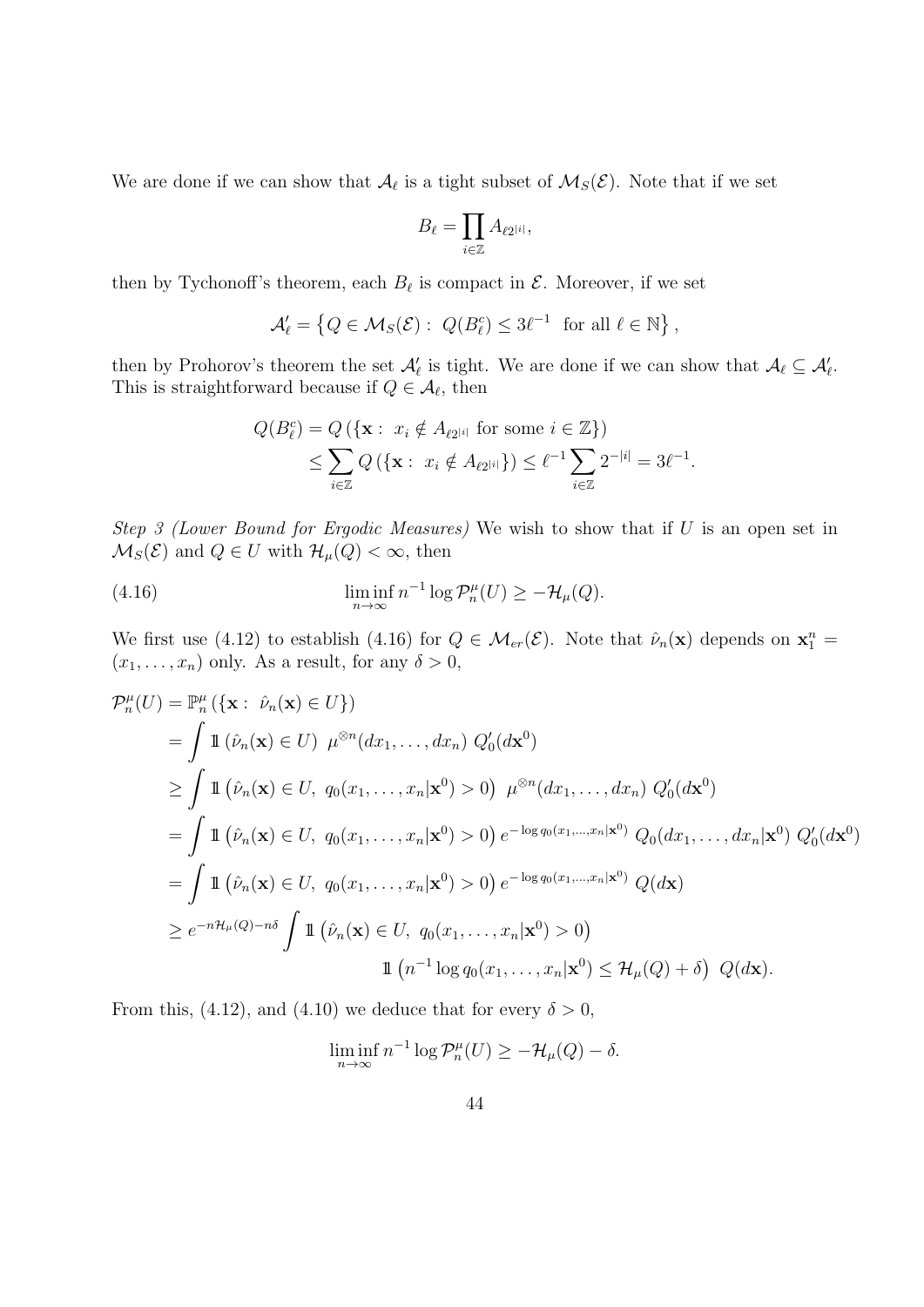This immediately implies (4.16) when  $Q \in \mathcal{M}_{er}(\mathcal{E})$ .

Step 3 (Lower Bound for General Stationary Measures) We now establish (4.16) for a measure Q that can be expressed as

$$
(4.17) \tQ = \sum_{i=1}^{r} \alpha_i Q_i,
$$

with  $\alpha_i \geq 0$  and  $Q_i \in \mathcal{M}_{er}(\mathcal{E})$  for  $i \in \{1, \ldots, r\}$ , and  $\sum_i \alpha_i = 1$ . We first try to replace  $\hat{\nu}_n$ with an expression that is similar to  $(4.17)$ . Let us examine this issue before periodization; observe that if we set  $n_i = [n\alpha_i]$ , then

$$
\nu_n(\mathbf{x}) = \alpha_1 \hat{\nu}_{n_1}(\mathbf{x}) + \alpha_2 \hat{\nu}_{n_2}(T^{n_1}(\mathbf{x})) + \cdots + \alpha_r \hat{\nu}_{n_r}(T^{n_1 + \cdots + n_{r-1}}(\mathbf{x})) + O(2rn^{-1}).
$$

Motivated by this, let us define

$$
\bar{\nu}_n(\mathbf{x}) = \alpha_1 \hat{\nu}_{n_1}(\mathbf{x}) + \alpha_2 \hat{\nu}_{n_2}(T^{n_1}(\mathbf{x})) + \cdots + \alpha_r \hat{\nu}_{n_r}(T^{n_1 + \cdots + n_{r-1}}(\mathbf{x})).
$$

Choose a countable dense set  $\{\Psi_m \mid m \in \mathbb{N}\}\$  of uniformly continuous local functions, and define the metric

$$
D(Q, Q') = \sum_{m=1}^{\infty} 2^{-m} \min \left\{ \int \Psi_m \ dQ - \int \Psi_m \ dQ', 1 \right\},
$$

on  $\mathcal{M}(\mathcal{E})$  that induces the weak topology. If the local function  $\Psi_m$  depends on  $k(m)$  many consecutive coordinates, then

$$
Err(n) := \sup_{\mathbf{x}} D(\hat{\nu}_n(\mathbf{x}), \bar{\nu}_n(\mathbf{x})) \le \sum_{m=1}^{\infty} 2^{-m} \min \{2rk(m) \|\Psi_m\| \, n^{-1}, \, 1\},
$$

which goes to 0 as  $n \to \infty$ . Since  $Q \in U$ , we may find  $\delta > 0$  such that

$$
B_{\delta}(Q) = \{Q' \in \mathcal{M}_S(\mathcal{E}) : D(Q', Q) < \delta\}.
$$

We then set  $U' = B_{\delta/2}(Q)$  and assert

(4.18) 
$$
\mathbb{P}_{\mu}(\{\mathbf{x}: \hat{\nu}_n(\mathbf{x}) \in U\}) \geq \mathbb{P}_{\mu}(\{\mathbf{x}: \bar{\nu}_n(\mathbf{x}) \in U'\}),
$$

for sufficiently large n (i.e. those with  $Err(n) < \delta/2$ ). We now find open sets  $U_i \subseteq \mathcal{M}_S(\mathcal{E}),$ such that  $Q_i \in U_i$  for  $i = 1, ..., r$ , and if we choose any  $Q'_i \in U_i$  for  $i = 1, ..., r$ , then we always have

$$
\sum_{i=1}^r \alpha_i Q_i' \in U'.
$$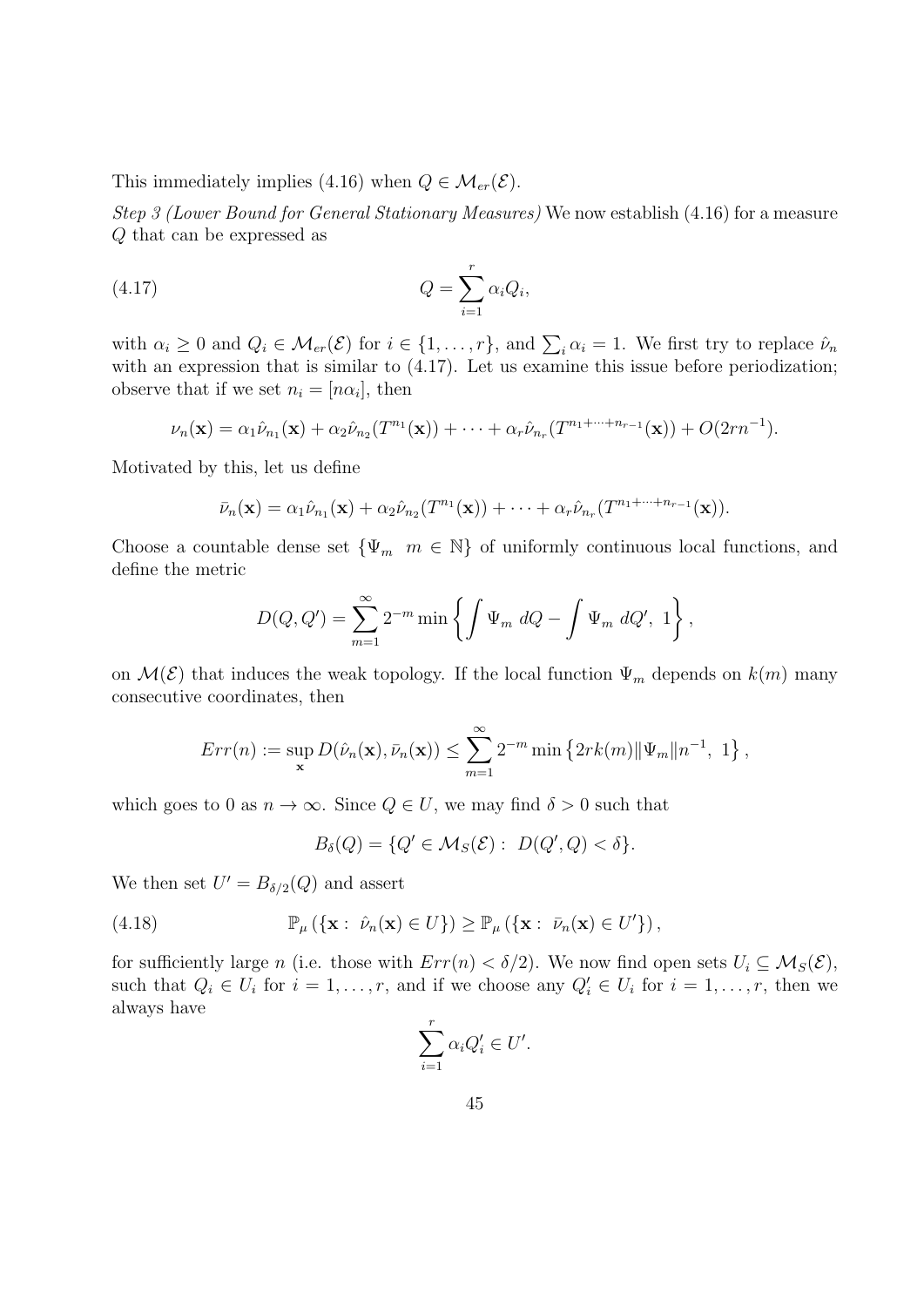From this and  $(4.18)$  we learn that for large n,

$$
\mathcal{P}_n^{\mu}(U) \geq \mathbb{P}_{\mu} \left( \{ \mathbf{x} : \bar{\nu}_n(\mathbf{x}) \in U' \} \right) \n\geq \mathbb{P}_{\mu} \left( \{ \mathbf{x} : \hat{\nu}_{n_1}(\mathbf{x}) \in U_1 \} \right) \cdots \mathbb{P}_{\mu} \left( \{ \mathbf{x} : \hat{\nu}_{n_r} \left( T^{n_1 + \cdots + n_{r-1}}(\mathbf{x}) \right) \in U_r \} \right) \n= \mathbb{P}_{\mu} \left( \{ \mathbf{x} : \hat{\nu}_{n_1}(\mathbf{x}) \in U_1 \} \right) \cdots \mathbb{P}_{\mu} \left( \{ \mathbf{x} : \hat{\nu}_{n_r}(\mathbf{x}) \in U_r \} \right).
$$

From this, Step 2, and linearity of  $\mathcal{H}_{\mu}$ , we deduce

$$
\liminf_{n \to \infty} n^{-1} \log \mathcal{P}_n^{\mu}(U) \ge \sum_{i=1}^r \liminf_{n \to \infty} n^{-1} \log \mathbb{P}_{\mu} \left( \{ \mathbf{x} : \hat{\nu}_{n_i}(\mathbf{x}) \in U_i \} \right)
$$
  

$$
\ge -\left[ \alpha_1 \mathcal{H}_{\mu}(Q_1) + \dots + \alpha_r \mathcal{H}_{\mu}(Q_r) \right] = -\mathcal{H}_{\mu}(Q).
$$

This completes the proof of (4.16) for Q of the form (4.17).

Final Step It remains to prove that if  $\mathcal{H}_{\mu}(Q) < \infty$ , then we can find a sequence of stationary measures  $\{Q^n\}$  such that

- (i)  $\lim_{n\to\infty} Q^n = Q;$
- (ii) For each  $Q^n$  there exist  $\alpha_1^n, \ldots, \alpha_{r(n)}^n \geq 0$  and  $Q_1^n, \ldots, Q_{r(n)}^n \in \mathcal{M}_{er}(\mathcal{E})$  such that  $\sum_i \alpha_i^n = 1$ , and  $Q^n = \sum_i \alpha_i^n Q_i^n$ .
- (iii)  $\lim_{n\to\infty} \mathcal{H}_{\mu}(Q^n) = \mathcal{H}_{\mu}(Q).$

This is left as an exercise.  $\Box$ 

**Exercise 4.1 (i)** Construct the sequence  $\{Q^n\}$  as in the Final Step of the proof of Theorem 4.1.

(ii) Use Contraction Principle to show that Theorem 4.1 implies Sanov's theorem.  $\Box$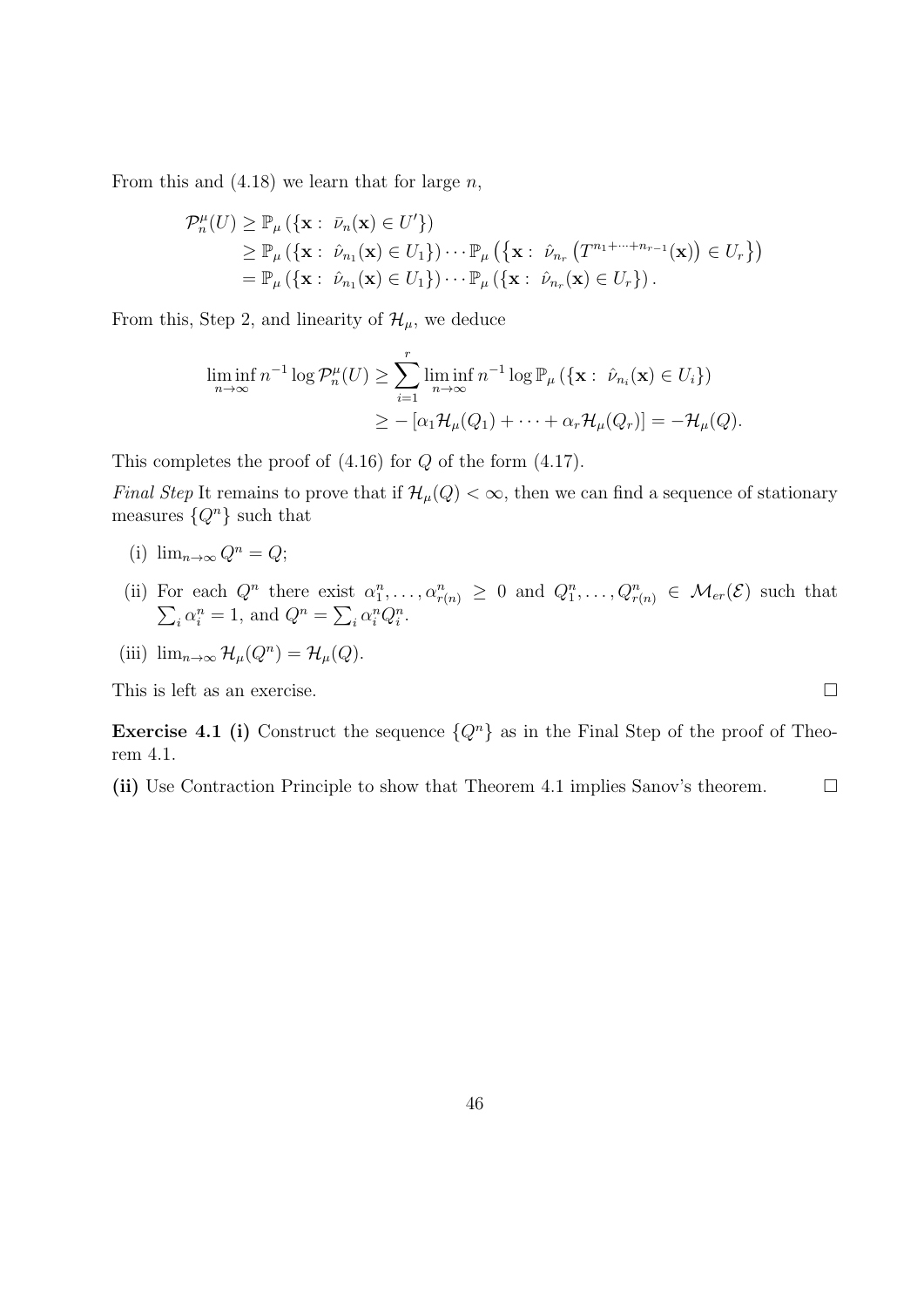### 5 Large Deviation Principles for Markov Chains

We learned from Exercise 4.1(i) that the Donsker-Varadhan LDP implies Sanov's LDP. Needless to say that the latter is a much stronger LDP. To put Theorem 4.1 to a good use, let us utilize Theorem 1.2 to establish two new LDPs. Perhaps the most celebrated consequence of Theorem 4.1 is an LDP for the empirical measure of a Markov chain. This is an immediate consequence of Theorem 4.1 and Theorem  $1.2(i)$ -(ii).

Definition 5.1 (i) By a regular kernel we mean a uniformly positive bounded local continuous function  $\pi(\mathbf{x}^1) = \pi(x_1|\mathbf{x}^0) \in \mathcal{B}^1$  such that  $\int \pi(x_1|\mathbf{x}^0) \mu(dx_1) = 1$  for every  $\mathbf{x}^0 \in \mathcal{E}^0$ .

(ii) Given a regular kernel  $\pi$ , we write  $\mathbb{P}^{x^0} = \mathbb{P}^{x^0}_{\pi,\mu}$  for the probability measure on  $\mathcal{E}_1$  for which the law of  $(x_1, \ldots, x_k)$  is given by

$$
\prod_{i=1}^k \pi(x_i|\mathbf{x}^{i-1})\mu(dx_i).
$$

Note that if  $\pi(x_1|\mathbf{x}^0) = \pi(x_1|x_0)$  depends only on  $(x_0, x_1)$ , then  $\mathbb{P}^{x_0} = \mathbb{P}^{x_0}_{\pi,\mu} := \mathbb{P}^{x^0}_{\pi,\mu}$  is the law of a Markov chain that starts from  $x_0$  and has a Markov kernel  $\pi(x_1|x_0)$   $\mu(dx_1)$ .

(iii) Given a regular kernel  $\pi$ , we define  $\mathcal{P}_{n}^{\mathbf{x}^0} = \mathcal{P}_{n}^{\mathbf{x}^0; \pi, \mu} \in \mathcal{M}(\mathcal{M}_S(\mathcal{E}))$  by

$$
\mathcal{P}_n^{\mathbf{x}^0}(A) = \mathbb{P}_{\pi,\mu}^{\mathbf{x}^0} (\{\mathbf{x}_1 : \hat{\nu}_n(\mathbf{x}_1) \in A\}).
$$

Here we are simply writing  $\hat{\nu}_n(\mathbf{x}_1)$  for  $\hat{\nu}_n(\mathbf{x}^0, \mathbf{x}_1)$  because  $\hat{\nu}_n(\mathbf{x})$  depends only on  $(x_1, \ldots, x_n)$ . (iv) We write

$$
\alpha_n(\mathbf{x}_1)=n^{-1}(\delta_{x_1}+\cdots+\delta_{x_n}),
$$

for the empirical measures associated with  $\mathbf{x}_1$ . The law of  $\alpha_n(\mathbf{x}_1)$  with respect to  $\mathbb{P}^{\mathbf{x}^0} = \mathbb{P}^{\mathbf{x}^0}_{\pi}$ .  $\pi,\mu$ is denoted by  $\mathbb{P}_{n}^{\mathbf{x}^0} = \mathbb{P}_{n}^{\mathbf{x}^0; \pi, \mu} \in \mathcal{M}(\mathcal{M}(E))$ :

$$
\mathbb{P}_{n}^{\mathbf{x}^{0}}(A)=\mathbb{P}_{\pi,\mu}^{\mathbf{x}^{0}}\left(\{\mathbf{x}_{1}:\ \alpha_{n}(\mathbf{x}_{1})\in A\}\right).
$$

 $\Box$ 

Our goal is to use Theorem 4.1 to establish LDP for both  $\{\mathcal{P}_n^{\mathbf{x}^0;\pi,\mu}\}\$  and  $\{\mathbb{P}_n^{\mathbf{x}^0;\pi,\mu}\}.$ 

**Theorem 5.1 (i)** The sequence  $\{\mathcal{P}_n^{\mathbf{x}^0; \pi, \mu}\}\)$  satisfies an LDP with rate function

$$
\mathcal{H}_{\mu,\pi}(Q) = \int H\left(\hat{Q}_{\mathbf{x}}|\hat{\pi}_{\mathbf{x}}\right) Q(d\mathbf{x}),
$$

where  $\hat{Q}_{\mathbf{x}}(dy_1) = Q(\mathbf{x}^0, dy_1)$  is as in Theorem 4.1, and  $\hat{\pi}_{\mathbf{x}}(dy_1) = \pi(y_1|\mathbf{x}^0) \mu(dy_1)$ . This LDF is uniform in  $\mathbf{x}^0$ . Moreover,

(5.1) 
$$
\mathcal{H}_{\mu,\pi}(Q) = \sup_{F \in \mathcal{B}^1} \int \left[ F(\mathbf{x}^0, x_1) - \log \int e^{F(\mathbf{x}^0, y_1)} \pi(y_1 | \mathbf{x}^0) \mu(dy_1) \right] Q(d\mathbf{x}).
$$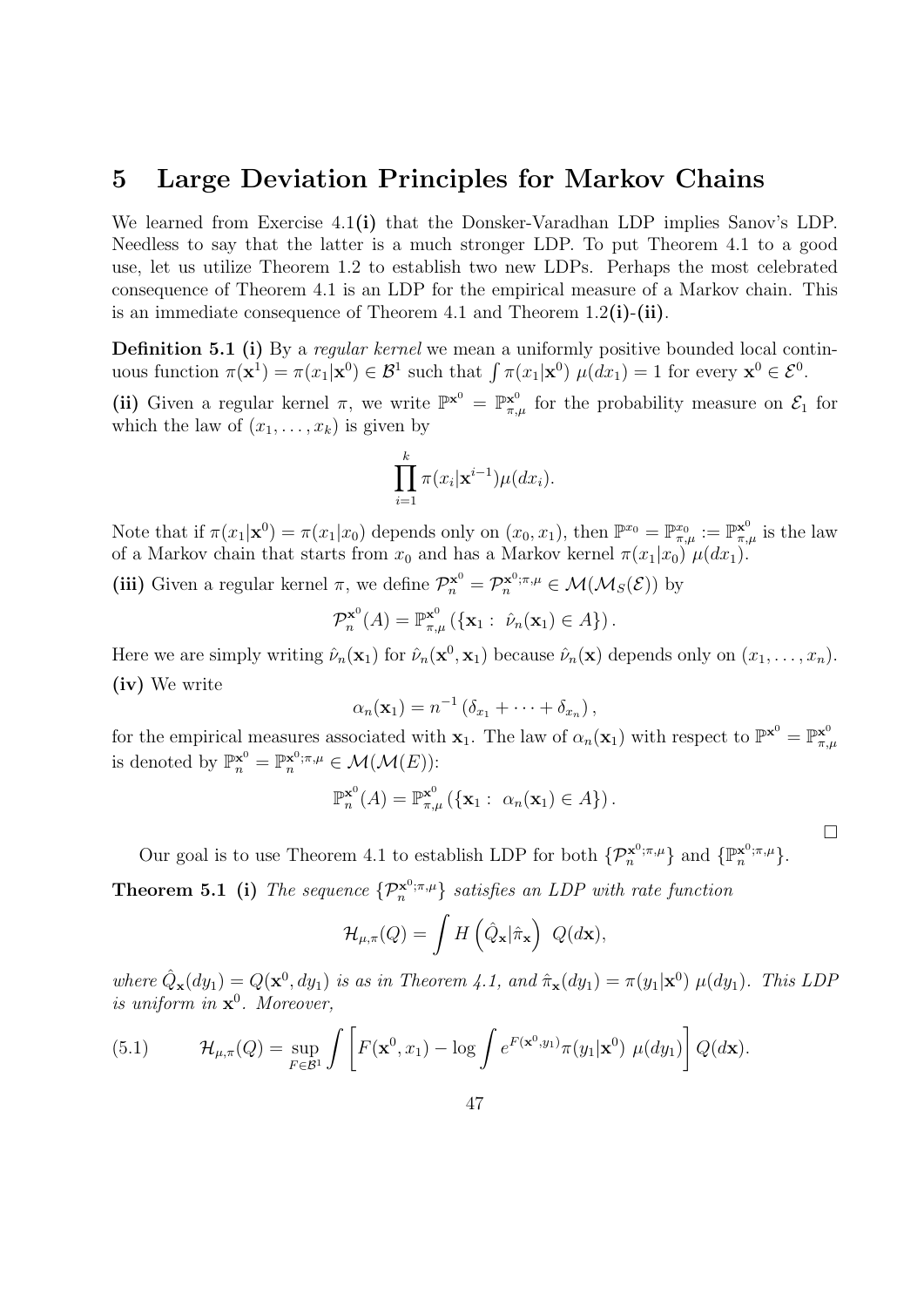(ii) The sequence  $\{\mathbb{P}_{n}^{x^{0};\pi,\mu}\}\$  satisfies an LDP with rate function

(5.2) 
$$
I(\alpha) = \inf \{ \mathcal{H}_{\mu,\pi}(Q) : \tau(Q) = \alpha \},
$$

where  $\tau : \mathcal{M}_S(\mathcal{E}) \to \mathcal{M}(E)$  and  $\tau(Q)$  denotes the one-dimensional marginal of Q. This LDP is uniform in  $\mathbf{x}^0$ .

**Proof (i)** Set  $G(\mathbf{x}) = \log \pi(x_1|\mathbf{x}^0)$  and observe that  $G \in C_b^{loc}(\mathcal{E})$ . Note that for any  $F \in$  $C_b(\mathcal{M}_S(\mathcal{E})),$ 

$$
e^{-2k||G||} \int e^{nF(\hat{\nu}_n(\mathbf{x}_1))+\int G \ d\hat{\nu}_n(\mathbf{x}_1)} \ \mathbb{P}_{\mu}(d\mathbf{x}) \leq \int e^{nF} \ d\mathcal{P}_n^{\mathbf{x}^0} = \int e^{nF(\hat{\nu}_n(\mathbf{x}_1))+\int G \ d\nu_n(\mathbf{x}_1)} \ \mathbb{P}_{\mu}(d\mathbf{x})
$$
  

$$
\leq e^{2k||G||} \int e^{nF(\hat{\nu}_n(\mathbf{x}_1))+\int G \ d\hat{\nu}_n(\mathbf{x}_1)} \ \mathbb{P}_{\mu}(d\mathbf{x}),
$$

where k is chosen so that  $G(\mathbf{x})$  depends on  $(x_{-k+1}, \ldots, x_{-1}, x_0)$  only. From this it is clear that

$$
\lim_{n \to \infty} n^{-1} \log \int e^{nF} d\mathcal{P}_n^{\mathbf{x}^0} = \lim_{n \to \infty} n^{-1} \log \int e^{nF + nL_G} d\mathcal{P}_n^{\mu},
$$

where  $L_G(Q) = \int G \ dQ$ . From this, Theorem 4.1 and Theorem 1.1 we deduce that the sequence  $\{\mathcal{P}_n^{\mathbf{x}^0;\pi,\mu}\}\$  satisfies an LDP with the rate function

$$
\mathcal{H}_{\mu}(Q) - \int G \ dQ = \mathcal{H}_{\mu}(Q) - \int \left[ \int \log \pi(y_1|\mathbf{x}^0) \hat{Q}_{\mathbf{x}}(dy_1) \right] \ Q(d\mathbf{x}) = \mathcal{H}_{\mu,\pi}(Q).
$$

As for (5.1), choose  $F(\mathbf{x}^0, x_1) = F'(\mathbf{x}^0, x_1) - \log \pi(x_1|x_0)$  in (4.11) to assert

$$
\mathcal{H}_{\mu,\pi}(Q) = \sup_{F' \in b\mathcal{B}^1(\mathcal{E})} \int \left[ F'(\mathbf{x}^0, x_1) - \log \int e^{F'(\mathbf{x}^0, x_1)} \pi(x_1 | x_0) \alpha(dx_1) \right] dQ.
$$

(ii) Since  $\tau(\hat{\nu}_n(\mathbf{x}_1)) = \alpha_n(\mathbf{x}_1)$ , we learn

$$
\mathbb{P}_n^{\mathbf{x}^0; \pi, \mu}(A) = \mathcal{P}_n^{\mathbf{x}^0; \pi, \mu}(\tau^{-1}(A)).
$$

This, Part (i) and Theorem 1.2(ii) imply Part (ii).  $\Box$ 

We now try to find a simpler expression for the rate function I when  $\mathbb{P}^{x^0} = \mathbb{P}^{x_0}$  is Markovian. Recall that by (5.1) we can express  $\mathcal{H}_{\mu}$  as a supremum. Using this and the form of I, we can think of two possible expressions for the rate function. In the first expression, we try to find out what type of stationary measures could serve as minimizers in (5.2). Since  $\mathbb{P}^{x_0}$  is a Markov chain, we guess that the minimizer is a stationary Markov chain. Such a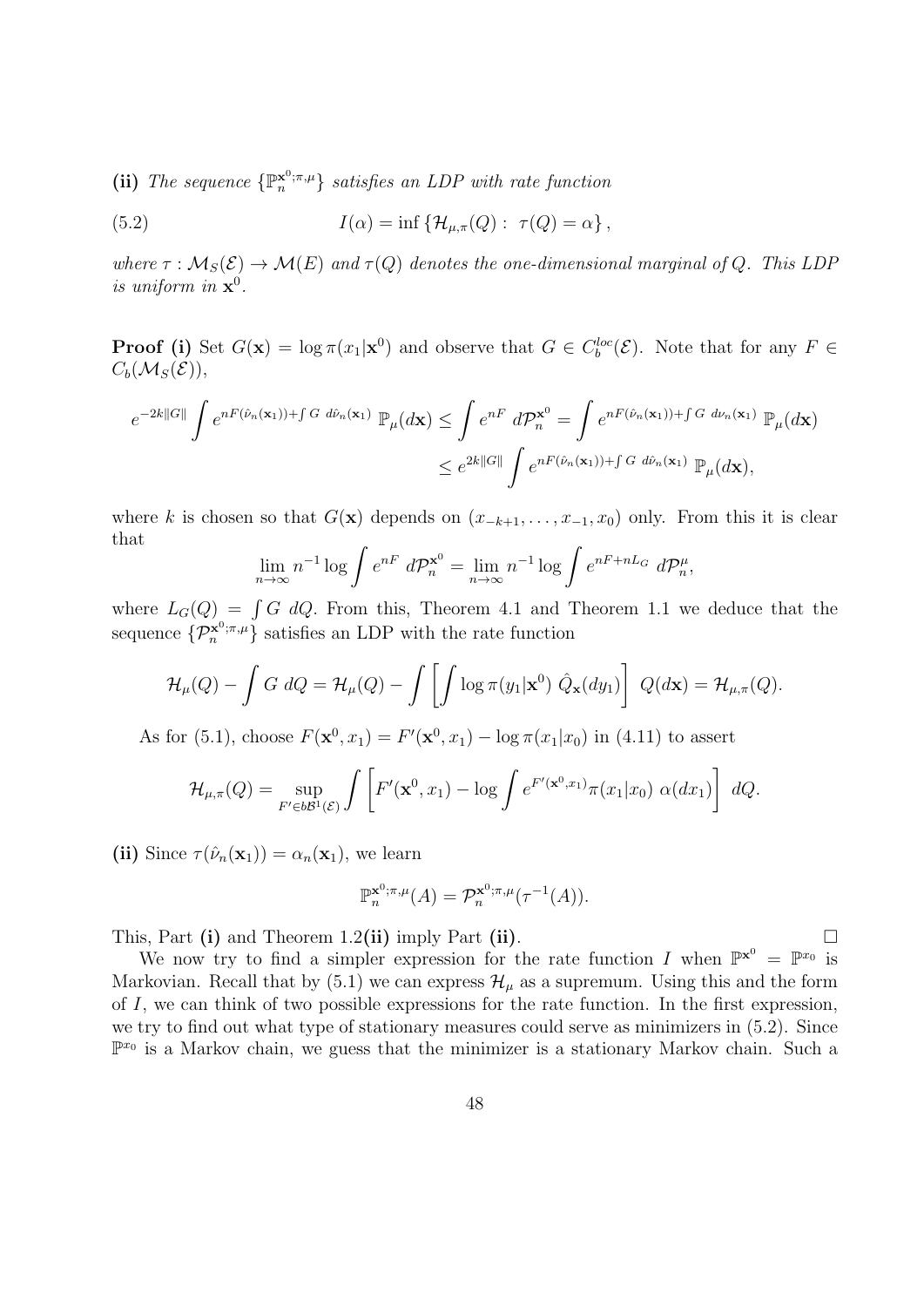Markov chain is completely determined by its one-dimensional marginal  $\alpha$  and its Markovian kernel  $q(dx_1|x_0) = q(x_0, dx_1)$ . Based on this, we guess that I is equal to

(5.3) 
$$
I_1(\alpha) := \inf \left\{ \int H\big(q(\cdot|x_0)|\pi(\cdot|x_0)\mu(\cdot)\big) \alpha(dx_0) : \ \alpha \in \mathcal{I}^q \right\},
$$

where  $\mathcal{I}^q$  denotes the space of invariant measures for the Markovian kernel q:

$$
\int q(dx_1|x_0) \alpha(dx_0) = \alpha(dx_1).
$$

Alternatively, we may try to find out what type of functions  $F(\mathbf{x}^0, x_1)$  in expression (5.1) would be a maximizer for a Markovian  $Q$ . As we will see below, such  $F$  would be a function of  $x_1$  only. Motivated by this, we define

(5.4) 
$$
I_2(\alpha) := \sup_{f \in b\mathcal{B}(E)} \int (f - \lambda(f)) \, d\alpha,
$$

where

(5.5) 
$$
\lambda(f)(x_0) = \log \int e^{f(x_1)} \pi(x_1|x_0) \mu(dx_1).
$$

**Theorem 5.2** If  $\pi(x_1|\mathbf{x}^0) = \pi(x_1|x_0)$  is Markovian, then  $I = I_1 = I_2$ , where  $I_1$  and  $I_2$  are defined by  $(5.3)$  and  $(5.4)$ .

**Proof** Step 1 By restricting the supremum in (5.1) to functions of the form  $F(\mathbf{x}^0, x_1) = f(x_1)$ , we learn that if  $\tau_1(Q) = \alpha$ , then

$$
(5.6) \tI(\alpha) \ge I_2(\alpha).
$$

We certainly have  $I \leq I_3$ , where

$$
I_3(\alpha) = \inf \left\{ \mathcal{H}_{\mu,\pi}(Q) : \ \tau_1(Q) = \alpha, \ \ Q \in \mathcal{M}_S(\mathcal{E}) \ \text{is Markovian} \right\}.
$$

We can easily verify that  $I_3 = I_1$ . In view of (5.6), it remains to show that  $I_1 \leq I_2$ .

Observe that if  $I_1(\alpha) < \infty$ , then  $q(dx_1|x_0) \ll \mu(dx_1)$  for  $\mu$ -almost all  $x_0$ . If we write

$$
q(dx_1|x_0) = q(x_1|x_0) \mu(dx_1),
$$

then

$$
\int H(q(\cdot|x_0)|\pi(\cdot|x_0)\mu(\cdot)) \alpha(dx_0) = \int q(x_1|x_0) \log \frac{q(x_1|x_0)}{\pi(x_1|x_0)} \mu(dx_1)\alpha(dx_0) = H(\gamma|p^{\alpha}),
$$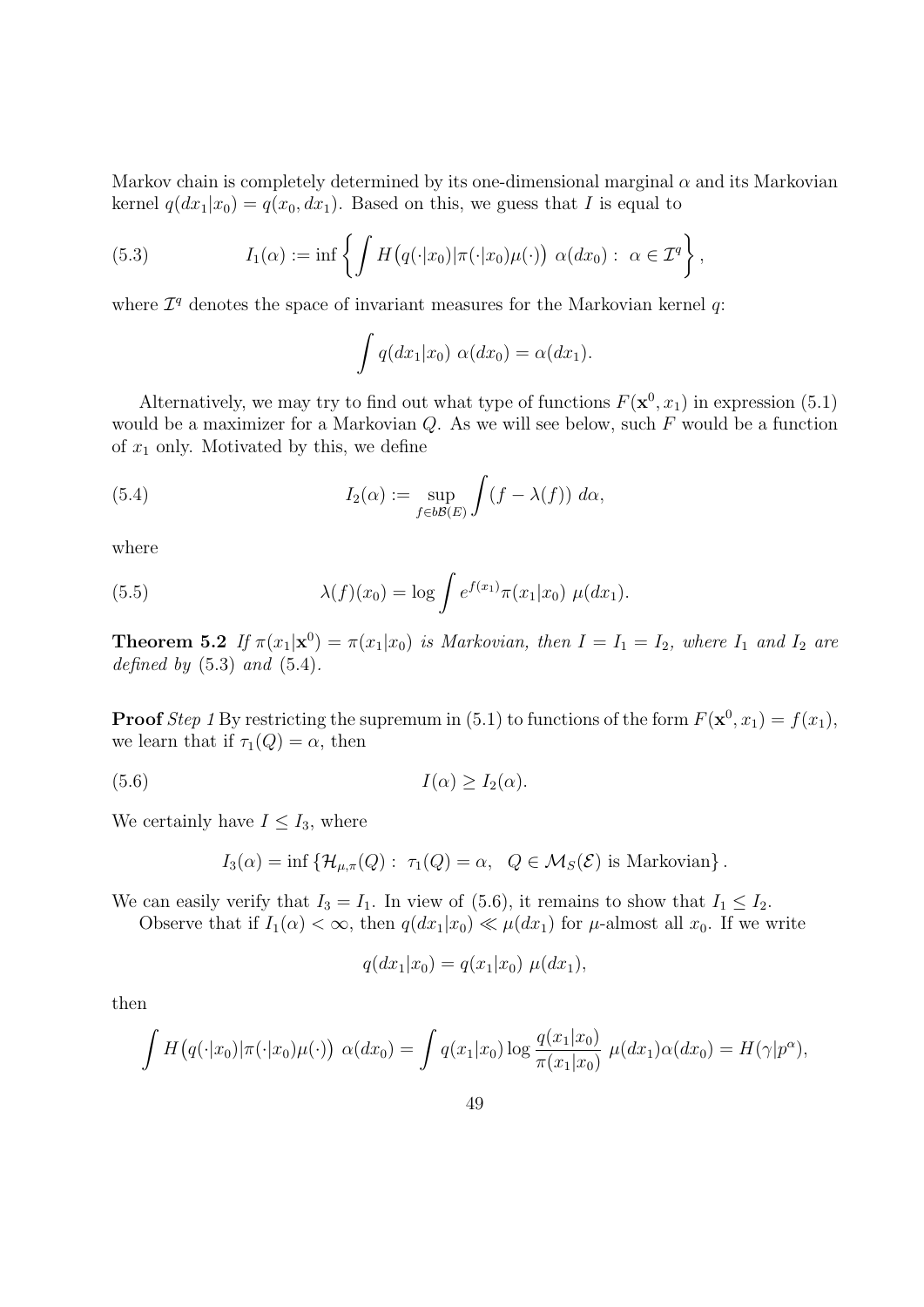where

$$
\gamma(dx_0, dx_1) = q(dx_1|x_0)\alpha(dx_0) = q(x_1|x_0)\mu(dx_1)\alpha(dx_0),
$$
  

$$
p^{\alpha}(dx_0, dx_1) = \pi(x_1|x_0)\mu(dx_1)\alpha(dx_0).
$$

Here  $\gamma$  is the 2-dimensional marginal of a Markov  $Q \in \mathcal{M}_S(\mathcal{E})$  and could be any probability measure on  $E^2 = E \times E$  with identical marginals. Writing  $\tau_1(\gamma)$  and  $\tau_2(\gamma)$ , for the marginals of  $\gamma$ , we may use Donsker-Varadhan variational formula (3.7) for the entropy, to assert

(5.7) 
$$
I_1(\alpha) = \inf \{ H(\gamma | p^{\alpha}) : \gamma \in \mathcal{M}(E \times E), \ \tau_1(\gamma) = \tau_2(\gamma) = \alpha \}
$$

$$
= \inf_{\gamma \in \Gamma(\alpha)} \sup_{g \in b\mathcal{B}(E^2)} \left[ \int g \ d\gamma - \log \int e^g \ dp^{\alpha} \right],
$$

where

$$
\Gamma(\alpha) := \{ \gamma \in \mathcal{M}(E \times E) : \tau_1(\gamma) = \tau_2(\gamma) = \alpha \}.
$$

Step 2 It remains to show that  $I_1 \leq I_2$  with  $I_1$  and  $I_2$  given by (5.7) and (5.4). We wish to interchange the supremum with infimum in (5.7) with the aid of the Minimax Theorem D.1. We note that if

$$
J(g,\gamma) = \int g \ d\gamma - \log \int e^g \ dp^{\alpha},
$$

then J is linear in  $\gamma$  and concave in g. Moreover the set  $\Gamma(\alpha)$  is convex and compact. The latter is an immediate consequence of the bound

$$
\gamma ((K \times K)^c) \leq 2\alpha (K^c),
$$

for  $\gamma \in \Gamma(\alpha)$ . From this and Minimax Theorem we deduce

(5.8) 
$$
I_1(\alpha) = \sup_{g \in b\mathcal{B}(E^2)} \inf_{\gamma \in \Gamma(\alpha)} \left[ \int g \ d\gamma - \log \int e^g \ dp^{\alpha} \right]
$$

$$
= \sup_{g \in b\mathcal{B}(E^2)} \left[ \inf_{\gamma \in \Gamma(\alpha)} \int g \ d\gamma - \log \int e^g \ dp^{\alpha} \right].
$$

By Kantorovich's duality formula (see Theorem E.1 below), we have

$$
\inf_{\gamma \in \Gamma(\alpha)} \int g \ d\gamma = \sup_{(f,h) \in \Gamma'(g)} \int (f+h) \ d\alpha,
$$

where  $\Gamma'(g)$  denotes the set of pairs  $(f, h) \in C_b(E)^2$  such that

$$
f(x_1) + h(x_0) \le g(x_0, x_1),
$$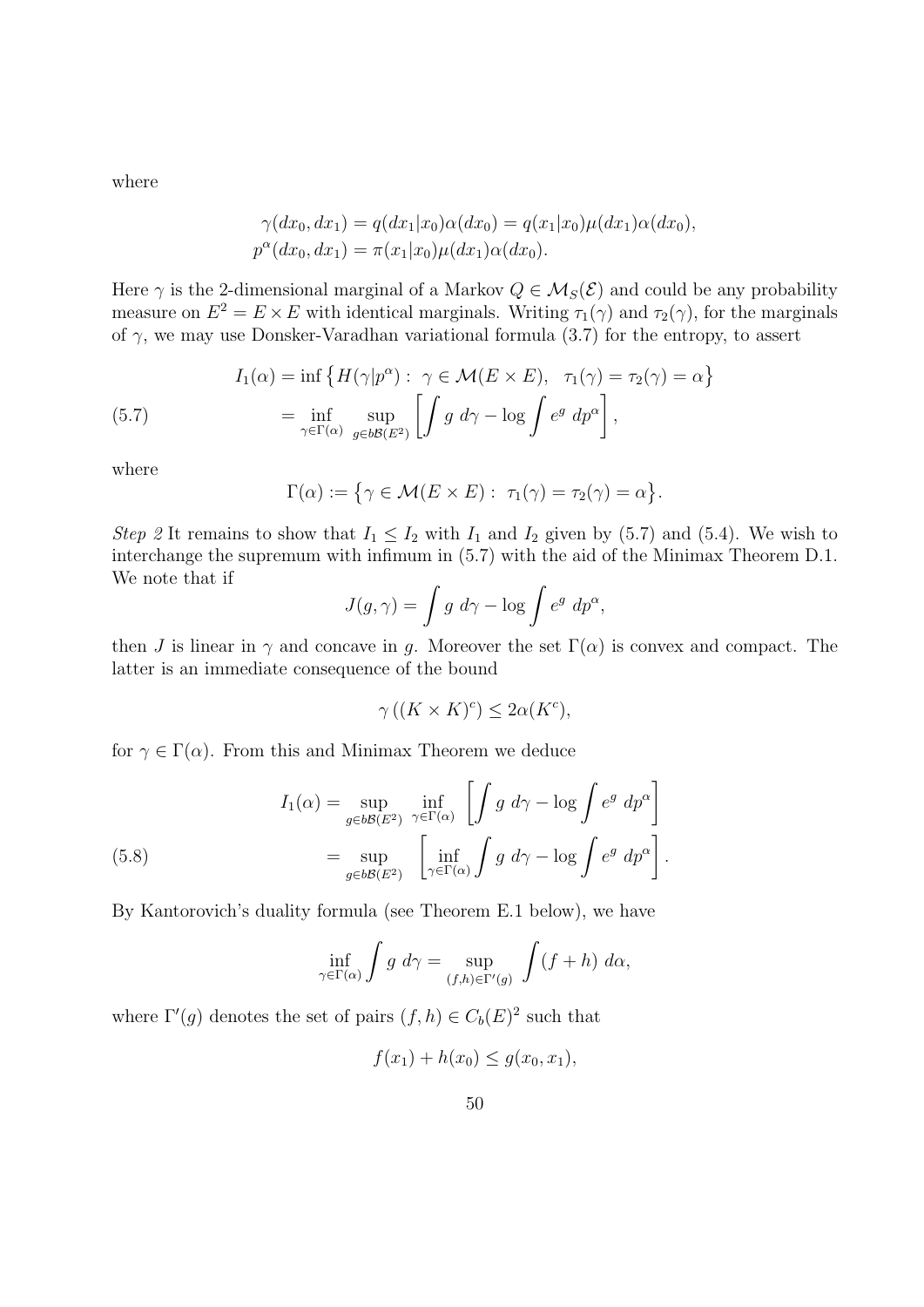for all  $x_0, x_1 \in E$ . From this and (5.8) we deduce

$$
I_1(\alpha) = \sup_{g \in b\mathcal{B}(E^2)} \sup_{(f,h) \in \Gamma'(g)} \left[ \int (f+h) \, d\alpha - \log \int e^g \, dp^{\alpha} \right]
$$
  
\$\leq\$ 
$$
\sup_{g \in b\mathcal{B}(E^2)} \sup_{(f,h) \in \Gamma'(g)} \left[ \int (f+h) \, d\alpha - \log \int e^{f(x_1) + h(x_0)} \, p^{\alpha}(dx_0, dx_1) \right]
$$
  
= 
$$
\sup_{f,h \in C_b(E)} \left[ \int (f+h) \, d\alpha - \log \int e^{f(x_1) + h(x_0)} \, p^{\alpha}(dx_0, dx_1) \right] =: I_4(\alpha).
$$

We are done if we can show that  $I_4 = I_2$ .

*Final Step* To verify the equality of  $I_4$  and  $I_2$ , let us define

$$
\eta(f) = \log \int_{E^2} e^{f(x_1)} p^{\alpha}(dx_0, dx_1),
$$
  

$$
\beta(dx_0) = e^{-\eta(f)} \int_E e^{f(x_1)} p^{\alpha}(dx_0, dx_1) = e^{\lambda(f)(x_0) - \eta(f)} \alpha(dx_0),
$$

so that  $\beta \in \mathcal{M}(E)$ . We can now write,

$$
I_4(\alpha) = \sup_{f \in C_b(E)} \left\{ \int f \ d\alpha + \sup_{h \in C_b(E)} \left[ \int h \ d\alpha - \log \int e^{f(x_1) + h(x_0)} \ p^{\alpha}(dx_0, dx_1) \right] \right\}
$$
  
= 
$$
\sup_{f \in C_b(E)} \left\{ \int f \ d\alpha - \eta(f) + \sup_{h \in C_b(E)} \left[ \int h \ d\alpha - \log \int e^h \ d\beta \right] \right\}
$$
  
= 
$$
\sup_{f \in C_b(E)} \left\{ \int f \ d\alpha - \eta(f) + H(\alpha|\beta) \right\}
$$
  
= 
$$
\sup_{f \in C_b(E)} \left\{ \int f \ d\alpha - \eta(f) - \int (\lambda(f) - \eta(f)) \ d\alpha \right\}
$$
  
= 
$$
\sup_{f \in C_b(E)} \left\{ \int f \ d\alpha - \int \lambda(f) \ d\alpha \right\} = I_2(\alpha).
$$

We are done.

**Remark 5.1** The expression  $I_1$  in (5.3) was formulated based on our correct prediction that when  $\pi$  is Markovian, the minimizing Q in (5.1) should also be Markovian. This and  $\tau(Q) = \alpha$  does not determine Q uniquely. To figure out what the exact form of the minimizer  $Q$  is, let us first find out what the maximizing  $f$  in (5.4) is. Indeed, if the maximizing  $f$ is denoted by  $\bar{f}$ , then we would have  $\partial \mathcal{K}(\bar{f}) = 0$ , where  $\mathcal{K}(f) = \int (f - \lambda(f)) d\alpha$  and  $\partial \mathcal{K}$ denotes the (Gâteau) derivative of  $K$ . More precisely,

$$
0 = \partial \mathcal{K}(\bar{f})h = \frac{d}{d\varepsilon} \mathcal{K}(\bar{f} + \varepsilon h)|_{\varepsilon=0} = \int h \, d\alpha - \int e^{\bar{f}(x_1) - \lambda(\bar{f})(x_0)} h(x_1) \pi(x_1|x_0) \, \mu(dx_1) \alpha(dx_0),
$$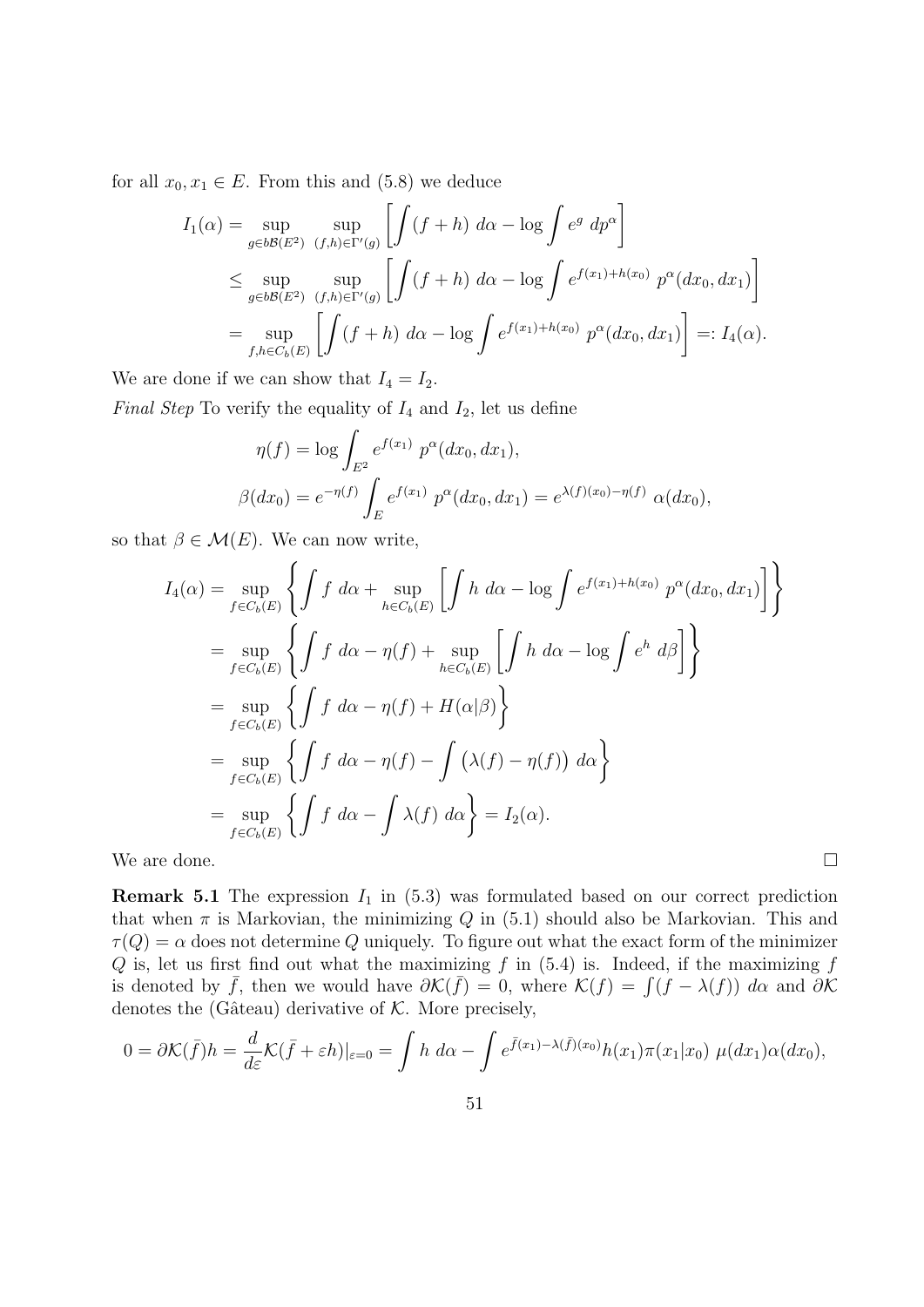for every  $h \in C_b(E)$ . This means that if

$$
\pi^{\bar{f}}(dx_1|x_0) = e^{\bar{f}(x_1) - \lambda(\bar{f})(x_0)} \pi(x_1|x_0) \mu(dx_1),
$$

then  $\pi^{\bar f}$  is a Markovian kernel for which  $\alpha$  is an invariant measure. In fact it is straightforward to show if  $Q^{\bar{f}}$  denotes the stationary Markov chain with  $\tau(Q) = \alpha$  and Markov kernel  $\pi^{\bar{f}}$ , then

$$
\mathcal{H}_{\mu,\pi}(Q^{\bar{f}}) = \mathcal{K}(\bar{f}) = I(\alpha).
$$

**Exercise 5.1** Define  $T : \mathcal{M}(E) \to \mathcal{M}(E)$  by

$$
T\alpha(dx_1) = \left[ \int \pi(x_1|x_0) \; \alpha(dx_0) \right] \; \mu(dx_1).
$$

Show

$$
||T(\alpha) - \alpha|| \le R(I(\alpha)),
$$

where

$$
R(a) = \inf_{b>0} \left[ \frac{a+b-\log(b+1)}{b} \right], \quad ||\nu|| = \sup_{A \in \mathcal{B}(E)} |\nu(A)|.
$$

*Hint*: Use  $I(\alpha) \ge \int (f - \lambda(f)) d\alpha$  for  $f = \log(b + 1)1\mathbb{1}_A$ .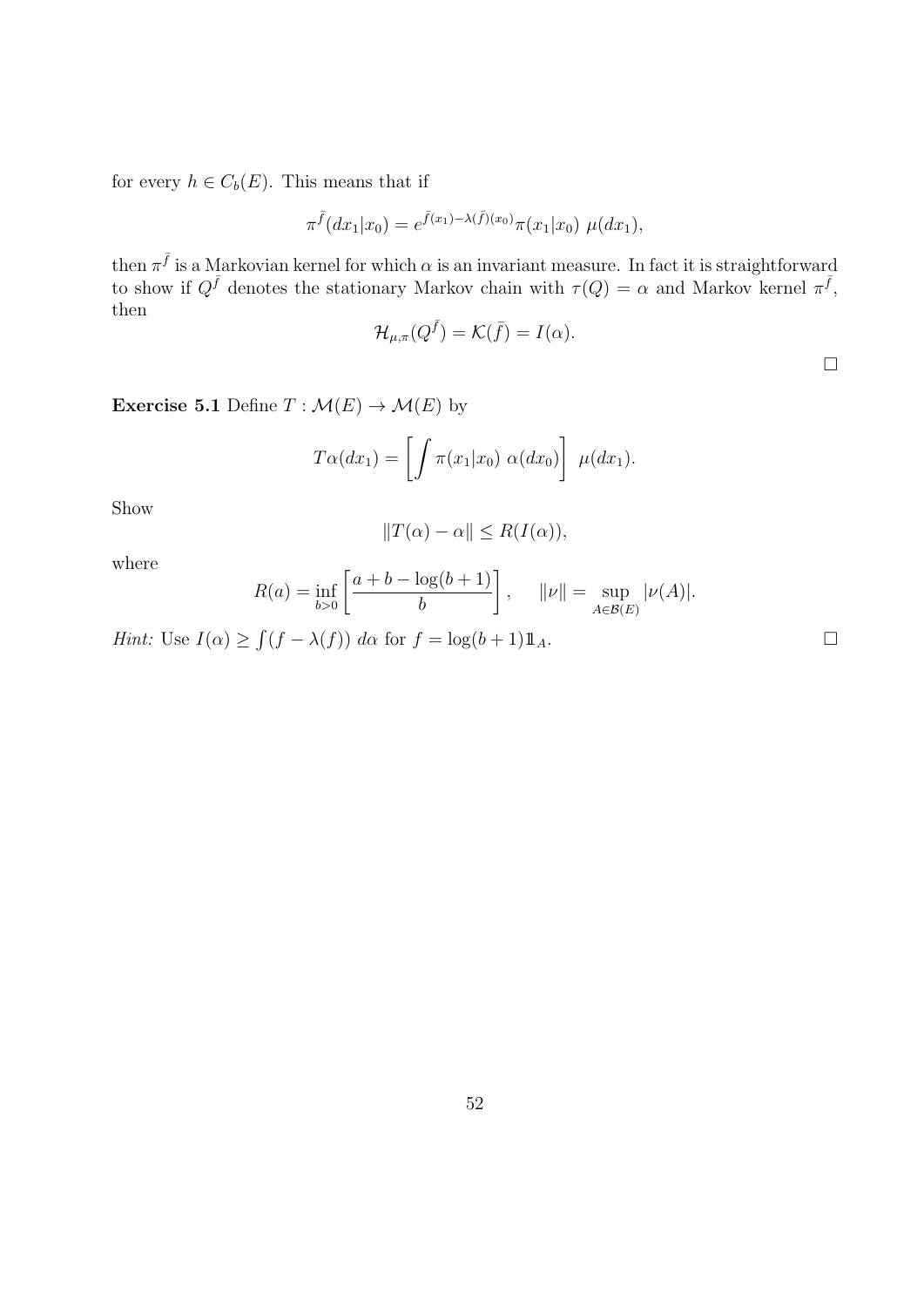# 6 Wentzell-Freidlin Problem

Throughout this section, E denotes the space of continuous functions  $x : [0, T] \to \mathbb{R}^d$  with  $x(0) = 0$ , and  $||x|| = \sup_t |x(t)|$  denotes the uniform norm. We also write  $\mathbb{P} \in \mathcal{M}(E)$ for the Wiener measure. More precisely, the process  $x(\cdot)$  is a Standard Brownian motion with respect to P. Moreover the law of the process  $n^{-1/2}x(\cdot)$  is denoted by  $\mathbb{P}_n$ : For every  $f \in C_b(E)$ ,

$$
\int f \ d\mathbb{P}_n = \int f \left( n^{-1/2} x \right) \mathbb{P}(dx).
$$

**Theorem 6.1** (Schilder) The family  $\{\mathbb{P}_n : \varepsilon > 0\}$  satisfies an LDP with the rate function

$$
I(x) = \begin{cases} \frac{1}{2} \int_0^T |\dot{x}(t)|^2 dt & x \in H^1, \\ \infty & otherwise, \end{cases}
$$

where  $H<sup>1</sup>$  denotes the space of weakly differentiable continuous functions.

**Proof** Step 1 (weak ULDP) Write  $BV_T$  for the space of vector-valued left-continuous functions  $F = (F_1, \ldots, F_d) : [0, T] \to \mathbb{R}^d$  such that each  $F_i$  is of bounded variation. We then set

$$
\mathcal{V} = \{L_F : F \in BV_T\},\
$$

where  $L_F(x) = \int F \cdot dx$ . This integral may be understood in the Riemann-Steiltjes sense after an integration by parts:

$$
L_F(x) = \int_0^T F \cdot dx = F(T) \cdot x(T) - \int_0^T x \cdot dF.
$$

Alternatively ,

$$
L_F(x) = \int_0^T F \cdot dx = \lim_{k \to \infty} \sum_{j=1}^k F(t_{j-1}) \cdot (x(t_j) - x(t_{j-1})),
$$

where  $t_j = T_j/k$ . From this we can readily deduce that the random variable  $L_F(x)$  is a normal random variable with mean 0 and variance  $\frac{1}{2} \int_0^T |F|^2 dt$ : Indeed

$$
\int e^{iL_F(x)} \mathbb{P}(dx) = \lim_{k \to \infty} \int e^{i \sum_{j=1}^k F(t_{j-1}) \cdot (x(t_j) - x(t_{j-1}))} \mathbb{P}(dx)
$$
  
= 
$$
\lim_{k \to \infty} e^{2^{-1} \sum_{j=1}^k |F(t_{j-1})|^2 (t_j - t_{j-1})} = e^{\frac{1}{2} \int_0^T |F|^2 dt},
$$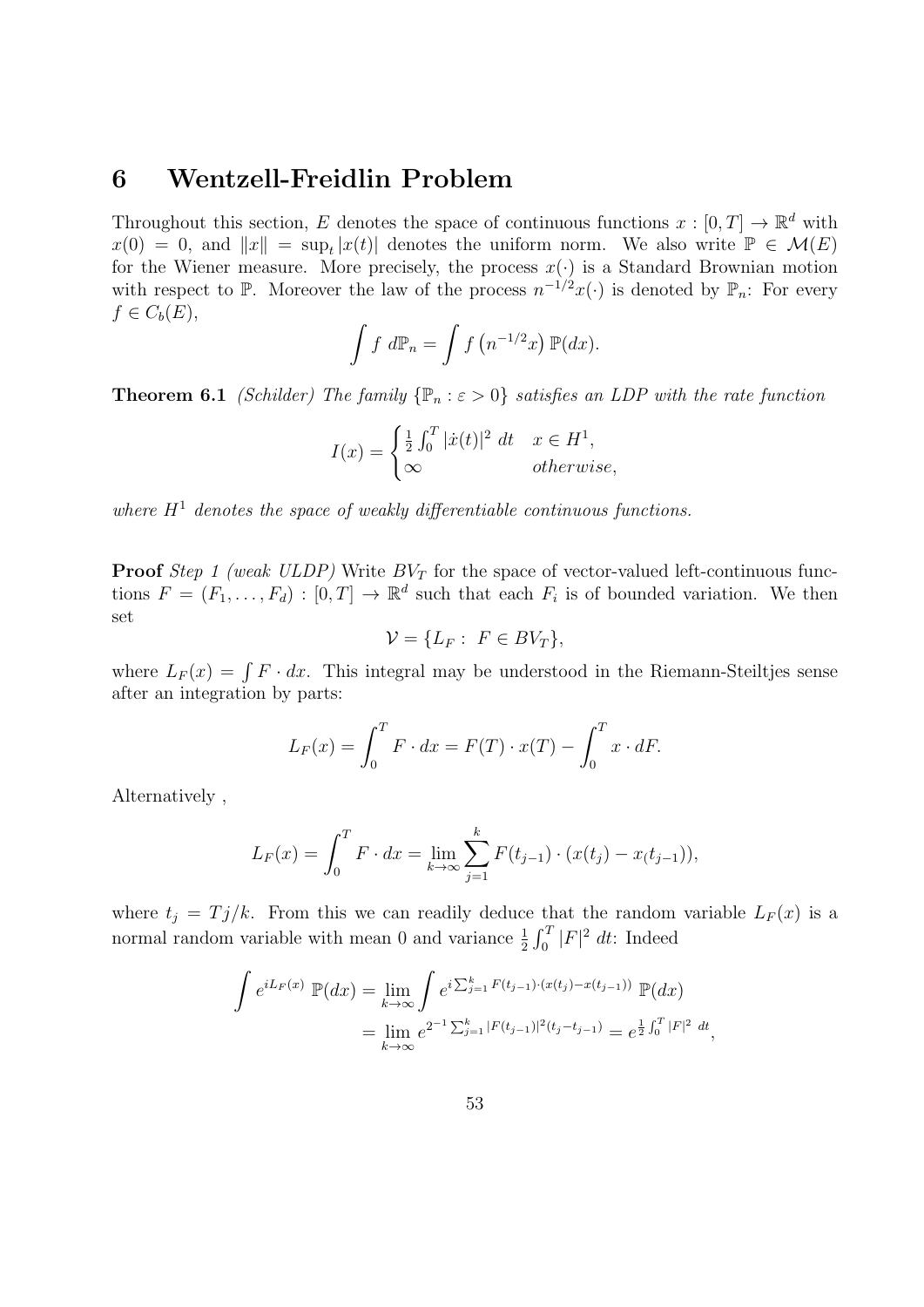for every  $F \in BV_T$ .

To apply Theorem 2.1, we wish to evaluate  $\Lambda(L_F)$  for every  $F \in BV_T$ . Clearly

$$
\int e^{nL_F} d\mathbb{P}_n = \int e^{n^{1/2}L_F} d\mathbb{P} = e^{\frac{n}{2}\int_0^T |F|^2 dt}.
$$

As a result,

$$
\Lambda(L_F) = \frac{1}{2} \int_0^T |F|^2 \ dt.
$$

From this and Theorem 2.1(i) we deduce an ULDP for compact sets for the rate function

$$
I_u(x) = \sup_{F \in BV_T} \left[ \int F \cdot dx - \frac{1}{2} \int_0^T |F|^2 \, dt \right].
$$

Step 2  $(I = I_u)$  We now verify  $I = I_u$ . The proof of  $I_u \leq I$  is straightforward because if  $F \in BV_T$  and x is absolutely continuous with  $\dot{x} \in L^2([0,T])$ , then

$$
\int F \cdot dx = \int F \cdot \dot{x} \, dt \le \frac{1}{2} \int_0^T |F|^2 \, dt + \frac{1}{2} \int_0^T |\dot{x}|^2 \, dt.
$$

We first note that for a smooth  $x$ , we can readily establish the reverse inequality by selecting  $F(t) = \dot{x}(t)$ . Motivated by this, we set  $t_j = t_j^k = T_j/k$ ,  $x_j = x(t_j)$ , and choose

$$
F = \frac{k}{T} \sum_{j=1}^{k} (x_j - x_{j-1}) \mathbb{1}_{[t_{j-1}, t_j)}.
$$

We certaily have,

$$
\int F \cdot dx - \frac{1}{2} \int_0^T |F|^2 dt = \frac{k}{T} \sum_{j=1}^k |x_j - x_{j-1}|^2 - \frac{k}{2T} \sum_{j=1}^k |x_j - x_{j-1}|^2 = \frac{k}{2T} \sum_{j=1}^k |x_j - x_{j-1}|^2.
$$

From this we deduce

(6.1) 
$$
I_u(x) \ge \sup_{k \in \mathbb{N}} \frac{k}{2T} \sum_{j=1}^k |x(t_j^k) - x(t_j^k)|^2.
$$

Note that if  $x^k \in E$  denotes the linear interpolation of x between  $(t_j^k : j = 0, \ldots, k)$ , then  $x^k \in H^1$  and

$$
\frac{1}{2} \int_0^T \left| \dot{x}^k \right|^2 dt = \frac{k}{2T} \sum_{j=1}^k \left| x(t_j^k) - x(t_j^k) \right|^2.
$$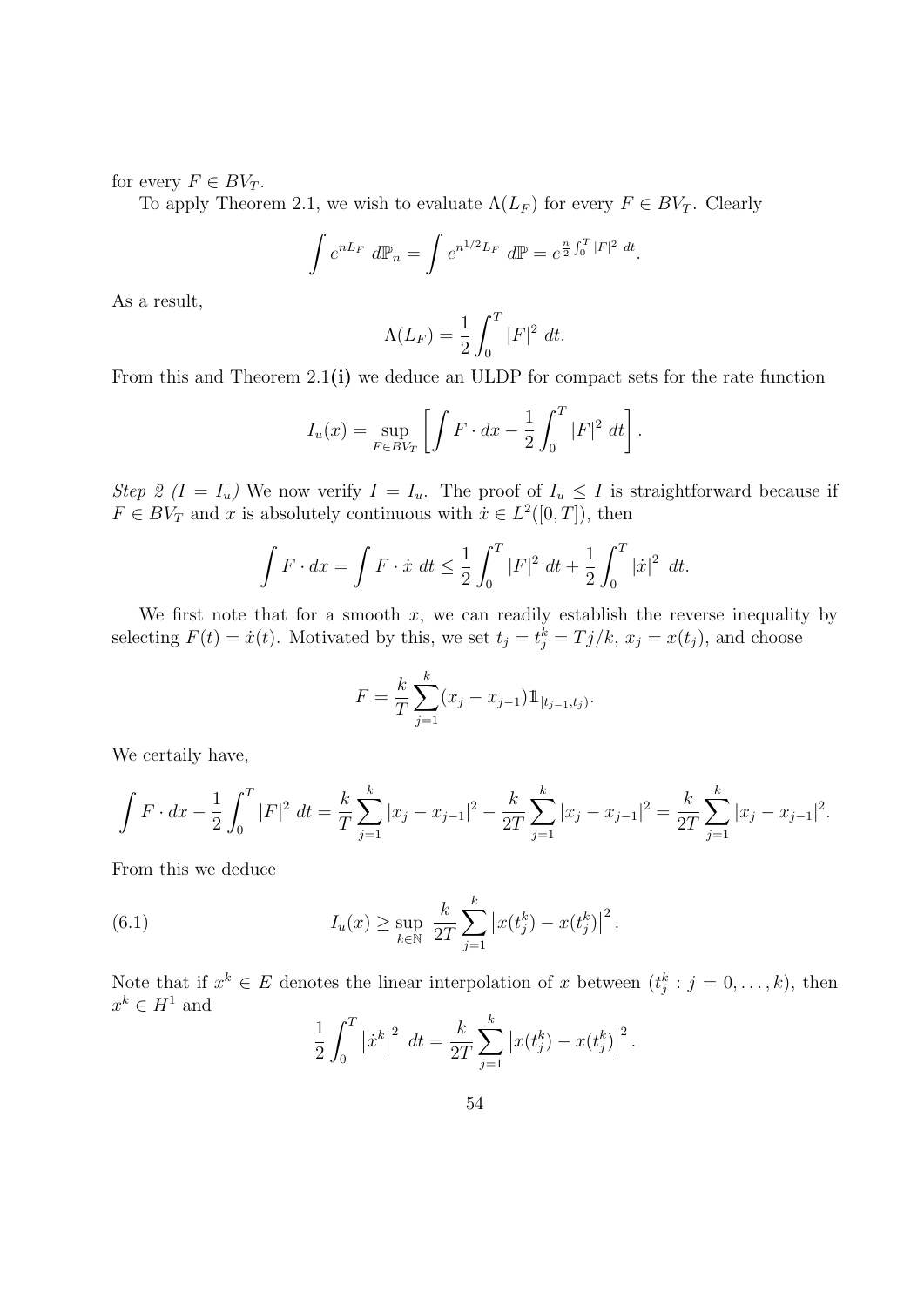Now if  $I_u(x) < \infty$ , then by (6.1), the sequence  $\{\dot{x}^k : k \in \mathbb{N}\}\$ is bounded in  $L^2$ . Hence this sequence has a subsequence that converges weakly to  $y \in L^2([0,T])$  with

(6.2) 
$$
\frac{1}{2} \int_0^T |\dot{y}|^2 dt \le I_u(x).
$$

Since  $x^k \to x$  pointwise in large k limit, we have

$$
\int \dot{\zeta} \cdot x \, dt = \lim_{k \to \infty} \int \dot{\zeta} \cdot x^k \, dt = -\lim_{k \to \infty} \int \zeta \cdot \dot{x}^k \, dt = \int \zeta \cdot y \, dt,
$$

for every smooth  $\zeta$  with support in the interval  $(0, T)$ . Hence x is weakly differentiable with  $\dot{x} = y$ . This and (6.2) imply that  $I(x) \leq I_u(x)$ , as desired.

Step 3 (Exponential Tightness) Pick  $\alpha \in (0, 1/2)$ , set  $\delta_k = T/k$ , and define

$$
G(x) = \sup_{k \in \mathbb{N}} \sup_{\substack{|t-s| \le \delta_k \\ s,t \in [0,T]}} |x(t) - x(s)| \delta_k^{-\alpha}.
$$

For the exponential tightness, it suffices to show

(6.3) 
$$
\lim_{\ell \to \infty} \limsup_{n \to \infty} n^{-1} \log \mathbb{P}_n(G \ge \ell) = \infty.
$$

Writing  $t_i^k = iTk^{-1}$ ,

$$
G(x) \le 3 \sup_{k \in \mathbb{N}} \sup_{1 \le i \le k} \sup_{t \in [t_{i-1}^k, t_i^k]} |x(t) - x(t_{i-1}^k)| \delta_k^{-\alpha}.
$$

As a result,

$$
\mathbb{P}_n(G \geq \ell) \leq \sum_{k=1}^{\infty} k \mathbb{P}_n \left( \sup_{t \in [0,\delta_k]} |x(t)| \geq 3^{-1} \delta_k^{\alpha} \ell \right) \leq \sum_{k=1}^{\infty} k \mathbb{P} \left( \sup_{t \in [0,\delta_k]} |x(t)| \geq 3^{-1} \delta_k^{\alpha} \ell n^{\frac{1}{2}} \right)
$$
  

$$
\leq \sum_{k=1}^{\infty} 2k \mathbb{P} \left( |x(\delta_k)| \geq 3^{-1} \delta_k^{\alpha} \ell n^{\frac{1}{2}} \right) \leq \sum_{k=1}^{\infty} 2k \mathbb{P} \left( |x(1)| \geq 3^{-1} \delta_k^{\alpha - \frac{1}{2}} \ell n^{\frac{1}{2}} \right)
$$
  

$$
\leq c_0 \sum_{k=1}^{\infty} k e^{-c_1 k^{2\alpha - 1} \ell^2 n} \leq c_0 \sum_{k=1}^{\infty} k e^{-c_2 k^{2\alpha - 1}} e^{-\ell^2 n} \leq c_3 e^{-\ell^2 n}.
$$

This certainly implies (6.3).

Step 4 (LLDP) To apply Theorem 2.1, we need to determine  $\rho(\mathcal{V})$  of (2.5). Note that if

$$
d\mathbb{P}_n^F := d\mathbb{P}_n^{L_F} = e^{n \int_0^T F \cdot dx - \frac{n}{2} \int_0^T |F|^2 \, dt} \, d\mathbb{P}_n,
$$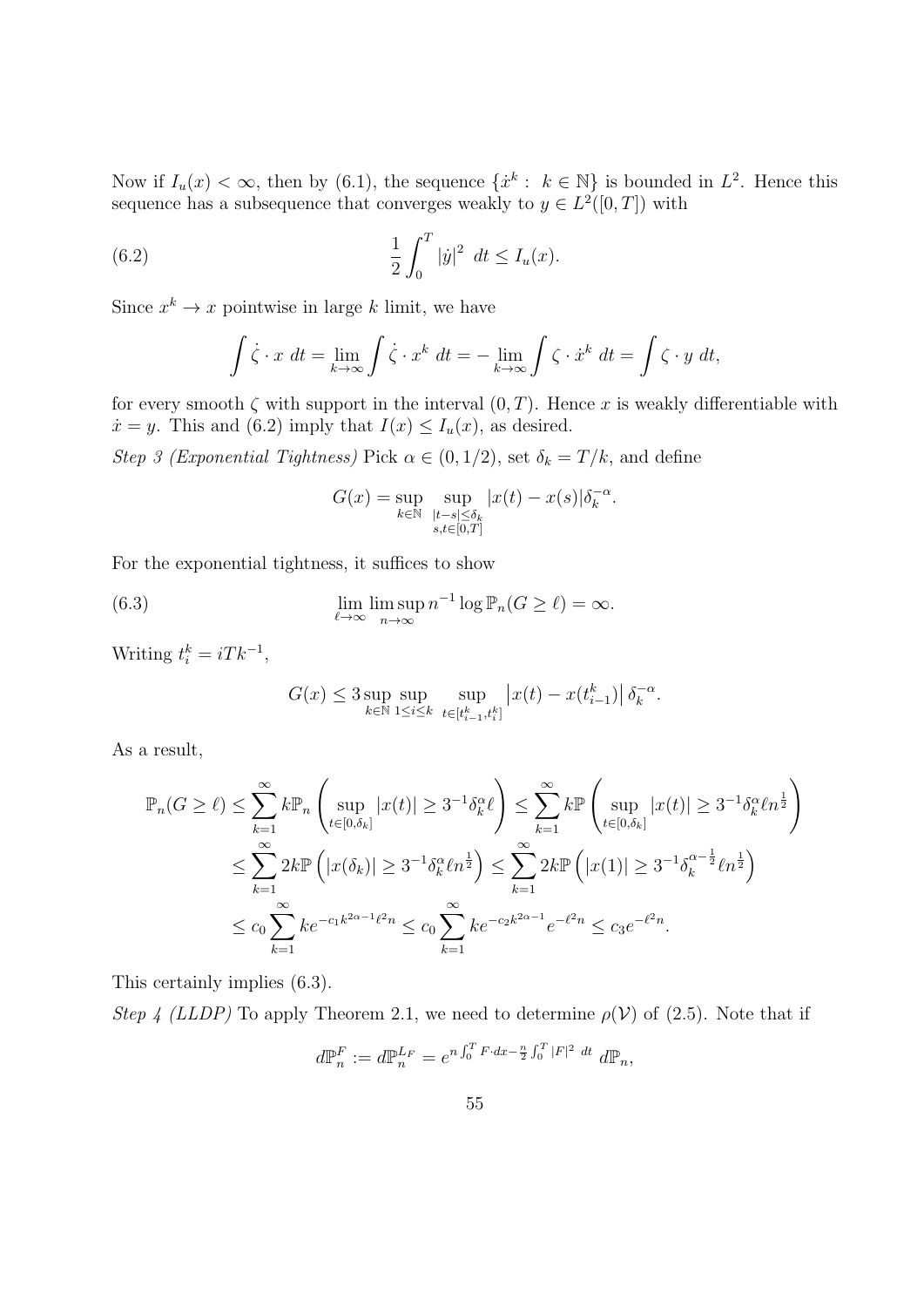then for any  $g \in C_b(E)$ ,

$$
\int g \, d\mathbb{P}_n^F = \int g \left( n^{-1/2} x \right) \, e^{n^{1/2} \int_0^T F \cdot dx - \frac{n}{2} \int_0^T |F|^2 \, dt} \, \mathbb{P}(dx)
$$

$$
= \int g \left( n^{-1/2} (x + n^{1/2} f) \, \mathbb{P}(dx) = \int g \left( n^{-1/2} x + f \right) \, \mathbb{P}(dx),
$$

where  $f(t) = \int_0^t F(s) ds$ , and we used Cameron-Martin's formula (Theorem 6.2 below) for the second equality. In other words,  $\mathbb{P}_n^F$  is the law of  $n^{-1/2}x + F$  with x a standard Brownian motion. From this it is clear that  $\mathbb{P}_n^F \to \delta_f$  in large *n* limit. Hence

$$
\rho(\mathcal{V}) = \left\{ f(t) = \int_0^t F(s) \ ds : \ F \in BV \right\}.
$$

To complete the proof of lower bound, we still need to verify (2.6), namely if  $I(x) < \infty$ , then we can find  $X_n \in \rho(\mathcal{V})$  such that  $I(x_n) \to I(x)$  in large *n* limit. This is straightforward and follows from the fact that the space of smooth (hence BV) is dense in  $L^2([0,T])$ .

As our next model, we consider a dynamical system that is perturbed by a small white noise. Given a bounded continuous vector field b, consider the equation

(6.4) 
$$
dy^{n} = b(y^{n}, t)dt + n^{-1/2}dB, \quad y^{n}(0) = 0,
$$

where B is a standard Brownian motion. By this we mean that  $y^n \in E$  satisfies implicitly  $\Psi(y^n) = n^{-1/2}B$ , where  $\Psi : E \to E$  is defined by

$$
\Psi(y)(t) = y(t) - \int_0^t b(y(s), s) \ ds.
$$

Evidently the map  $\Psi$  is a continuous function.

### **Lemma 6.1** The map  $\Psi$  is a homeomorphism.

This lemma allows us to apply Contraction Principle (Theorem 1.2(i)) to the LDP of Theorem 6.1 with  $\Phi = \Psi^{-1}$ . Recall that  $\mathbb{P}_n$  is the law of  $n^{-1/2}B$  with B a standard Brownian motion. Let us write  $\mathbb{Q}_n$  for the law of the process  $y^n$  of (6.4).

**Corollary 6.1** The sequence  $\{Q_n : n \in \mathbb{N}\}\$  satisfies LDP with the rate function

$$
I'(y) = \begin{cases} \frac{1}{2} \int |\dot{y}(t) - b(y(t), t)|^2 \, dt & \text{if } y \text{ weakly differentiable;} \\ \infty & \text{otherwise.} \end{cases}
$$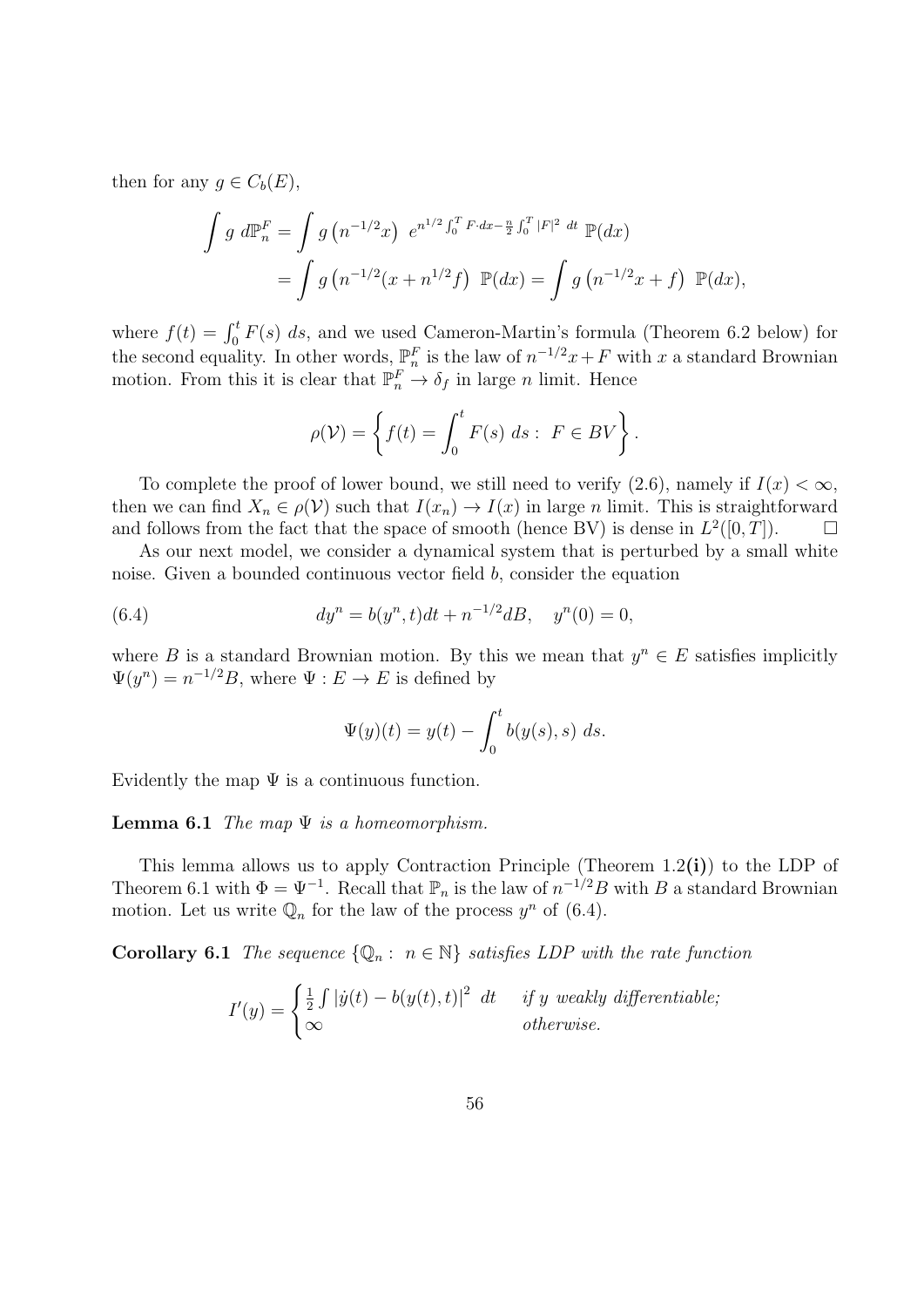More generally, we may consider the stochastic differential equation

(6.5) 
$$
dy^{n} = b(y^{n}, t)dt + n^{-1/2}\sigma(y^{n}, t)dB, \quad y^{n}(0) = 0,
$$

where both b and  $\sigma$  are Lipschitz continuous in x, uniformly in  $t \in [0, T]$ , and  $\sigma$  is a  $d \times d$ invertible matrix for each  $(x, t)$ . Let us continuous to write  $\mathbb{Q}_n$  for the law of the process  $y^n$ that satisfies (6.5). We are tempted to define  $\Phi(x) = y$  implicitly by the equation

$$
y(t) = \int_0^t b(y(s), s) \, ds + \int_0^t \sigma(y(s), s) \, dx(s),
$$

and use

$$
\mathbb{Q}_n(A) = \mathbb{P}_n \left( \Phi^{-1}(A) \right),
$$

to assert the following generalization of Corollary 5.1:

**Theorem 6.2** The sequence  $\{Q_n : n \in \mathbb{N}\}\$  satisfies LDP with the rate function

$$
I''(y) = \begin{cases} \frac{1}{2} \int |\sigma(y(t), t)^{-1} (y(t) - b(y(t), t))|^2 \, dt & \text{if } y \text{ weakly differentiable,} \\ \infty & \text{otherwise.} \end{cases}
$$

The difficulty is that the transformation  $\Phi$  is no longer continuous and we need to show that  $\Phi$  can be approximated by continuous functions for a price that is super exponentially small.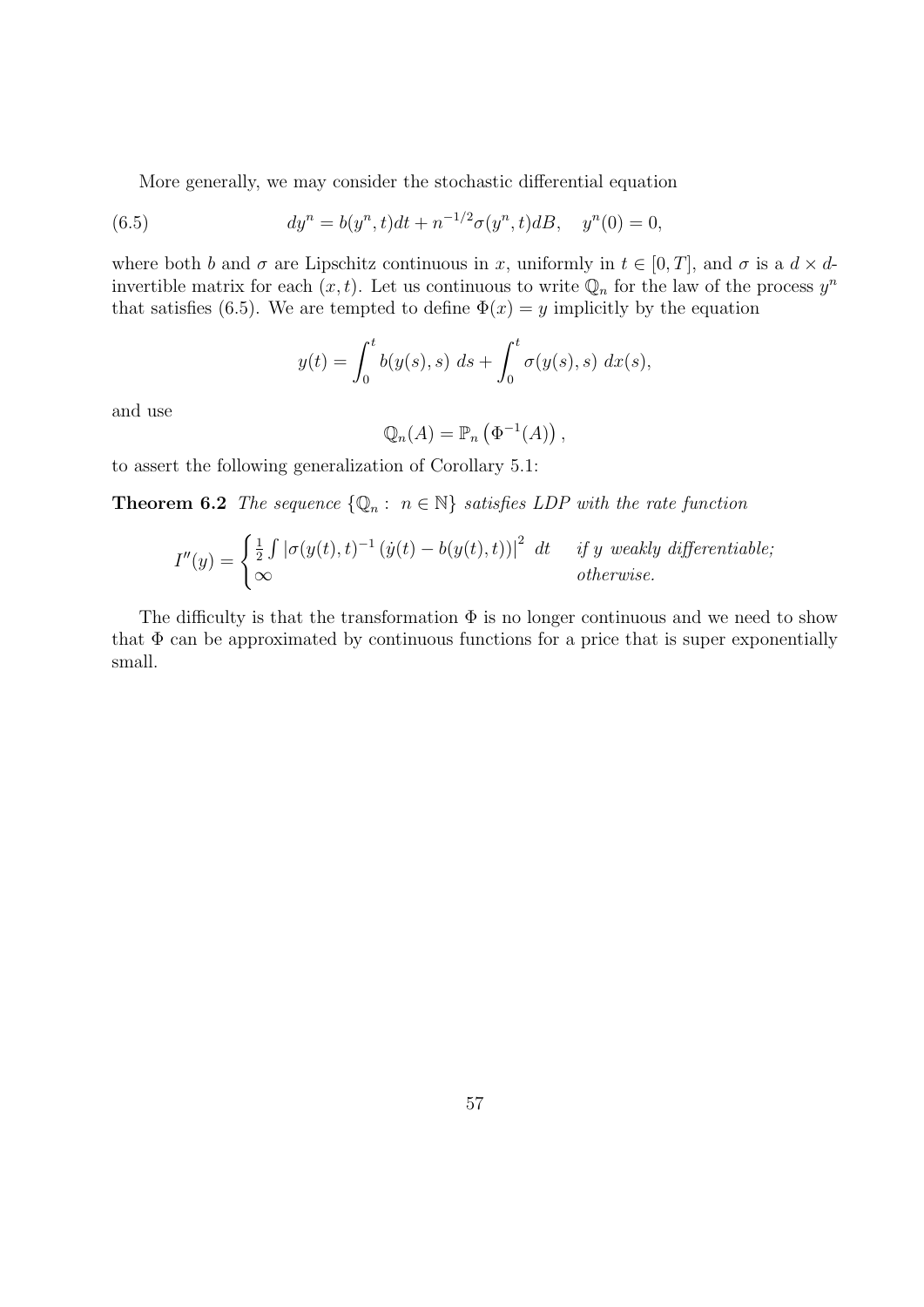### 7 Stochastic Calculus and Martingale Problem

Let E be a Polish space and write  $C_0(E)$  for the space of continuous functions  $f : E \to \mathbb{R}$ that vanish at infinity. As before the space  $C_b(E)$  is equipped with the uniform norm  $\|\cdot\|$ . Also  $C_0(E)$  is a closed subset of  $C_b(E)$ . A Feller Markov process in E is specified with its transition probabilities  $\{p_t(x, \cdot): t \geq 0, x \in E\} \subseteq \mathcal{M}(E)$ : If

$$
T_t f(x) = \int f(y) \ p_t(x, dy),
$$

then  $T: C_0(E) \to C_0(E)$ ,  $T_0(f) = f$ ,  $T_t \circ T_s = T_{t+s}$  for every  $s, t \geq 0$ , and for every  $f \in C_0(E)$ , we have that  $T_t f \to f$  as  $t \to 0$ . We note that  $||T_t f|| \leq ||f||$ , and the map  $t \mapsto T_t f$  is continuous for every  $f \in C_0(E)$ .

The family  $\{T_t : t \geq 0\}$  is an example of a *strongly continuous semigroup* and its infinitesimal generator is defined by

$$
\mathcal{A}f = \lim_{t \to \infty} t^{-1}(T_t f - f).
$$

The set of functions  $f \in C_0(E)$  for which this limit exits is denoted by  $Dom(\mathcal{A})$ .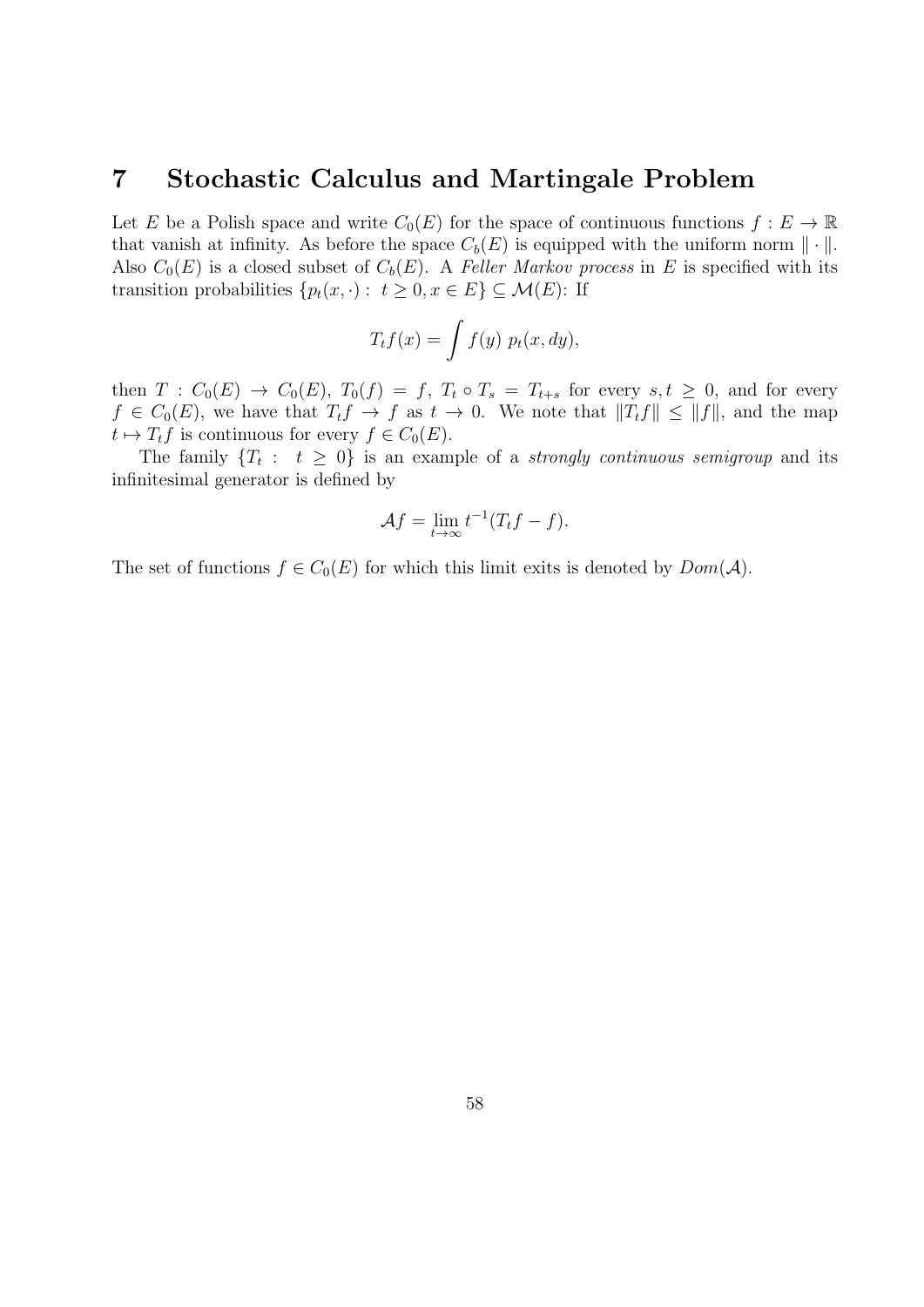### 8 Miscellaneous

### 8.1 Random matrices and Erdős-Rényi graphs

We begin with formulating some natural combinatorial questions about graphs. As we will see in this section, we will be able to answer these questions with the aid of LD techniques and some sophisticated combinatorial and analytical tools. To begin, let us write  $\mathcal{G}_n$  for the space of simple unordered graphs with n vertices and  $\mathcal{G} = \bigcup_{n=1}^{\infty} \mathcal{G}_n$  for the space of all such graphs. More precisely,  $\mathcal{G}_n$  is simply the space of edge sets G of unordered pairs  $e = \{a, b\} \subseteq \{1, \ldots, n\}$  with  $a \neq b$ . Since there are  $n(n-1)/2$  many unordered edges, we have  $\sharp \mathcal{G}_n = 2^{n(n-1)/2}$ . We define two functions  $\mathbf{v}, \mathbf{e} : \mathcal{G} \to \mathbb{N}$  to represent the number of vertices and edges of a graph:  $\mathbf{v}(G) = n$  for  $G \in \mathcal{G}_n$ , and  $\mathbf{e}(G) = \sharp G$ . We may ask the following combinatorial question: How many graphs  $G \in \mathcal{G}_n$  has exactly  $tn^3$  many triangles? By a triangle in a graph G, we mean an unordered triplet  $\{a, b, c\}$  such that  $\{a, b\}, \{a, c\}, \{c, b\} \in G$ . Note that generically we would have  $O(n^3)$  many triangles in a graph of *n* vertices and since there are  $2^{n(n-1)/2}$  such graphs, we may wonder whether or not we can calculate

(8.1) 
$$
T_0 := \lim_{n \to \infty} n^{-2} \log \sharp \{ G \in \mathcal{G}_n : \tau(G) \geq tn^3 \},
$$

where  $\tau(G)$  is the total number of triangles in G. To give a probabilistic flavor to this problem, we may use the uniform probability measure  $\mathbb{U}_n$  on  $\mathcal{G}_n$  and wonder what would be the probability of having at least  $tn^3$  many triangles in a randomly sampled graph of n vertices:

$$
T := \lim_{n \to \infty} n^{-2} \log \mathbb{U}_n \left( \{ G \in \mathcal{G}_n : \tau(G) \geq tn^3 \} \right).
$$

This is clearly equivalent to (8.1) and  $T = T_0 - \log 2/2$ . More generally, we may pick  $p \in (0, 1)$  and select edges independently with probability p. The outcome is known as the Erdős-Rényi  $G(n, p)$  model and is a probability measure  $\mathbb{U}_n^p$  on  $\mathcal{G}_n$  so that any graph  $G \in \mathcal{G}_n$ with  $m$  edges occurs with probability

$$
p^m(1-p)^{\frac{n(n-1)}{2}-m}.
$$

Evidently  $\mathbb{U}_n^{1/2} = \mathbb{U}_n$ . We are now interested in

(8.2) 
$$
T(p) := \lim_{n \to \infty} n^{-2} \log \mathbb{U}_n^p \left( \{ G \in \mathcal{G}_n : \tau(G) \geq tn^3 \} \right).
$$

To turn (8.2) to a more familiar LD problem, observe that we may regard a graph  $G \in \mathcal{G}_n$ as a symmetric  $n \times n$  matrix  $X_n(G) = [x_{ij}(G)]_{i,j=1}^n$  such that

$$
x_{ij}(G) = \mathbb{1}(\{i, j\} \in G).
$$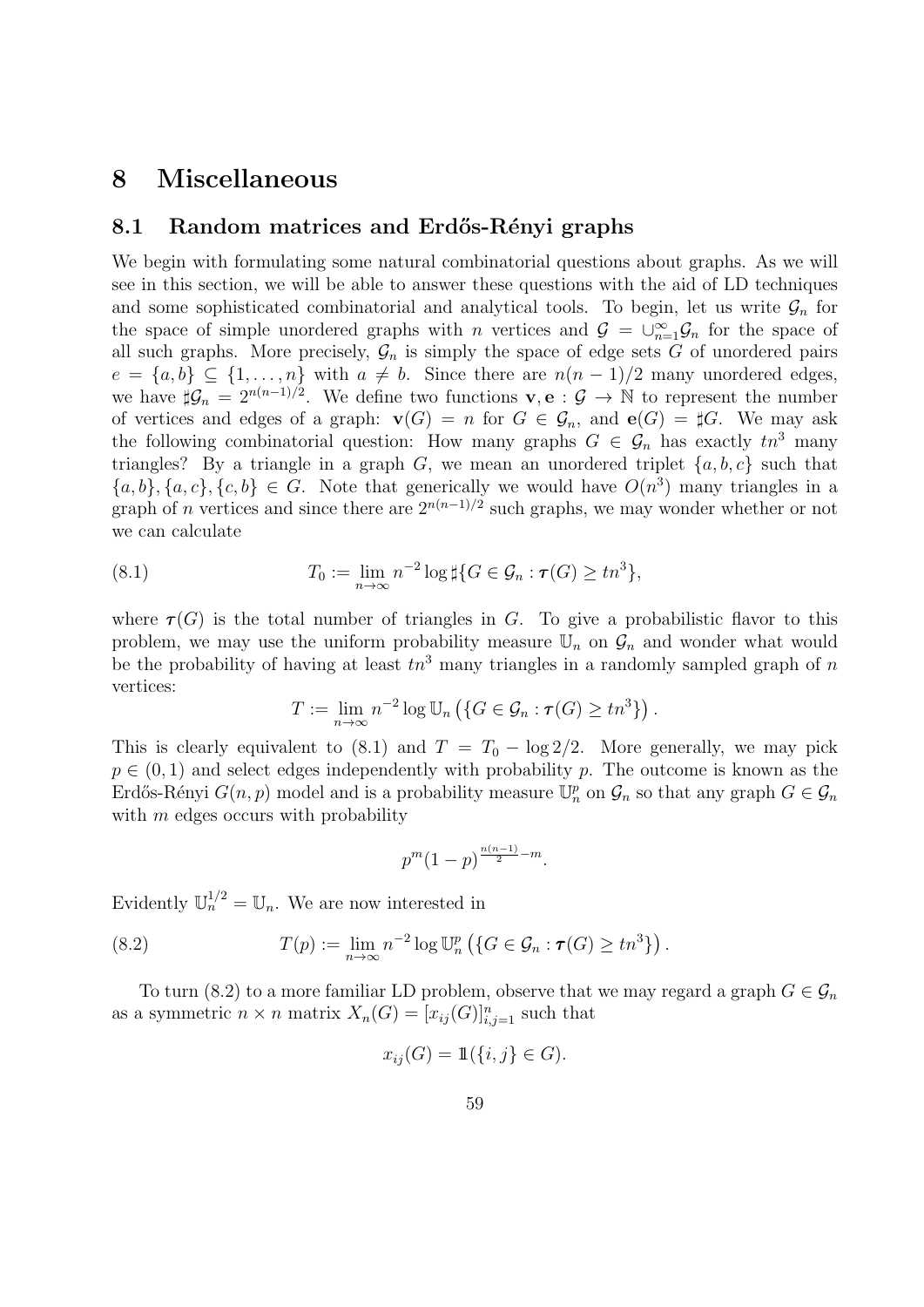With this notation,  $(x_{ii}(G) : i > j)$  is a collection of  $n(n-1)/2$  iid Bernoulli random variables under  $\mathbb{U}_n^p$  with  $\mathbb{U}_n^p(x_{ij} = 1) = p$  for every  $i > j$ . More generally, we may pick a probability measure  $\mu \in \mathcal{M}(\mathbb{R})$ , and let  $X_n(\omega) = [x_{ij}]_{i,j=1}^n$  be a random symmetric  $n \times n$  matrix where the entries for  $i > j$  are iid with law  $\mu \in \mathcal{M}(\mathbb{R})$ , and either assume that  $x_{ii} = 0$  for each i, or choose diagonal entries iid with law  $\mu$  and independently from the off-diagonal entries. The law of such a matrix is denoted by  $\mathbb{U}_n^{\mu}$ . Writing  $(\lambda_i(X_n): i = 1, \ldots, n)$  for the eigenvalues of the random matrix  $X_n$ , we may wonder whether or not we have a LDP for empirical measure of these eigenvalues. As it turns out, the random variable

$$
\frac{1}{6}\sum_{i=1}^n \lambda_i (X_n)^3,
$$

is indeed the total number of triangles in a graph G, when  $X_n = X_n(G)$ .

The primary purpose of this section is the statement and proof of a LDP for the family  ${X_n}$  that has recently been obtained by Chaterjee and Varadhan [CV]. This LDP allows us to evaluate  $T(p)$  and analogous quantities for large symmetric random matrices.

Before stating the main result of this section, let us go back to our Cramér-Sanov LDP and discuss some possible refinements. We then use these refinements to motivate Chaterjee-Varadhan's work.

Given a sequence  $\mathbf{x} = (x_1, x_2, \dots) \in \mathbb{R}^{\mathbb{N}}$ , define

(8.3) 
$$
\gamma_n(\theta; \mathbf{x}) = \sum_{i=1}^n x_i \mathbb{1}_{[(i-1)/n, i/n]}(\theta), \quad \gamma'_n(d\theta; \mathbf{x}) = n^{-1} \sum_{i=1}^n x_i \delta_i(d\theta).
$$

Writing  $E = L^1([0, 1])$  for the space of Lebesgue integrable functions and  $E' = \mathcal{M}_{sn}([0, 1])$  for the space of signed measures of finite variation on [0, 1], we certainly have that  $\gamma_n(\cdot; \mathbf{x}) \in E$ and  $\gamma'_n(\cdot; \mathbf{x}) \in E'$ . We equip E' with the topology of weak convergence and regard E as the set of signed measures that are absolutely continuous with respect to the Lebesgue measure. If x is a sequence of iid random variables with law  $\mu \in \mathcal{M}(\mathbb{R})$ , then the transformations  $\mathbf{x} \mapsto \gamma_n(\cdot; \mathbf{x})$  d $\theta$  and  $\mathbf{x} \mapsto \gamma'_n(\cdot; \mathbf{x})$  induce two probability measures  $\mathbb{P}_n$  and  $\mathbb{P}'_n$  on E and E' respectively. We wish to establish a LDP for the families  $\{\mathbb{P}_n\}$  and  $\{\mathbb{P}'_n\}$ . It is not hard to see that the families  $\{\mathbb{P}_n\}$  and  $\{\mathbb{P}'_n\}$  satisfy the same LDP. Moreover, either by modifying the proof of Theorem 3.1, or by applying the contraction principle to the LDP of Exercise 3.4 we can show that the family  $\{\mathbb{P}_n\}$  satisfies LDP with a rate function  $I: E \to [0,\infty]$  such that if  $I(\gamma) < \infty$ , then  $\gamma$  is absolutely continuous with respect to the Lebesgue measure, and

$$
I(\gamma) = \int_0^1 h\left(\frac{d\gamma}{d\theta}\right) d\theta,
$$

with

(8.4) 
$$
h(\rho) = \sup_{v \in \mathbb{R}} (\rho v - \lambda(v)),
$$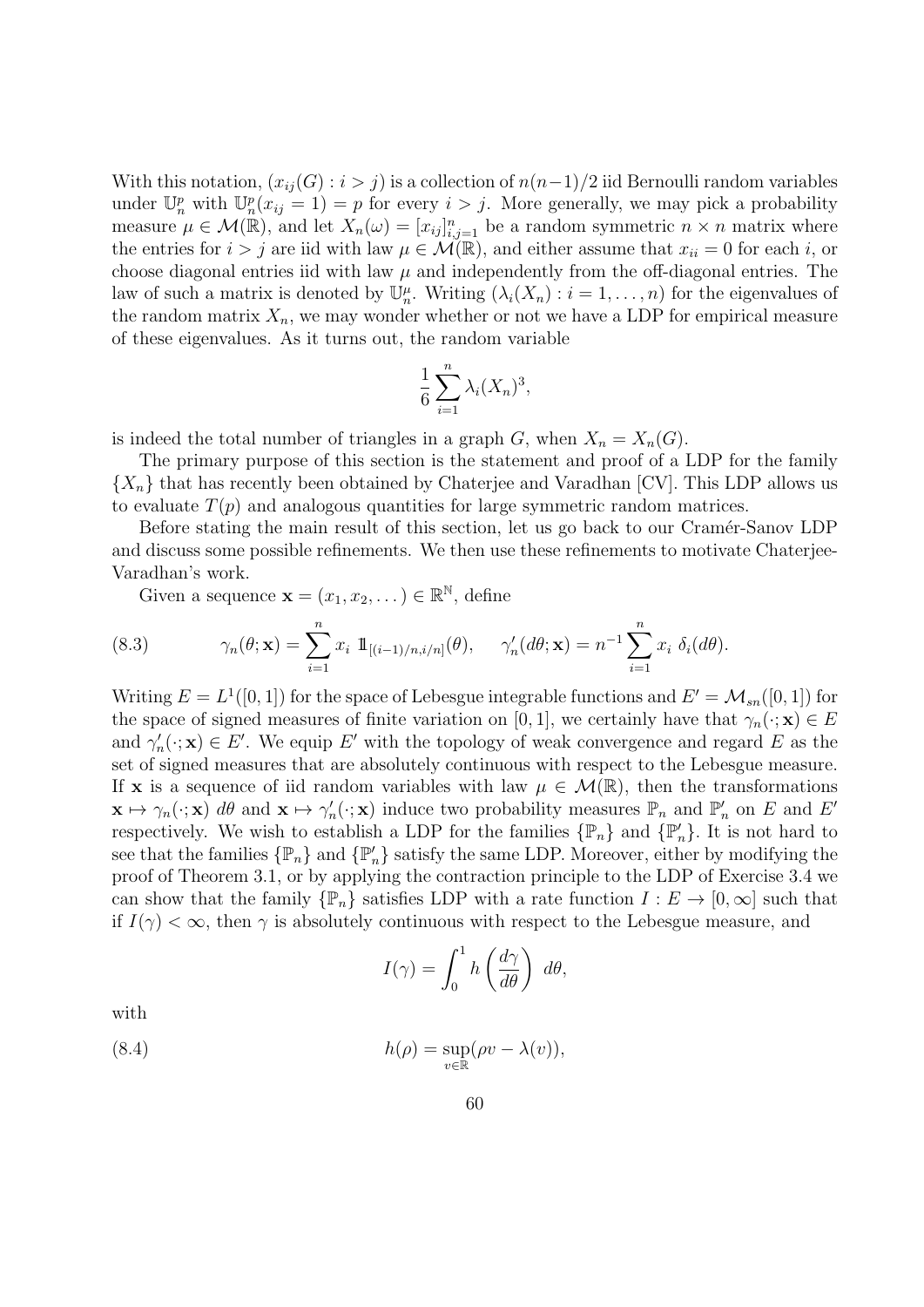where  $\lambda$  as before is given by  $\lambda(v) = \log \int e^{xv} \mu(dx)$ .

We now take a matrix  $X_n$  that is distributed according to  $\mathbb{U}_n^{\mu}$ . To preserve the matrix structure, and in analogy with (8.3), define

$$
k_n(\theta_1, \theta_2; X_n) = \sum_{i,j=1}^n x_{ij} \mathbb{1}((\theta_1, \theta_2) \in J_i \times J_j),
$$
  

$$
k'_n(d\theta_1, d\theta_2; X_n) = n^{-2} \sum_{i,j=1}^n x_{ij} \delta_{(i/n, j/n)}(d\theta_1, d\theta_2),
$$

where  $J_i = [(i-1)/n, i/n]$ . The transformation  $X_n \mapsto k_n(\cdot, \cdot; X_n) d\theta_1 d\theta_2$  and  $X_n \mapsto$  $k'_n(\cdot, \cdot; X_n)$  push forward the probability measure  $\mathbb{U}_n^{\mu}$  to the probability measures  $\mathbb{Q}_n$  and  $\mathbb{Q}_n'$  on  $\mathcal{E} = \mathcal{M}_{sn}([0,1]^2)$ . As before, we equip  $\mathcal{E}$  with the weak topology and examine the question of LDP for the families  $\{\mathbb{Q}_n\}$  and  $\{\mathbb{Q}'_n\}$ . Again these two families enjoy the same LDP and in just the same way we treated the families  $\{\mathbb{P}_n\}$  or  $\{\mathbb{P}'_n\}$ , we can show the following LDP for the family  $\{\mathbb{Q}_n\}$ . (See also Theorem 8.2 below.)

**Theorem 8.1** The family  $\{\mathbb{Q}_n\}$  satisfies LDP with the rate function  $I : \mathcal{E} \to [0,\infty]$  such that if  $I(\gamma) < \infty$ , then  $\gamma$  is absolutely continuous with respect to the Lebesgue measure with a symmetric Radon-Nikodym derivative, and when  $d\gamma = g \, d\theta_1 d\theta_2$ ,

(8.5) 
$$
I(\gamma) = \frac{1}{2} \int_0^1 \int_0^1 h(g(\theta_1, \theta_2)) \ d\theta_1 d\theta_2,
$$

with h as in  $(8.4)$ .

To explain the appearance of  $1/2$  in (8.5), write  $C_{sym}$  for the symmetric continuous functions on [0,1]<sup>2</sup>. Observe that if  $f \in C_{sym}$ , and  $\Delta = \{(s,t) \in [0,1]^2 : s \le t\}$ , then

$$
\lim_{n \to \infty} n^{-2} \log \int e^{n^2 \int f d\gamma} \mathbb{Q}_n(d\gamma) = \lim_{n \to \infty} n^{-2} \log \int e^{2n^2 \int_{\Delta} f d\gamma} \mathbb{Q}_n(d\gamma)
$$

$$
= \lim_{n \to \infty} n^{-2} \sum_{i,j=1}^n \lambda \left( 2n^2 \int_{J_i \times J_j} f d\theta_1 d\theta_2 \right) \mathbb{1}(j \ge i)
$$

$$
= \frac{1}{2} \int_0^1 \int_0^1 \lambda(2f) d\theta_1 d\theta_2 =: \Lambda(f).
$$

On the other hand, the LD rate function is given by the Legendre transform of Λ:

$$
I(\gamma) = \sup_{f \in C_{sym}} \left( \int f \ d\gamma - \frac{1}{2} \int_0^1 \int_0^1 \lambda(2f) \ d\theta_1 d\theta_2 \right)
$$
  
= 
$$
\frac{1}{2} \sup_{f \in C_{sym}} \left( \int f \ d\gamma - \int_0^1 \int_0^1 \lambda(f) \ d\theta_1 d\theta_2 \right).
$$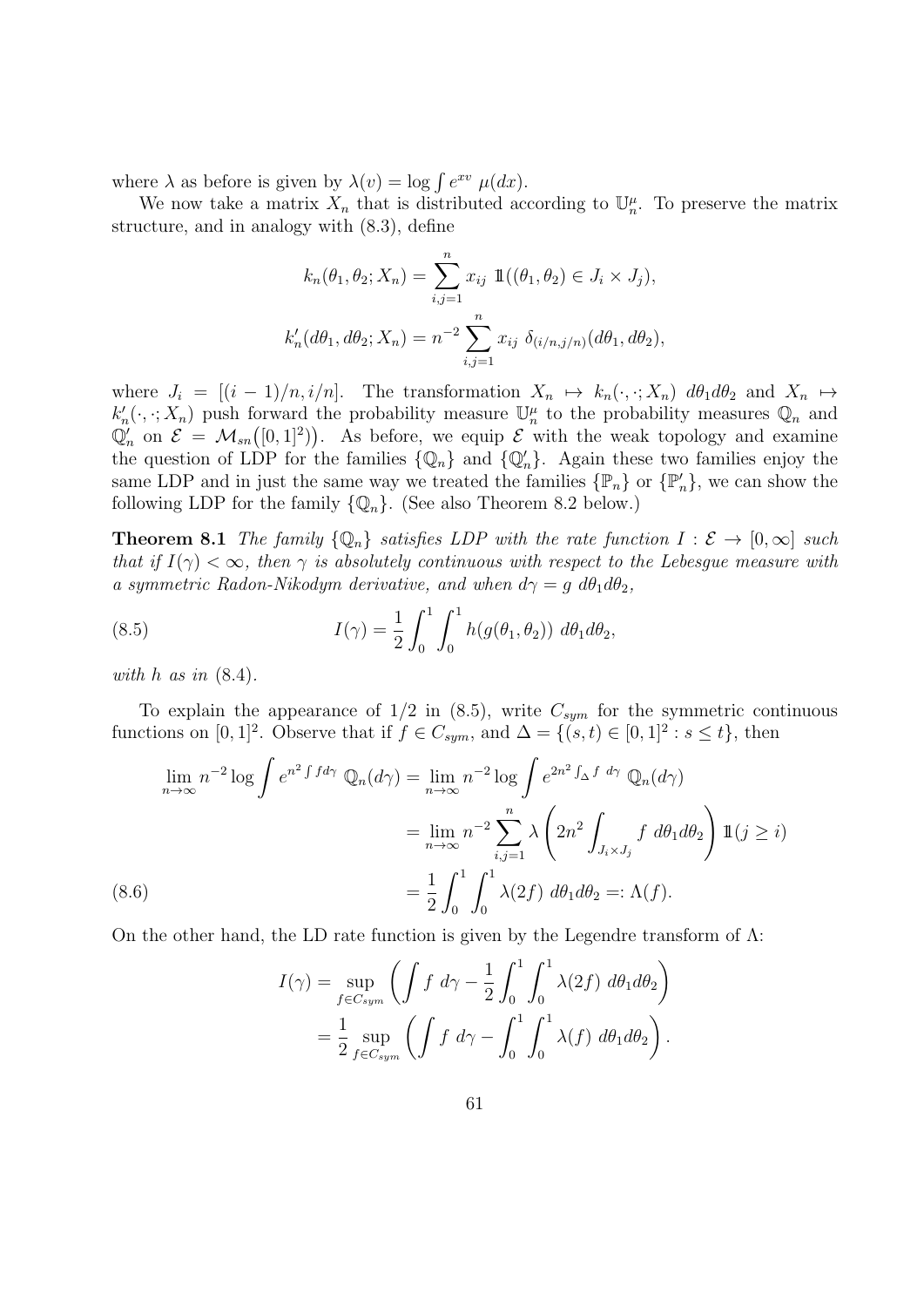This equals the right-hand side of (8.5) when  $\gamma \ll d\theta_1 d\theta_2$ .

To avoid some technical issues and simplify our presentation, let us assume that the measure  $\mu$  is concentrated on the set  $[-\ell, \ell]$ . This in particular implies that  $|k_n|$  is bounded by  $\ell$ . As a result, we may switch to the smaller state space  $\mathcal{K}_{\ell}$  that consists of bounded measurable functions k with  $|k| \leq \ell$ . Note that  $\mathcal{K}_{\ell}$  may be identified with a closed subset of  $\mathcal E$  and is a compact metric space with respect to the weak topology. In the case of an Erdős-Rényi graph, we can even choose the space  $\mathcal{K}^1$  of bounded measurable functions k, taking values in the interval  $[0, 1]$  for the state space. With a slight abuse of notation, let us regard  $\mathbb{Q}_n$  as a probability measure on  $\mathcal{K}_{\ell}$  ( $\mathcal{K}^1$  in the case of Erdős-Rényi graph), and write  $\mathcal{I}: \mathcal{K}_{\ell} \to [0,\infty)$  for the rate function:

$$
\mathcal{I}(k) = \frac{1}{2} \int_0^1 \int_0^1 h(k(\theta_1, \theta_2)) \ d\theta_1 d\theta_2.
$$

Unfortunately the LDP of Theorem 8.1 is not strong enough to allow us to evaluate  $T(p)$ of (8.2). This is because, if we attempt to express  $\tau(G)$  in terms of  $k_n = k_n(\cdot, \cdot; X_n(G))$ , we learn that for  $G \in \mathcal{G}_n$ ,  $\tau(G) = \hat{\tau}(\hat{k}_n)$ , where

$$
\hat{\tau}(k) = \frac{1}{6} \int_{[0,1]^3} k(\theta_1, \theta_2) k(\theta_2, \theta_3) k(\theta_3, \theta_1) \ d\theta_1 d\theta_2 d\theta_3,
$$

and the function  $\hat{\tau}: \mathcal{K} \to \mathbb{R}$  is not continuous with respect to the weak topology. Certainly  $\hat{\tau}$ is continuous with respect to the topology of (strong)  $L<sup>1</sup>$  convergence, but this is too strong for establishing an LDP. A natural question is whether or not we can strengthen the weak topology to guarantee the continuity of  $\hat{\tau}$  without spoiling our LDP.

As it turns out, the *cut metric*  $d_{\Box}$  of Frieze and Kannan would do the job as the LDP result of Chaterjee and Varadhan demonstrate. This metric comes from the cut norm

$$
||k||_{\Box} := \sup \left\{ \int_0^1 \int_0^1 k(\theta_1, \theta_2) f(\theta_1) g(\theta_2) \, d\theta_1 d\theta_2 : f, g \in \mathcal{B}([0, 1]), |f|, |g| \le 1 \right\}.
$$

We note that for  $k \in \mathcal{K}_{\ell}$ ,

$$
\int_{[0,1]^2} k(\theta_1, \theta_2) k(\theta_2, \theta_3) k(\theta_3, \theta_1) \ d\theta_1 d\theta_2 \leq \ell^2 ||k||_{\square},
$$

for each  $\theta_3$ . This can be readily used to show the continuity of  $\hat{\tau}$  with respect to the cut metric.

More generally we can take any finite simple graph  $H \in \mathcal{G}_m$  and define  $\tau^H : \mathcal{K}_\ell \to \mathbb{R}$  by

$$
\tau^{H}(k) = \int_{[0,1]^{*H}} \prod_{\{i,j\} \in H} k(\theta_i, \theta_j) \prod_{r=1}^{m} d\theta_r.
$$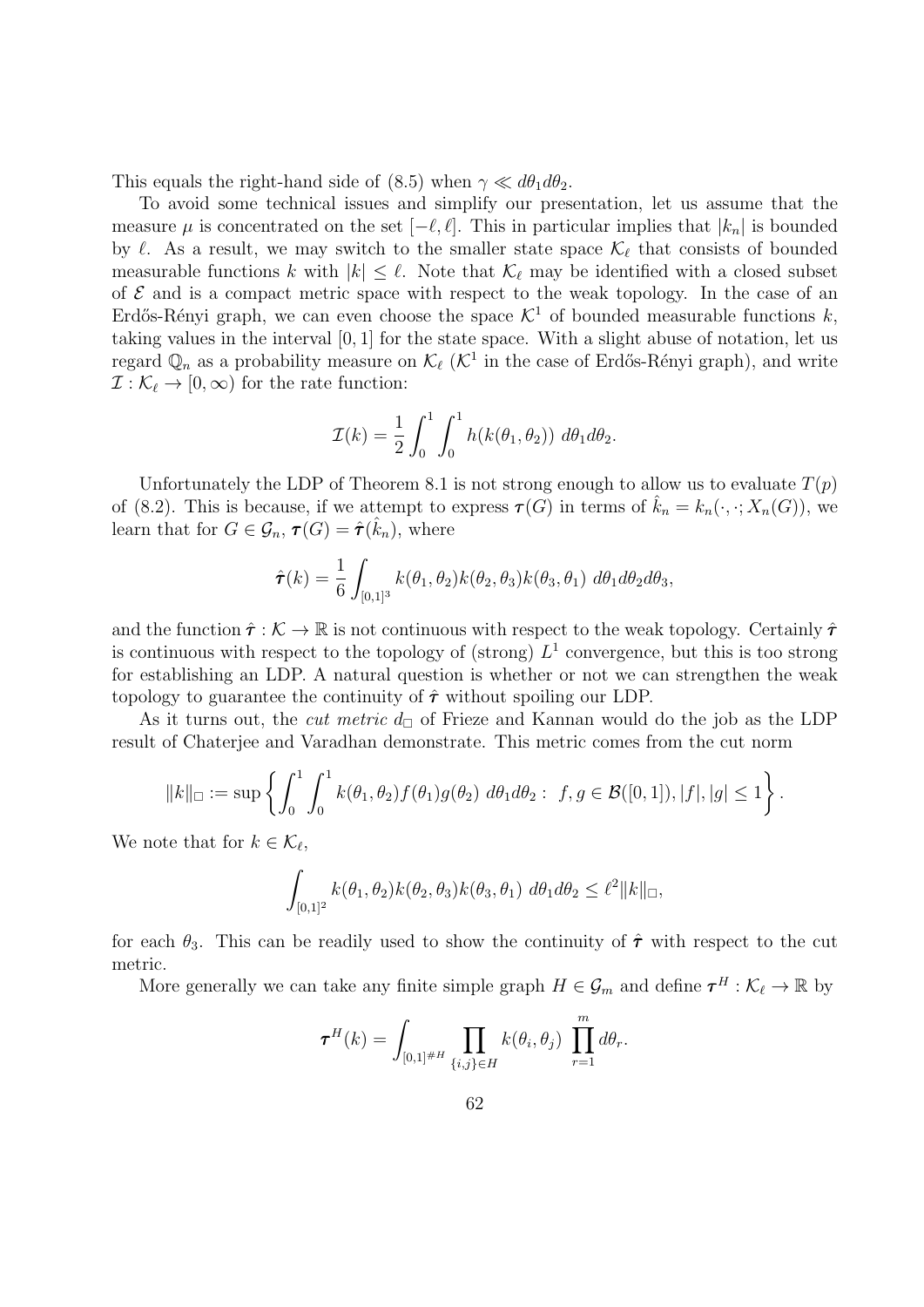Again  $\tau^H$  is continuous with respect to the cut metric. For example, if we take the cyclic graph

$$
C_m = \{ \{1, 2\}, \{2, 3\}, \ldots, \{m - 1, m\}, \{m, 1\} \},
$$

then

$$
\boldsymbol{\tau}^{C_m}(k)=\int_{[0,1]^m}k(\theta_1,\theta_2)k(\theta_2,\theta_3)\ldots k(\theta_{m-1},\theta_m)k(\theta_m,\theta_1)\prod_{r=1}^m d\theta_r=\sum_{\lambda\in\sigma(k)}\lambda^m,
$$

where  $\sigma(k)$  denotes the spectrum of the Hilbert-Schmidt operator

$$
\bar{k}(f)(\theta) = \int_0^1 k(\theta, \theta') f(\theta') d\theta'.
$$

Note that in the case of the Erdős-Rényi graph, the expression

$$
\binom{n}{m}\,\boldsymbol{\tau}^H\big(k_n(\cdot,\cdot;X_n(G))\big),\qquad G\in\mathcal{G}_n,
$$

counts the number of subgraphs of  $G$  that are isomorphic to  $H$ .

On account of the continuity of the function  $\tau^H$ , it is desirable to establish a LDP for the sequence  $\{\mathbb Q_n\}$  of probability measures that are now defined on the metric space  $(\mathcal{K}_\ell, d_\square)$ .

**Theorem 8.2** The family  $\{Q_n\}$  satisfies a weak LDP with the rate function  $\mathcal{I}: \mathcal{K}_{\ell} \to [0,\infty]$ .

**Proof** Let us write  $\mathcal{B}_{sym}$  for the space of bounded Borel symmetric functions  $f : [0, 1]^2 \to \mathbb{R}$ . For each  $f \in \mathcal{B}_{sym}$ , define  $L_f(k) = \int_{[0,1]^2} f k \, d\theta$ , where  $d\theta = d\theta_1 d\theta_2$ . Note that  $L_f$  is bounded and continuous with respect to the metric  $d_{\Box}$ . (In fact  $L_f$  is even weakly continuous.) Set  $V = \{L_f : f \in \mathcal{B}_{sum}\}\$ . By (8.6),

$$
\Lambda(f) = \lim_{n \to \infty} n^{-2} \log \int e^{n^2 L_f(k)} \mathbb{Q}_n(dk) = \frac{1}{2} \int_{[0,1]^2} \lambda(2f) d\theta,
$$

which implies the ULDP for compact sets by Theorem 2.1(i).

In view of Theorem  $2.1$ (ii)-(iii), we would like to establish a LLN for the measures

$$
d\mathbb{Q}_n^f = e^{L_f - \Lambda(f)} d\mathbb{Q}_n.
$$

Write  $\mathcal{S}_m$  for the set of functions that are constants on each interval of the form

$$
J_{ij}^m := [(i-1)/m, i/m) \times [(j-1)/m, j/m),
$$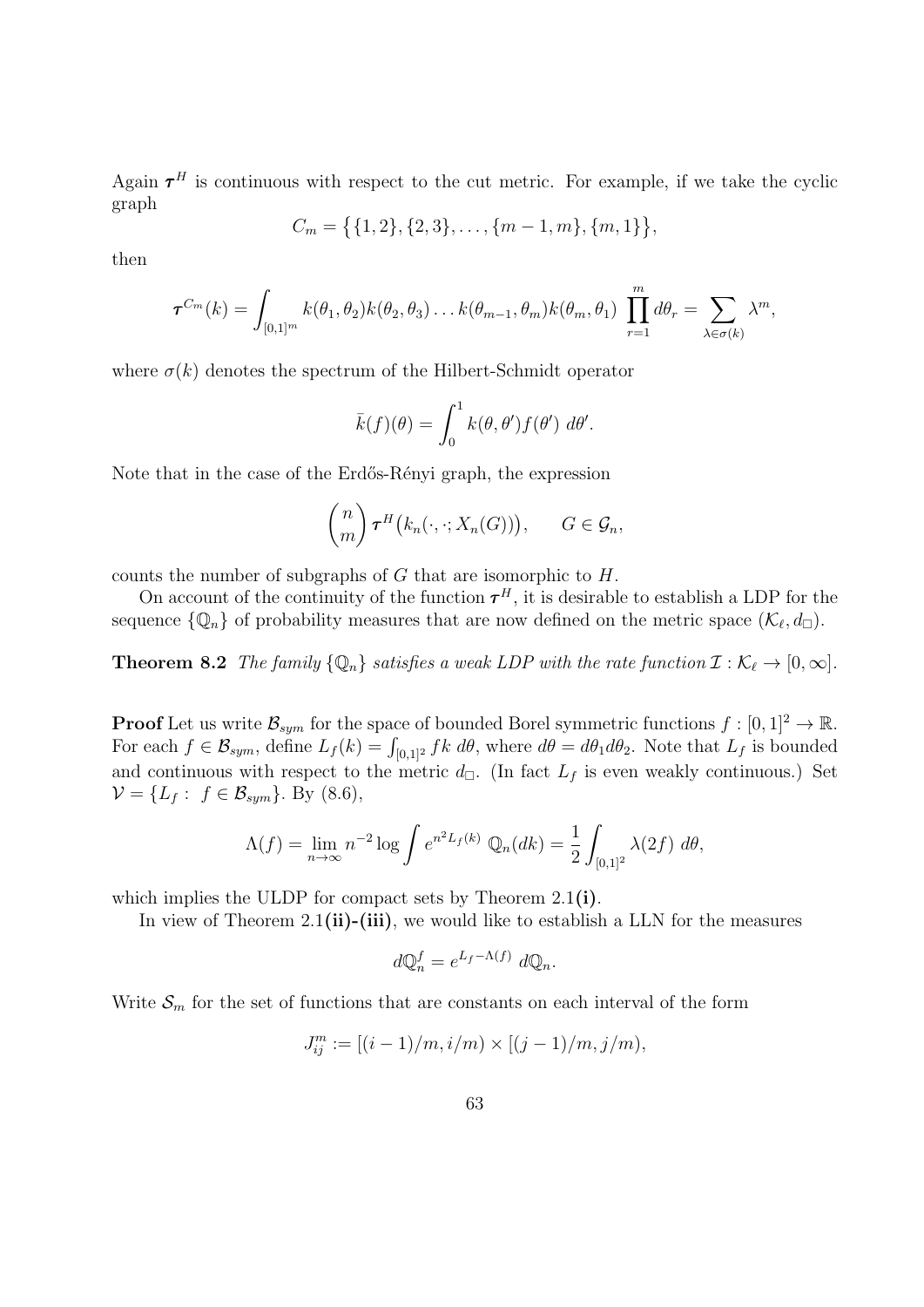for  $i, j = 1, \ldots, m$ . For lower bounds, it suffices to verify

(8.7) 
$$
\lim_{n \to \infty} \mathbb{Q}_n^f = \delta_{\lambda'(f)},
$$

for every  $f \in \mathcal{S}_m$  and  $m \in \mathbb{N}$ . This is because for an arbitrary f, we may take a finite partition of boxes and replace the value of  $f$  by its average on each box and get a sequence of simple  $\{f_n\}$  such that

$$
\lim_{n \to \infty} f_n = f, \quad \limsup_{n \to \infty} \mathcal{I}(f_n) \ge \mathcal{I}(f).
$$

This would allow us complete the proof of LLDP by applying Theorem 2.1(iii).

It remains to verify (8.7). Note that we are using the  $d_{\Box}$  topology in (8.7); for the weak topology (8.7) is an immediate consequence of Theorem 8.1. Let us write  $B_r^{\square}(g)$  for the set of k such that  $d_{\square}(k, g) \leq r$ . For (8.7), we need to show

(8.8) 
$$
\lim_{n \to \infty} \mathbb{Q}_n^f \left( \left\{ k : k \notin B_r^{\square}(\lambda'(f)) \right\} \right) = 0,
$$

for every  $f \in \mathcal{S}_m$ . If we write  $D<sup>J</sup>$  for the restriction of the metric  $d_{\Box}$  to the space of functions that are defined on  $J$ , we have the inequality

$$
d_{\square}(k,g) \leq \sum_{i,j=1}^{m} D^{J_{ij}^{m}}\left(k_{J_{ij}^{m}}, g_{J_{ij}^{m}}\right),
$$

where  $k_J$  denotes the restriction of k to J. As a result,  $d_{\Box}(k, g) \geq r$  implies that for some  $J = J_{ij}^m$ , we have  $D^{J}(k_J, g_J) \geq rm^{-2}$ . From this we learn that practically we may assume that  $m = 1$  and f is constant in (8.8). From now on, we assume that f is constant that can be assume to be 0 without loss of generality. In summary, it suffices to establish a LLD for the sequence  $\{\mathbb{Q}_n\}$  with respect the cut metric.

Let us write  $m = \int x \mu(dx)$ . We wish to show

(8.9) 
$$
\lim_{n \to \infty} \mathbb{U}_n^{\mu} \left( \left\{ X : k_n(X) \notin B_r^{\square}(m) \right\} \right) = 0,
$$

Note that we always have

(8.10) 
$$
d_{\square}(k, k') \leq 4 \sup_{A, B \in \mathcal{B}} \left| \int_{A \times B} (k - k') d\theta \right|,
$$

where  $\beta$  denotes the set of Borel subsets of [0,1]. On the other hand, if both k and k' are constants, the supremum in (8.9) can be restricted to sets  $A, B \in \mathcal{B}_n$ , where  $\mathcal{B}_n$  is the  $\sigma$ -algebra generated by the of intervals  $[(i-1)/n, i/n]$ ,  $i = 1, \ldots, n$ , with  $i < j$  and  $i, j \in \{0, 1, ..., n\}$ . As a result,

$$
\mathbb{U}_n^{\mu}\left(\left\{X:\ k_n(X)\notin B_r^{\square}(m)\right\}\right)\leq 2^{2n}\sup_{A,B\in\mathcal{B}_n}\mathbb{U}_n^{\mu}\left(\left\{X:\ \left|\int_{A\times B}(k_n(X)-m)\ d\theta\right|\geq 4r\right\}\right).
$$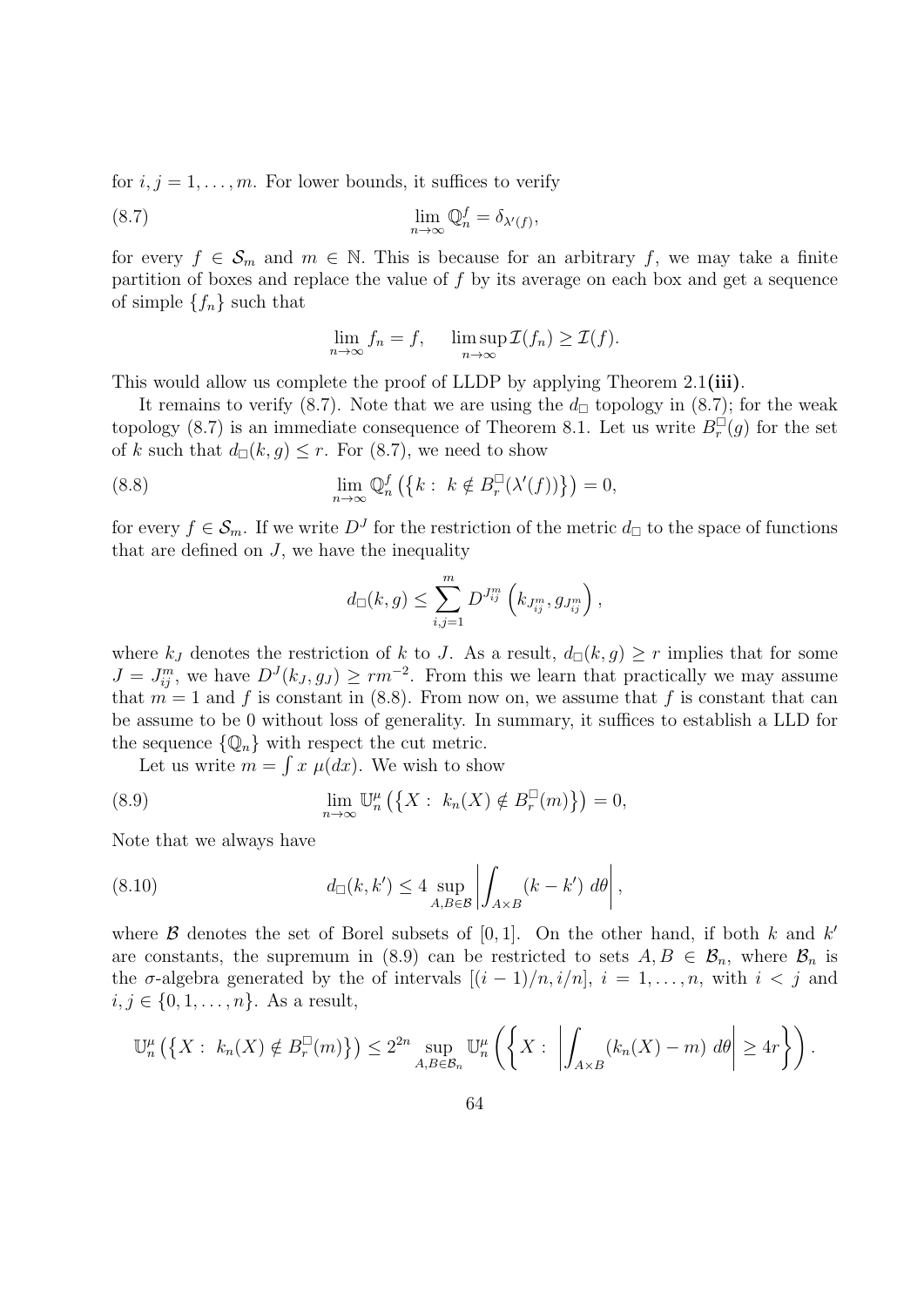From this we learn that for (8.9), we only need to show

(8.11) 
$$
\limsup_{n \to \infty} n^{-2} \log \sup_{A,B \in \mathcal{B}_n} \mathbb{U}_n^{\mu} \left( \left\{ X : \left| \int_{A \times B} (k_n(X) - m) \, d\theta \right| \geq 4r \right\} \right) < 0.
$$

This is a ULDP with the weak topology that is uniform on the sets  $A \times B \in \mathcal{B}_n$ . We can readily verify  $(8.11)$  by Chebyshev's inequality, in just the same way we prove Cramér's ULDP.

In the case of the weak topology, a weak LDP implies a strong LDP because  $\mathcal{K}_{\ell}$  is compact with respect to the weak topology. This is no longer the case if we use the cut metric  $d_{\Box}$  (see Exercise 8.1 below). We now employ a trick that would allow us to regain the compactness that in turn would facilitate a LDP for a suitable quotient of the metric space  $(\mathcal{K}_\ell, d_\square)$ .

Even though the labeling of vertices plays no role in our combinatorial questions, it does play a role in the very definition of  $k_n$ . For this reason, we only need a LDP that is insensitive to a relabeling of vertices. In large  $n$  limit, a relabeling becomes a measure preserving change of coordinates. More precisely, if  $\gamma : [0, 1] \to [0, 1]$  is a Lebesgue measure preserving bijection, then we want to identify k with  $k^{\gamma}$  that is defined by

$$
k^{\gamma}(\theta_1, \theta_2) = k(\gamma(\theta_1), \gamma(\theta_2)).
$$

Let us write  $\Gamma$  for the set of such  $\eta$  and define equivalence classes

$$
[k] := \left\{ k^{\gamma} : \ \gamma \in \Gamma \right\}, \qquad k \in \mathcal{K}_{\ell}.
$$

The set of all equivalence classes is denoted by  $\mathcal{K}_{\ell}$ . Naturally the cut norm  $d_{\square}$  induces a (pseudo)metric

$$
\delta_{\square}([k],[k']) = \inf_{\gamma \in \Gamma} d_{\square}(k^{\gamma},k'),
$$

on  $\mathcal{K}_{\ell}$ . Since  $||k||_{\square} = ||k^{\gamma}||_{\square}$ , this metric is well defined. According to a fundamental theorem of Lovász and Szegedy [LS], the metric space  $(\mathcal{K}_{\ell}, \delta_{\Box})$  is compact. This compactness is a consequence of a deep regularity lemma of Szemerédi that practically allows us to verify total boundedness of this metric space. Before stating this lemma, let us make a couple more comments so that we can state the LDP of [CV].

We note that the LD rate function  $\mathcal I$  can be easily defined on  $\mathcal K_\ell$  because  $\mathcal I(k) = \mathcal I(k^\gamma)$ for every  $\gamma \in \Gamma$ . We abuse the notation and write  $\mathcal I$  for the resulting function on  $\mathcal K_\ell$ . Also, the map  $k \mapsto [k]$  pushes forward  $\mathbb{Q}_n$  into a probability measure  $\widetilde{\mathbb{Q}}_n$  on the space  $\widetilde{\mathcal{K}}_{\ell}$ . We are now ready to state our LDP:

**Theorem 8.3** The family  $\{\widetilde{\mathbb{Q}}_n\}$  satisfies a LDP with the rate function  $\mathcal{I}: \widetilde{\mathcal{K}}_{\ell} \to [0,\infty]$ .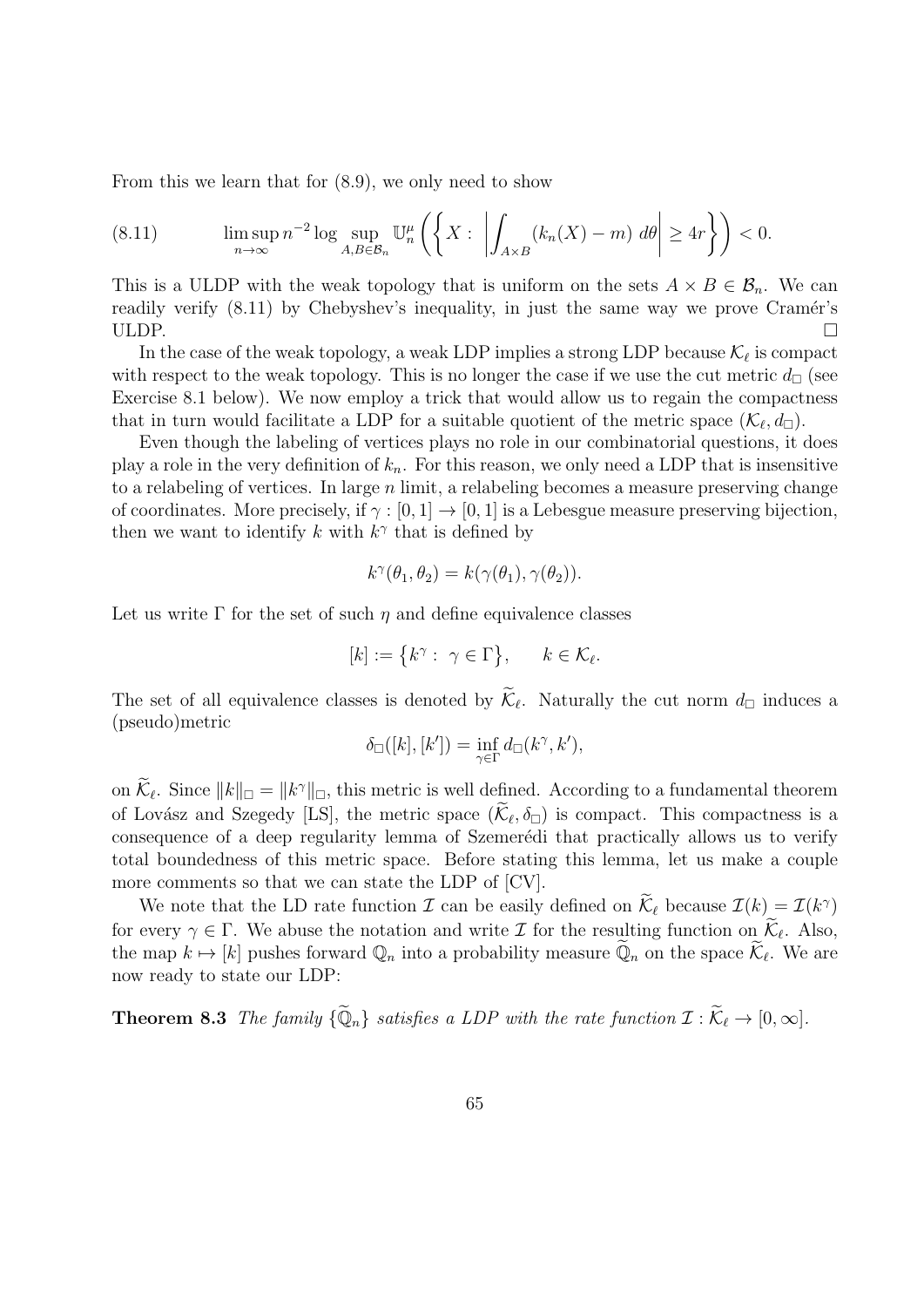The idea behind the LDP of Theorem 8.3 is that if C is a closed set in  $\mathcal{K}_{\ell}$ , then it is compact. If we lift C to a closed subset C of  $\mathcal{K}_{\ell}$ , even though C is not necessarily compact, it has a compact nucleus that produces other members of C by measure preserving transformations. These transformations are simply permutations at the  $n$ -th level. Since there are n! many such transformations, and  $n^{-2} \log n! \to 0$  in large n-limit, the set C is as good as a compact set for which we already have LDP.

As we mentioned earlier, the main ingredient for the proof of Theorem 8.3 is a powerful regularity lemma of Szemerédi. For our purposes we state a variant of this lemma that would give us a practical way of proving the total boundedness of  $\mathcal{K}_{\ell}$ . As a preparation, let us recall that  $\mathcal{B}_n$  is the  $\sigma$ -algebra generated by the intervals  $J_i^n : i = 1, \ldots, n$ . We also write  $\mathcal{B}_n^2$  for the  $\sigma$ -algebra generated by the boxes  $J_{ij}^n : i, j = 1, \ldots, n$ . The space of permutations  $\pi$  of  $\{1,\ldots,n\}$  is denoted by  $\Pi(n)$ . Given  $k=\sum_{i,j}x_{ij}\mathbb{1}_{J_{ij}^n}\in\mathcal{B}_n^2$ , we write  $k^{\pi}$  for  $\sum_{i,j}x_{\pi(i)\pi(j)}\mathbb{1}_{J_{ij}^n}$ . We are now ready to state our main lemma.

**Lemma 8.1** For each  $\varepsilon > 0$ , there exists a compact subset  $\mathcal{K}_{\ell}^{\varepsilon}$  of  $\mathcal{K}_{\ell}$  and  $n_0 = n_0(\varepsilon)$  such that if  $n \geq n_0$ , then

$$
\mathcal{K}_{n,\ell} := \mathcal{K}_{\ell} \cap \mathcal{B}_{n}^{2} \subseteq \bigcup_{\pi \in \Pi(n)} \left\{ k \in \mathcal{B}_{n}^{2} : \delta_{\square} (k^{\pi}, \mathcal{K}_{\ell}^{\varepsilon}) \leq \varepsilon \right\} =: \bigcup_{\pi \in \Pi(n)} \mathcal{K}_{n,\ell}^{\varepsilon,\pi}.
$$

Armed with this lemma, we can readily prove Theorem 8.3.

Proof of Theorem 8.3 The lower bound LDP follows from the lower bound of Theorem 8.2. As for the upper bound, let  $\tilde{C}$  be a closed subset of  $\tilde{\mathcal{K}}_{\ell}$  and set

$$
C = \cup \{ [k] : [k] \in \widetilde{C} \}, \quad C_n = C \cap \mathcal{B}_n^2 \subseteq \mathcal{K}_{n,\ell}.
$$

To bound

$$
\widetilde{\mathbb{Q}}_n(\widetilde{C})=\mathbb{Q}_n(C_n),
$$

pick  $\varepsilon > 0$  and use Lemma 8.1 to assert

$$
C_n \subseteq \cup_{\pi \in \Pi(n)} \left( \mathcal{K}_{n,\ell}^{\varepsilon,\pi} \cap C_n \right).
$$

Since  $\mathcal{K}_{n,\ell}^{\varepsilon,\pi}$  is the  $\varepsilon$ -neighborhood of the compact set  $\mathcal{K}_{\ell}^{\varepsilon}$ , we can find a finite subset  $A \subseteq \mathcal{K}_{\ell}^{\varepsilon}$ such that

$$
\mathcal{K}^{\varepsilon}_{\ell} \subseteq \bigcup_{f \in A} B^{\square}_{\varepsilon}(f).
$$

Note that the set A is independent of n. As a result, we can find a subset  $A' \subset C_n$  such that  $#A = #A'$  and

$$
C_n \subseteq \bigcup_{\pi \in \Pi(n)} \left( \mathcal{K}_{n,\ell}^{\varepsilon,\pi} \cap C_n \right) \subseteq \bigcup_{\pi \in \Pi(n)} \bigcup_{f \in A'} B_{2\varepsilon}^{\square}(f^{\pi}).
$$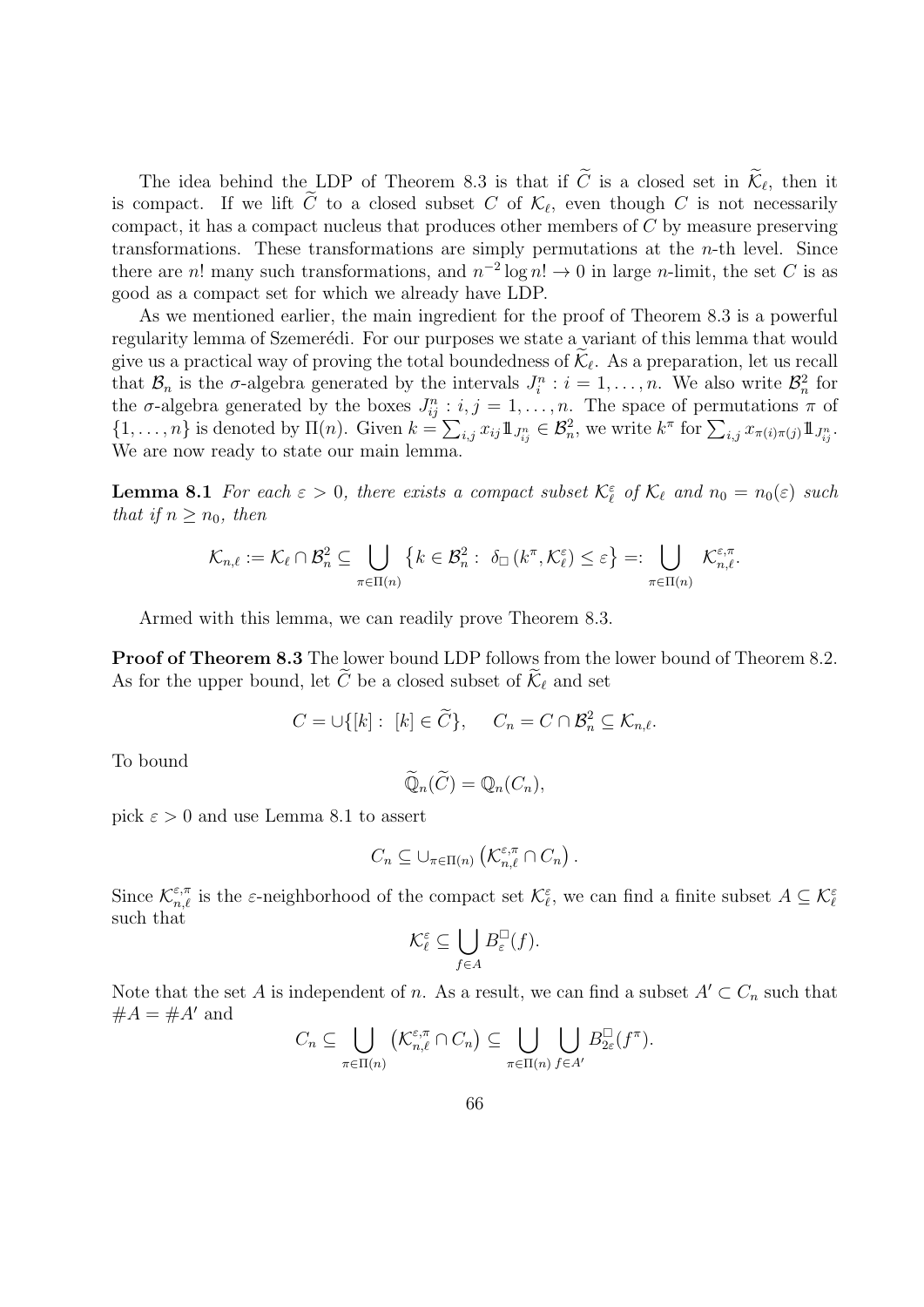In fact  $A' = \{f' : f \in A\}$ , where f' is chosen so that  $f' \in C_n \cap B_{\varepsilon}^{\square}(f)$ , whenever this intersection is nonempty. Hence

$$
(8.12) \qquad \widetilde{\mathbb{Q}}_n(\widetilde{C}) = \mathbb{Q}_n(C_n) \le n! (\sharp A) \sup_{\pi \in \Pi(n)} \sup_{f \in A'} \mathbb{Q}_n\left(B_{\varepsilon}^{\square}(f^{\pi})\right) = n! (\sharp A) \sup_{f \in A'} \mathbb{Q}_n\left(B_{\varepsilon}^{\square}(f)\right).
$$

On the other hand, since the set  $B_{\varepsilon}^{\square}(f)$  is weakly closed, we may apply Theorem 8.1 to assert

$$
\lim_{\varepsilon \to \infty} \limsup_{n \to \infty} n^{-2} \log \mathbb{Q}_n(B_{\varepsilon}^{\square}(f)) \le -\mathcal{I}(f).
$$

From this and (8.12) we learn

$$
\lim_{\varepsilon \to \infty} \limsup_{n \to \infty} n^{-2} \log \mathbb{Q}_n(C_n) \leq - \inf_{f \in A'} \mathcal{I}(f) \leq - \inf_C \mathcal{I}.
$$

This completes the proof of the upper bound.

#### Exercise 8.1

(i) Let  $k_n(\theta_1, \theta_2) = k_n(\theta) = \sum_{m \in \mathbb{Z}^2} a_n(m) e^{i\theta \cdot m}$  be the Fourier expansion of  $k_n$ . Show that  $k_n \to k$  weakly if and only if

$$
\lim a_{n\to\infty}(m)=a(m),
$$

exists for each  $m \in \mathbb{Z}^2$ . However, if  $||k_n - k||_{\square} \to 0$ , then

$$
\lim_{n \to \infty} \sup_{m \in \mathbb{Z}^2} |a_n(m) - a(m)| = 0.
$$

(ii) When  $k(\theta_1, \theta_2) = \bar{k}(\theta_1 - \theta_2)$  for an even function  $\bar{k}$ , find an expression for  $\hat{\tau}(k)$ . Use this expression to show that  $\hat{\tau}$  is not continuous in the weak topology.

(iii) Show that if  $k(\theta_1, \theta_2) = A(\theta_1)A(\theta_2)$ , then

$$
||k||_{\Box} = \left(\int_0^1 |A(\theta_1)| \, d\theta_1\right)^2.
$$

Show that the sequence  $k_n(\theta_1, \theta_2) = \cos(2\pi n\theta_1)\cos(2\pi n\theta_2)$  converges to 0 weakly, but has no  $d_{\square}$ -convergent subsequence.

(iv) Verify  $(8.10)$  and  $(8.11)$ .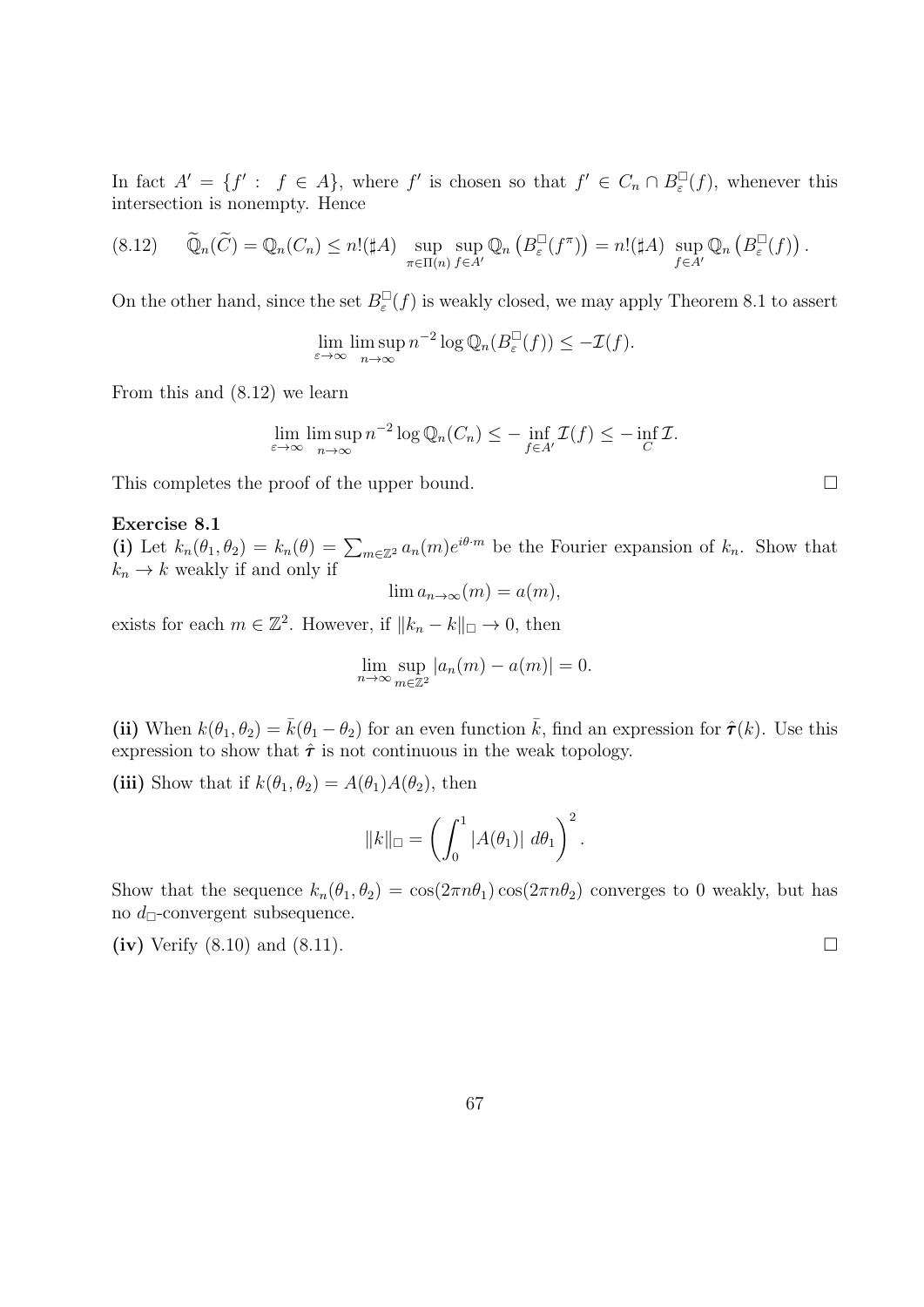### A Probability Measures on Polish Spaces

By a Polish space  $(E, d)$ , we mean that d is a metric on E and E is separable and complete with respect to d. The corresponding  $\sigma$ -algebra of the Borel subsets of E is denoted by  $\mathcal{B}(E)$  or simply  $\mathcal{B}$ . We write  $B_r(x)$  for the open ball of center x and radius r in E. The space of bounded continuous functions  $f : E \to \mathbb{R}$  is denoted by  $C_b(E)$ . This space is equipped with the norm  $||f|| = \sup_{x \in E} |f(x)|$ . We also write  $U_b(E)$  for the space of bounded uniformly continuous functions. The space of Radon probability measures on  $E$  is denoted by  $\mathcal{M} = \mathcal{M}(E)$ . Given a sequence of probability measures, we say  $\mu_n$  converges (weakly) to  $\mu$ , or simply  $\mu_n \Rightarrow \mu$  if

(A.1) 
$$
\lim_{n \to \infty} \int f \, d\mu_n = \int f \, d\mu,
$$

for every  $f \in C_b(E)$ . Here are some equivalent definitions for weak convergences of measures:

**Theorem A.1** Let  $\{\mu_n\}$  be a sequence in  $\mathcal{M}(E)$  with E a Polish space. Then the following statements are equivalent:

(i)  $\mu_n \Rightarrow \mu$ .

- (ii) (A.1) holds for every  $f \in U_b(E)$ .
- (iii)  $\limsup_{n\to\infty}\mu_n(C)\leq\mu(C)$  for every closed set C.
- (iv)  $\liminf_{n\to\infty}\mu_n(U)\geq\mu(U)$  for every open set U.
- (v)  $\lim_{n\to\infty}\mu_n(A)=\mu(A)$  for every set  $A\in\mathcal{B}$  such that  $\mu(\partial A)=0$ .

**Proof** The only non-trivial parts to show are that (ii) implies (iii) and that (v) implies (i). For the former observe that if  $d(x, C) = \inf \{d(x, y) : y \in C\}$ , then

$$
f_k(x) = (1 + d(x, C))^{-k},
$$

is a sequence of uniformly (even Lipschitz) bounded continuous functions such that  $f_k \downarrow \mathbb{1}_C$ . Hence

$$
\mu(C) = \lim_{k \to \infty} \int f_k \ d\mu = \lim_{k \to \infty} \lim_{n \to \infty} \int f_k \ d\mu_n \ge \limsup_{n \to \infty} \mu_n(C).
$$

To deduce (i) from (v), approximate  $f \in C_b(E)$  with

$$
s_k = \sum_{i=-\infty}^{\infty} a_i \mathbb{1} \left( f \in [a_{i-1}, a_i) \right),
$$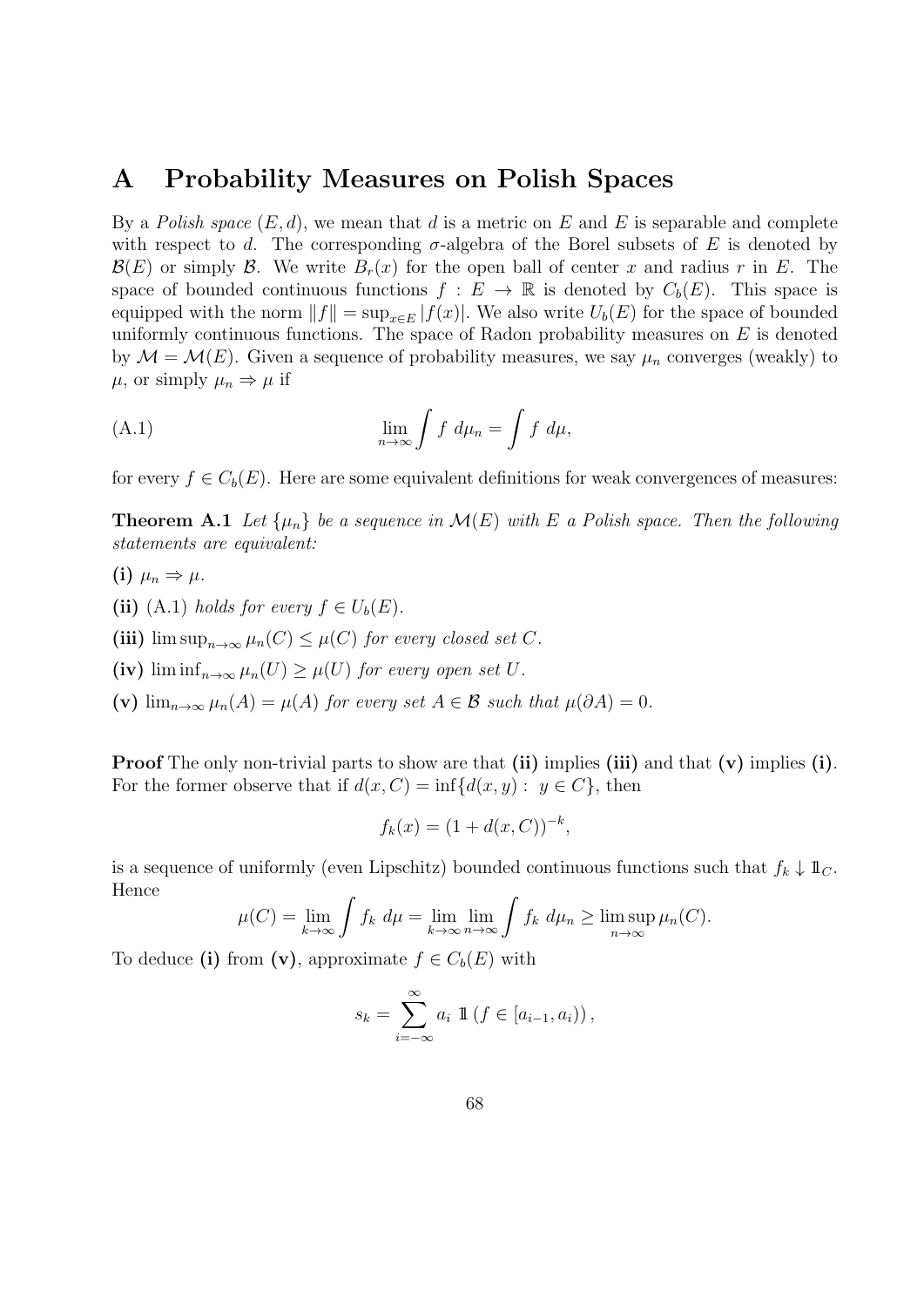where  $(a_i : i \in \mathbb{Z})$  are selected so that  $0 < a_i - a_{i-1} \leq k^{-1}$ , and  $\mu({f = a_i}) = 0$  for every  $i \in \mathbb{Z}$ . From (v), we know that  $\lim_{n\to\infty} \int s_k d\mu_n = \int s_k d\mu$ . This implies (i) because

$$
\int |s_k - f| d\mu_n, \int |s_k - f| d\mu \leq k^{-1}.
$$

**Theorem A.2** If  $(E, d)$  is a Polish space, then there exists a metric d' on E that induces the same topology on  $E$  as the metric  $d$ , and the completion of  $E$  with respect to  $d'$  is compact. In particular, the space  $U_b(E)$  for the metric d' is separable.

**Proof** First assume that E is compact and choose a countable dense subset  $\{x_n\}$  of E. Then choose a continuous function  $g_{n,m}$  that has support in  $B_{2/m}(x_n)$  and is 1 in  $B_{1/m}(x_n)$  for each  $n, m \in \mathbb{N}$ . Let  $\mathcal{A} = \{g_{n,m} : n, m \in \mathbb{N}\}\$ and write  $\mathcal{A}'$  for the set of polynomials of rational coefficients and variables in  $A$ . Then apply Stone-Weierstrass Theorem to show that  $A'$  is dense in  $C(E)$ .

When  $E$  is a Polish space, by Urysohn-Tychonov type embeddings, we can embed  $E$  into  $E' = [0,1]^{\mathbb{N}}$ , where E' is equipped with the product topology. More precisely, since E is a separable metric space, we may choose a countable base of open sets  $\{U_n : n \in \mathbb{N}\}\$  and continuous functions  $f_n: E \to [0,1], n \in \mathbb{N}$  such that  $U_n^c = \{x: f_n(x) = 0\}$ , for every  $n \in \mathbb{N}$ . Then  $\Phi: E \to [0,1]^{\mathbb{N}}$ , defined by  $\Phi(x) = (f_n(x) : n \in \mathbb{N})$  is the desired embedding. Clearly  $\Phi$  is an injective continuous function. On the other hand, for any open set  $U \subseteq E$ , the set  $\Phi(U)$  is open in E': If  $\bar{y} \in \Phi(U)$ , choose  $\bar{x}$  and  $n \in \mathbb{N}$  such that  $\Phi(\bar{x}) = \bar{y}$ , and  $\bar{x} \in U_n \subseteq U$ , so that  $\bar{y} \in V \cap \Phi(E) \subseteq \Phi(U)$  for open set  $V = \{y = (y_i : i \in \mathbb{N}) : y_n > 0\}.$ 

From the embedding  $\Phi$ , we learn that E is homeomorphic to a subspace  $E'' = \Phi(E)$  of the compact space E'. Since the space E' is metrizable and compact; the closure  $\hat{E} = \overline{E}''$  of  $E''$  in  $E'$  is a compact metric space. In other words, equip  $E'$  with the product metric  $\bar{d}$  so that  $(E', d')$  is a compact metric space. We then take the completion of  $E''$  with respect to  $\overline{d}$ to obtain the compact metric space  $(\hat{E}, \overline{d})$ . Clearly  $U_b(\hat{E})$  is homeomorphic to  $C_b(\hat{E}) = C(\hat{E})$ because each  $f \in U_b(E)$  has a continuous extension to  $\hat{E}$ . Since  $C(\hat{E})$  is separable, we deduce that  $U_b(E)$  is separable.

We learn from the proof of Theorem A.2 that any Polish space  $E$  is homeomorphic with a subset of the compact metric space  $[0,1]^{\mathbb{N}}$ . On the other hand, the measure space  $(E,\mathcal{B})$ is homeomorphic to a subspace of  $\{0, 1\}^{\mathbb{N}}$ .

**Theorem A.3** Equip  $\bar{E} = \{0, 1\}^{\mathbb{N}}$  with the product topology and write  $\bar{\mathcal{B}}$  for its Borel  $\sigma$ algebra. Let  $\mathcal{F} = \sigma(\lbrace A_n : n \in \mathbb{N} \rbrace)$  be a countably generated  $\sigma$ -algebra.

(i) The map

$$
F(x) := (\mathbb{1}_{A_n} : n \in \mathbb{N}),
$$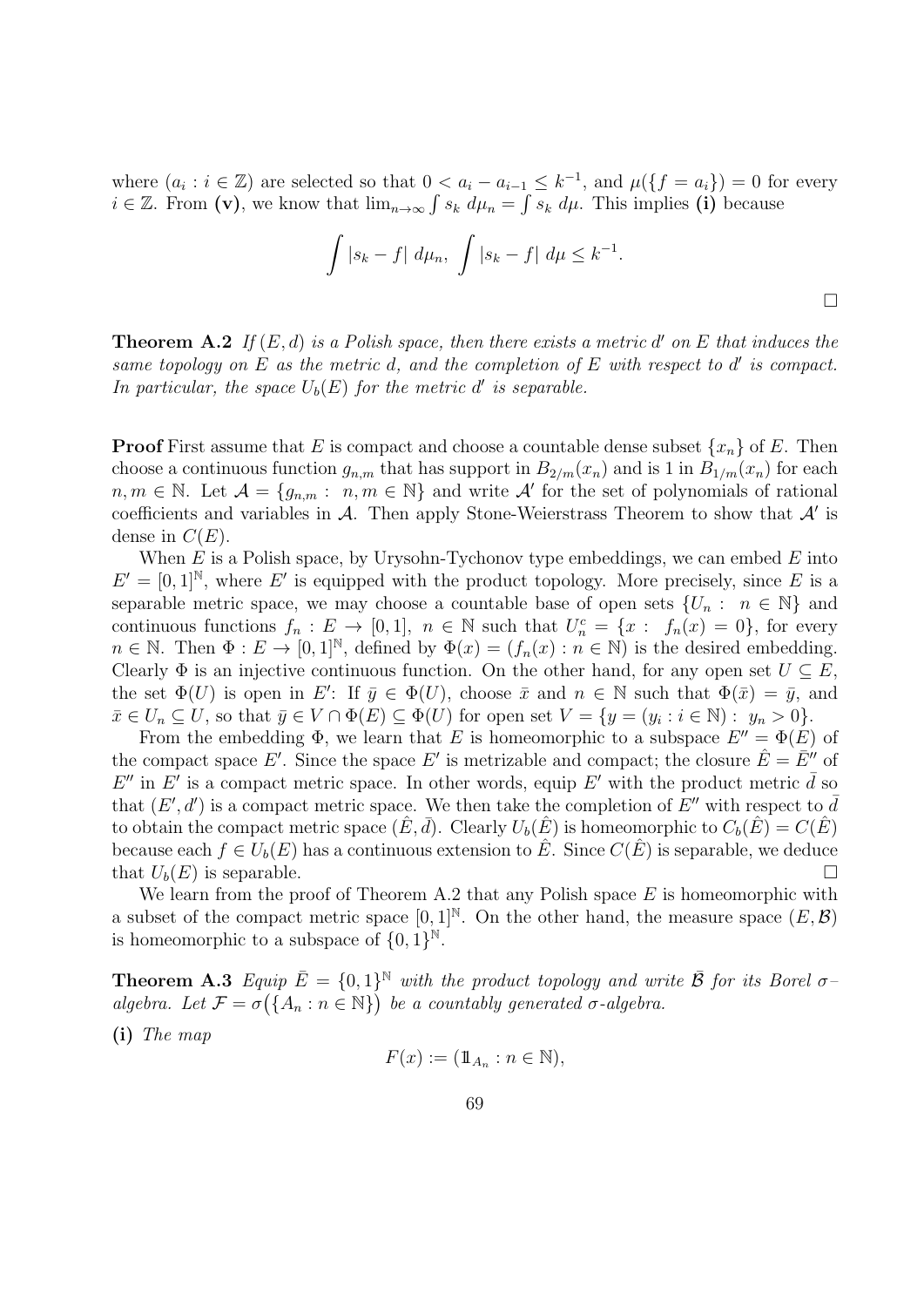satisfies  $F^{-1}(\overline{B}) = \mathcal{F}.$ (ii) We have  $A_{\mathcal{F}}(x) = A'_{\mathcal{F}}(x) \in \mathcal{F}$ , where

 $A_{\mathcal{F}}(x) = \bigcap \{ A : x \in A \in \mathcal{F} \}, \quad A'_{\mathcal{F}}(x) = \bigcap_{n=1}^{\infty} \{ A_n : x \in A_n \}.$ 

Moreover

$$
\{A_{\mathcal{F}}(x): x \in E\} = \{F^{-1}(\bar{x}): \bar{x} \in F(E)\}.
$$

(iii) In the case  $\mathcal{F} = \mathcal{B} = \mathcal{B}(E)$ , the map F is injective.

**Proof (i)** Write  $D_n \subset \overline{E}$ , for the set of  $(x_n : n \in \mathbb{N}) \in \overline{E}$  such that  $x_m = 1$ . We can readily show that  $\mathcal{B} = \sigma(\{D_n : n \in \mathbb{N}\})$ . Since  $F^{-1}(D_n) = A_n$ , we deduce that  $F^{-1}(\mathcal{B}) = \mathcal{F}$ . (ii) By definition  $A'_{\mathcal{F}}(x) \in \mathcal{F}$ , and

$$
F(x) = F(y) \Leftrightarrow A'_{\mathcal{F}}(x) = A'_{\mathcal{F}}(y).
$$

On the other hand, if  $x \in A \in \mathcal{F}$ , then  $A = F^{-1}(\overline{A})$  for some  $\overline{A} \in \mathcal{E}$  by Part (i). As a result,  $F(x) \in \overline{A}$  and  $F^{-1}(\{F(x)\}) \subseteq A$ . This completes the proof of  $A_{\mathcal{F}}(x) = A'_{\mathcal{F}}(x) \in \mathcal{F}$ .

(iii) In the case of  $\mathcal{F} = \mathcal{B}$ , choose a countable dense set  $\{x_n : n \in \mathbb{N}\}\$  and select  $\{A_n : n \in \mathbb{N}\}\$  $\mathbb{N} = \{B_{1/m}(1/n) : m, n \in \mathbb{N}\}.$  Since whenever  $x \neq y$ , we can find  $n \neq m$  such that

$$
x \in A_n \setminus A_m, \quad y \in A_m \setminus A_m,
$$

we learn that the corresponding  $F$  is injective.

**Remark A.1** We note that in general the map F is not surjective. In fact the set  $F(E)$ may not be a Borel set. Nonetheless, it is true that the measure space  $(E, \mathcal{B})$  is isomorphic to  $(E, \mathcal{B})$ . See for example [P].

**Definition A.1** The sets  $(A_{\mathcal{F}}(x) : x \in E)$  of Theorem A.3 are called the *atoms* of  $\mathcal{F}$ . Note that the atoms are the "smallest" sets in  $\mathcal{F}$ .

**Example A.1 (i)** When  $\mathcal{F} = \mathcal{B}$ , we have  $A_{\mathcal{F}}(x) = \{x\}$ .

(ii) Let  $\mathcal{E} = E^{\mathbb{Z}} = {\mathbf{x} = (x_i : i \in \mathbb{Z}) : x_i \in E \text{ for } i \in \mathbb{Z}}$ , and write  $\mathcal{B}^j$  for the  $\sigma$ -algebra generated by  $(x_i : i \leq j)$ . In other words, a Borel function F is  $\mathcal{B}^j$ -measurable iff it depends on coordinates  $(x_i : i \leq j)$  only. Then

$$
A_{\mathcal{B}^j}(\mathbf{x}) = \{ \mathbf{y} = (y_i : i \in \mathbb{Z}) \in \mathcal{E} : y_i = x_i \text{ for } i \leq j \}.
$$

 $\Box$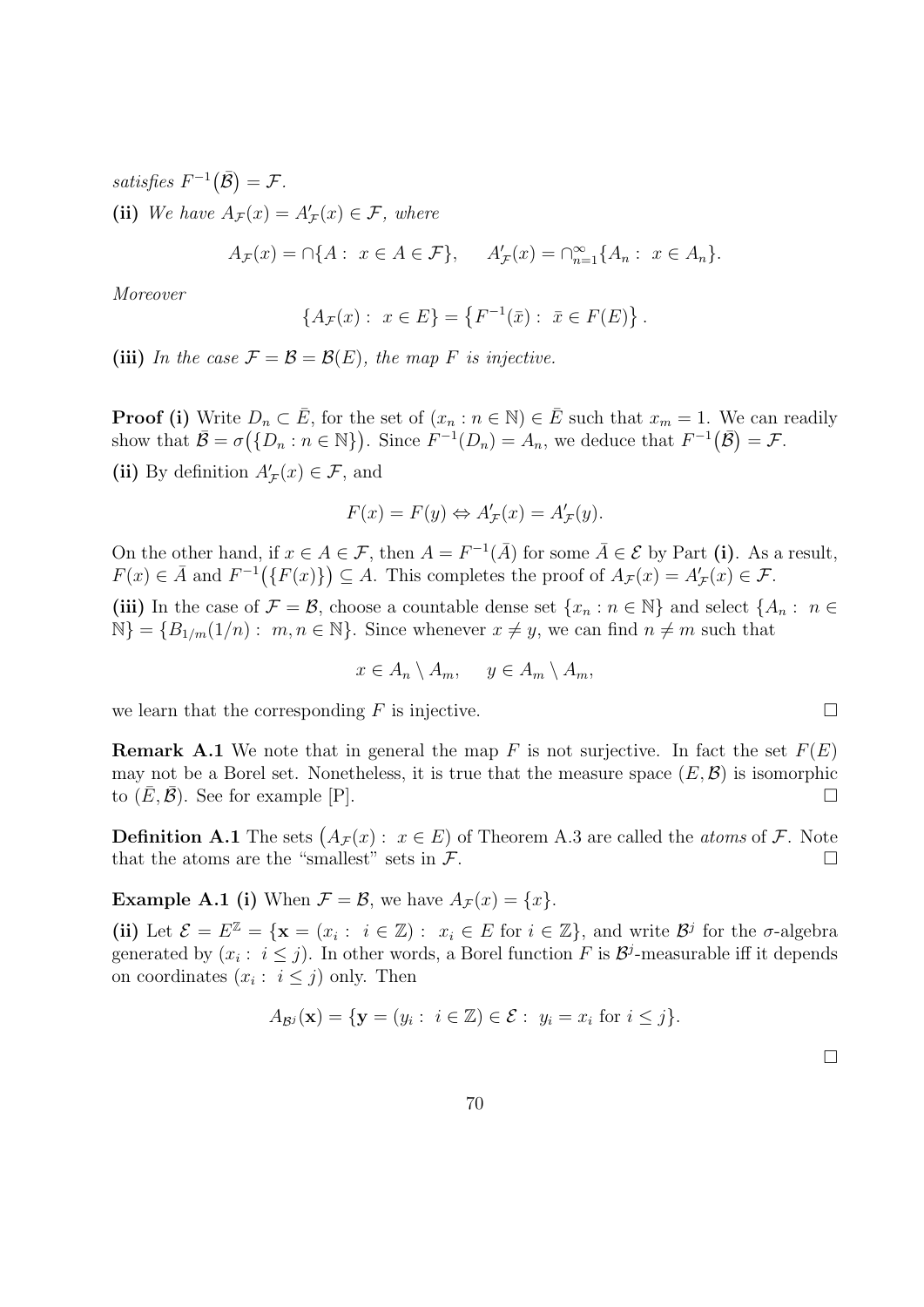### B Conditional Measures

Let  $(E, \mathcal{B})$  be a Polish measure space i.e. E is a Polish space and  $\mathcal{B}$  its Borel  $\sigma$ -field. Given  $Q \in \mathcal{M}(E)$  and  $p \geq 1$ , we write  $L^p(Q)$  for the space of B-measurable functions  $f : E \to \mathbb{R}$ such that  $\int |f|^p \ dQ \leq \infty$ . The space of Q-essentially bounded functions is denoted by  $L^{\infty}(Q)$ . Given F a sub  $\sigma$ -algebra of B, and  $p \in [1,\infty]$ , we write  $L^p(Q; \mathcal{F})$  for the set of  $f \in L^p(Q)$  such that f is also F-measurable. The conditional expectation of  $f \in L^1(Q)$  with respect to F is denoted by  $g = \mathbb{E}^Q(f|\mathcal{F})$  and is the unique  $g \in L^1(Q; \mathcal{F})$  such that for any  $h \in L^{\infty}(Q; \mathcal{F}),$ 

$$
\int hf \ dQ = \int hg \ dQ.
$$

When  $f = \mathbb{1}_A$ , we simply write  $Q(A|\mathcal{F})$  for  $\mathbb{E}^Q(f|\mathcal{F})$ .

There are two ways to prove the existence of a conditional expectation. For example, for square integrable functions, we may regard  $L^2(Q; \mathcal{F})$  as a closed linear subspace of  $L^2(Q)$ and  $\mathbb{E}^Q(f|\mathcal{F})$ , is simply the orthogonal projection of f onto  $L^2(Q;\mathcal{F})$ . For  $f \in L^1(Q)$ , set  $Q' = fQ$  and regard Q' as a probability measure on F. Since  $Q' \ll Q$ , by Radon-Nikodym Theorem we can find  $g \in L^1(Q; \mathcal{F})$  such that for every  $A \in \mathcal{F}$ , we have  $Q'(A) = \int g \, dQ$ .

It is straightforward to show that  $\mathbb{E}^Q(f + f'|\mathcal{F}) = \mathbb{E}^Q(f|\mathcal{F}) + \mathbb{E}^Q(f'|\mathcal{F}), Q$ -almost surely. Equivalently, if A and  $A' \in \mathcal{B}$  are disjoint,

$$
Q(A \cup A'|\mathcal{F}) = Q(A|\mathcal{F}) + Q(A'|\mathcal{F}),
$$

Q-almost surely. This suggests that perhaps we can construct a nice version of  $\{Q(A|\mathcal{F})\}$ :  $A \in \mathcal{B}$ } such that  $Q(\cdot | \mathcal{F})(x)$  is a probability measure for Q-almost all  $x \in E$ . If such a version can be constructed, will be called a conditional probability measure. We state and prove a theorem that would guarantee the existence of such conditional measures.

**Theorem B.1** Let  $(E, \mathcal{B})$  be a Polish measure space,  $\mathcal{F} \subseteq \mathcal{B}$  is a  $\sigma$ -algebra, and  $Q \in \mathcal{M}(E)$ . (i) Then there exists a family  ${Q_x : x \in E} \subseteq \mathcal{M}(E)$  such that

- For every  $A \in \mathcal{B}$ , the function  $x \mapsto Q_x(A)$  is F-measurable;
- For every  $A \in \mathcal{B}$  and  $B \in \mathcal{F}$ , we have  $Q(A \cap B) = \int_B Q_x(A) Q(dx)$ .

In other words,  $Q_x(A) = Q(A|\mathcal{F})(x)$  for  $Q$ -almost all x.

(ii) If we write  $Q^{\mathcal{F}}$  for  $Q_{|\mathcal{F}}$ , then

$$
Q(dy) = \int Q_x(dy) Q^{\mathcal{F}}(dx).
$$

(iii) If F is countably generated, then  $Q(x, A_{\mathcal{F}}(x)) = 1$ , where  $(A_{\mathcal{F}}(x) : x \in E)$  are the atoms of  $F$  (see Definition A.1).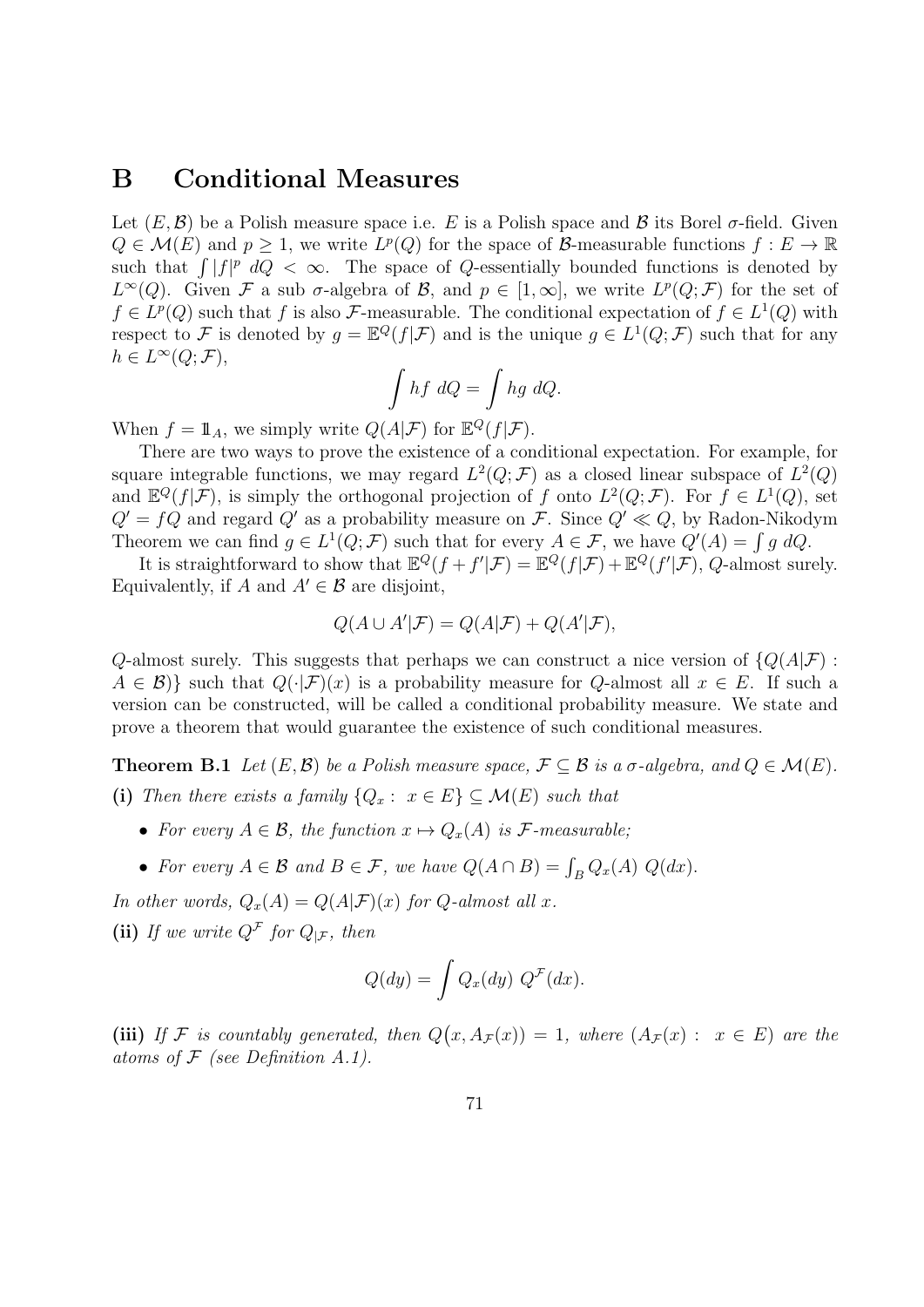**Proof (ii)** For any  $A \in \mathcal{F}$ , we know that  $Q(x, A) = Q(A|\mathcal{F})(x) = 1\!\!1_{A}(x)$ , Q-almost surely. Now if  $\mathcal{F} = \sigma(\lbrace A_n : n \in \mathbb{N} \rbrace)$ , then from Q-almost sure equality  $Q(x, A_n) = \mathbb{1}_{A_n}(x)$ , for each  $n \in \mathbb{N}$  we deduce

$$
Q\left(x, A'_{\mathcal{F}}(x)\right) = 1,
$$

where  $A'_{\mathcal{F}}(x) = \bigcap_{n=1}^{\infty} \{A_n : x \in A_n\}.$  From this and Theorem A.3(ii) we conclude that  $Q(x, A_{\mathcal{F}}(x)) = 1.$ 

**Example B.1 (i)** If  $\mathcal{B} = \mathcal{F}$ , then we may choose  $Q_x = \delta_x$ .

(ii) If  $Q(A) = 0$  or 1 for every  $A \in \mathcal{F}$ , then  $Q_x = Q$ .

(iii) Let  $\mathcal{E} = E^{\mathbb{Z}}$ , and write  $\mathcal{B}^j$  for the  $\sigma$ -algebra generated by  $(x_i : i \leq j)$ . Since E is a Polish space, the  $\sigma$ -algebra  $\mathcal F$  is coubtably generated. Then by Example A.1 and Theorem B.1(ii),  $Q^j(\mathbf{x}, E^j(\mathbf{x})) = 1$ , where  $(Q^j(\mathbf{x}, \cdot) : \mathbf{x} \in \mathcal{E})$  denote the conditional measures with respect to  $\mathcal{B}^j$ , and

$$
E^j(\mathbf{x}) := \{ \mathbf{y} = (y_i : i \in \mathbb{Z}) \in \mathcal{E} : y_i = x_i \text{ for } i \leq j \}.
$$

Let us write  $\mathcal{E}^j := \{ \mathbf{x}^j = (x_i : i \le j) : x_i \in E \text{ for } i \le j \},\$ and for  $\mathbf{x}^j \in \mathcal{E}^j$ , we set

$$
\mathcal{E}^j(\mathbf{x}^j) := \{ (\mathbf{x}^j, \mathbf{x}_j) : \ \mathbf{x}_j = (x_i : \ i > j) : \ x_i \in E \text{ for } i > j \} = \{ \mathbf{x}^j \} \times \mathcal{E}^j.
$$

Since  $\mathbf{x} \mapsto Q_{\mathbf{x}}$  is  $\mathcal{B}^{j}$ -measurable, we may regard it as a kernel of the form  $Q(\mathbf{x}^{j}, d\mathbf{x}_{j})$  that is defined on Borel  $\sigma$ -algebra of the Polish space  $\mathcal{E}^j(\mathbf{x}^j)$ . Moreover, for any Borel  $F(\mathbf{x}) =$  $F(\mathbf{x}^j, \mathbf{x}_j)$ , we have

$$
\int F \ dQ = \int \left[ \int_{\mathcal{E}^j} F(\mathbf{x}^j, \mathbf{x}_j) \ Q(\mathbf{x}^j, d\mathbf{x}_j) \right] \ Q^j(d\mathbf{x}^j),
$$

where  $Q^{j}(d\mathbf{x}^{j})$  denotes the the restriction of Q to the  $\sigma$ -algebra generated by  $(x_{i}: i > j)$ .  $\Box$ 

# C Ergodic Theorem

Let  $\mathcal E$  be a Polish space and  $T : \mathcal E \to \mathcal E$  a homeomorphism. The pair  $(\mathcal E, T)$  is an example of a discrete dynamical system. A central question for the system  $(\mathcal{E}, T)$  is the long term behavior of the orbits  $(T^n(\mathbf{x}) : n \in \mathbb{N})$  for  $\mathbf{x} \in \mathcal{E}$ .

We write  $\mathcal{M}_S = \mathcal{M}_S^T(\mathcal{E})$  for the space of invariant measure of the system  $(\mathcal{E}, T)$ :

(C.1) 
$$
\mathcal{M}_S = \mathcal{M}_S(\mathcal{E}) := \left\{ Q \in \mathcal{M}(\mathcal{E}) : \int F \circ T \ dQ = \int F \ dQ, \text{ for every } F \in C_b(\mathcal{E}) \right\}.
$$

We can readily show that  $\mathcal{M}_S = \mathcal{M}_S^T(\mathcal{E})$  is a convex closed subset of  $\mathcal{M}(\mathcal{E})$ . Hence, the space  $\mathcal{M}_S$  is also a Polish space.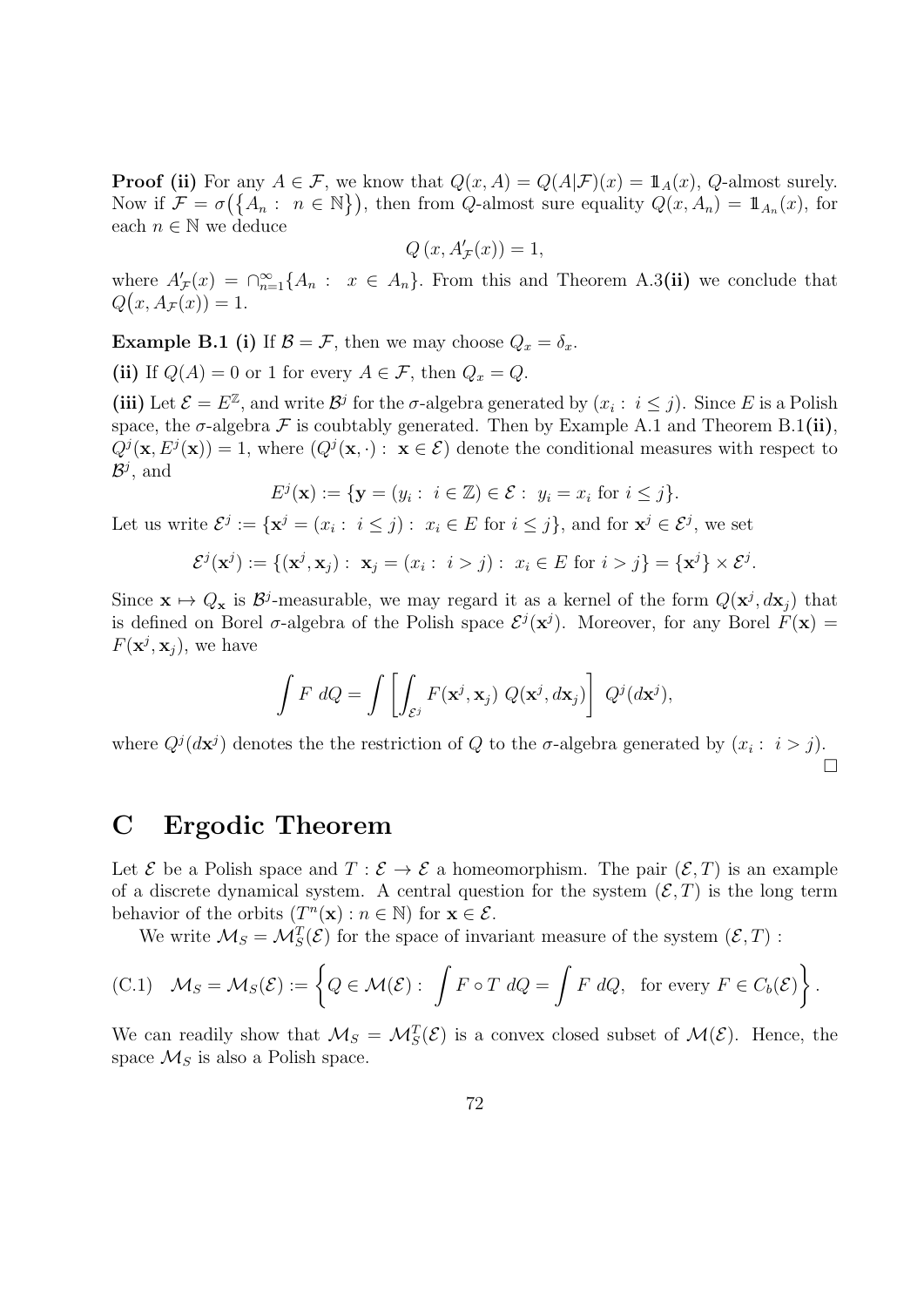As before, the  $\sigma$ -algebra of Borel subsets of  $\mathcal E$  is denoted by  $\mathcal B$ , the  $\sigma$ -algebra of T-invariant Borel sets is denoted by  $\mathcal{I}^T$ :

$$
\mathcal{I}^T = \{ A \in \mathcal{B} : A \text{ is a Borel set and } T(A) = A \}.
$$

We also write  $\mathcal{M}_{er}$  for the space of ergodic invariant measures. That is,  $Q \in \mathcal{M}_{er}$  if  $Q \in$  $\mathcal{M}_S$ , and if  $A \in \mathcal{I}^T$ , then  $Q(A) = 1$  or 0. One can show that  $\mathcal{M}_{er}$  is exactly the set of extreme points of the convex set  $\mathcal{M}_S$ . That is, if  $Q \in \mathcal{M}$ , then  $Q \in \mathcal{M}_{er}$  iff whenever  $Q = tQ_1 + (1-t)Q_2$  for some  $Q_1, Q_2 \in \mathcal{M}_S$ , then  $Q = Q_1 = Q_2$ .

According to the Boltzmann Ergodic Hypothesis, the time average of an observable over an orbit is approximately equal to its ensemble average. A rigorous formulation of the Boltzmann Hypothesis is given by the Birkhoff Ergodic Theorem. By time averages, we are referring to the integration with respect to the empirical measures

$$
\nu_n(\mathbf{x}) = n^{-1} \left( \delta_{\mathbf{x}} + \delta_{T(\mathbf{x})} + \cdots + \delta_{T^{n-1}(\mathbf{x})} \right).
$$

For a compact notation we also regard  $\nu_n(\mathbf{x})$  as an operator that is acting on  $C_b(\mathcal{E})$ :

$$
\nu_n(\mathbf{x})(F) = \int F d\nu_n(\mathbf{x}) = n^{-1} \left( F(\mathbf{x}) + F(T(\mathbf{x})) + \cdots + F(T^{n-1}(\mathbf{x})) \right).
$$

It is straightforward to show that any limit point of  $\{\nu_n(\mathbf{x})\}$  belong to  $\mathcal{M}_S$ .

**Theorem C.1** (Birkhoff) For any  $F \in C_b(\mathcal{E})$ , and  $Q \in \mathcal{M}_S$ ,

(C.2) 
$$
Q\left(\left\{\mathbf{x}: \lim_{n\to\infty} \nu_n(\mathbf{x})(F) = P_T F\right\}\right),\,
$$

where  $P_T F = \mathbb{E}^Q(F | \mathcal{I}^T)$  is the conditional expectation of F, given the  $\sigma$ -algebra  $\mathcal{I}^T$ . Moreover if  $F \in L^q(Q)$  for some  $q \in [1,\infty)$ , then

(C.3) 
$$
\lim_{n \to \infty} \int |\nu_n(\mathbf{x})(F) - P_T F|^q \ dQ = 0.
$$

Using a countable dense set of bounded uniformly continuous functions, we use Ergodic Theorem to assert that for any  $Q \in \mathcal{M}_S$ ,

(C.4) 
$$
Q\left(\left\{\mathbf{x}\in\mathcal{E}: \lim_{n\to\infty} \nu_n(\mathbf{x})=Q_\mathbf{x}^T\right\}\right)=1,
$$

where  $Q_{\mathbf{x}}^{T}(d\mathbf{y})$  is a conditional measure of Q with respect to the  $\sigma$ -algebra  $\mathcal{I}^{T}$ . In particular if  $Q \in \mathcal{M}_{er}$ , then

(C.5) 
$$
Q\left(\left\{\mathbf{x}\in\mathcal{E}: \lim_{n\to\infty} \nu_n(\mathbf{x})=Q\right\}\right)=1,
$$

As the following result of Oxtoby  $[Ox]$  indicates, we can construct a universal set on which the limit of the empirical measures exists.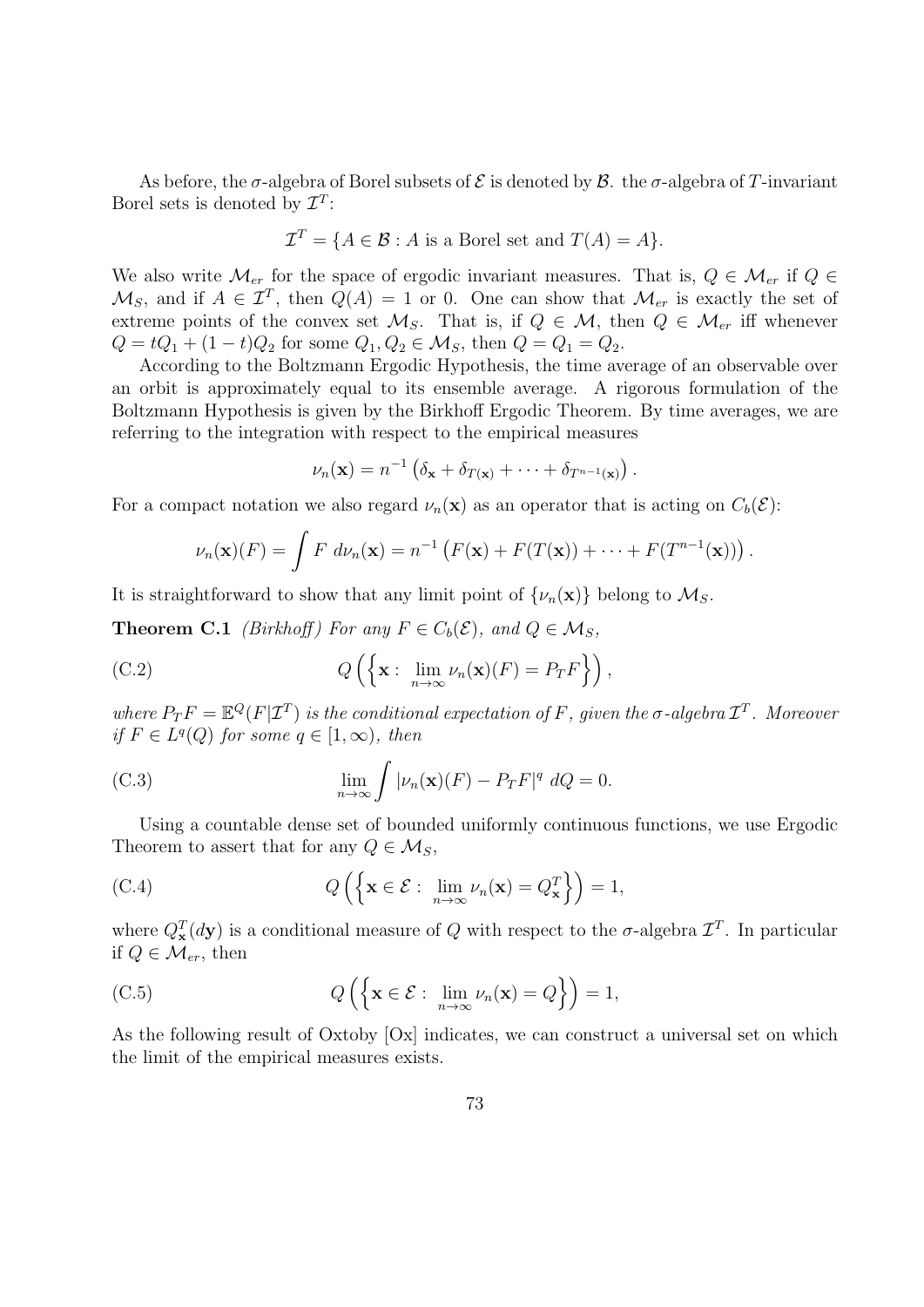**Theorem C.2** There exists a Borel set  $\mathcal{E}_0 \in \mathcal{I}^T$  such that  $Q(\mathcal{E}_0) = 1$  for every  $Q \in \mathcal{M}_S$ , and if  $\mathbf{x} \in \mathcal{E}_0$ , then

 $(C.6)$  $T(\mathbf{x}) := \lim_{n \to \infty} \nu_n(\mathbf{x})$  exists and is ergodic.

Moreover, for  $Q \in \mathcal{M}_{er}$ ,

(C.7) 
$$
Q\left(\left\{\mathbf{x}\in\mathcal{E}_0:\;R^T(\mathbf{x})=Q^T_{\mathbf{x}}\right\}\right)=1,
$$

where  $Q_x^T$  is the Q-conditional measure, given  $\mathcal{I}^T$ . In particular, for  $Q \in \mathcal{M}_{er}$ ,

(C.8) 
$$
Q\left(\left\{\mathbf{x}\in\mathcal{E}_0:\;R^T(\mathbf{x})=Q\right\}\right)=1.
$$

**Proof** Set  $\mathcal{E}_1$  to be the set of  $\mathbf{x} \in \mathcal{E}$  for which that the limit in (C.6) exists. Since each  $\nu_n$ is a continuous function, the set  $\mathcal{E}_1$  is a Borel (even  $F_{\sigma\delta}$ ) set and belongs to  $\mathcal{I}^T$ . We then define  $R^T: \mathcal{E}_1 \to \mathcal{M}_S$  as in (C.6). Evidently the map  $R^T$  is measurable. By (C.4), we have  $Q(\mathcal{E}_1) = 1$  for every  $Q \in \mathcal{M}_S$ . To figure out how to define  $\mathcal{E}_0$ , let us examine the ergodicity of  $R^T(\mathbf{x})$ . Define  $P_T F : \mathcal{E}_1 \to \mathbb{R}$  by  $P_T F(x) = \int F dR^T(\mathbf{x})$ . We now take countable dense set C of functions  $F \in U_b(\mathcal{E})$  and define  $\mathcal{E}_0$  to be the set of  $x \in \mathcal{E}_1$  such that

$$
R_T(F)(x) := \int_{\mathcal{E}_1} \left[ P_T F(\mathbf{y}) - P_T F(\mathbf{x}) \right]^2 \ R^T(\mathbf{x}) (d\mathbf{y}) = 0,
$$

for every  $F \in \mathcal{C}$ . We claim that if  $x \in \mathcal{E}_1$ , then (C.6) holds true. This is because

$$
R^T(\mathbf{x})\left(\{\mathbf{y}:\;P_TF(\mathbf{y})=P_TF(\mathbf{x})\}\right)=1,
$$

for  $\mathbf{x} \in \mathcal{E}_0$  and  $F \in \mathcal{C}$ . This means that in the support of  $R^T(\mathbf{x})$ , the function  $P_T F$  is constant for each  $F \in \mathcal{C}$ ; so the measure  $R^T(\mathbf{x})$  is ergodic.

We now check that  $\mathcal{E}_1 \in \mathcal{I}^T$ , and  $Q(\mathcal{E}_1) = 1$  for every  $Q \in \mathcal{M}_S(\mathcal{E})$ . For this it suffices to show

$$
\bar{R}(F) := \int R_T(F)(\mathbf{x}) Q(d\mathbf{x}) = 0,
$$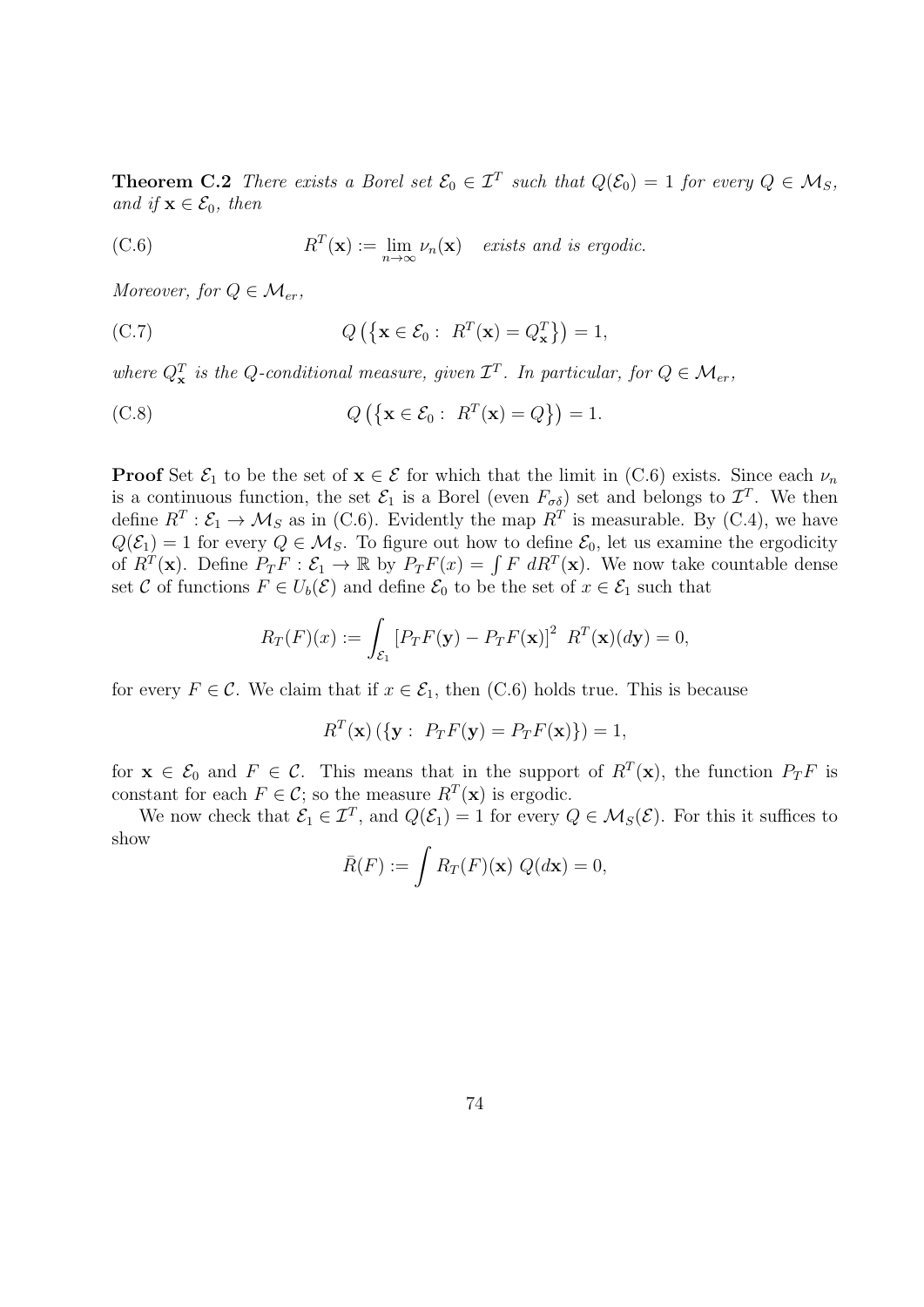for every  $F \in C_b(\mathcal{E})$  and  $Q \in \mathcal{M}_S(\mathcal{E})$ . Indeed

$$
\bar{R}(F) = \int \lim_{m \to \infty} \left[ \int_{\mathcal{E}_1} \left[ \int F d\nu_m(\mathbf{y}) - P_T F(\mathbf{x}) \right]^2 R^T(\mathbf{x}) (d\mathbf{y}) \right] Q(d\mathbf{x})
$$
  
\n
$$
= \int \lim_{m \to \infty} \lim_{n \to \infty} n^{-1} \sum_{i=0}^{n-1} \left( \int F d\nu_m(T^i(\mathbf{x})) - P_T F(\mathbf{x}) \right)^2 Q(d\mathbf{x})
$$
  
\n
$$
= \int \lim_{m \to \infty} \lim_{n \to \infty} n^{-1} \sum_{i=0}^{n-1} \left( \int F d\nu_m - P_T F \right)^2 \circ T^i(\mathbf{x}) Q(d\mathbf{x})
$$
  
\n
$$
= \int \lim_{m \to \infty} P_T \left( \int F d\nu_m - P_T F \right)^2 Q(d\mathbf{x})
$$
  
\n
$$
= \lim_{m \to \infty} \int P_T \left( \int F d\nu_m - P_T F \right)^2 Q(d\mathbf{x})
$$
  
\n
$$
= \lim_{m \to \infty} \int \left( \int F d\nu_m - P_T F \right)^2 Q(d\mathbf{x})
$$
  
\n
$$
= \int \lim_{m \to \infty} \left( \int F d\nu_m - P_T F \right)^2 Q(d\mathbf{x}) = 0,
$$

completing the proof of (C.9). Here, we used

- (i) the Bounded Convergence Theorem, for the first, fifth and seventh equalities;
- (ii) the fact that  $\int F d\nu_m \to P_T F$  on  $\mathcal{E}_1$  as  $m \to \infty$ , for the first equality;
- (iii) the definition of  $R^T(\mathbf{x})$  for the second equality;
- (iv) the invariance  $R^T(\mathbf{x}) = Q^T(T(\mathbf{x}))$  for the third equality;
- (v) Ergodic Theorem (C.2) for the forth and last equalities. Finally (C.7) is an immediate consequence of (C.5) and the definition  $Q<sup>T</sup>$ . .

**Corollary C.1** (Choquet Theorem) For every  $Q \in \mathcal{M}_S(\mathcal{E})$ , we can find  $\Theta \in \mathcal{M}(\mathcal{M}_{er}(\mathcal{E}))$ such that

(C.9) 
$$
Q = \int_{\mathcal{M}(\mathcal{M}_{er}(\mathcal{E}))} \alpha \Theta(d\alpha).
$$

Proof By the definition of conditional measure, we always have

$$
Q = \int Q_{\mathbf{x}}^T Q(d\mathbf{x}).
$$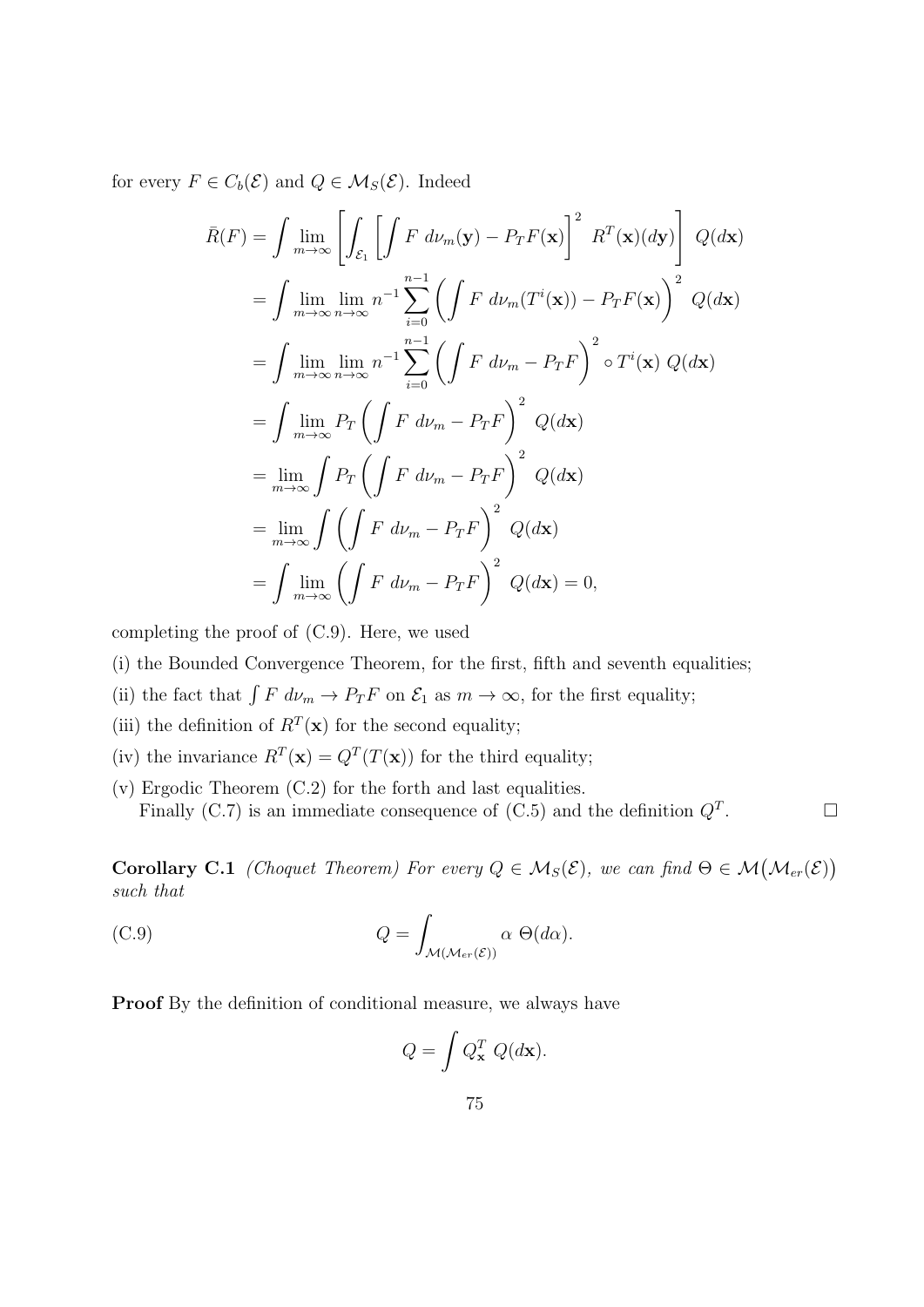From  $(C.7)$ ,

$$
Q = \int_{\mathcal{E}_0} R^T(\mathbf{x}) Q(d\mathbf{x}).
$$

We are done because  $R^T(\mathbf{x}) \in \mathcal{M}_{er}(\mathcal{E}).$ 

## D Minimax Principle

In many examples of interest, we use the Contraction Principle (Theorem  $1.2(i)$ ) to obtain new LDP. In view of  $(2.2)$ , the expression we get for the rate function  $I'$  involves a supremum and an infimum. Sometimes we can simplify this expression by interchanging the infimum with the supremum. In this Appendix we state and prove a minimax principle (known as Sion's minimax theorem) that provides us with sufficient conditions under which we can perform such an interchange.

Let X and Y be a two topological vector spaces and  $J: X' \times Y' \to \mathbb{R}$  with  $X' \subseteq X$ ,  $Y' \subseteq$  $Y$ .

**Definition D.1** We say J satisfies the *minimax conditions* if the following statements are true:

(i) The set  $X_y(a) = \{x : J(x, y) \leq a\}$  is closed and convex for each  $y \in Y$  and  $a \in \mathbb{R}$ .

(ii) The set  $Y_x(a) = \{y : J(x, y) \ge a\}$  is closed and convex for each  $x \in X$  and  $a \in \mathbb{R}$ . In other words, the function J is quasi-convex and lower semi-continuous (resp. concave and upper semi-continuous) in x-variable (resp. y-variable). The former means for  $t \in [0, 1]$ ,

$$
J(tx_1 + (1-t)x_2, y) \le \max\{J(x_1, y), J(x_2, y)\},
$$
  
(D.1) 
$$
(\text{resp. } J(x, ty_1 + (1-t)y_2) \ge \min\{J(x, y_1), J(x, y_2)\}).
$$

Theorem D.1 below is due to Sion. Its proof is adopted from [K].

**Theorem D.1** Assume that X' is compact and convex, Y' is convex and that  $J : X' \times Y' \rightarrow$ R satisfies the minimax conditions. Then

(D.2) 
$$
\inf_{x \in X'} \sup_{y \in Y'} J(x, y) = \sup_{y \in Y'} \inf_{x \in X'} J(x, y).
$$

**Proof** The proof of inf sup  $\geq$  sup inf is trivial. As for the reverse inequality, let a be any number with

$$
a < \inf_{x \in X'} \sup_{y \in Y'} J(x, y).
$$

 $\Box$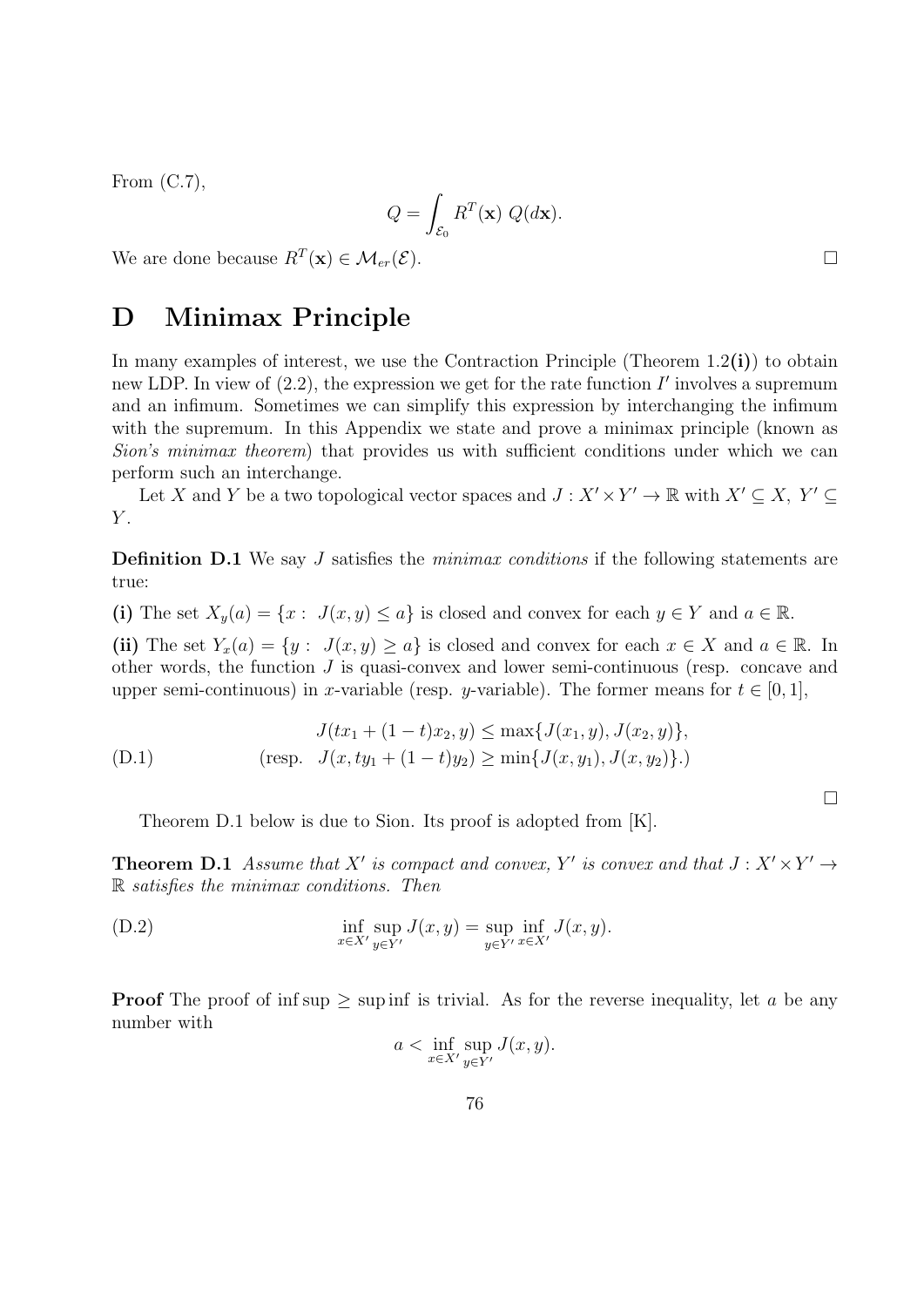This means that  $\bigcap_{y\in Y'} X_y(a) = \emptyset$ . From this and the compactness of the sets  $\{X_y : y \in Y'\},\$ we learn that there are finitely many  $y_1, \ldots, y_k \in Y'$  such that  $\bigcap_{i=1}^k X_{y_i}(a) = \emptyset$ . Hence

(D.3) 
$$
a < \inf_{x \in X'} \sup_{1 \le i \le k} J(x, y_i).
$$

It remains to show that (D.3) implies that for some  $\bar{y} \in Y'$ , we have

$$
(D.4) \t\t a < \inf_{x \in X'} J(x, \bar{y}).
$$

We prove this by induction on k. It is obvious when  $k = 1$ . We now verify this for  $k = 2$ . We hope to find  $\bar{y} \in [y_1, y_2] := \{ty_1 + (1-t)y_2 : t \in [0,1]\}\$  such that  $(D.4)$  is true. Suppose to the contrary (D.4) fails to be true for all  $\bar{y} \in [y_1, y_2]$  and we would like to arrive at a contradiction. To achieve this, pick a number b such that

(D.5) 
$$
a < b < \inf_{x \in X'} \max\{J(x, y_1), J(x, y_2)\},\
$$

so that we have

(D.6) 
$$
X_{y_1}(b) \cap X_{y_2}(b) = \emptyset.
$$

On the other hand, by (D.1),

$$
(D.7) \t\t X_{\bar{y}}(b) \subseteq X_{y_1}(b) \cup X_{y_2}(b),
$$

for every  $\bar{y} \in [y_1, y_2]$ . Since we are assuming for now that  $\inf_{x \in X'} J(x, \bar{y}) \leq a$  for all  $\bar{y} \in$ [y<sub>1</sub>, y<sub>2</sub>], we know that the closed sets  $X_{\bar{y}}(b)$ ,  $X_{y_1}(b)$  and  $X_{y_2}(b)$  are nonempty. So (D.7) and convexity (or even connectedness) of  $X_{\bar{y}}(b)$  implies

(D.8) 
$$
X_{\bar{y}}(a) \subseteq X_{\bar{y}}(b) \subseteq X_{y_1}(b)
$$
, or  $X_{\bar{y}}(a) \subseteq X_{\bar{y}}(b) \subseteq X_{y_2}(b)$ .

Define

$$
T_i = \{ z \in [y_1, y_2] : X_z(a) \subseteq X_{y_i}(b) \},
$$

for  $i = 1, 2$ . Certainly  $y_1 \in T_1$ ,  $y_2 \in T_2$ ,  $T_1 \cap T_2 = \emptyset$  by (D.6), and  $T_1 \cup T_2 = [y_1, y_2]$  by (D.8). We get a contradiction if we can show that both  $T_1$  and  $T_2$  are closed. For this, fix  $i \in \{1,2\}$ and take a sequence  $\{z_k\}$  in  $T_i$  with  $z_k \to z$  in large k limit. By definition,

$$
X_{z_k}(a) \subseteq X_{y_i}(b),
$$

for every k. We wish to show that  $X_z(a) \subseteq X_{y_i}(b)$ . Pick  $x_0 \in X_z(a)$ , so that  $J(x_0, z) \leq$  $a < b$ . By upper semi-continuity of  $J(\cdot, y_i)$ , we also have  $J(x_0, z_k) < b$  for large k. That is,  $x_0 \in X_{z_k}(a) \subseteq X_{y_i}(b)$ , as desired. This implies the closeness of both  $T_1$  and  $T_2$ , and the contradiction we were seeking for. In summary when  $k = 2$ , the inequality (D.3) implies the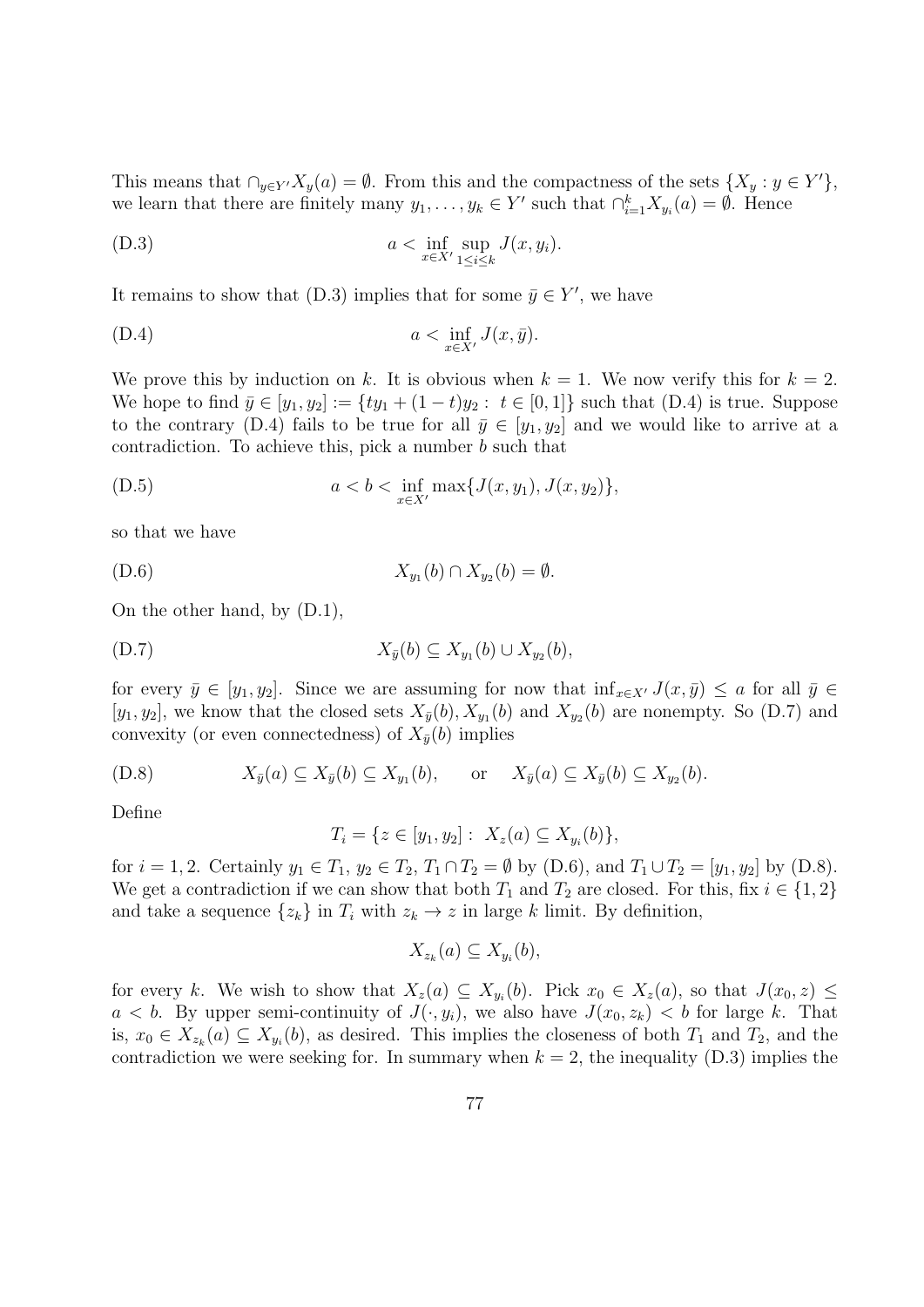existence of  $\bar{y} \in Y'$  for which (D.4). For larger k, we argue by induction. If we already know how to deduce (D.4) from (D.3) for some  $k \geq 2$ , then in the case of  $k + 1$ , set

$$
X'' = \{x : J(x, y_{k+1}) \le a\}.
$$

and restrict  $J$  to  $X'' \times Y$ . If

(D.9) 
$$
a < \inf_{x \in X'} \sup_{1 \le i \le k+1} J(x, y_i).
$$

and  $X'' = \emptyset$ , then (D.4) is true for  $\bar{y} = y_{k+1}$  and we are done. Otherwise, apply the induction hypothesis to the function J, restricted to  $X'' \times Y$ : Since

$$
a < \inf_{x \in X''} \sup_{1 \le i \le k} J(x, y_i),
$$

by  $(D.9)$ , we can find  $y'$  such that

$$
a < \inf_{x \in X''} J(x, y').
$$

This means

$$
a < \inf_{x \in X'} \max\{J(x, y'), J(x, y_{k+1})\}.
$$

We finally use our result for the case  $k = 2$  to deduce (D.4) for some  $\bar{y} \in Y'$ . — Первый простав и простав и простав и простав и простав и простав и простав и простав и простав и простав и<br>В село в село в село в село в село в село в село в село в село в село в село в село в село в село в село в сел

## E Optimal Transport Problem

In the Monge transport problem, we search for a plan that minimizes the cost of transporting mass from a set of locations to another set of locations. In a general setting, we have two Polish spaces  $E_0$  and  $E_1$ , and a Borel cost function  $g : E_0 \times E_1 \to \mathbb{R}$ . Given  $\alpha_0 \in \mathcal{M}(E_0)$ and  $\alpha_1 \in \mathcal{M}(E_1)$ , we wish to minimize the total cost

(E.1) 
$$
\int g(x_0, T(x_0)) \alpha_0(dx_0),
$$

over Borel functions  $T: E_0 \to E_1$  such that  $T^{\sharp} \alpha_0 = \alpha_1$ . Here  $T^{\sharp}: \mathcal{M}(E_0) \to \mathcal{M}(E_1)$  is defined by

$$
T^{\sharp}\alpha_0(A_1) = \alpha_0 \left( T^{-1}(A_1) \right),
$$

for every  $A_1 \in \mathcal{B}(E_1)$ . We may rewrite (E.1) as

(E.2) 
$$
\mathcal{C}(\gamma) := \int g(x_0, x_1) \ \gamma(dx_0, dx_1),
$$

where  $\gamma(dx_0, dx_1) = \delta_{T(x_0)}(dx_1)\alpha_0(dx_0)$ . The type of measures that appear in the Monge optimization problem are characterize by two properties: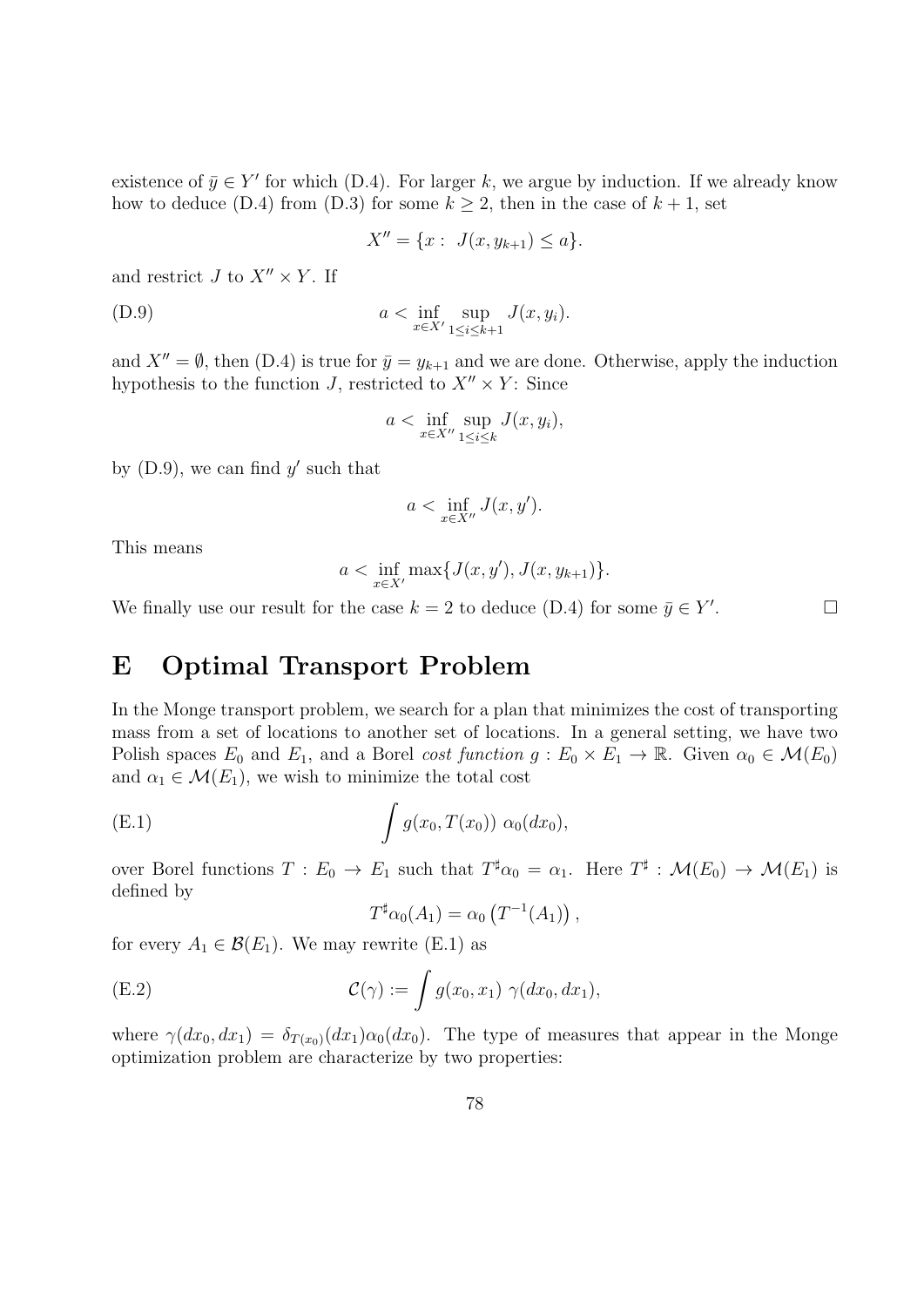- If we write  $\tau_0(\gamma)$  and  $\tau_1(\gamma)$  for  $x_0$  and  $x_1$  marginals of  $\gamma$  respectively, we have that  $\tau_0(\gamma) = \alpha_0$  and  $\tau_1(\gamma) = \alpha_1$ .
- The measure  $\gamma$  is supported on the graph of some Borel function  $T: E_0 \to E_1$ .

If we relax this optimization problem by dropping the second requirement, we obtain the Monge-Kantorovich transport problem:

(E.3) 
$$
\mathcal{D}(\alpha_0, \alpha_1) := \inf \{ \mathcal{C}(\gamma) : \ \gamma \in \Gamma(\alpha_0, \alpha_1) \}.
$$

where

$$
\Gamma(\alpha_0,\alpha_1):=\left\{\mathcal{M}(E_0\times E_1): \ \tau_0(g)=\alpha_0, \tau_1(\gamma)=\alpha_1\right\}.
$$

To guarantee that  $\mathcal{D}(\alpha_0, \alpha_1) > -\infty$ , we assume that there are functions  $a_0 \in L^1(\alpha_0)$  and  $a_1 \in L^1(\alpha_1)$  such that

(E.4) 
$$
g(x_0, x_1) \ge a_0(x_0) + a_1(x_1).
$$

According to Kantorovich, the variational problem (E.3) has dual formulations of the forms

$$
\mathcal{D}^*(\alpha_0, \alpha_1) := \sup \left\{ \int f_0 \, d\alpha_0 + \int f_1 \, d\alpha_1 : (f_0, f_1) \in \mathcal{A}^*(\alpha_0, \alpha_1) \right\}
$$
\n(E.5) 
$$
\mathcal{D}'(\alpha_0, \alpha_1) := \sup \left\{ \int f_0 \, d\alpha_0 + \int f_1 \, d\alpha_1 : (f_0, f_1) \in \mathcal{A}'(\alpha_0, \alpha_1) \right\},
$$

where

$$
\mathcal{A}^*(\alpha_0, \alpha_1) = \left\{ (f_0, f_1) \in C_b(E_0) \times C_b(E_1) : g(x_0, x_1) \ge f_0(x_0) + f_1(x_1),
$$
  
for all  $(x_0, x_1) \in E_0 \times E_1 \right\},$   

$$
\mathcal{A}'(\alpha_0, \alpha_1) = \left\{ (f_0, f_1) \in L^1(\alpha_0) \times L^1(\alpha_1) : g(x_0, x_1) \ge f_0(x_0) + f_1(x_1),
$$
  
for  $\alpha_0 \times \alpha_1$  – almost all  $(x_0, x_1) \right\}.$ 

**Theorem E.1** Assume that (E.4) is true. Then  $\mathcal{D}(\alpha_0, \alpha_1) = \mathcal{D}'(\alpha_0, \alpha_1) = \mathcal{D}^*(\alpha_0, \alpha_1)$ .

**Proof** Step 1 We first assume that  $E_0$  and  $E_1$  are compact. We use Lagrange multipliers to drop the condition  $\gamma \in \Gamma(\alpha_0, \alpha_1)$ ; we may write

$$
\mathcal{D}(\alpha_0, \alpha_1) = \inf_{\gamma \in \mathcal{M}(E_0 \times E_1)} \sup_{f_0 \in C_b(E_0)} \sup_{f_1 \in C_b(E_1)} \left[ \Lambda(\gamma, f_0, f_1) + \int f_0 \, d\alpha_0 + \int f_1 \, d\alpha_1 \right],
$$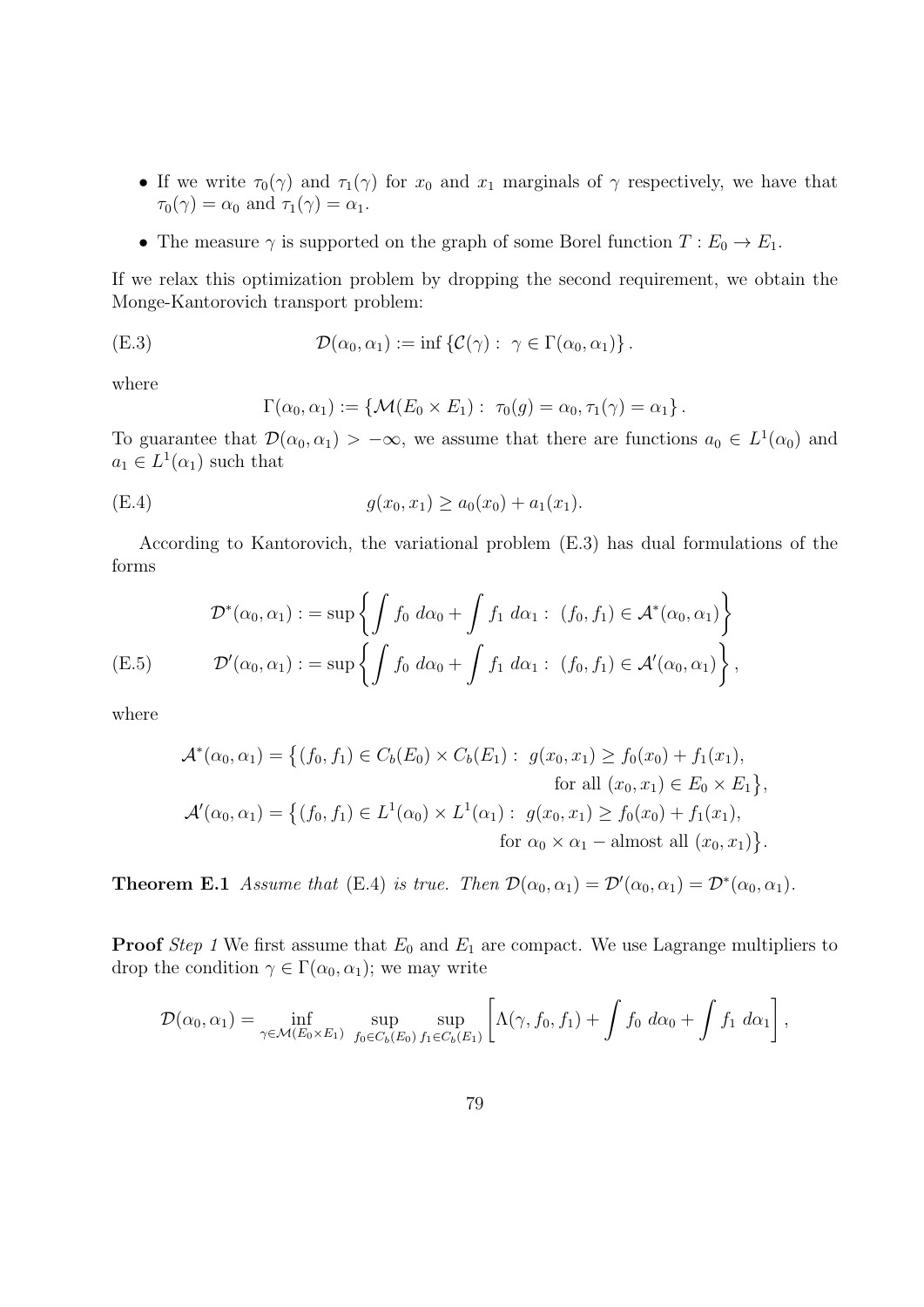where

$$
\Lambda(\gamma, f_0, f_1) = \int \big(g(x_0, x_1) - f_0(x_0) - f_1(x_1)\big) \, \gamma(dx_0, dx_1).
$$

Since  $E_0 \times E_1$  is compact, the space  $\mathcal{M}(E_0 \times E_1)$  is compact. This allows us to apply Minimax Theorem to assert

$$
\mathcal{D}(\alpha_0, \alpha_1) = \sup_{f_0 \in C(E_0)} \sup_{f_1 \in C(E_1)} \inf_{\gamma \in \mathcal{M}(E_0 \times E_1)} \left[ \Lambda(\gamma, f_0, f_1) + \int f_0 \, d\alpha_0 + \int f_1 \, d\alpha_1 \right]
$$
  
\n
$$
= \sup_{f_0 \in C(E_0)} \sup_{f_1 \in C(E_1)} \left[ \inf_{\gamma \in \mathcal{M}(E_0 \times E_1)} \Lambda(\gamma, f_0, f_1) + \int f_0 \, d\alpha_0 + \int f_1 \, d\alpha_1 \right]
$$
  
\n
$$
= \sup_{f_0 \in C(E_0)} \sup_{f_1 \in C(E_1)} \left[ R(\gamma, f_0, f_1) + \int f_0 \, d\alpha_0 + \int f_1 \, d\alpha_1 \right],
$$

where

$$
R(\gamma, f_0, f_1) = \inf_{(x_0, x_1) \in E_0 \times E_1} \big(g(x_0, x_1) - f_0(x_0) - f_1(x_1)\big).
$$

Note that if  $a = R(\gamma, f_0, f_1)$ , then

$$
g(x_0, x_1) \ge f_0(x_0) + f_1(x_1) + a,
$$
  
\n
$$
a + \int f_0 \, d\alpha_0 + \int f_1 \, d\alpha_1 = \int f_0 \, d\alpha_0 + \int (f_1 + a) \, d\alpha_1.
$$

Hence we can drop the R-term by modifying (for example)  $f_1$ . This implies that  $\mathcal{D}(\alpha_0, \alpha_1)$  =  $\mathcal{D}^*(\alpha_0, \alpha_1)$ . Slight modifications of the above argument would yield  $\mathcal{D}(\alpha_0, \alpha_1) = \mathcal{D}'(\alpha_0, \alpha_1)$ .

Step 2 We now drop the compactness assumption and instead we assume that  $g \in C_b(E_0 \times$ E<sub>1</sub>). Note that the space  $\Gamma(\alpha_0, \alpha_1)$  is tight because for any pair of compact sets  $K_0 \subseteq E_0$ ,  $K_1 \subseteq E_1$ , we have

$$
\gamma\big((K_0 \times K_1)^c\big) \le \alpha_0(K_0^c) + \alpha_1(K_1^c).
$$

Since the function  $\gamma \mapsto \int g \ d\gamma$  is continuous, we know that there exists  $\bar{\gamma} \in \Gamma(\alpha_0, \alpha_1)$  such that

$$
\mathcal{D}(\alpha_0,\alpha_1)=\int g\ d\bar\gamma.
$$

Given  $\delta > 0$ , choose compact sets  $K_0 \subseteq E_0$  and  $K_1 \subseteq E_1$  such that

$$
\alpha_0(K_0^c) + \alpha_1(K_1^c) \le \delta.
$$

This implies that  $\bar{\gamma}(K^c) \leq \delta$  for  $K = K_0 \times K_1$ . We then define  $\hat{\gamma}$  by

$$
\hat{\gamma} = \bar{\gamma}(K)^{-1} \mathbb{1}_K \bar{\gamma},
$$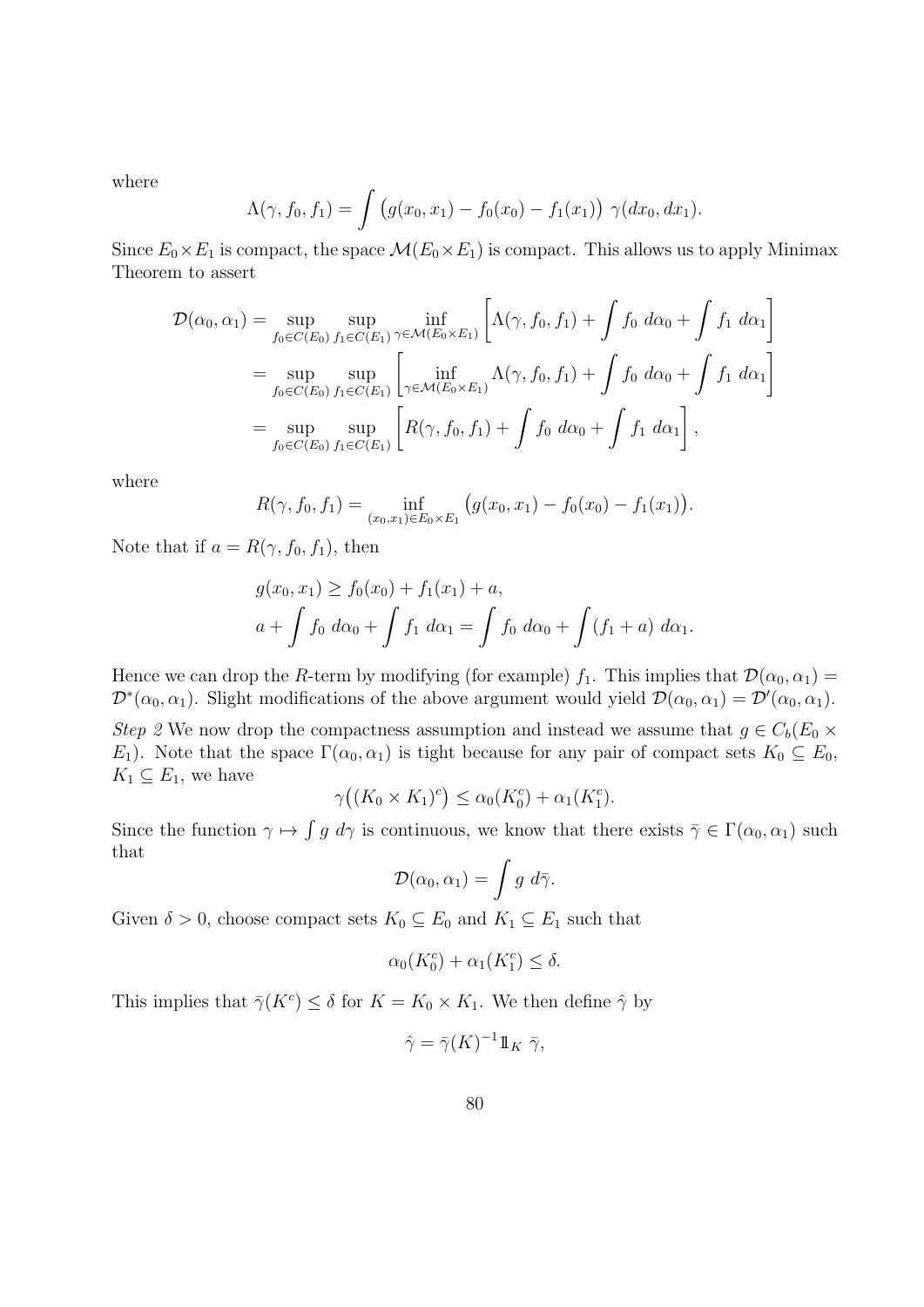so that  $\hat{\gamma} \in \mathcal{M}(K)$ . We denote the marginals of  $\bar{\gamma}$  by  $\hat{\alpha}_0$  and  $\bar{\alpha}_1$ . We also find  $\tilde{\gamma} \in \mathcal{M}(K)$ such that

$$
\mathcal{D}(\hat{\alpha}_0, \hat{\alpha}_1) = \int g \ d\tilde{\gamma}.
$$

Given  $\delta \in (0,1)$ , use Step 1 to find  $\hat{f}_i \in C(K_i)$ , for  $i = 0,1$  such that for every  $(x_0, x_1) \in K$ ,

$$
\hat{f}_0(x_0) + \hat{f}_1(x_1) \le g(x_0, x_1),
$$

and

(E.6) 
$$
\mathcal{D}(\hat{\alpha}_0, \hat{\alpha}_1) = \int g \ d\tilde{\gamma} \leq \int \hat{f}_0 \ d\hat{\alpha}_0 + \int \hat{f}_1 \ d\hat{\alpha}_1 + \delta.
$$

We are hoping to use the pair  $(\hat{f}_0, \hat{f}_1)$  to build a pair  $(f_0, f_1)$  so that  $\int g d\bar{\gamma} \leq \int f_0 d\alpha_1 +$  $\int f_1 d\alpha_1 + \varepsilon$ , for some small  $\varepsilon$ . Note that  $f_i$  is only defined on  $K_i$ . Let us set

$$
f_0(x_0) = \inf_{y_1 \in K_1} (g(x_0, y_1) - \hat{f}_1(y_1)), \quad f_1(x_1) = \inf_{y_0 \in E_0} (g(y_0, x_1) - f_0(y_0)).
$$

Evidently  $f_0(x_0) + f_1(x_1) \leq g(x_0, x_1)$  for all  $(x_0, x_1) \in E_0 \times E_1$ , and  $\hat{f}_i \leq f_i$  on  $K_i$ . As a result,

$$
\int g \ d\tilde{\gamma} \le \int \hat{f}_0 \ d\hat{\alpha}_0 + \int \hat{f}_1 \ d\hat{\alpha}_1 + \delta \le \int f_0 \ d\hat{\alpha}_0 + \int f_1 \ d\hat{\alpha}_1 + \delta
$$
\n(E.7)\n
$$
=:\int f_0 \ d\alpha_0 + \int f_1 \ d\alpha_1 + \delta' + \delta,
$$

where  $\delta' = \delta(f_0, f_1)$  represents the error term we get as we by replace  $\hat{\alpha}_i$  with  $\alpha_i$  for  $i = 0, 1$ . To show that  $\delta'$  is small, we need some bounds on  $f_0$  and  $f_1$ .

Step 3 To have pointwise bounds on  $f_0$  and  $f_1$ , we first find such bounds for  $\hat{f}_0$  and  $\hat{f}_1$ . We have an obvious upper bound

$$
\hat{f}_0(x_0) + \hat{f}_1(x_1) \le g(x_0, x_1) \le ||g||,
$$

on the set  $K$ . As for the lower bound, observe that we almost have equality of  $g$  with  $\hat{f}_0(x_0) + \hat{f}_1(x_1)$  on the support of  $\tilde{\gamma}$ . This is because by (E.6),

$$
\int [g(x_0, x_1) - \hat{f}_0(x_0) - \hat{f}_1(x_1)] \tilde{\gamma}(dx_0, dx_1) \le \delta.
$$

This in particular implies that for some point  $(\bar{x}_0, \bar{x}_1) \in K$ ,

(E.8) 
$$
\hat{f}_0(x_0) + \hat{f}_1(x_1) \ge g(x_0, x_1) - \delta \ge -\|g\| - \delta \ge \|g\| - 1 =: -2a_0
$$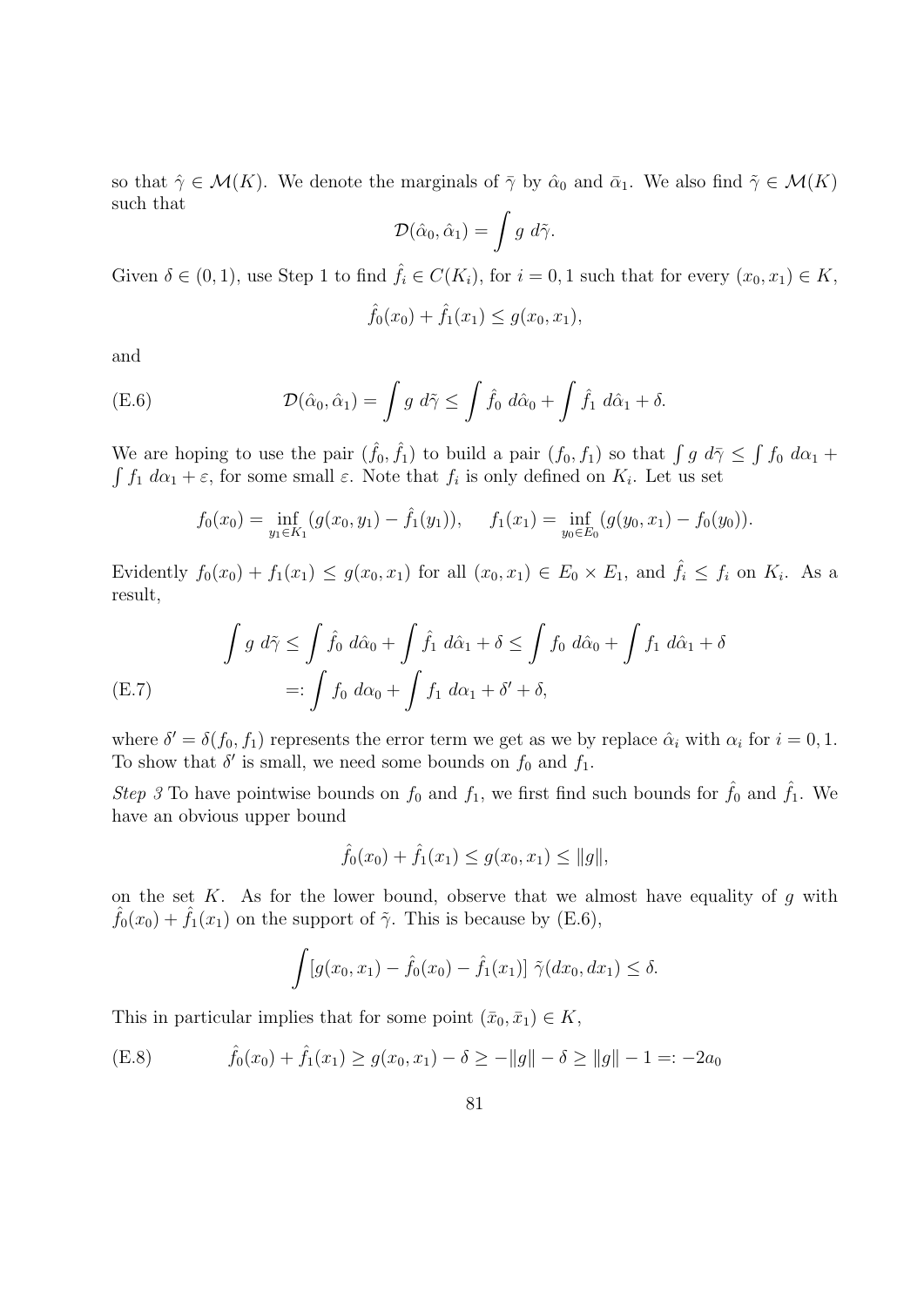Note that if we replace  $(\hat{f}_0(x_0), \hat{f}_1(x_1))$  with  $(\hat{f}_0(x_0) - c_0, \hat{f}_1(x_1) + c_0)$  for a constant  $c_0$ , nothing in the above argument would change. We may choose  $c_0$  so that  $\hat{f}_0(\bar{x}_0) = \hat{f}_1(\bar{x}_1)$ . Assuming this, we may use (E.8) to assert

$$
\hat{f}_0(\bar{x}_0) = \hat{f}_1(\bar{x}_1) \ge -a_0.
$$

This in turn implies that for  $(x_0, x_1) \in K$ ,

$$
\hat{f}_0(x_0) \le g(x_0, \bar{x}_1) - \hat{f}_1(\bar{x}_1) \le ||g|| + a_0, \quad \hat{f}_1(x_1) \le g(\bar{x}_0, x_1) - \hat{f}_0(\bar{x}_0) \le ||g|| + a_0.
$$

Using these lower bounds we use the definition of  $f_0$  and  $f_1$  to deduce that for  $x_0 \in E_0$  and  $x_1 \in E_1$ ,

$$
-2||g|| - a_0 \le f_0(x_0) = \inf_{K_1} [g(x_0, \cdot) - \hat{f}_1] \le g(x_0, \bar{x}_1) - \hat{f}_1(\bar{x}_1) \le ||g|| + a_0,
$$
  

$$
-2||g|| - a_0 \le f_1(x_1) = \inf_{E_0} [g(\cdot, x_1) - f_0] \le 3||g|| + a_0.
$$

To summarize, we set  $a_1 = 3||g|| + a_0$ , so that

(E.9) 
$$
|f_0|, |f_1| \le a_1
$$
.

We are now ready to bound the error  $\delta'$  that appeared in (E.7). We can use (E.9) to show

$$
\left| \int f_i \ d\hat{\alpha}_i - \int_{K_i} f_i \ d\alpha_i \right| = \left| \bar{\gamma}(K)^{-1} \int_K f_i(x_i) \ \bar{\gamma}(dx_0, dx_1) - \int f_i \ d\alpha_i \right| \leq \frac{2\delta a_1}{1 - \delta}.
$$

From this and (E.7) we deduce

(E.10) 
$$
\int g \ d\tilde{\gamma} \leq \int f_0 \ d\alpha_0 + \int f_1 \ d\alpha_1 + 4\delta a_1 + \delta,
$$

for every  $\delta \in (0, 1/2]$ . We are almost done except that  $\tilde{\gamma}$  does not  $\alpha_0$  and  $\alpha_1$  for its marginals. Step 4 The support of  $\tilde{\gamma}$  is contained in the set K. To extend it to the whole  $E_0 \times E_1$ , we define

$$
\gamma^* = \bar{\gamma}(K)\tilde{\gamma} + \mathbb{1}_{K^c} \bar{\gamma}.
$$

We have

$$
\gamma^*(A \times E_1) = \overline{\gamma}(K) \tilde{\gamma}(A \times E_1) + \overline{\gamma}(K^c \cap (A \times E_1))
$$
  
=  $\overline{\gamma}(K) \hat{\alpha}(A) + \overline{\gamma}(K^c \cap (A \times E_1))$   
=  $\overline{\gamma}(K \cap (A \times E_1)) + \overline{\gamma}(K^c \cap (A \times E_1)) = \alpha_0(A).$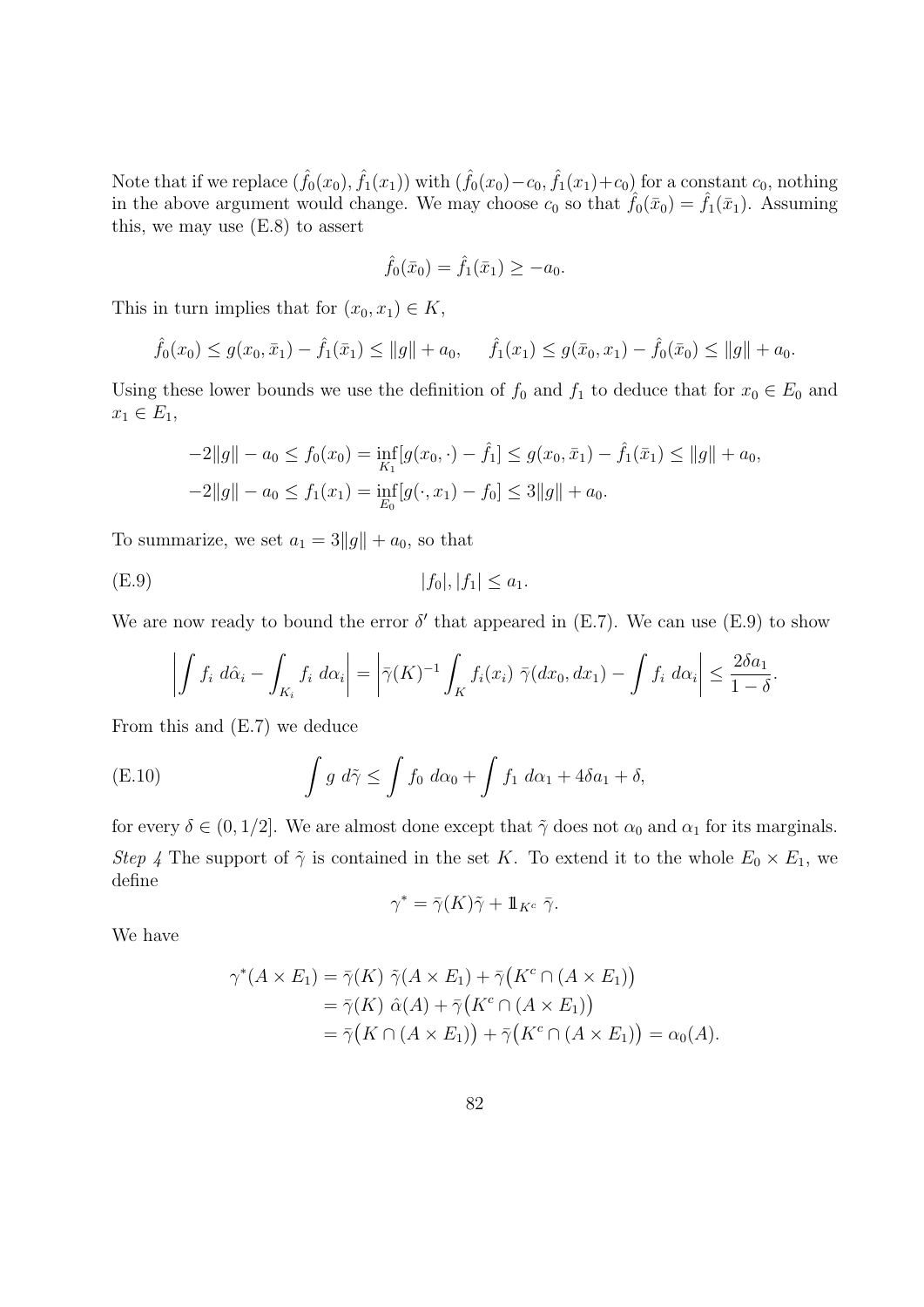In the same we show that  $x_1$ -marginal of  $\gamma^*$  is  $\alpha_1$ . On the other hand,

$$
\left| \int g \ d\tilde{\gamma} - \int g \ d\gamma^* \right| \leq \|g\| \left( 1 - \bar{\gamma}(K) + \bar{\gamma}(K^c) \right) \leq 2\delta \|g\|.
$$

From this and (E.10) we deduce

$$
\int g\ d\gamma^* \leq \int f_0\ d\alpha_0 + \int f_1\ d\alpha_1 + 4\delta a_1 + \delta + 2\delta \|g\|.
$$

This completes the proof assuming that  $g \in C_b(E_0 \times E_1)$ .

Final Step For the general case, choose a sequence  $\{g_n: n \in \mathbb{N}\}\subseteq C_b(E_0 \times E_1)$  such that  $g_n \leq g_{n+1}$  for every  $n \in \mathbb{N}$  and  $\sup_n g_n = g$ . All we need to show is

(E.11) 
$$
\mathcal{D}(\alpha_0, \alpha_1) \leq \sup_n \inf_{\gamma \in \Gamma(\alpha_0, \alpha_1)} \int g_n \ d\gamma.
$$

Indeed once  $(E.11)$  is established, then we can choose a large n such that

$$
\mathcal{D}(\alpha_0, \alpha_1) - \delta \le \inf_{\gamma \in \Gamma(\alpha_0, \alpha_1)} \int g_n \ d\gamma,
$$

for a given  $\delta > 0$ , and choose bounded continuous functions  $f_0$  and  $f_1$  such that

$$
f_0(x_1) + f_1(x_1) \le g_n(x_0, x_1) \le g(x_0, x_1),
$$
  
 
$$
\inf_{\gamma \in \Gamma(\alpha_0, \alpha_1)} \int g_n \ d\gamma - \delta \le \int f_0 \ d\alpha_0 + \int f_1 \ d\alpha_1,
$$

by what we established in Step 3.

To establish (E.11), choose  $\gamma_n \in \Gamma(\alpha_0, \alpha_1)$  such that

$$
\inf_{\gamma \in \Gamma(\alpha_0, \alpha_1)} \int g_n \ d\gamma = \int g_n \ d\gamma_n,
$$

and let  $\bar{\gamma}$  be any limit point of the sequence  $\{\gamma_n\}$ . We have

$$
\mathcal{D}(\alpha_0, \alpha_1) \leq \int g \ d\bar{\gamma} = \lim_{m \to \infty} \int g_m \ d\bar{\gamma} = \lim_{m \to \infty} \lim_{n \to \infty} \int g_m \ d\gamma_n
$$
  

$$
\leq \lim_{m \to \infty} \lim_{n \to \infty} \int g_n \ d\gamma_n = \lim_{n \to \infty} \int g_n \ d\gamma_n = \sup_{n} \inf_{\gamma \in \Gamma(\alpha_0, \alpha_1)} \int g_n \ d\gamma,
$$

as desired.  $\square$ 

Acknowledgments.This work is supported in part by NSF grant DMS-1106526.